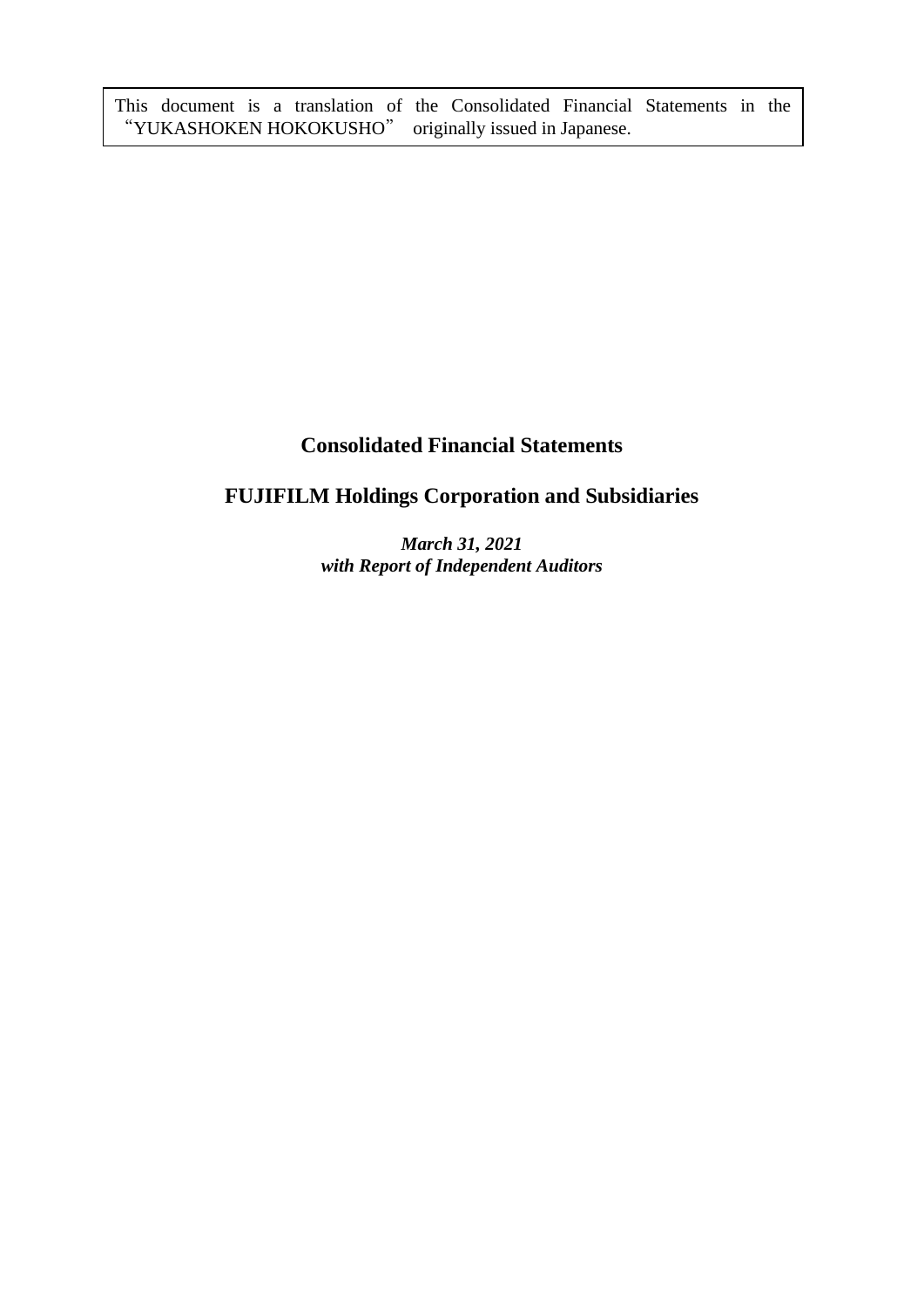# Consolidated Financial Statements

March 31, 2021

# **Contents**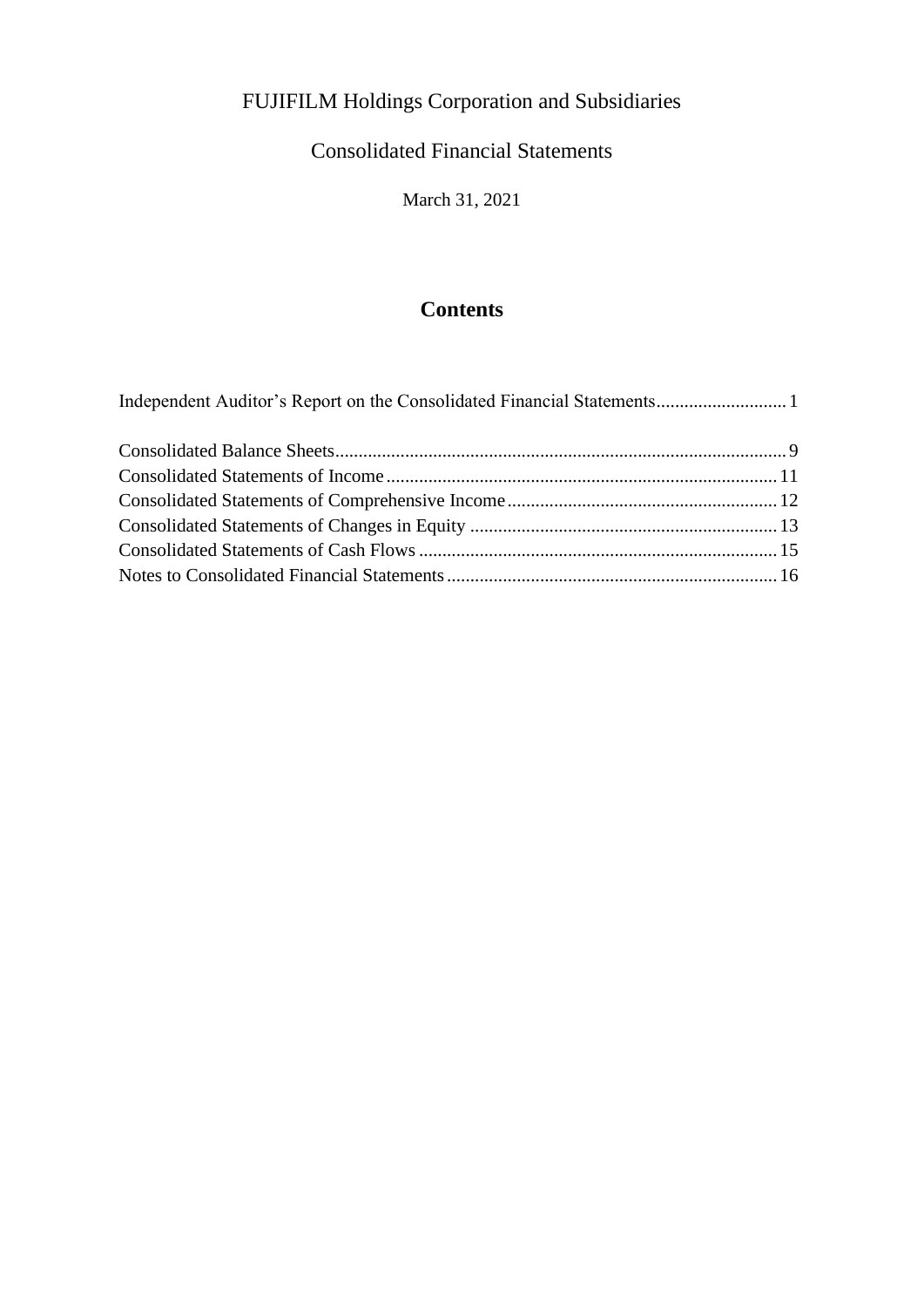## [English Translation of the Independent Auditor's Report Originally Issued in Japanese Language] **Independent Auditor's Report on the Consolidated Financial Statements**

June 30, 2021

The Board of Directors of FUJIFILM Holdings Corporation

KPMG AZSA LLC Tokyo Office, Japan

Hiroto Kaneko(Seal) Designated Limited Liability Partner Engagement Partner Certified Public Accountant

Tomoyasu Sugisaki(Seal) Designated Limited Liability Partner Engagement Partner Certified Public Accountant

Yusuke Matsumoto(Seal) Designated Limited Liability Partner Engagement Partner Certified Public Accountant

#### **Report on the Audit of the Consolidated Financial Statements**

#### **Opinion**

We have audited the accompanying consolidated financial statements of FUJIFILM Holdings Corporation ("the Company") and its consolidated subsidiaries (collectively referred to as "the Group") provided in the "Financial Information" section in the company's Annual Report, which comprise the consolidated balance sheet as at March 31, 2021 and the consolidated statement of income, the consolidated statement of comprehensive income, the consolidated statement of changes in equity and the consolidated statement of cash flows for the year then ended, notes to the consolidated financial statements, and supplementary schedules, in accordance with Article 193-2, Paragraph 1 of the Financial Instruments and Exchange Act of Japan.

In our opinion, the accompanying consolidated financial statements present fairly, in all material respects, the consolidated financial position of the Group as at March 31, 2021, and its consolidated financial performance and cash flows for the year then ended in accordance with accounting principles generally accepted in the United States of America pursuant to Paragraph 3 of the Supplementary Provisions of the Cabinet Office Ordinance for Partial Amendment of the Regulations for Terminology, Forms and Preparation Methods of Consolidated Financial Statements (the Cabinet Office Ordinance No.11 of 2002).

#### **Basis for Opinion**

We conducted our audit in accordance with auditing standards generally accepted in Japan. Our responsibilities under those standards are further described in the Auditor's Responsibilities for the Audit of the Consolidated Financial Statements section of our report. We are independent of the Group in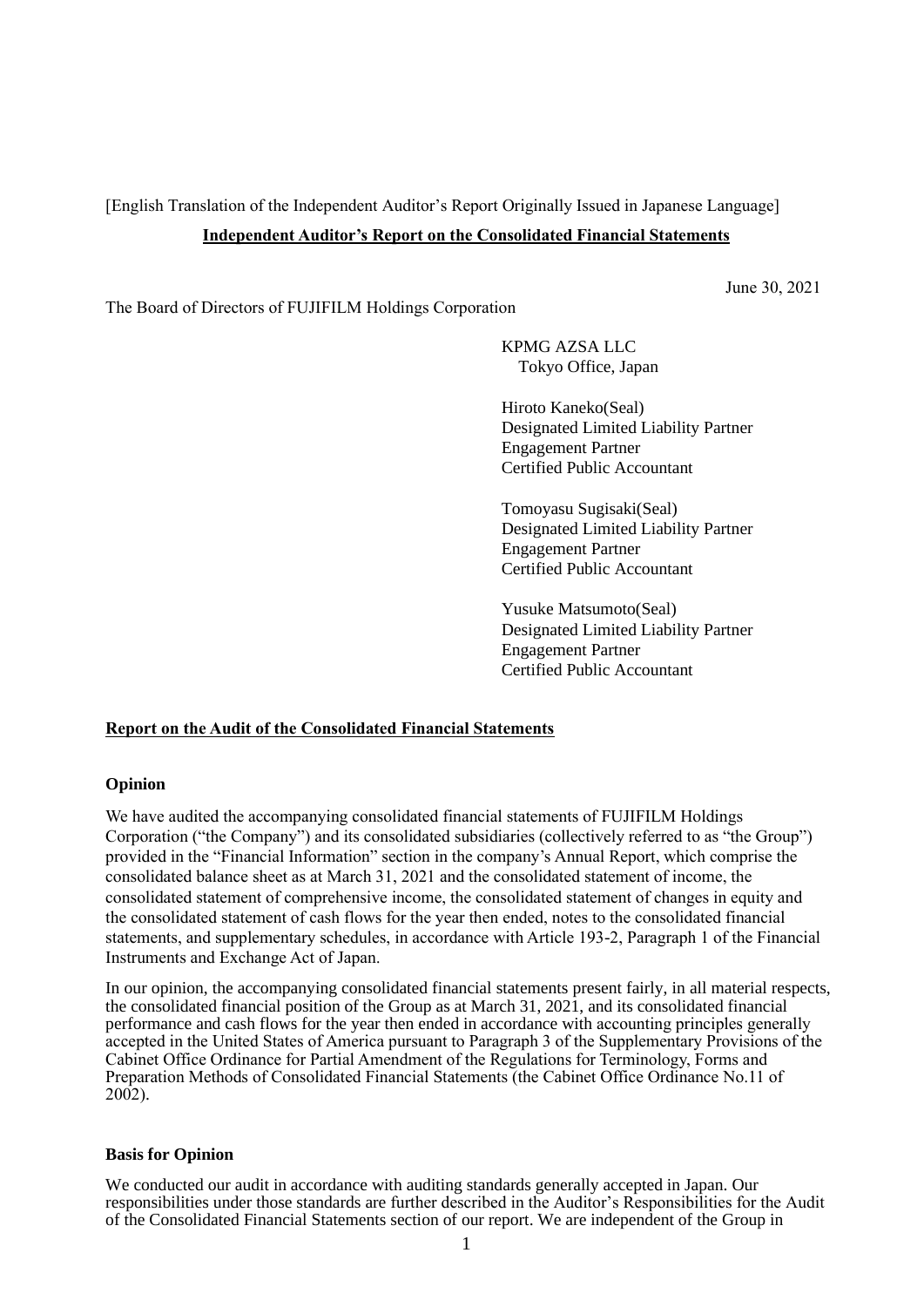accordance with the ethical requirements that are relevant to our audit of the consolidated financial statements in Japan, and we have fulfilled our other ethical responsibilities in accordance with these requirements. We believe that the audit evidence we have obtained is sufficient and appropriate to provide a basis for our opinion.

#### **Key Audit Matters**

Key audit matters are those matters that, in our professional judgment, were of most significance in our audit of the consolidated financial statements of the current period. These matters were addressed in the context of our audit of the consolidated financial statements as a whole, and in forming our opinion thereon, and we do not provide a separate opinion on these matters.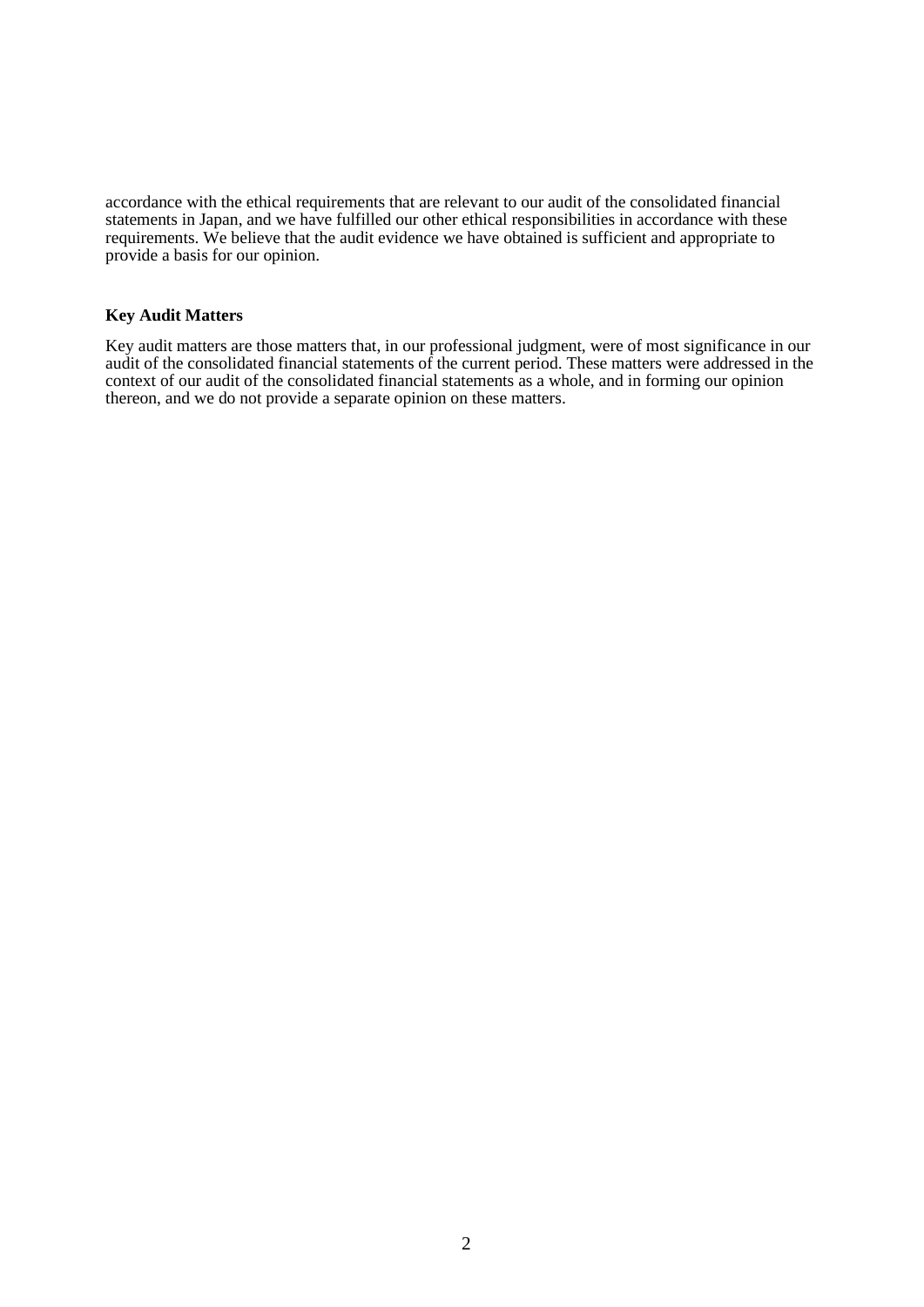| Appropriateness of the Company's judgment as to whether an impairment loss should be recognized<br>on the goodwill allocated to the Healthcare & Material Solutions business                                                                                                                                                                                                                                                                                                                                                                                                                                                                                                                                                                                                                                                                                                                                                                                                                                                                                    |                                                                                                                                                                                                                                                                                                                                                                                                                                                                                                                                                                                                                                                                                                                                                                                                          |  |  |  |  |
|-----------------------------------------------------------------------------------------------------------------------------------------------------------------------------------------------------------------------------------------------------------------------------------------------------------------------------------------------------------------------------------------------------------------------------------------------------------------------------------------------------------------------------------------------------------------------------------------------------------------------------------------------------------------------------------------------------------------------------------------------------------------------------------------------------------------------------------------------------------------------------------------------------------------------------------------------------------------------------------------------------------------------------------------------------------------|----------------------------------------------------------------------------------------------------------------------------------------------------------------------------------------------------------------------------------------------------------------------------------------------------------------------------------------------------------------------------------------------------------------------------------------------------------------------------------------------------------------------------------------------------------------------------------------------------------------------------------------------------------------------------------------------------------------------------------------------------------------------------------------------------------|--|--|--|--|
| The key audit matter                                                                                                                                                                                                                                                                                                                                                                                                                                                                                                                                                                                                                                                                                                                                                                                                                                                                                                                                                                                                                                            | How the matter was addressed in our audit                                                                                                                                                                                                                                                                                                                                                                                                                                                                                                                                                                                                                                                                                                                                                                |  |  |  |  |
| In the consolidated balance sheet for the fiscal<br>year ended March 31, 2021, FUJIFILM Holdings<br>Corporation recognized goodwill of ¥568,094<br>million related to the Healthcare & Material<br>Solutions business, which represented<br>approximately 16.0% of total assets in the<br>consolidated financial statements.                                                                                                                                                                                                                                                                                                                                                                                                                                                                                                                                                                                                                                                                                                                                    | The primary audit procedures we performed to<br>assess whether the Company's judgment with<br>respect to the recognition of an impairment loss<br>on goodwill allocated to the Healthcare &<br>Material Solutions business was appropriate<br>included the following:                                                                                                                                                                                                                                                                                                                                                                                                                                                                                                                                    |  |  |  |  |
| As described in Note 2(10), "Goodwill and Other<br>Intangible Assets" to the consolidated financial<br>statements, for goodwill, the Company assesses<br>whether it is impaired (impairment test) as of<br>January 1 each year, in addition to when objective<br>facts or changes in circumstances indicate that its<br>fair value may fall below the carrying amount.<br>The fair value is measured based on discounted<br>present value of future cash flows.<br>Future cash flows are estimated based on the<br>medium-term management plan approved by the<br>Board of Directors. The medium-term<br>management plan has been formulated to reflect<br>not only the sales plan, which has been based on<br>information by external research organizations on<br>market growth rates, and the market environment<br>by product category, but also the changes in<br>manufacturing cost and selling, general and<br>administrative on the basis of that plan. In the<br>medium-term management plan, the medical<br>systems related business and the bio CDMO | (1) Internal control testing<br>We evaluated the effectiveness of design and<br>operation of key internal controls related to<br>estimate of fair value for the Healthcare &<br>Material Solutions business in impairment test of<br>goodwill, especially focusing on controls related<br>to estimate of future cash flows of the Healthcare<br>& Material Solutions business (including<br>formulation of the medium-term management<br>underlying the estimate).<br>(2) Assessment of the reasonableness of the<br>estimated fair value<br>To evaluate significant assumptions in the<br>formulation of the medium-term management<br>plan for the Healthcare & Material Solutions<br>business underlying the estimate of future cash<br>flows, we mainly performed the following audit<br>procedures: |  |  |  |  |
| related business are expected to lead the growth<br>of sales in the healthcare field and develop this<br>field. In addition, the materials field is expected<br>to further expand sales by maintaining the<br>competitive advantage of existing businesses, and<br>moreover harnessing unique technological<br>prowess and releasing highly profitable products<br>that meet market needs in a timely manner.<br>Future sales forecasts in the plan involve high<br>uncertainties in market growth in the healthcare<br>field, intensifying competition with competing<br>companies in the materials field and others, and<br>require significant judgments by management.<br>In addition, selecting appropriate models and<br>input data for estimating the discount rate used to<br>calculate the fair value requires a high degree of<br>expertise in valuation.                                                                                                                                                                                             | We made inquiries to management as to<br>grounds for significant assumptions used in<br>the formulation of the medium-term<br>management plan for the Healthcare &<br>Material Solutions business and how risks<br>were reflected in the medium-term<br>management plan based on the market<br>environment by product category, and<br>inspected relevant documents.<br>As for market growth rates used for future<br>sales forecasts in the medium-term<br>management plan for the Healthcare $\&$<br>Material Solutions business, we carefully<br>examined the management's assumptions for<br>each of the healthcare and material segments<br>by checking consistency with data on<br>forecasts of market growth released by<br>external organizations.                                               |  |  |  |  |

We, therefore, determined that our assessment of the appropriateness of the Company's judgment as to whether an impairment loss should be

• Based on the results of our assessment of the reasonableness of major assumptions and the causes of the differences between the actual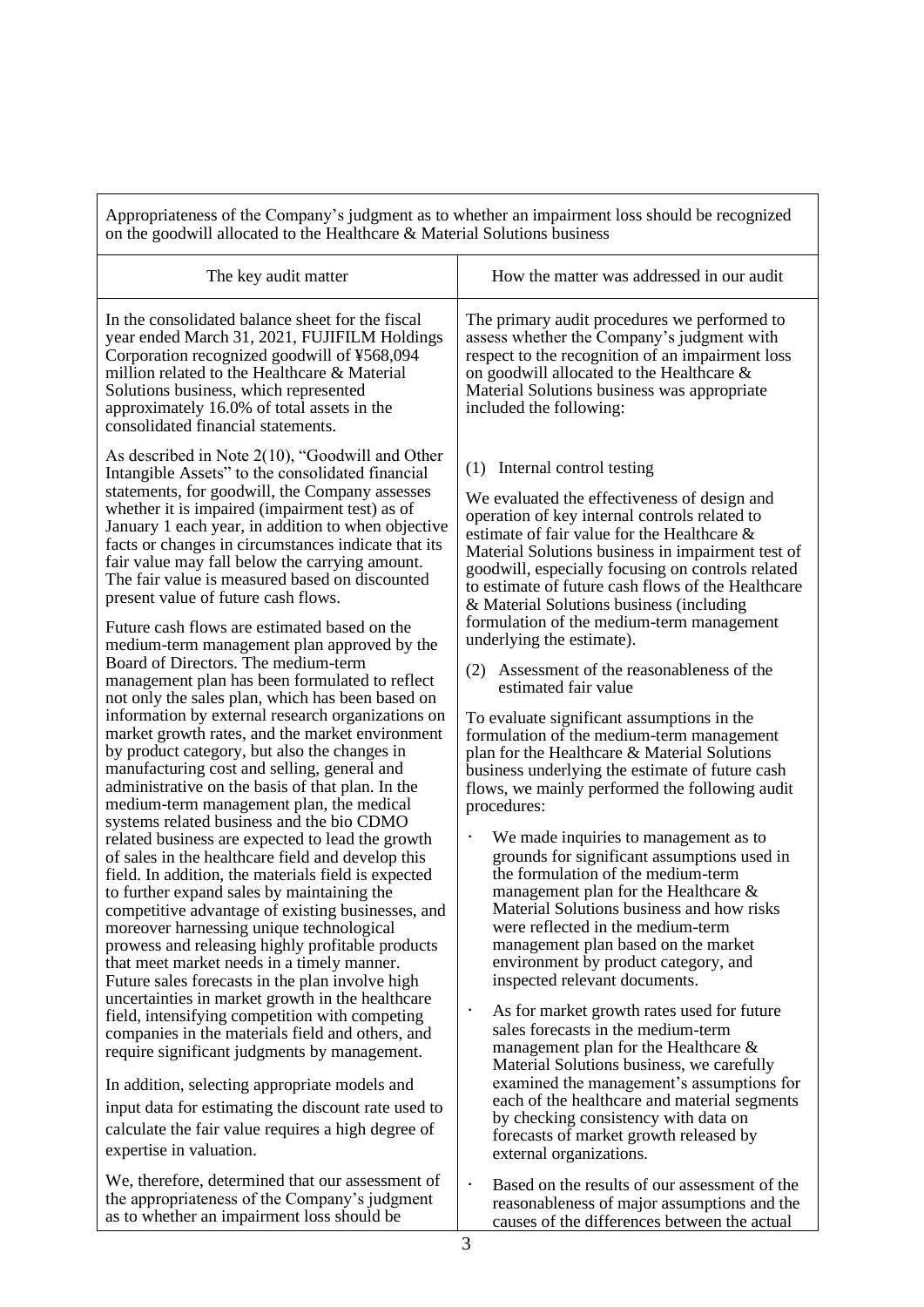| Appropriateness of the Company's judgment as to whether an impairment loss should be recognized<br>on the goodwill allocated to the Healthcare & Material Solutions business                                                                         |                                                                                                                                                                                                                                                                                                                                                    |
|------------------------------------------------------------------------------------------------------------------------------------------------------------------------------------------------------------------------------------------------------|----------------------------------------------------------------------------------------------------------------------------------------------------------------------------------------------------------------------------------------------------------------------------------------------------------------------------------------------------|
| The key audit matter                                                                                                                                                                                                                                 | How the matter was addressed in our audit                                                                                                                                                                                                                                                                                                          |
| recognized on goodwill allocated to the<br>Healthcare & Material Solutions business was<br>one of the most significant in our audit of the<br>consolidated financial statements for the current<br>fiscal year, and accordingly, a key audit matter. | achievements and planned figures in the past<br>business plans, we independently estimated<br>future cash flows by incorporating certain<br>uncertainties into the medium-term<br>management plan and compared them with<br>those estimated by management.                                                                                         |
|                                                                                                                                                                                                                                                      | We compared the total fair value of each<br>reporting unit with the market capitalization<br>of the Company.                                                                                                                                                                                                                                       |
|                                                                                                                                                                                                                                                      | Furthermore, we performed the following<br>procedures by engaging valuation specialists<br>within our domestic network firms to assist our<br>evaluation of the discount rate:                                                                                                                                                                     |
|                                                                                                                                                                                                                                                      | As for the calculation method for the discount<br>rate, we assessed its appropriateness based on<br>the inputs and requirements of the applicable<br>accounting standards and others.                                                                                                                                                              |
|                                                                                                                                                                                                                                                      | As for input data associated with the<br>Healthcare & Material Solutions business<br>used to calculate the discount rate, we<br>assessed the reasonableness by checking the<br>input data against valuation reports that the<br>Company obtained from external<br>organizations and the data that valuation<br>specialists independently obtained. |

 $\overline{1}$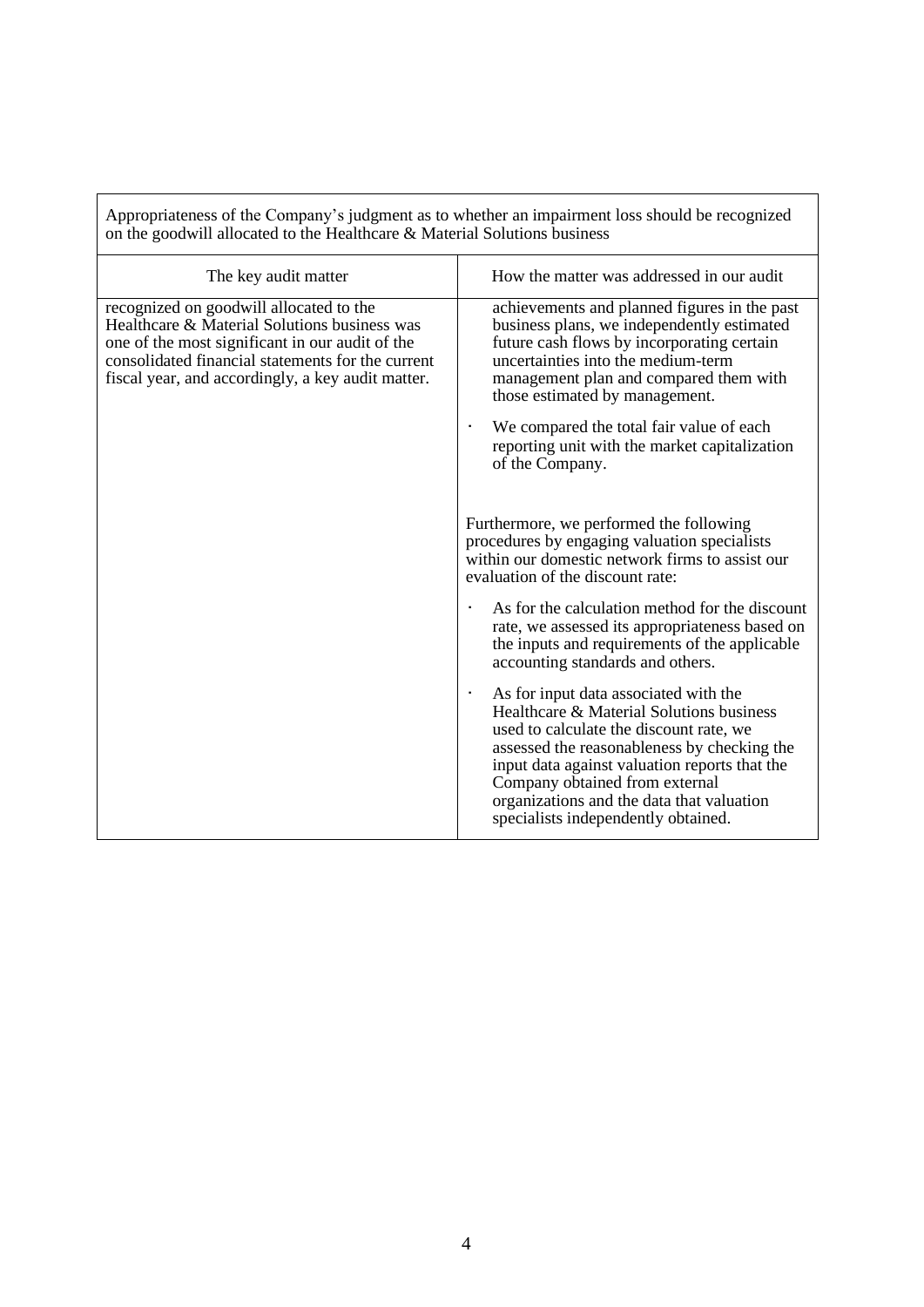Appropriateness of the Company's judgment as to whether an impairment loss should be recognized on the goodwill allocated to the Document Solutions business The key audit matter **How the matter was addressed in our audit** In the consolidated balance sheet for the fiscal year ended March 31, 2021, FUJIFILM Holdings Corporation recognized goodwill of ¥236,105 million related to the Document Solutions business, which represented approximately 6.7% of total assets in the consolidated financial statements. As described in Note 2(10) "Goodwill and Other Intangible Assets" to the consolidated financial statements, for goodwill, the Company assesses whether it is impaired (impairment test) as of January 1 each year, in addition to when objective facts or changes in circumstances indicate that its fair value may fall below the carrying amount. The fair value is measured based on discounted present value of future cash flows. Future cash flows are estimated based on the medium-term management plan approved by the Board of Directors. The medium-term management plan has been formulated to reflect not only the sales plan, which has been based on information by external research organizations on market growth rates, and the market environment by product category, but also the changes in manufacturing cost and selling, general and administrative, on the basis of that plan. In the medium-term management plan, the Company aims for sales growth by maintaining its competitive advantage through enhancing the product lineup providing solutions for challenges at office, promoting research and development of unique technologies in the document field that supports it, developing collaboration with IT service companies, and other means. Future sales forecasts in the plan involve high uncertainties in major changes in the market environment due to a decline in demand for office printing resulting from digitalization of customer companies' operation processes and spread of remote work to prevent infection of COVID-19, and fiercer competition in the office equipment market, and require significant judgments by management. In addition, selecting appropriate models and input data for estimating the discount rate used to calculate the fair value requires a high degree of The primary audit procedures we performed to assess whether the Company's judgment with respect to the recognition of an impairment loss on goodwill allocated to the Document Solutions business was appropriate included the following: (1) Internal control testing We evaluated the effectiveness of design and operation of key internal controls related to estimate of fair value for the Document Solutions business in impairment test of goodwill, especially focusing on controls related to estimate of future cash flows of the Document Solutions business (including formulation of the medium-term management plan underlying the estimate). (2) Assessment of the reasonableness of the estimated fair value To evaluate significant assumptions in the formulation of the medium-term management plan for the Document Solutions business underlying the estimate of future cash flows, we mainly performed the following audit procedures: We made inquiries to management as to grounds for significant assumptions used in the formulation of the medium-term management plan for the Document Solutions business and how risks were reflected in the medium-term management plan based on the market environment by product category, and inspected relevant documents. As for demand for printing, growth rates of the office equipment market and other factors used for future sales forecasts in the medium-term management plan for the Document Solutions business, we carefully examined the management's assumptions by checking consistency with data on forecasts of market growth released by external organizations. • Based on the results of our assessment of the reasonableness of major assumptions and the causes of the differences between the actual

We, therefore, determined that our assessment of the appropriateness of the Company's judgment as to whether an impairment loss should be

expertise in valuation.

achievements and planned figures in the past business plans, we independently estimated future cash flows by incorporating certain uncertainties into the medium-term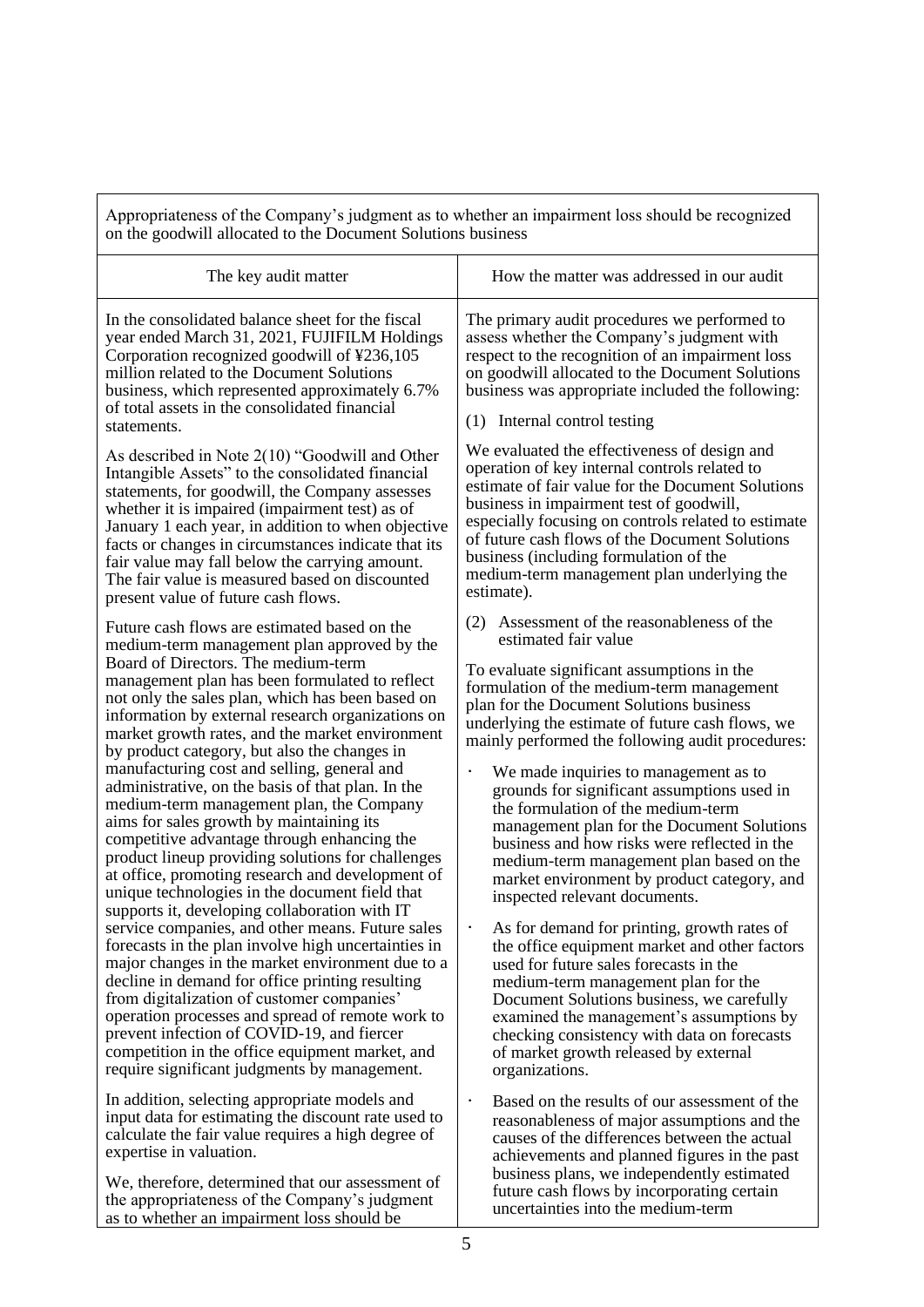| Appropriateness of the Company's judgment as to whether an impairment loss should be recognized<br>on the goodwill allocated to the Document Solutions business |                                                                                                                                                                                                                                                                                                                                            |  |  |  |  |  |
|-----------------------------------------------------------------------------------------------------------------------------------------------------------------|--------------------------------------------------------------------------------------------------------------------------------------------------------------------------------------------------------------------------------------------------------------------------------------------------------------------------------------------|--|--|--|--|--|
| The key audit matter                                                                                                                                            | How the matter was addressed in our audit                                                                                                                                                                                                                                                                                                  |  |  |  |  |  |
| recognized on goodwill allocated to the<br>Document Solutions business was one of the most<br>significant in our audit of the consolidated                      | management plan, and compared them with<br>those estimated by management.                                                                                                                                                                                                                                                                  |  |  |  |  |  |
| financial statements for the current fiscal year,<br>and accordingly, a key audit matter.                                                                       | We compared the total fair value of each<br>$\blacksquare$<br>reporting unit with the market capitalization<br>of the Company.                                                                                                                                                                                                             |  |  |  |  |  |
|                                                                                                                                                                 | Furthermore, we performed the following<br>procedures by engaging valuation specialists<br>within our domestic network firms to assist our<br>evaluation of the discount rate:                                                                                                                                                             |  |  |  |  |  |
|                                                                                                                                                                 | As for the calculation method for the discount<br>rate, we assessed its appropriateness based on<br>the inputs and requirements of the applicable<br>accounting standards and others.                                                                                                                                                      |  |  |  |  |  |
|                                                                                                                                                                 | As for input data associated with the<br>٠<br>Document Solutions business used to<br>calculate the discount rate, we assessed the<br>reasonableness by checking the input data<br>against valuation reports that the Company<br>obtained from external organizations and the<br>data that valuation specialists independently<br>obtained. |  |  |  |  |  |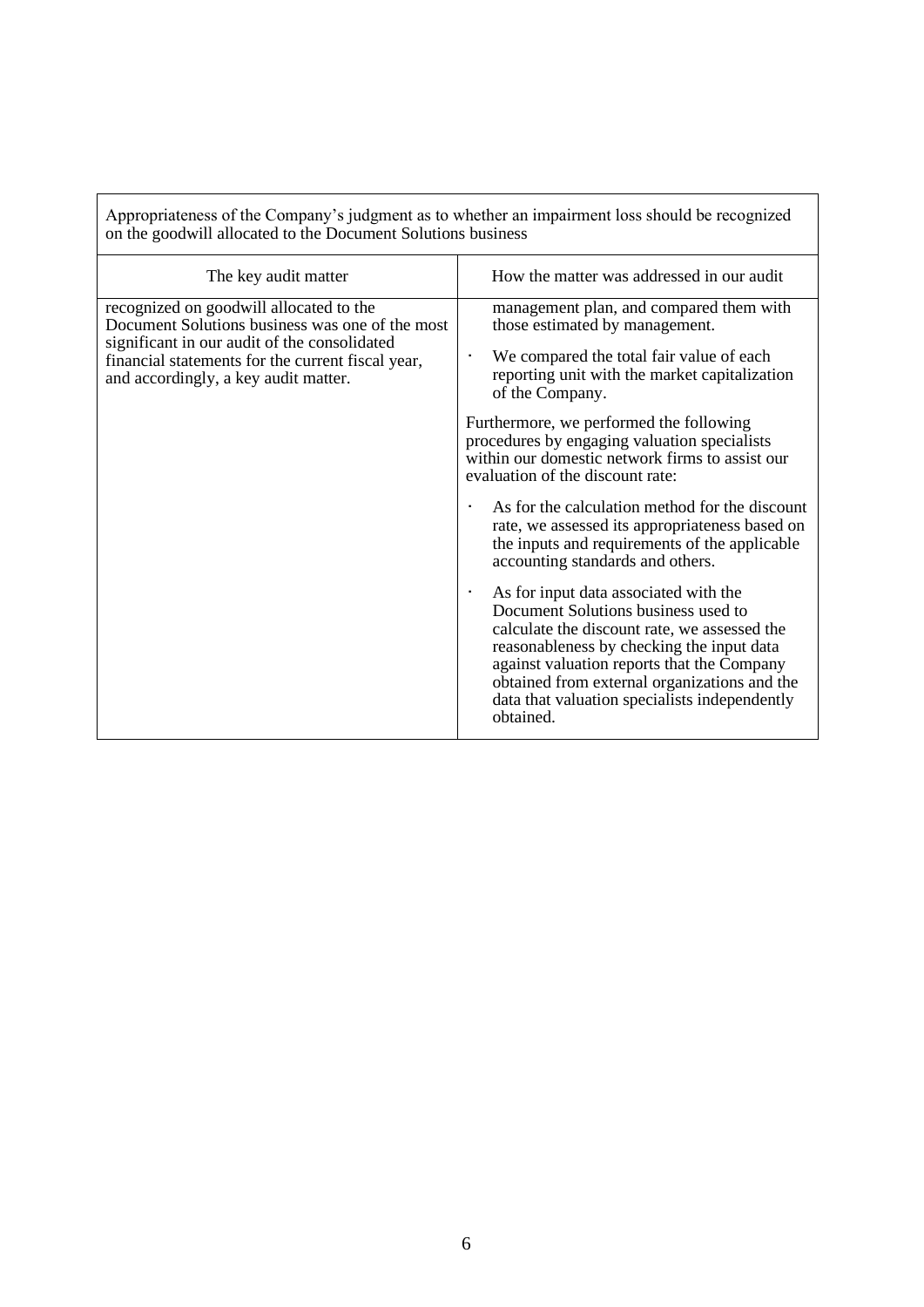#### **Responsibilities of Management and Corporate Auditors and the Board of Corporate Auditors for the Consolidated Financial Statements**

Management is responsible for the preparation and fair presentation of the consolidated financial statements in accordance with accounting principles generally accepted in the United States of America, and for such internal control as management determines is necessary to enable the preparation of consolidated financial statements that are free from material misstatement, whether due to fraud or error.

In preparing the consolidated financial statements, management is responsible for assessing the Group's ability to continue as a going concern, disclosing, as applicable, matters related to going concern in accordance with accounting principles generally accepted in the United States of America.

Corporate auditors and the board of corporate auditors are responsible for overseeing the directors' performance of their duties including the implementation and maintenance of the Group's financial reporting process.

#### **Auditor's Responsibilities for the Audit of the Consolidated Financial Statements**

Our objectives are to obtain reasonable assurance about whether the consolidated financial statements as a whole are free from material misstatement, whether due to fraud or error, and to issue an auditor's report that includes our opinion on the consolidated financial statements based on our audit from an independent point of view. Misstatements can arise from fraud or error and are considered material if, individually or in the aggregate, they could reasonably be expected to influence the economic decisions of users taken on the basis of these consolidated financial statements.

In accordance with auditing standards generally accepted in Japan, we exercise professional judgment and maintain professional skepticism throughout the audit process to perform the following:

- Identify and assess the risks of material misstatement, whether due to fraud or error, design and perform audit procedures responsive to those risks. The procedures selected depend on our judgement, and obtain audit evidence that is sufficient and appropriate to provide a basis for our opinion.
- Obtain an understanding of internal control relevant to the audit in order to design audit procedures that are appropriate in the circumstances, while the objective of the audit is not to express an opinion on the effectiveness of the Group's internal control.
- Evaluate the appropriateness of accounting policies used and the reasonableness of accounting estimates and related disclosures made by management.
- Conclude on the appropriateness of management's use of the going concern basis of accounting and based on the audit evidence obtained, whether a material uncertainty exists related to events or conditions that may cast significant doubt on the Group's ability to continue as a going concern. If we conclude that a material uncertainty exists, we are required to draw attention in our auditor's report to the related disclosures in the consolidated financial statements or, if such disclosures are inadequate, to modify our opinion. Our conclusions are based on the audit evidence obtained up to the date of our auditor's report. However, future events or conditions may cause the Group to cease to continue as a going concern.
- Evaluate whether the presentation and disclosures in the consolidated financial statements are in accordance with accounting principles generally accepted in the United States of America, the overall presentation, structure and content of the consolidated financial statements, including the disclosures, and whether the consolidated financial statements represent the underlying transactions and events in a manner that achieves fair presentation.
- Obtain sufficient appropriate audit evidence regarding the financial information of the entities or business activities within the Group to express an opinion on the consolidated financial statements. We are responsible for the direction, supervision and performance of the group audit. We remain solely responsible for our audit opinion.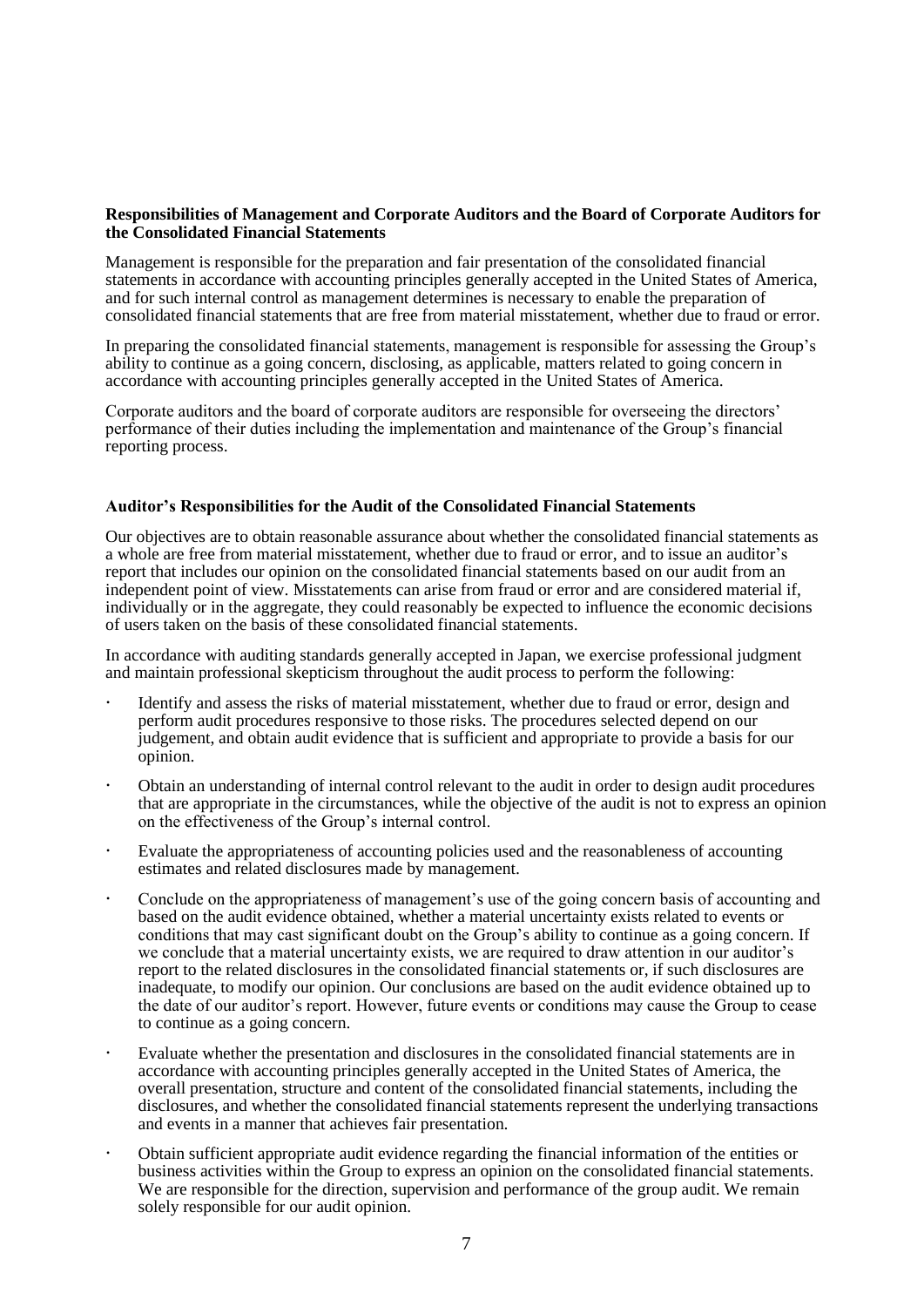We communicate with corporate auditors and the board of corporate auditors regarding, among other matters, the planned scope and timing of the audit, significant audit findings, including any significant deficiencies in internal control that we identify during our audit.

We also provide corporate auditors and the board of corporate auditors with a statement that we have complied with relevant ethical requirements in Japan regarding independence, and communicate with them all relationships and other matters that may reasonably be thought to bear on our independence, and where applicable, related safeguards in order to eliminate or reduce obstruction factors.

From the matters communicated with corporate auditors and the board of corporate auditors, we determine those matters that were of most significance in the audit of the consolidated financial statements of the current period and are therefore the key audit matters. We describe these matters in our auditor's report unless law or regulation precludes public disclosure about the matter or when, in extremely rare circumstances, we determine that a matter should not be communicated in our report because the adverse consequences of doing so would reasonably be expected to outweigh the public interest benefits of such communication.

#### **Interest in the company**

Our firm and its designated engagement partners do not have any interest in the Group which are required to be disclosed pursuant to the provisions of the Certified Public Accountants Act of Japan.

#### Notes to the reader of audit report:

The Independent Auditor's Report herein is the English translation of the Independent Auditor's Report on the Consolidated Financial Statements as required by the Article 193-2, Paragraph 1 of the Financial Instruments and Exchange Act of Japan ("the FIEAJ") and does not include the English translation of the Independent Auditor's Report on the internal control audits as required by the Article 193-2, Paragraph 2 of the FIEAJ.

FUJI FUJIFILM Holdings Corporation states that internal control over financial reporting was effective as at March 31, 2021 in the Internal Control Report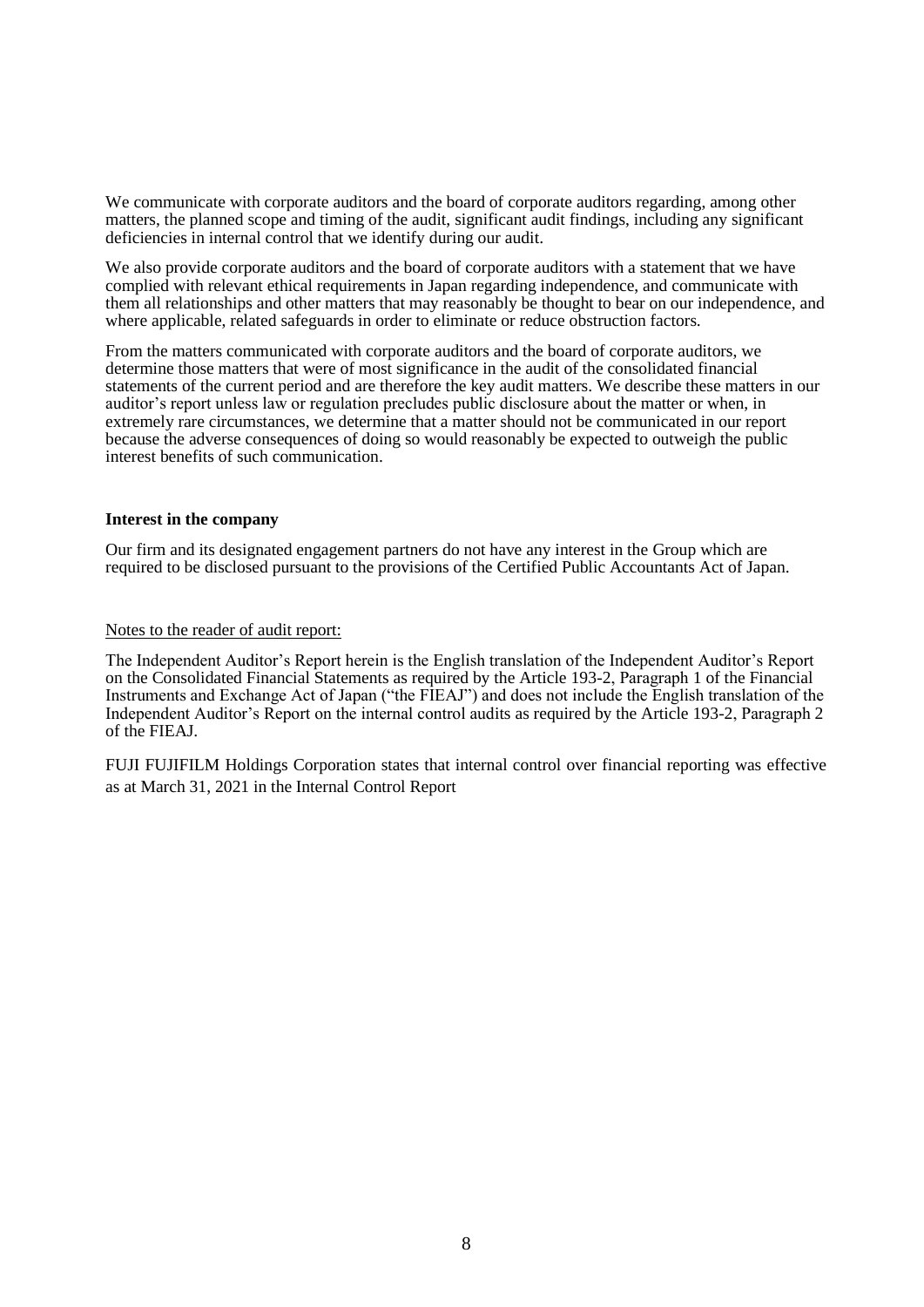# Consolidated Balance Sheets

|                                                              | <b>March 31</b>   |             |                                            |  |
|--------------------------------------------------------------|-------------------|-------------|--------------------------------------------|--|
|                                                              | 2020<br>2021      |             | 2021                                       |  |
|                                                              | (Millions of yen) |             | (Thousands of<br>U.S. dollars)<br>(Note 3) |  |
| <b>Assets</b>                                                |                   |             |                                            |  |
| Current assets:                                              |                   |             |                                            |  |
| Cash and cash equivalents                                    | ¥ 394,795         | ¥ 396,091   | \$3,556,712                                |  |
| Notes and accounts receivable:                               |                   |             |                                            |  |
| Trade (Note 22)                                              | 574,319           | 524,120     | 5,174,045                                  |  |
| Lease receivables (Notes 5 and 21)                           | 51,644            | 55,419      | 465,261                                    |  |
| Affiliated companies                                         | 2,462             | 2,640       | 22,180                                     |  |
| Allowance for doubtful receivables (Notes 5 and 21)          | (22,707)          | (23,761)    | (204, 568)                                 |  |
| Inventories (Note 7)                                         | 417,662           | 380,911     | 3,762,721                                  |  |
| Prepaid expenses and other (Notes 18, 19 20 and 22)          | 89,201            | 153,783     | 803,613                                    |  |
| Total current assets                                         | 1,507,376         | 1,489,203   | 13,579,964                                 |  |
| Investments and long-term receivables:                       |                   |             |                                            |  |
| Investments in and advances to affiliated companies (Note 8) | 31,849            | 27,770      | 286,928                                    |  |
| Investment securities (Notes 4 and 20)                       | 111,650           | 87,209      | 1,005,856                                  |  |
| Long-term lease receivables (Notes 5 and 21)                 | 62,068            | 61,724      | 559,171                                    |  |
| Other long-term receivables (Notes 18, 19 and 20)            | 25,426            | 30,497      | 229,063                                    |  |
| Allowance for doubtful receivables (Notes 5 and 21)          | (3,167)           | (4,067)     | (28, 532)                                  |  |
| Total investments and long-term receivables                  | 227,826           | 203,133     | 2,052,486                                  |  |
| Property, plant and equipment (Notes 2, 6 and 20):           |                   |             |                                            |  |
| Land                                                         | 105,764           | 96,776      | 952,829                                    |  |
| Buildings and structures                                     | 718,513           | 732,716     | 6,473,090                                  |  |
| Machinery, equipment and other                               | 1,474,840         | 1,478,270   | 13,286,847                                 |  |
| Construction in progress                                     | 63,913            | 47,481      | 575,793                                    |  |
| Subtotal                                                     | 2,363,030         | 2,355,243   | 21,288,559                                 |  |
| Less accumulated depreciation                                | (1,727,779)       | (1,754,696) | (15, 565, 577)                             |  |
| Total property, plant and equipment                          | 635,251           | 600,547     | 5,722,982                                  |  |
| Other assets:                                                |                   |             |                                            |  |
| Operating lease right-of-use assets (Note 6)                 | 78,203            | 75,261      | 704,532                                    |  |
| Goodwill, net (Notes 9 and 23)                               | 804,199           | 687,155     | 7,245,036                                  |  |
| Other intangible assets, net (Notes 9 and 20)                | 128,496           | 142,071     | 1,157,622                                  |  |
| Deferred income taxes (Note 12)                              | 33,179            | 37,811      | 298,910                                    |  |
| Other (Notes 2, 9, 11 and 22)                                | 134,673           | 86,511      | 1,213,270                                  |  |
| Total other assets                                           | 1,178,750         | 1,028,809   | 10,619,370                                 |  |
| Total assets                                                 | ¥3,549,203        | ¥3,321,692  | \$31,974,802                               |  |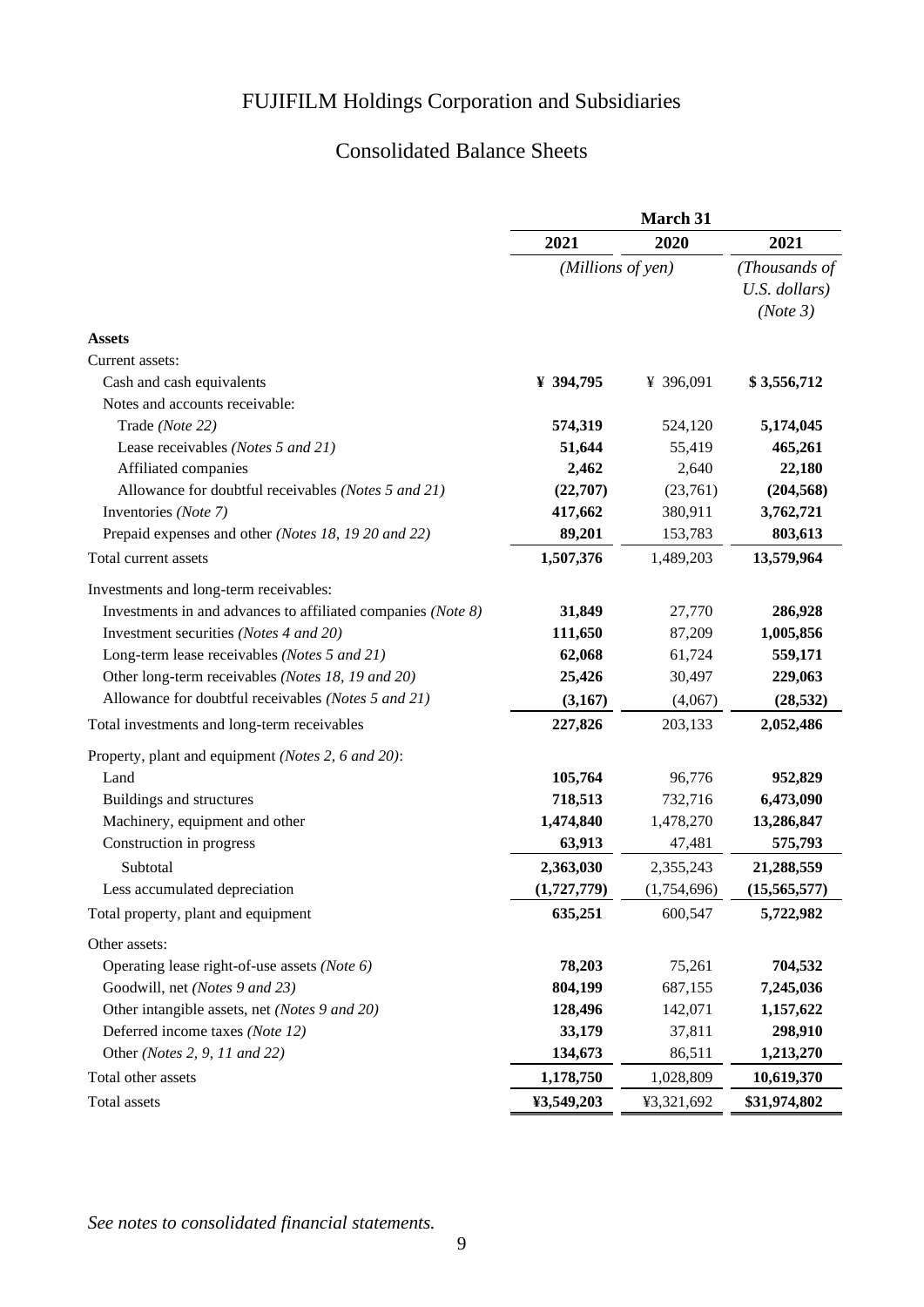# Consolidated Balance Sheets (continued)

| 2020<br>2021<br>2021<br>(Millions of yen)<br>(Thousands of<br>U.S. dollars)<br>(Note 3)<br><b>Liabilities and equity</b><br>Current liabilities:<br>Short-term debt (Notes 6, 10 and 19)<br>\$<br>¥ $63,729$<br>¥ 120,998<br>574,135<br>Notes and accounts payable:<br>1,957,730<br>Trade<br>217,308<br>195,214<br>21,157<br>25,360<br>190,604<br>Construction<br>1,455<br>1,724<br>13,108<br>Affiliated companies<br>220,964<br>Accrued income taxes (Note 12)<br>24,527<br>24,893<br>Accrued liabilities (Notes 11 and 24)<br>197,519<br>171,989<br>1,779,450<br>28,938<br>260,703<br>Short-term operating lease liabilities (Note 6)<br>25,696<br>161,651<br>Other current liabilities (Notes 15, 18, 19, 20 and 22)<br>94,133<br>1,456,315<br>716,284<br>6,453,009<br>Total current liabilities<br>660,007<br>Non-current liabilities:<br>3,958,117<br>Long-term debt (Notes 6, 10 and 19)<br>439,351<br>503,171<br>Accrued pension and severance costs (Note 11)<br>30,090<br>33,818<br>271,081<br>Long-term operating lease liabilities (Note 6)<br>54,946<br>495,009<br>52,652<br>Deferred income taxes (Note 12)<br>290,450<br>32,240<br>21,558<br>Other non-current liabilities<br>(Notes 12, 18, 19, 20 and 22)<br>54,135<br>56,729<br>487,703<br>Total non-current liabilities<br>610,762<br>667,928<br>5,502,360<br>1,327,046<br>11,955,369<br><b>Total liabilities</b><br>1,327,935<br>Commitments and contingent liabilities (Note 15)<br>Equity (Note 13):<br>FUJIFILM Holdings shareholders' equity:<br>Common stock, without par value:<br>Authorized:<br>800,000,000 shares<br>363,631<br>Issued:<br>40,363<br>514,625,728 shares<br>40,363<br>24,349,189<br>Retained earnings<br>2,702,760<br>2,563,091<br>Accumulated other comprehensive income (loss)<br>(476,000)<br>(Notes 2, 11, 14 and 18)<br>(52, 836)<br>(164, 100)<br>Treasury stock, at cost (114,823,247 shares in 2021;<br>114,914,288 shares in 2020)<br>(485, 721)<br>(486, 102)<br>(4,375,865)<br>Total FUJIFILM Holdings shareholders' equity<br>2,204,566<br>1,953,252<br>19,860,955<br>Noncontrolling interests<br>158,478<br>17,591<br>40,505<br>20,019,433<br>Total equity<br>2,222,157<br>1,993,757<br>\$31,974,802<br>Total liabilities and equity<br>¥3,549,203<br>¥3,321,692 |  | March 31 |  |
|--------------------------------------------------------------------------------------------------------------------------------------------------------------------------------------------------------------------------------------------------------------------------------------------------------------------------------------------------------------------------------------------------------------------------------------------------------------------------------------------------------------------------------------------------------------------------------------------------------------------------------------------------------------------------------------------------------------------------------------------------------------------------------------------------------------------------------------------------------------------------------------------------------------------------------------------------------------------------------------------------------------------------------------------------------------------------------------------------------------------------------------------------------------------------------------------------------------------------------------------------------------------------------------------------------------------------------------------------------------------------------------------------------------------------------------------------------------------------------------------------------------------------------------------------------------------------------------------------------------------------------------------------------------------------------------------------------------------------------------------------------------------------------------------------------------------------------------------------------------------------------------------------------------------------------------------------------------------------------------------------------------------------------------------------------------------------------------------------------------------------------------------------------------------------------------------------------------------------------------------------------------------------|--|----------|--|
|                                                                                                                                                                                                                                                                                                                                                                                                                                                                                                                                                                                                                                                                                                                                                                                                                                                                                                                                                                                                                                                                                                                                                                                                                                                                                                                                                                                                                                                                                                                                                                                                                                                                                                                                                                                                                                                                                                                                                                                                                                                                                                                                                                                                                                                                          |  |          |  |
|                                                                                                                                                                                                                                                                                                                                                                                                                                                                                                                                                                                                                                                                                                                                                                                                                                                                                                                                                                                                                                                                                                                                                                                                                                                                                                                                                                                                                                                                                                                                                                                                                                                                                                                                                                                                                                                                                                                                                                                                                                                                                                                                                                                                                                                                          |  |          |  |
|                                                                                                                                                                                                                                                                                                                                                                                                                                                                                                                                                                                                                                                                                                                                                                                                                                                                                                                                                                                                                                                                                                                                                                                                                                                                                                                                                                                                                                                                                                                                                                                                                                                                                                                                                                                                                                                                                                                                                                                                                                                                                                                                                                                                                                                                          |  |          |  |
|                                                                                                                                                                                                                                                                                                                                                                                                                                                                                                                                                                                                                                                                                                                                                                                                                                                                                                                                                                                                                                                                                                                                                                                                                                                                                                                                                                                                                                                                                                                                                                                                                                                                                                                                                                                                                                                                                                                                                                                                                                                                                                                                                                                                                                                                          |  |          |  |
|                                                                                                                                                                                                                                                                                                                                                                                                                                                                                                                                                                                                                                                                                                                                                                                                                                                                                                                                                                                                                                                                                                                                                                                                                                                                                                                                                                                                                                                                                                                                                                                                                                                                                                                                                                                                                                                                                                                                                                                                                                                                                                                                                                                                                                                                          |  |          |  |
|                                                                                                                                                                                                                                                                                                                                                                                                                                                                                                                                                                                                                                                                                                                                                                                                                                                                                                                                                                                                                                                                                                                                                                                                                                                                                                                                                                                                                                                                                                                                                                                                                                                                                                                                                                                                                                                                                                                                                                                                                                                                                                                                                                                                                                                                          |  |          |  |
|                                                                                                                                                                                                                                                                                                                                                                                                                                                                                                                                                                                                                                                                                                                                                                                                                                                                                                                                                                                                                                                                                                                                                                                                                                                                                                                                                                                                                                                                                                                                                                                                                                                                                                                                                                                                                                                                                                                                                                                                                                                                                                                                                                                                                                                                          |  |          |  |
|                                                                                                                                                                                                                                                                                                                                                                                                                                                                                                                                                                                                                                                                                                                                                                                                                                                                                                                                                                                                                                                                                                                                                                                                                                                                                                                                                                                                                                                                                                                                                                                                                                                                                                                                                                                                                                                                                                                                                                                                                                                                                                                                                                                                                                                                          |  |          |  |
|                                                                                                                                                                                                                                                                                                                                                                                                                                                                                                                                                                                                                                                                                                                                                                                                                                                                                                                                                                                                                                                                                                                                                                                                                                                                                                                                                                                                                                                                                                                                                                                                                                                                                                                                                                                                                                                                                                                                                                                                                                                                                                                                                                                                                                                                          |  |          |  |
|                                                                                                                                                                                                                                                                                                                                                                                                                                                                                                                                                                                                                                                                                                                                                                                                                                                                                                                                                                                                                                                                                                                                                                                                                                                                                                                                                                                                                                                                                                                                                                                                                                                                                                                                                                                                                                                                                                                                                                                                                                                                                                                                                                                                                                                                          |  |          |  |
|                                                                                                                                                                                                                                                                                                                                                                                                                                                                                                                                                                                                                                                                                                                                                                                                                                                                                                                                                                                                                                                                                                                                                                                                                                                                                                                                                                                                                                                                                                                                                                                                                                                                                                                                                                                                                                                                                                                                                                                                                                                                                                                                                                                                                                                                          |  |          |  |
|                                                                                                                                                                                                                                                                                                                                                                                                                                                                                                                                                                                                                                                                                                                                                                                                                                                                                                                                                                                                                                                                                                                                                                                                                                                                                                                                                                                                                                                                                                                                                                                                                                                                                                                                                                                                                                                                                                                                                                                                                                                                                                                                                                                                                                                                          |  |          |  |
|                                                                                                                                                                                                                                                                                                                                                                                                                                                                                                                                                                                                                                                                                                                                                                                                                                                                                                                                                                                                                                                                                                                                                                                                                                                                                                                                                                                                                                                                                                                                                                                                                                                                                                                                                                                                                                                                                                                                                                                                                                                                                                                                                                                                                                                                          |  |          |  |
|                                                                                                                                                                                                                                                                                                                                                                                                                                                                                                                                                                                                                                                                                                                                                                                                                                                                                                                                                                                                                                                                                                                                                                                                                                                                                                                                                                                                                                                                                                                                                                                                                                                                                                                                                                                                                                                                                                                                                                                                                                                                                                                                                                                                                                                                          |  |          |  |
|                                                                                                                                                                                                                                                                                                                                                                                                                                                                                                                                                                                                                                                                                                                                                                                                                                                                                                                                                                                                                                                                                                                                                                                                                                                                                                                                                                                                                                                                                                                                                                                                                                                                                                                                                                                                                                                                                                                                                                                                                                                                                                                                                                                                                                                                          |  |          |  |
|                                                                                                                                                                                                                                                                                                                                                                                                                                                                                                                                                                                                                                                                                                                                                                                                                                                                                                                                                                                                                                                                                                                                                                                                                                                                                                                                                                                                                                                                                                                                                                                                                                                                                                                                                                                                                                                                                                                                                                                                                                                                                                                                                                                                                                                                          |  |          |  |
|                                                                                                                                                                                                                                                                                                                                                                                                                                                                                                                                                                                                                                                                                                                                                                                                                                                                                                                                                                                                                                                                                                                                                                                                                                                                                                                                                                                                                                                                                                                                                                                                                                                                                                                                                                                                                                                                                                                                                                                                                                                                                                                                                                                                                                                                          |  |          |  |
|                                                                                                                                                                                                                                                                                                                                                                                                                                                                                                                                                                                                                                                                                                                                                                                                                                                                                                                                                                                                                                                                                                                                                                                                                                                                                                                                                                                                                                                                                                                                                                                                                                                                                                                                                                                                                                                                                                                                                                                                                                                                                                                                                                                                                                                                          |  |          |  |
|                                                                                                                                                                                                                                                                                                                                                                                                                                                                                                                                                                                                                                                                                                                                                                                                                                                                                                                                                                                                                                                                                                                                                                                                                                                                                                                                                                                                                                                                                                                                                                                                                                                                                                                                                                                                                                                                                                                                                                                                                                                                                                                                                                                                                                                                          |  |          |  |
|                                                                                                                                                                                                                                                                                                                                                                                                                                                                                                                                                                                                                                                                                                                                                                                                                                                                                                                                                                                                                                                                                                                                                                                                                                                                                                                                                                                                                                                                                                                                                                                                                                                                                                                                                                                                                                                                                                                                                                                                                                                                                                                                                                                                                                                                          |  |          |  |
|                                                                                                                                                                                                                                                                                                                                                                                                                                                                                                                                                                                                                                                                                                                                                                                                                                                                                                                                                                                                                                                                                                                                                                                                                                                                                                                                                                                                                                                                                                                                                                                                                                                                                                                                                                                                                                                                                                                                                                                                                                                                                                                                                                                                                                                                          |  |          |  |
|                                                                                                                                                                                                                                                                                                                                                                                                                                                                                                                                                                                                                                                                                                                                                                                                                                                                                                                                                                                                                                                                                                                                                                                                                                                                                                                                                                                                                                                                                                                                                                                                                                                                                                                                                                                                                                                                                                                                                                                                                                                                                                                                                                                                                                                                          |  |          |  |
|                                                                                                                                                                                                                                                                                                                                                                                                                                                                                                                                                                                                                                                                                                                                                                                                                                                                                                                                                                                                                                                                                                                                                                                                                                                                                                                                                                                                                                                                                                                                                                                                                                                                                                                                                                                                                                                                                                                                                                                                                                                                                                                                                                                                                                                                          |  |          |  |
|                                                                                                                                                                                                                                                                                                                                                                                                                                                                                                                                                                                                                                                                                                                                                                                                                                                                                                                                                                                                                                                                                                                                                                                                                                                                                                                                                                                                                                                                                                                                                                                                                                                                                                                                                                                                                                                                                                                                                                                                                                                                                                                                                                                                                                                                          |  |          |  |
|                                                                                                                                                                                                                                                                                                                                                                                                                                                                                                                                                                                                                                                                                                                                                                                                                                                                                                                                                                                                                                                                                                                                                                                                                                                                                                                                                                                                                                                                                                                                                                                                                                                                                                                                                                                                                                                                                                                                                                                                                                                                                                                                                                                                                                                                          |  |          |  |
|                                                                                                                                                                                                                                                                                                                                                                                                                                                                                                                                                                                                                                                                                                                                                                                                                                                                                                                                                                                                                                                                                                                                                                                                                                                                                                                                                                                                                                                                                                                                                                                                                                                                                                                                                                                                                                                                                                                                                                                                                                                                                                                                                                                                                                                                          |  |          |  |
|                                                                                                                                                                                                                                                                                                                                                                                                                                                                                                                                                                                                                                                                                                                                                                                                                                                                                                                                                                                                                                                                                                                                                                                                                                                                                                                                                                                                                                                                                                                                                                                                                                                                                                                                                                                                                                                                                                                                                                                                                                                                                                                                                                                                                                                                          |  |          |  |
|                                                                                                                                                                                                                                                                                                                                                                                                                                                                                                                                                                                                                                                                                                                                                                                                                                                                                                                                                                                                                                                                                                                                                                                                                                                                                                                                                                                                                                                                                                                                                                                                                                                                                                                                                                                                                                                                                                                                                                                                                                                                                                                                                                                                                                                                          |  |          |  |
|                                                                                                                                                                                                                                                                                                                                                                                                                                                                                                                                                                                                                                                                                                                                                                                                                                                                                                                                                                                                                                                                                                                                                                                                                                                                                                                                                                                                                                                                                                                                                                                                                                                                                                                                                                                                                                                                                                                                                                                                                                                                                                                                                                                                                                                                          |  |          |  |
|                                                                                                                                                                                                                                                                                                                                                                                                                                                                                                                                                                                                                                                                                                                                                                                                                                                                                                                                                                                                                                                                                                                                                                                                                                                                                                                                                                                                                                                                                                                                                                                                                                                                                                                                                                                                                                                                                                                                                                                                                                                                                                                                                                                                                                                                          |  |          |  |
|                                                                                                                                                                                                                                                                                                                                                                                                                                                                                                                                                                                                                                                                                                                                                                                                                                                                                                                                                                                                                                                                                                                                                                                                                                                                                                                                                                                                                                                                                                                                                                                                                                                                                                                                                                                                                                                                                                                                                                                                                                                                                                                                                                                                                                                                          |  |          |  |
|                                                                                                                                                                                                                                                                                                                                                                                                                                                                                                                                                                                                                                                                                                                                                                                                                                                                                                                                                                                                                                                                                                                                                                                                                                                                                                                                                                                                                                                                                                                                                                                                                                                                                                                                                                                                                                                                                                                                                                                                                                                                                                                                                                                                                                                                          |  |          |  |
|                                                                                                                                                                                                                                                                                                                                                                                                                                                                                                                                                                                                                                                                                                                                                                                                                                                                                                                                                                                                                                                                                                                                                                                                                                                                                                                                                                                                                                                                                                                                                                                                                                                                                                                                                                                                                                                                                                                                                                                                                                                                                                                                                                                                                                                                          |  |          |  |
|                                                                                                                                                                                                                                                                                                                                                                                                                                                                                                                                                                                                                                                                                                                                                                                                                                                                                                                                                                                                                                                                                                                                                                                                                                                                                                                                                                                                                                                                                                                                                                                                                                                                                                                                                                                                                                                                                                                                                                                                                                                                                                                                                                                                                                                                          |  |          |  |
|                                                                                                                                                                                                                                                                                                                                                                                                                                                                                                                                                                                                                                                                                                                                                                                                                                                                                                                                                                                                                                                                                                                                                                                                                                                                                                                                                                                                                                                                                                                                                                                                                                                                                                                                                                                                                                                                                                                                                                                                                                                                                                                                                                                                                                                                          |  |          |  |
|                                                                                                                                                                                                                                                                                                                                                                                                                                                                                                                                                                                                                                                                                                                                                                                                                                                                                                                                                                                                                                                                                                                                                                                                                                                                                                                                                                                                                                                                                                                                                                                                                                                                                                                                                                                                                                                                                                                                                                                                                                                                                                                                                                                                                                                                          |  |          |  |
|                                                                                                                                                                                                                                                                                                                                                                                                                                                                                                                                                                                                                                                                                                                                                                                                                                                                                                                                                                                                                                                                                                                                                                                                                                                                                                                                                                                                                                                                                                                                                                                                                                                                                                                                                                                                                                                                                                                                                                                                                                                                                                                                                                                                                                                                          |  |          |  |
|                                                                                                                                                                                                                                                                                                                                                                                                                                                                                                                                                                                                                                                                                                                                                                                                                                                                                                                                                                                                                                                                                                                                                                                                                                                                                                                                                                                                                                                                                                                                                                                                                                                                                                                                                                                                                                                                                                                                                                                                                                                                                                                                                                                                                                                                          |  |          |  |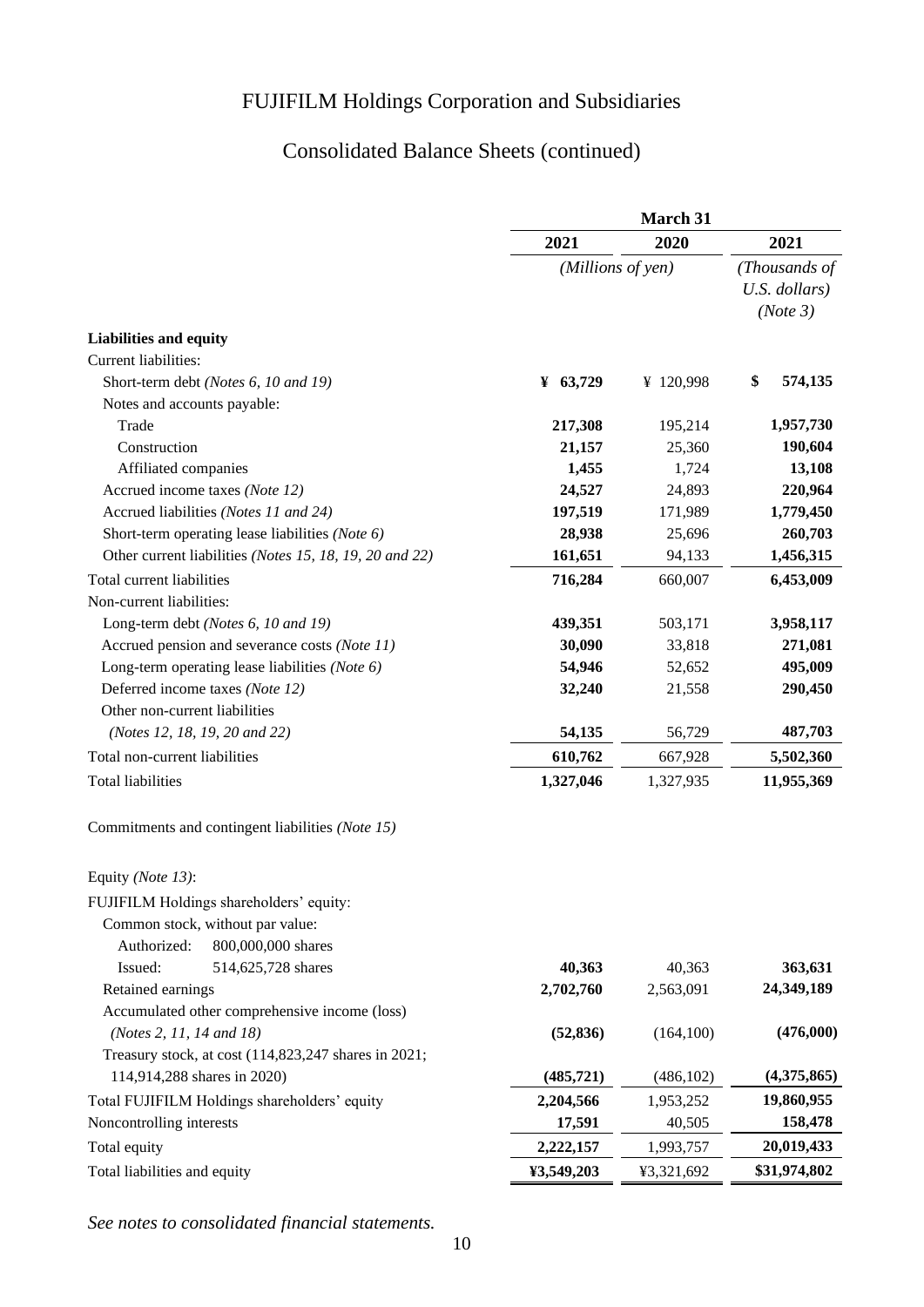# Consolidated Statements of Income

|                                                                                                             | <b>Year ended March 31</b> |                   |                                            |  |
|-------------------------------------------------------------------------------------------------------------|----------------------------|-------------------|--------------------------------------------|--|
|                                                                                                             | 2021                       | 2020              | 2021                                       |  |
|                                                                                                             | (Millions of yen)          |                   | (Thousands of<br>U.S. dollars)<br>(Note 3) |  |
| Revenue (Notes 2, 5 and 22)                                                                                 | ¥2,192,519                 | ¥2,315,141        | \$19,752,423                               |  |
| Cost of sales (Notes 6, 20 and 24)                                                                          | 1,322,828                  | 1,360,648         | 11,917,369                                 |  |
| Gross profit                                                                                                | 869,691                    | 954,493           | 7,835,054                                  |  |
| Operating expenses:<br>Selling, general and administrative (Notes 2, 6, 9, 17, 20, 23                       |                            |                   |                                            |  |
| and $24)$                                                                                                   | 552,068                    | 610,043           | 4,973,585                                  |  |
| Research and development                                                                                    | 152,150                    | 157,880           | 1,370,721                                  |  |
|                                                                                                             | 704,218                    | 767,923           | 6,344,306                                  |  |
| Operating income                                                                                            | 165,473                    | 186,570           | 1,490,748                                  |  |
| Other income (expenses):                                                                                    |                            |                   |                                            |  |
| Interest and dividend income                                                                                | 3,884                      | 5,183             | 34,991                                     |  |
| Interest expense (Notes 14 and 18)                                                                          | (2,578)                    | (2,316)           | (23, 225)                                  |  |
| Foreign exchange gains (losses), net (Notes 14 and 18)                                                      | (2,593)                    | (2,133)           | (23,360)                                   |  |
| Gains (losses) on equity securities, net (Notes 4 and 14)                                                   | 48,778                     | (22,084)          | 439,441                                    |  |
| Other, net (Notes 14 and 18)                                                                                | 22,906                     | 7,851             | 206,360                                    |  |
|                                                                                                             | 70,397                     | (13, 499)         | 634,207                                    |  |
| Income before income taxes                                                                                  | 235,870                    | 173,071           | 2,124,955                                  |  |
| Income taxes ( <i>Note 12</i> ):                                                                            |                            |                   |                                            |  |
| Current                                                                                                     | 47,973                     | 42,822            | 432,189                                    |  |
| Deferred                                                                                                    | 7,638                      | (6,708)           | 68,811                                     |  |
|                                                                                                             | 55,611                     | 36,114            | 501,000                                    |  |
| Equity in net income (loss) of affiliated companies                                                         | 3,198                      | 1,341             | 28,811                                     |  |
| Net income                                                                                                  | 183,457                    | 138,298           | 1,652,766                                  |  |
| Less: Net income attributable to noncontrolling interests                                                   | (2,252)                    | (13,311)          | (20, 288)                                  |  |
| Net income attributable to FUJIFILM Holdings                                                                | ¥ 181,205                  | ¥<br>124,987      | \$1,632,478                                |  |
|                                                                                                             | (Yen)                      |                   | $(U.S.$ dollars)<br>(Note 3)               |  |
| Amounts per share of common stock:<br>Net income attributable to FUJIFILM Holdings<br>( <i>Note</i> $16$ ): |                            |                   |                                            |  |
| <b>Basic</b><br>Diluted                                                                                     | ¥453.28<br>451.75          | ¥306.18<br>305.22 | \$4.08<br>4.07                             |  |
| Cash dividends declared                                                                                     | 100.00                     | 95.00             | 0.90                                       |  |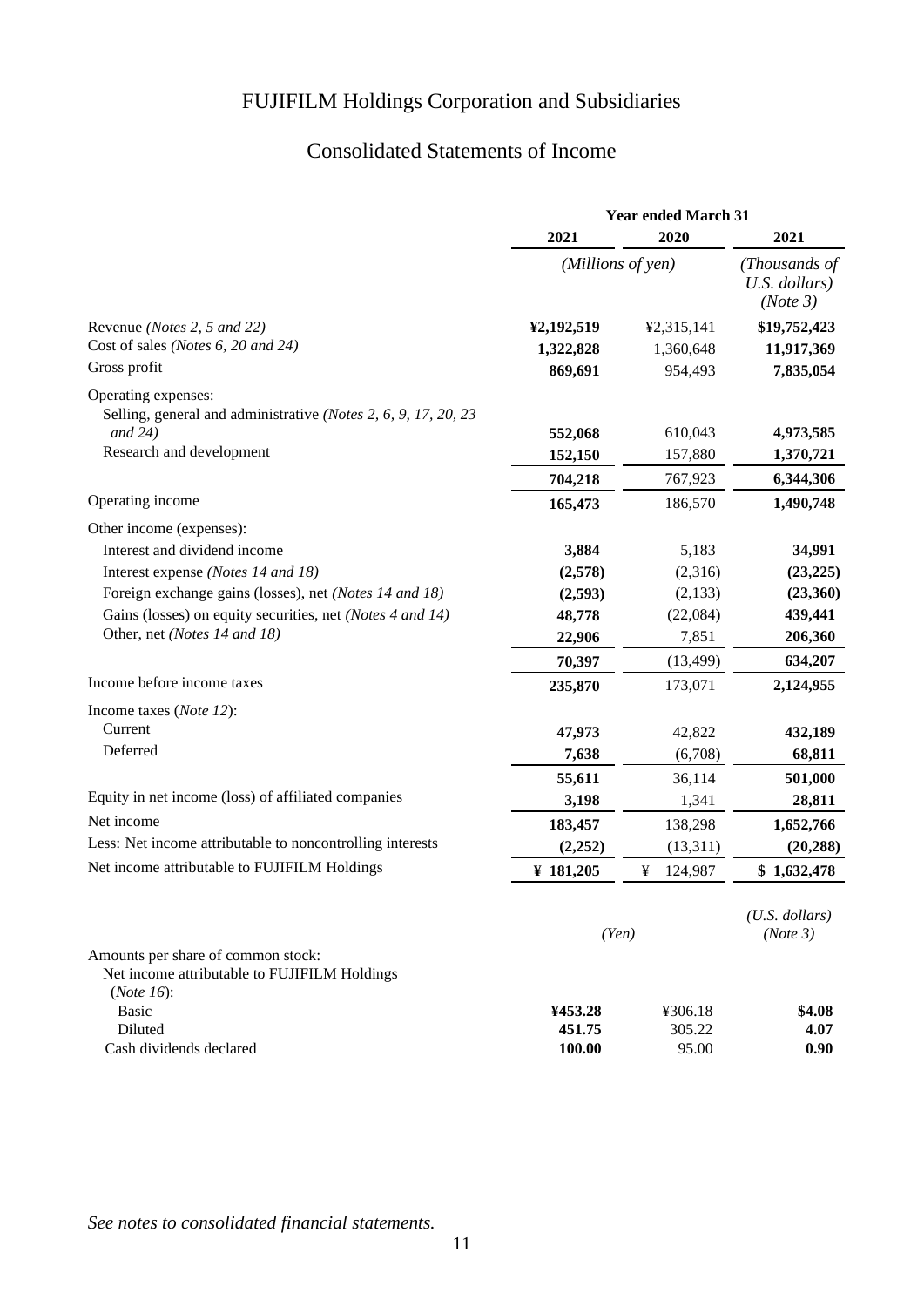# Consolidated Statements of Comprehensive Income

|                                                                   | <b>Year ended March 31</b>        |           |                                            |
|-------------------------------------------------------------------|-----------------------------------|-----------|--------------------------------------------|
|                                                                   | 2021<br>2020<br>(Millions of yen) |           | 2021                                       |
|                                                                   |                                   |           | (Thousands of<br>U.S. dollars)<br>(Note 3) |
| Net income                                                        | ¥183,457                          | ¥138,298  | \$1,652,766                                |
| Other comprehensive income (loss), net of tax ( <i>Note 14</i> ): |                                   |           |                                            |
| Net unrealized gains (losses) on securities                       | 12                                | (9)       | 108                                        |
| Foreign currency translation adjustments                          | 80,635                            | (50, 279) | 726,442                                    |
| Pension liability adjustments                                     | 31,786                            | 142       | 286,360                                    |
| Net unrealized gains (losses) on derivatives                      | 336                               | 137       | 3,027                                      |
| Total                                                             | 112,769                           | (50,009)  | 1,015,937                                  |
| Comprehensive income                                              | 296,226                           | 88,289    | 2,668,703                                  |
| Less: Comprehensive income attributable to noncontrolling         |                                   |           |                                            |
| interests                                                         | (3,757)                           | (8,800)   | (33, 847)                                  |
| Comprehensive income attributable to FUJIFILM Holdings            | ¥292,469                          | ¥79,489   | \$2,634,856                                |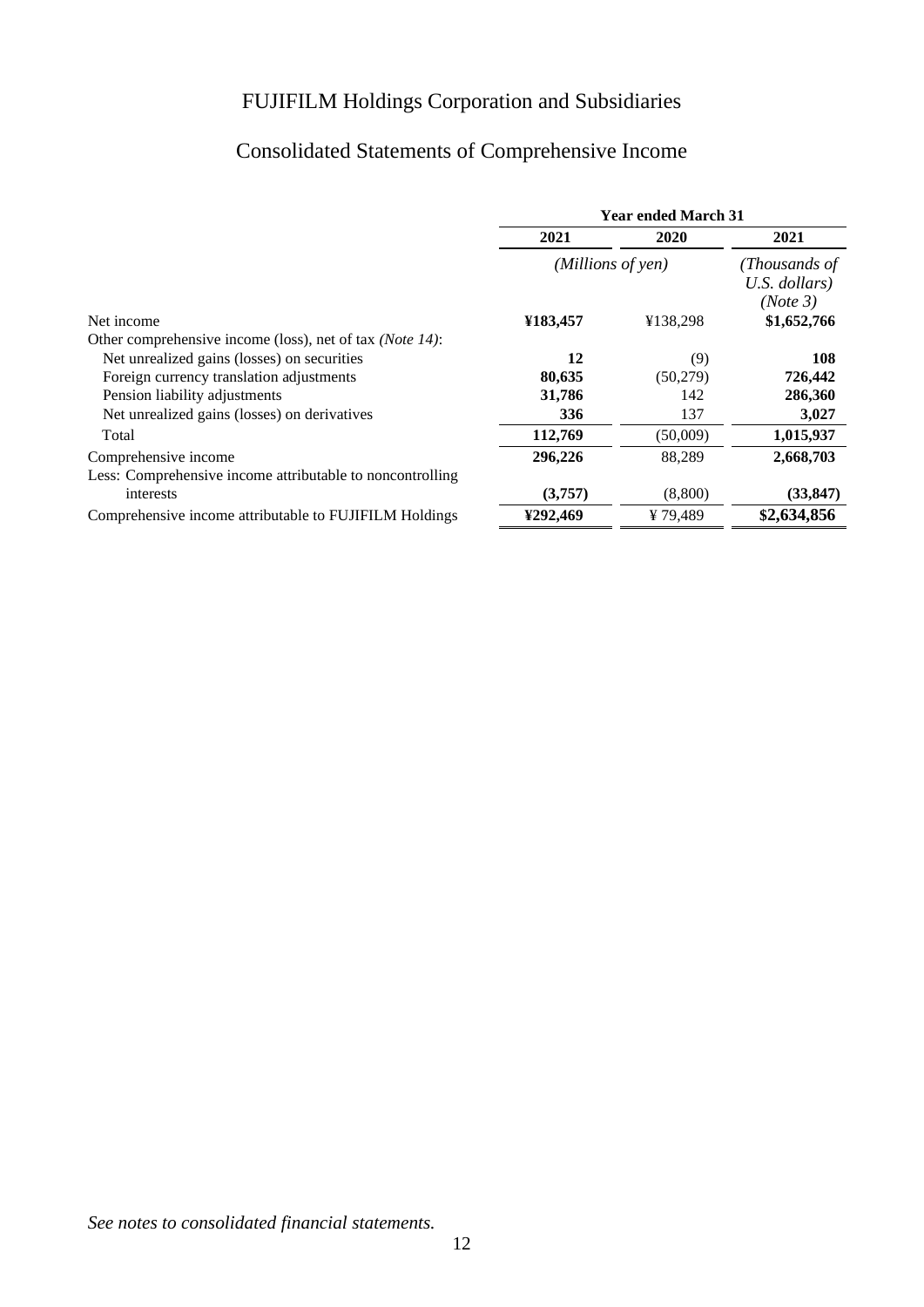# Consolidated Statements of Changes in Equity

|                                                       | Common<br>stock | <b>Additional</b><br>paid-in<br>capital | <b>Retained</b><br>earnings | Accumulated<br>other<br>comprehensive<br>income (loss) | <b>Treasury</b><br>stock        | <b>FUJIFILM</b><br><b>Holdings</b><br>equity | shareholders' Noncontrolling<br>interests | <b>Total</b><br>equity |
|-------------------------------------------------------|-----------------|-----------------------------------------|-----------------------------|--------------------------------------------------------|---------------------------------|----------------------------------------------|-------------------------------------------|------------------------|
| Balance as of April 1, 2019                           | ¥40,363         | ¥24,494                                 | ¥2,507,719                  | ¥(100,593)                                             | (Millions of yen)<br>¥(435,020) | ¥2,036,963                                   | ¥207,878                                  | ¥2,244,841             |
| Comprehensive income (loss):                          |                 |                                         |                             |                                                        |                                 |                                              |                                           |                        |
| Net income<br>Net unrealized gains (losses) on        |                 |                                         | 124,987                     |                                                        |                                 | 124,987                                      | 13,311                                    | 138,298                |
| securities (Note 14)                                  |                 |                                         |                             | (9)                                                    |                                 | (9)                                          |                                           | (9)                    |
| Foreign currency translation<br>adjustments (Note 14) |                 |                                         |                             | (45, 489)                                              |                                 | (45, 489)                                    | (4,790)                                   | (50,279)               |
| Pension liability adjustments<br>(Note 14)            |                 |                                         |                             | (122)                                                  |                                 | (122)                                        | 264                                       | 142                    |
| Net unrealized gains (losses) on                      |                 |                                         |                             |                                                        |                                 |                                              |                                           |                        |
| derivatives (Notes 14 and 18)                         |                 |                                         |                             | 122                                                    |                                 | 122                                          | 15                                        | 137                    |
| Comprehensive income                                  |                 |                                         |                             |                                                        |                                 | 79.489                                       | 8,800                                     | 88,289                 |
| Purchases of treasury stock                           |                 |                                         |                             |                                                        | (51, 624)                       | (51, 624)                                    | $\overline{\phantom{a}}$                  | (51, 624)              |
| Sales of treasury stock                               |                 |                                         | (113)                       |                                                        | 542                             | 429                                          |                                           | 429                    |
| Dividends paid to FUJIFILM Holdings<br>shareholders   |                 |                                         | (38, 432)                   |                                                        |                                 | (38, 432)                                    |                                           | (38, 432)              |
| Dividends paid to noncontrolling                      |                 |                                         |                             |                                                        |                                 |                                              |                                           |                        |
| interests                                             |                 |                                         |                             |                                                        | $\overline{\phantom{0}}$        |                                              | (9, 813)                                  | (9, 813)               |
| Stock acquisition rights                              |                 | 452                                     |                             |                                                        |                                 | 452                                          |                                           | 452                    |
| Transfer from retained earnings to                    |                 |                                         |                             |                                                        |                                 |                                              |                                           |                        |
| additional paid-in capital                            |                 | 31,070                                  | (31,070)                    |                                                        |                                 |                                              |                                           |                        |
| Equity transactions with                              |                 |                                         |                             |                                                        |                                 |                                              |                                           |                        |
| noncontrolling interests and other                    |                 | (56,016)                                |                             | (18,009)                                               |                                 | (74, 025)                                    | (166, 360)                                | (240, 385)             |
| Balance as of March 31, 2020                          | ¥40,363         | ¥<br>$\overline{\phantom{0}}$           | ¥2,563,091                  | ¥(164,100)                                             | ¥(486,102)                      | ¥1,953,252                                   | ¥40,505                                   | ¥1,993,757             |
| Comprehensive income (loss):                          |                 |                                         |                             |                                                        |                                 |                                              |                                           |                        |
| Net income                                            |                 |                                         | 181,205                     |                                                        |                                 | 181,205                                      | 2,252                                     | 183,457                |
| Net unrealized gains (losses) on                      |                 |                                         |                             |                                                        |                                 |                                              |                                           |                        |
| securities (Note 14)                                  |                 |                                         |                             | 12                                                     |                                 | 12                                           |                                           | 12                     |
| Foreign currency translation                          |                 |                                         |                             |                                                        |                                 |                                              |                                           |                        |
| adjustments (Note 14)                                 |                 |                                         |                             | 79,174                                                 |                                 | 79,174                                       | 1,461                                     | 80,635                 |
| Pension liability adjustments                         |                 |                                         |                             |                                                        |                                 |                                              |                                           |                        |
| (Note 14)                                             |                 |                                         |                             | 31,742                                                 |                                 | 31,742                                       | 44                                        | 31,786                 |
| Net unrealized gains (losses) on                      |                 |                                         |                             |                                                        |                                 | 336                                          |                                           | 336                    |
| derivatives (Notes 14 and 18)                         |                 |                                         |                             | 336                                                    |                                 |                                              |                                           |                        |
| Comprehensive income                                  |                 |                                         |                             |                                                        |                                 | 292,469                                      | 3,757                                     | 296,226                |
| Purchases of treasury stock                           |                 |                                         |                             |                                                        | (20)                            | (20)                                         |                                           | (20)                   |
| Sales of treasury stock                               |                 |                                         | (32)                        | $\overline{\phantom{a}}$                               | 401                             | 369                                          |                                           | 369                    |
| Dividends paid to FUJIFILM Holdings<br>shareholders   |                 |                                         | (39,979)                    |                                                        |                                 | (39,979)                                     |                                           | (39,979)               |
| Dividends paid to noncontrolling                      |                 |                                         |                             |                                                        |                                 |                                              |                                           |                        |
| interests                                             |                 |                                         |                             |                                                        |                                 |                                              | (1, 314)                                  | (1,314)                |
| Stock acquisition rights                              |                 | 485                                     |                             |                                                        |                                 | 485                                          |                                           | 485                    |
| Transfer from retained earnings to                    |                 |                                         |                             |                                                        |                                 |                                              |                                           |                        |
| additional paid-in capital                            |                 | 1,525                                   | (1,525)                     |                                                        |                                 |                                              |                                           |                        |
| Equity transactions with                              |                 | (2,010)                                 |                             |                                                        |                                 | (2,010)                                      | (25, 357)                                 | (27, 367)              |
| noncontrolling interests and other                    |                 |                                         |                             |                                                        |                                 |                                              |                                           |                        |
| Balance as of March 31, 2021                          | ¥40,363         | ¥<br>$\overline{\phantom{0}}$           | ¥2,702,760                  | ¥ (52,836)                                             | $\frac{1}{2}(485, 721)$         | ¥2,204,566                                   | ¥17,591                                   | ¥2,222,157             |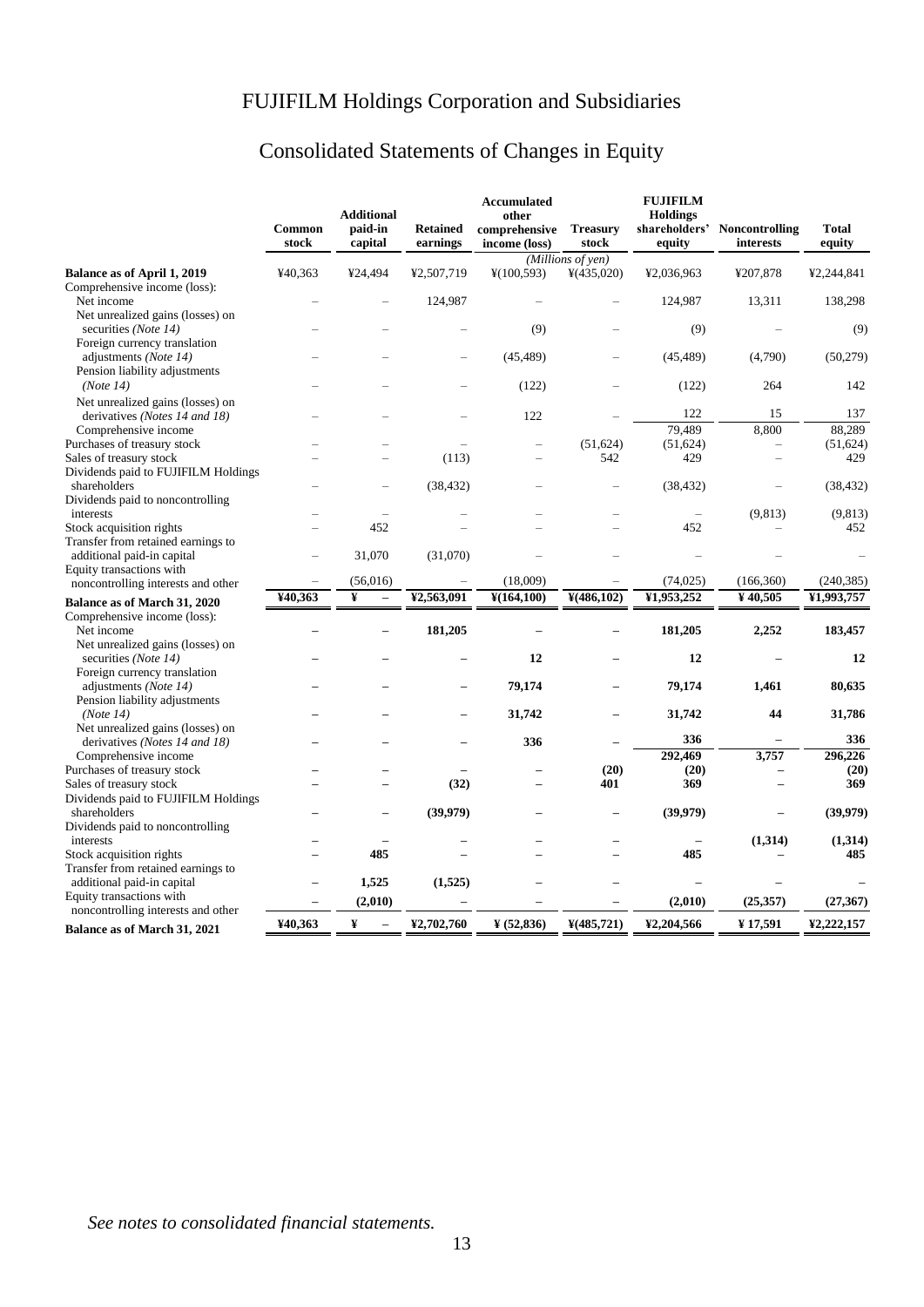# Consolidated Statements of Changes in Equity (continued)

|                                     | Common<br>stock | <b>Additional</b><br>paid-in<br>capital | <b>Retained</b><br>earnings | <b>Accumulated</b><br>other<br>comprehensive<br>income (loss) | <b>Treasury</b><br>stock                | <b>FUJIFILM</b><br><b>Holdings</b><br>equity | shareholders' Noncontrolling<br>interests | <b>Total</b><br>equity |
|-------------------------------------|-----------------|-----------------------------------------|-----------------------------|---------------------------------------------------------------|-----------------------------------------|----------------------------------------------|-------------------------------------------|------------------------|
|                                     |                 |                                         |                             |                                                               | (Thousands of U.S. dollars)<br>(Note 3) |                                              |                                           |                        |
| Balance as of March 31, 2020        | \$363,631       | \$                                      | \$23,090,910                | \$(1,478,378)                                                 | \$(4,379,298)                           | \$17,596,865                                 | \$364,910                                 | \$17,961,775           |
| Comprehensive income (loss):        |                 |                                         |                             |                                                               |                                         |                                              |                                           |                        |
| Net income                          |                 |                                         | 1,632,478                   |                                                               |                                         | 1,632,478                                    | 20,288                                    | 1,652,766              |
| Net unrealized gains (losses) on    |                 |                                         |                             |                                                               |                                         |                                              |                                           |                        |
| securities ( <i>Note 14</i> )       |                 |                                         |                             | 108                                                           |                                         | 108                                          |                                           | 108                    |
| Foreign currency translation        |                 |                                         |                             |                                                               |                                         |                                              |                                           |                        |
| adjustments (Note 14)               |                 |                                         | -                           | 713,279                                                       | -                                       | 713,279                                      | 13,163                                    | 726,442                |
| Pension liability adjustments       |                 |                                         |                             |                                                               |                                         |                                              |                                           |                        |
| (Note 14)                           |                 |                                         | -                           | 285,964                                                       |                                         | 285,964                                      | 396                                       | 286,360                |
| Net unrealized gains (losses) on    |                 |                                         |                             |                                                               |                                         |                                              |                                           |                        |
| derivatives (Notes 14 and 18)       |                 |                                         |                             | 3,027                                                         |                                         | 3,027                                        |                                           | 3,027                  |
| Comprehensive income                |                 |                                         |                             |                                                               |                                         | 2,634,856                                    | 33,847                                    | 2,668,703              |
| Purchases of treasury stock         |                 |                                         |                             |                                                               | (180)                                   | (180)                                        |                                           | (180)                  |
| Sales of treasury stock             |                 |                                         | (289)                       |                                                               | 3,613                                   | 3,324                                        |                                           | 3,324                  |
| Dividends paid to FUJIFILM Holdings |                 |                                         |                             |                                                               |                                         |                                              |                                           |                        |
| shareholders                        |                 |                                         | (360, 171)                  |                                                               |                                         | (360, 171)                                   |                                           | (360, 171)             |
| Dividends paid to noncontrolling    |                 |                                         |                             |                                                               |                                         |                                              |                                           |                        |
| interests                           |                 |                                         |                             |                                                               |                                         |                                              | (11, 838)                                 | (11, 838)              |
| Stock acquisition rights            |                 | 4,369                                   |                             |                                                               |                                         | 4,369                                        |                                           | 4,369                  |
| Transfer from retained earnings to  |                 |                                         |                             |                                                               |                                         |                                              |                                           |                        |
| additional paid-in capital          |                 | 13,739                                  | (13,739)                    |                                                               |                                         |                                              |                                           |                        |
| Equity transactions with            |                 |                                         |                             |                                                               |                                         |                                              |                                           |                        |
| noncontrolling interests and other  |                 | (18, 108)                               |                             |                                                               |                                         | (18, 108)                                    | (228, 441)                                | (246, 549)             |
| Balance as of March 31, 2021        | \$363,631       | \$<br>-                                 | \$24,349,189                | \$ (476,000)                                                  | \$(4,375,865)                           | \$19,860,955                                 | \$158,478                                 | \$20,019,433           |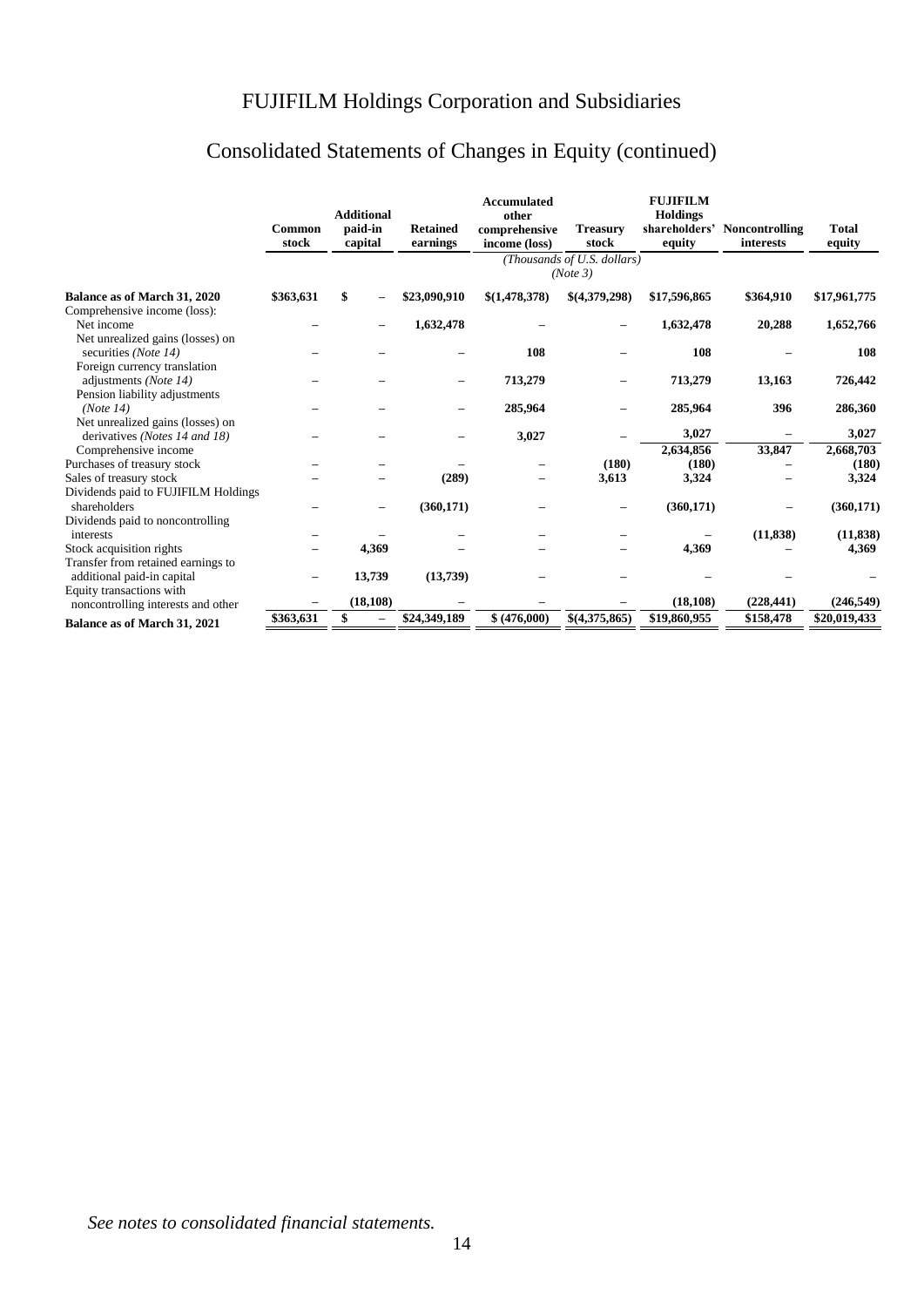# Consolidated Statements of Cash Flows

|                                                                           |                     | <b>Year ended March 31</b> |                                            |
|---------------------------------------------------------------------------|---------------------|----------------------------|--------------------------------------------|
|                                                                           | 2021                | 2020                       | 2021                                       |
|                                                                           | (Millions of yen)   |                            | (Thousands of<br>U.S. dollars)<br>(Note 3) |
| <b>Operating activities</b><br>Net income                                 |                     | ¥138,298                   |                                            |
| Adjustments to reconcile net income to net cash provided by operating     | ¥183,457            |                            | \$1,652,766                                |
| activities:                                                               |                     |                            |                                            |
| Depreciation and amortization                                             | 123,423             | 122,653                    | 1,111,919                                  |
| (Gains) losses on equity securities, net                                  | (48, 778)           | 22,085                     | (439, 441)                                 |
| Deferred income taxes                                                     | 7,638               | (6,708)                    | 68,811                                     |
| Equity in net (gains) losses of affiliated companies, net of dividends    |                     |                            |                                            |
| received                                                                  | (2,571)             | (13)                       | (23, 162)                                  |
| Changes in operating assets and liabilities:                              |                     |                            |                                            |
| Decrease in notes and accounts receivable                                 | 20,576              | 53,277                     | 185,369                                    |
| (Increase) decrease in inventories                                        | 9,215               | (11,505)                   | 83,018                                     |
| Decrease in notes and accounts payable - trade                            | (9,713)             | (10, 558)                  | (87, 504)                                  |
| (Increase) decrease in prepaid expenses and other current assets          | 64,071              | (66, 944)                  | 577,216                                    |
| Increase (decrease) in accrued income taxes and other liabilities         | 46,099              | (10, 572)                  | 415,306                                    |
| Other                                                                     | 27,444              | 25,654                     | 247,243                                    |
| Net cash provided by operating activities                                 | 420,861             | 255,667                    | 3,791,541                                  |
| <b>Investing activities</b>                                               |                     |                            |                                            |
| Purchases of property, plant and equipment<br>Purchases of software       | (100, 063)          | (84,677)                   | (901, 468)                                 |
| Proceeds from sales and maturities of investment securities               | (25, 544)<br>26,239 | (25,047)<br>151            | (230, 126)<br>236,387                      |
| Purchases of investment securities                                        | (1,685)             | (3,230)                    | (15,180)                                   |
| Increase in time deposits, net                                            | (3,090)             | (10)                       | (27, 838)                                  |
| Increase in investments in and advances to affiliated companies and       |                     |                            |                                            |
| other advances                                                            | (2,945)             | (1,501)                    | (26, 532)                                  |
| Acquisitions of businesses, net of cash and cash equivalents acquired     |                     |                            |                                            |
| (Note 23)                                                                 | (173, 515)          | (121, 789)                 | (1,563,198)                                |
| Proceeds from sale of subsidiaries, net of cash and cash equivalents      |                     |                            |                                            |
| disposed of (Note 23)                                                     | 14,707              |                            | 132,495                                    |
| Other                                                                     | (13, 485)           | (8,747)                    | (121, 486)                                 |
| Net cash used in investing activities                                     | (279, 381)          | (244, 850)                 | (2,516,946)                                |
| <b>Financing activities</b>                                               |                     |                            |                                            |
| Proceeds from long-term debt                                              | 4,073               | 200,669                    | 36,694                                     |
| Repayments of long-term debt                                              | (78, 650)           | (163, 541)                 | (708, 559)                                 |
| Increase (decrease) in short-term debt with maturities of three months or |                     |                            |                                            |
| less, net                                                                 | (625)               | 390                        | (5,631)                                    |
| Proceeds from short-term debt with maturities longer than three months    |                     | 150,000                    |                                            |
| Repayments of short-term debt with maturities longer than three months    | (50,000)            | (100,000)                  | (450, 450)                                 |
| Cash dividends paid to shareholders                                       | (37, 975)           | (35, 817)                  | (342, 117)                                 |
| Cash dividends paid to noncontrolling interests                           | (1,314)             | (9, 813)                   | (11, 838)                                  |
| Net purchases of treasury stock                                           | (20)                | (51, 624)                  | (180)                                      |
| Equity transactions with noncontrolling interests and other               | 1,418               | (241, 207)                 | 12,775                                     |
| Net cash used in financing activities                                     | (163,093)           | (250, 943)                 | (1,469,306)                                |
| Effect of exchange rate changes on cash and cash equivalents              | 20,317              | (18, 530)                  | 183,035                                    |
| Net decrease in cash and cash equivalents                                 | (1,296)             | (258, 656)                 | (11,676)                                   |
| Cash and cash equivalents at beginning of year                            | 396,091             | 654,747                    | 3,568,388                                  |
| Cash and cash equivalents at end of year                                  | ¥ 394,795           | ¥396,091                   | \$3,556,712                                |
| <b>Supplemental disclosures</b>                                           |                     |                            |                                            |
| Cash paid for interest                                                    | ¥ 3,112             | 2,893<br>¥                 | \$28,036                                   |
| Cash paid for income taxes                                                | ¥51,841             | ¥106,929                   | \$467,036                                  |
|                                                                           |                     |                            |                                            |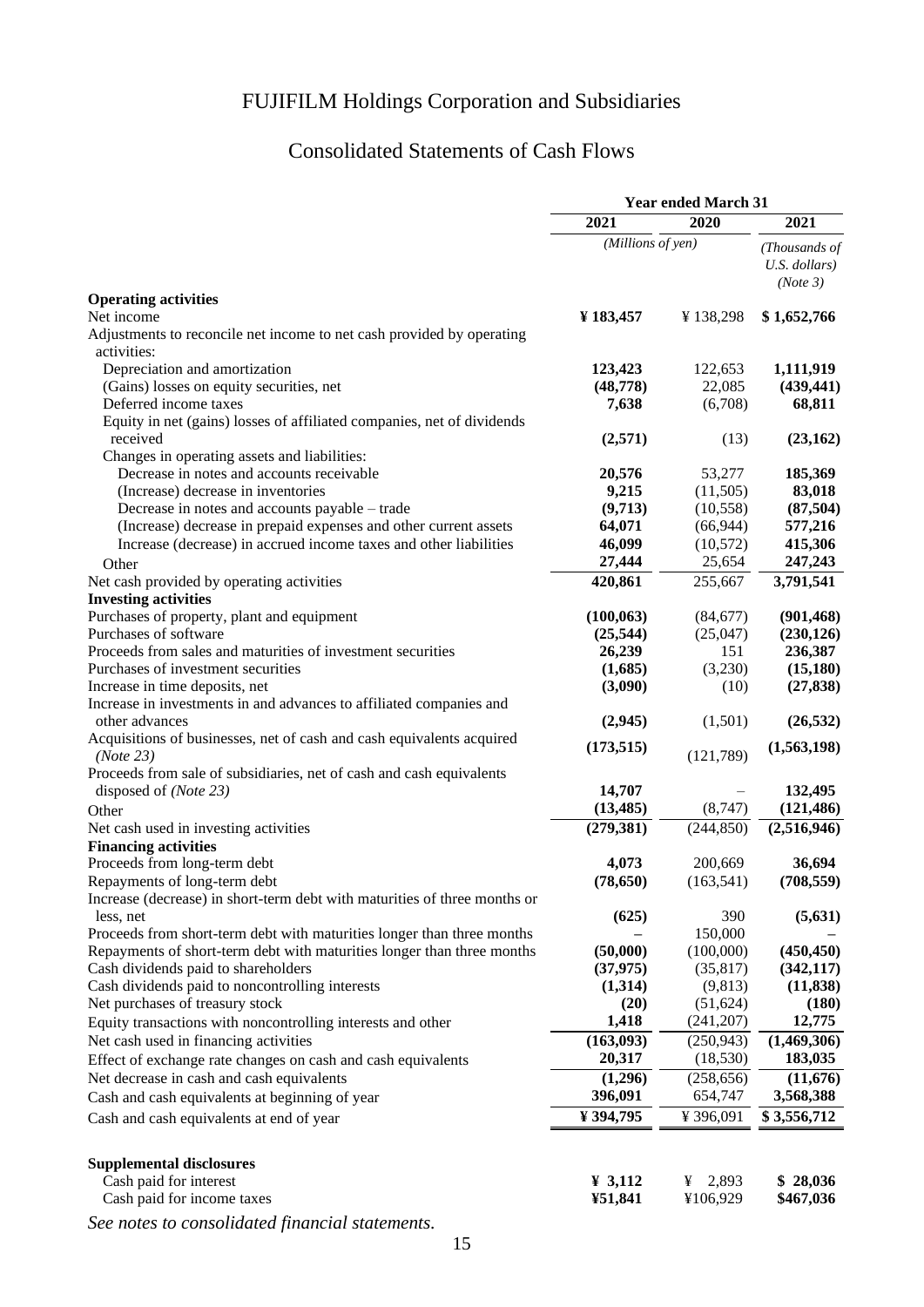## Notes to Consolidated Financial Statements

## March 31, 2021

### **1. Nature of Operations**

FUJIFILM Holdings Corporation (the "Company") is engaged in imaging, healthcare & material, and document solutions businesses. "Imaging Solutions" develops, manufactures, markets and provides services of color films, digital cameras, color paper, services and equipment for photofinishing, instant photo systems, optical devices, and other related products. "Healthcare & Material Solutions" develops, manufactures, markets and provides services of equipment and materials for medical systems, cosmetics and supplements, pharmaceuticals, contract development and manufacturing organization biopharmaceuticals, regenerative medicine, fine chemicals, equipment and materials for graphic arts, inks and industrial inkjet printheads, display materials, recording media, electronic materials, and other related products. "Document Solutions" develops, manufactures, markets and provides services of digital MFPs, publishing systems, document management software and related solution services, and other related products. The Company operates throughout the world, and the overseas revenue consists of approximately 58% of its Company's total revenue, predominantly in North America, Europe and Asia. The Company's principal manufacturing operations are located in Japan, the United States, China, the Netherlands and Vietnam.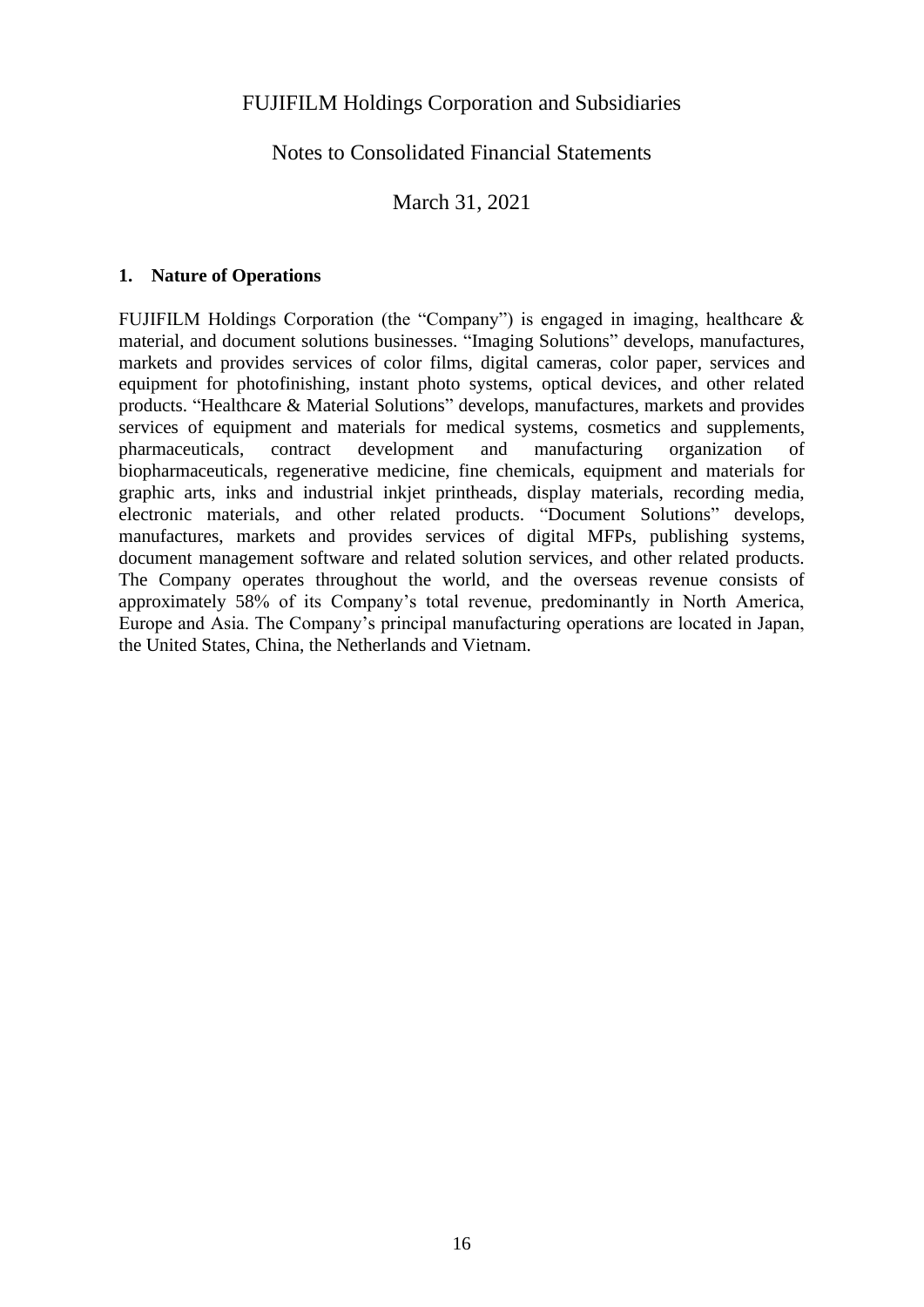## Notes to Consolidated Financial Statements (continued)

## **2. Summary of Significant Accounting Policies**

The accompanying consolidated financial statements are presented in accordance with generally accepted accounting principles in the United States of America ("US GAAP") (the Accounting Standards Codification ("ASC") issued by the Financial Accounting Standards Board ("FASB")).

The Company has prepared its consolidated financial statements in pursuant to US GAAP according to the agreement concerning the issuance of Euro-dollar denominated bonds in 1970. The Company's listing of American Depositary Receipts listed on the NASDAQ since 1971 were abolished on July 31, 2009. Nevertheless, the Company continues to prepare and disclose its consolidated financial statements in accordance with US GAAP.

The main differences between the principles and procedures of the presentation methodology between the generally accepted accounting principles in Japan and US GAAP are summarized as follows:

- (1) In accordance with ASC 715, net periodic benefit costs are recorded based on actuarial calculations. Using the corridor approach, actuarial gains and losses are amortized over the average remaining years of service of the employee.
- (2) In accordance with ASC 350, goodwill and other indefinite lived intangible assets are not amortized. Instead, they are tested annually for impairment and impaired if necessary.
- (3) In accordance with ASC 842, operating lease right-of-use assets and liabilities are recorded using the present value of the lease payments over the lease term. A lease cost is recognized on a straight-line basis over the lease term.

### *Principles of Consolidation and Accounting for Investments in Affiliated Companies*

The consolidated financial statements include the accounts of the Company and entities that the Company directly or indirectly controls. All significant intercompany transactions and accounts have been eliminated.

The Company's investments in affiliated companies (generally 20% to 50% owned companies), in which the ability to exercise significant influence exists, are accounted for by the equity method. Consolidated net income includes the Company's equity in the current net earnings or losses of such companies after the elimination of unrealized intercompany profits.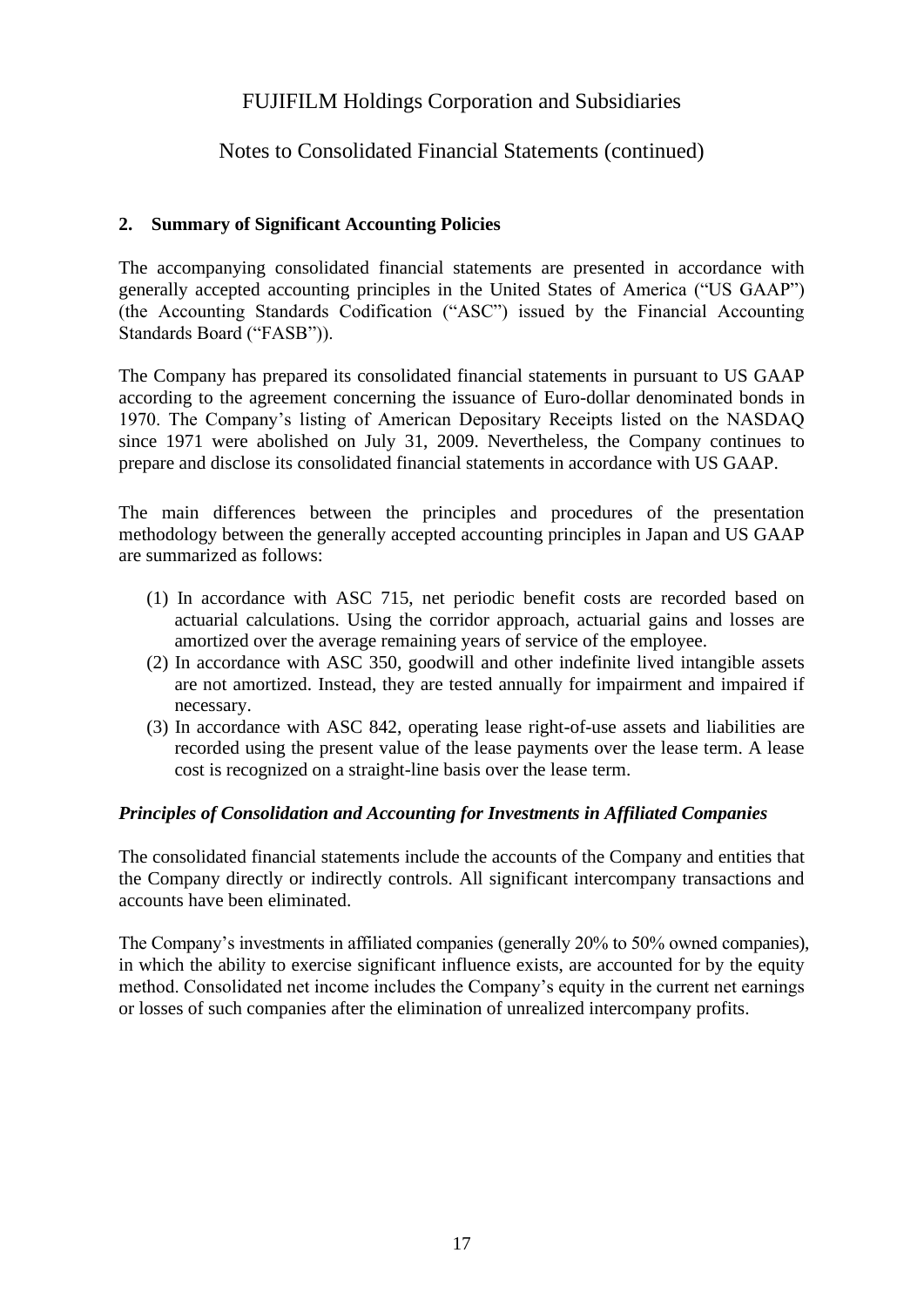## Notes to Consolidated Financial Statements (continued)

## **2. Summary of Significant Accounting Policies (continued)**

### *Use of Estimates*

The preparation of financial statements in conformity with US GAAP requires management to make assumptions and estimates that affect the amounts reported in the financial statements and notes.

Significant items subject to such assumptions and estimates include the valuation of notes and accounts receivable, inventories, investment securities and deferred income tax assets; the valuation (including impairment) and determination of useful lives and depreciation or amortization method for property, plant and equipment and intangible assets; uncertain tax positions; assumptions related to the estimation of actuarially determined employee benefit obligations and accruals; or contingent liabilities for environmental remediation, litigation and regulatory investigations. Actual results could differ from those estimates.

As the timing of the end of COVID-19 is still unknown, it is extremely difficult to predict the future impact of the pandemic on the Company's results of operations. The Company assumes that although economic recovery is expected to occur in the next fiscal year with the support of expansionary fiscal policies and accommodative monetary policies that are being actively implemented in various countries, considering the risk that demand will not fully recover to pre-COVID-19 levels in the businesses that have been significantly affected in the fiscal year under review, and the risk of prolongation of the spread of infection due to new COVID-19 variants, the Company believes that the effects of COVID-19 may continue for a certain period of time for some businesses. The Company has used these assumptions to perform its best accounting estimates.

The impact of COVID-19 on the economic activity is highly uncertain. Any changes in the above assumptions may, in no small degree, have an impact on the Company's financial position and results of operations.

### *Foreign Currency Translations*

The Company's foreign subsidiaries generally use the local currency as their functional currency. Accordingly, assets and liabilities are translated into the reporting currency using exchange rates prevailing at the balance sheet date and income and expenses are translated using average exchange rates prevailing during the year. Gains and losses resulting from translation are included and presented in "Accumulated other comprehensive income (loss)", a separate component of equity, as foreign currency translation adjustments.

Assets and liabilities denominated in currencies other than the functional currency are remeasured into the functional currency using exchange rates in effect at the respective balance sheet dates with the resulting gains or losses included in earnings.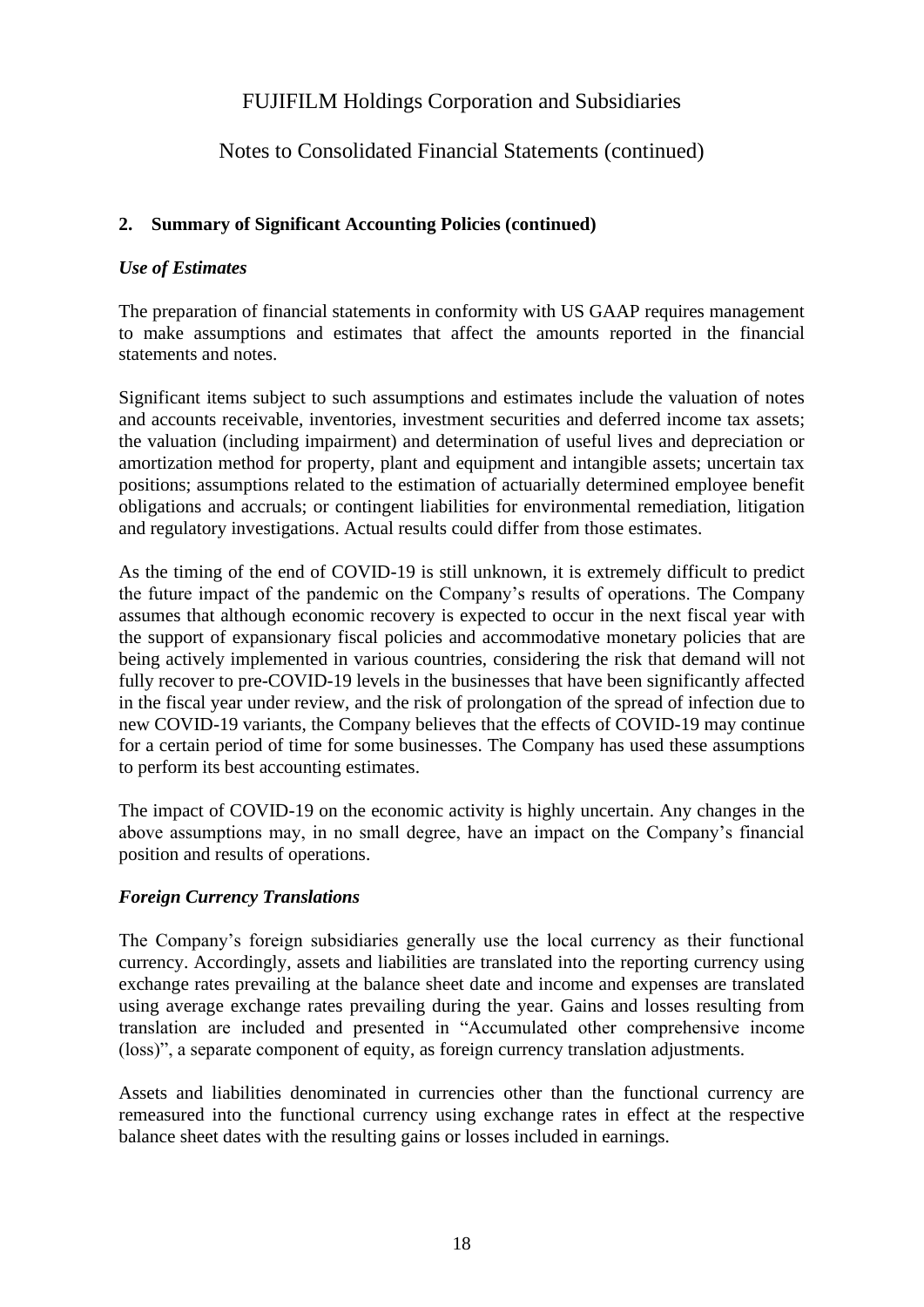## Notes to Consolidated Financial Statements (continued)

## **2. Summary of Significant Accounting Policies (continued)**

### *Cash Equivalents*

The Company considers all highly liquid investments which are readily convertible into cash and that have original maturities of three months or less to be cash equivalents.

Certain debt securities with original maturities of three months or less are included in "Cash and cash equivalents" in the consolidated balance sheets and the consolidated statements of cash flows. There are no such securities as of March 31, 2021 and 2020.

#### *Investment Securities*

Of investment securities, equity securities are measured at fair value and unrealized gains or losses before tax effect are included and presented in "Gains (losses) on equity securities, net" in consolidated statements of income. Certain non-marketable equity securities without readily determinable fair value are measured at cost, minus impairment, if any, in principle. If any observable price changes in orderly transactions for the identical or similar investment of the same issuer are identified, the equity security is measured at fair value as of the date that the observable transaction occurred. Regarding debt securities in investment securities, the Company separates an impairment loss for debt securities into the amount related to credit loss, which is recognized in earnings, and the amount related to all other factors, which is included and presented in "Accumulated other comprehensive income (loss)" when a decline in the value is deemed to be other-than-temporary. In determining whether such decline of debt securities is other-than-temporary, the Company also evaluates various factors including the Company's intent to sell the securities, the available evidence to assess whether it is more likely than not that the Company will be required to sell the security as well as the available evidence to assess whether the entire amortized cost basis of the security will be recovered. The cost of investment securities sold is based on the moving-average-cost method. Dividends are included in "Interest and dividend income" in the consolidated statements of income.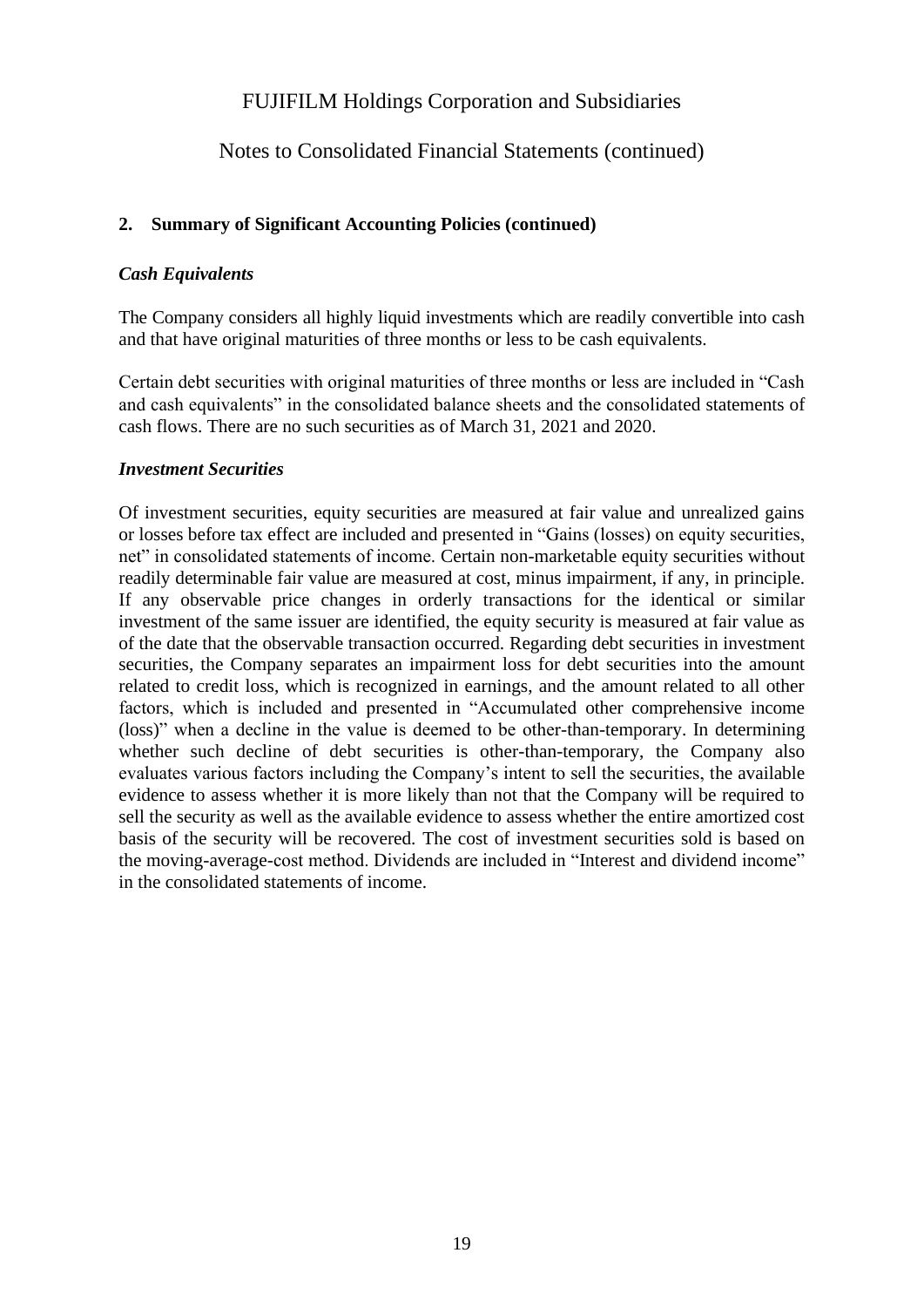## Notes to Consolidated Financial Statements (continued)

## **2. Summary of Significant Accounting Policies (continued)**

### *Allowance for Doubtful Receivables*

Allowances for doubtful trade, lease and other receivables are determined based on a combination of historical experience, aging analysis and any specific factors affecting customer accounts. Uncollectible receivables are charged-off when legal actions have been taken to collect the receivable, and it becomes clear that the receivables will be uncollectable according to a decision of court.

#### *Inventories*

Inventories are valued at the lower of cost or market with cost being determined principally by the moving-average method. The Company reviews inventories for obsolete, slow-moving or excess amounts and if required, provides an allowance to recognize their estimated net realizable values.

#### *Property, Plant and Equipment and Depreciation*

Property, plant and equipment are carried at cost. Depreciation is computed primarily using the straight-line method.

Estimated useful lives for buildings and structures are primarily 15 to 50 years and for machinery, equipment and other are 2 to 15 years.

Machinery, equipment and other includes machines rented to customers under operating leases with a cost and accumulated depreciation of ¥92,875 million (\$836,712 thousand) and ¥53,023 million (\$477,685 thousand) as of March 31, 2021 and ¥56,065 million and ¥32,356 million as of March 31, 2020, respectively.

Net gains on sales of property, plant and equipment were ¥3,425 million (\$30,856 thousand) and ¥323 million for the years ended March 31, 2021 and 2020, respectively.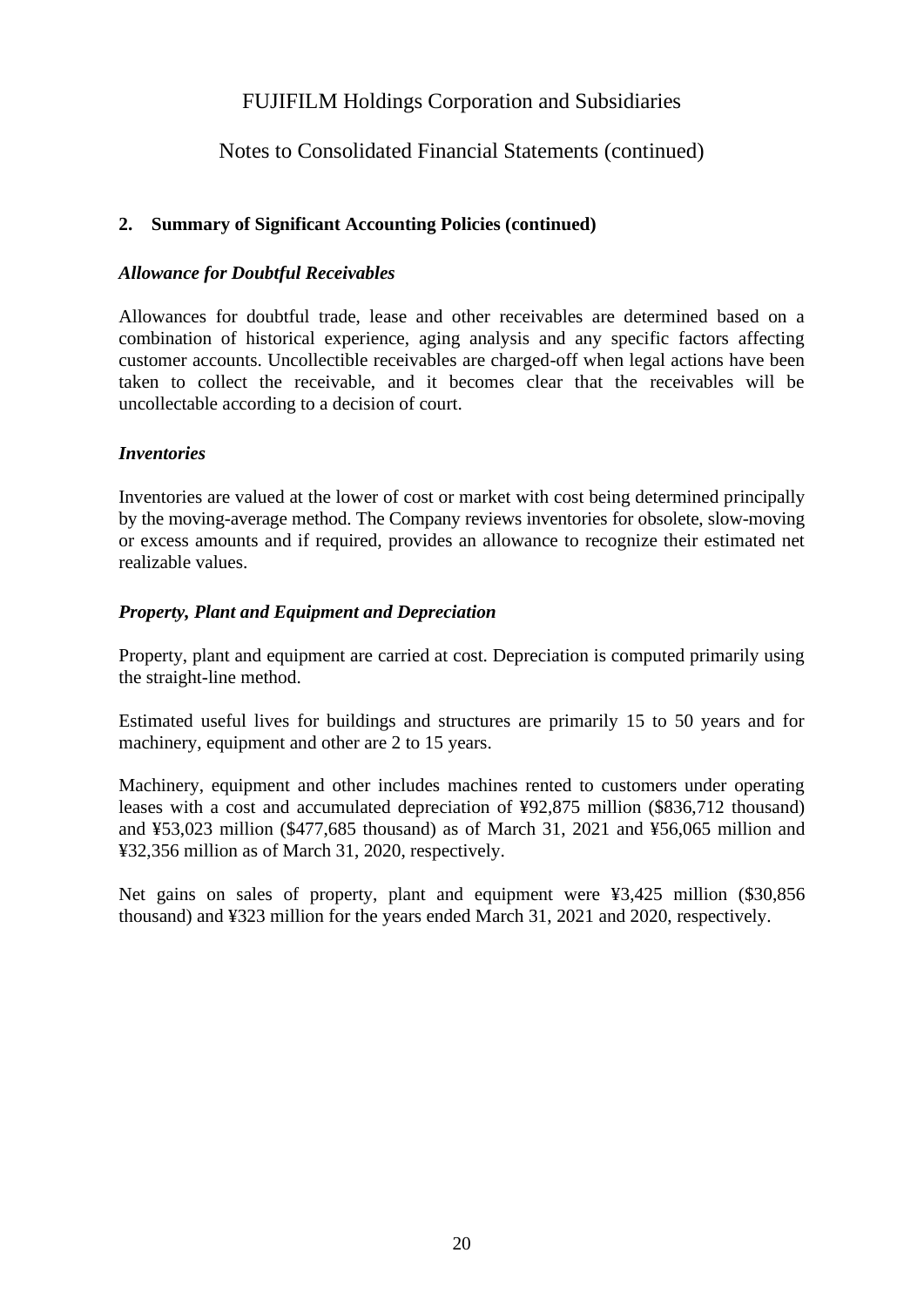Notes to Consolidated Financial Statements (continued)

## **2. Summary of Significant Accounting Policies (continued)**

### *Leases*

As for lessor accounting, the Company provides leasing arrangements primarily for the sales of printing and copying machines and other office equipment. At the inception date of each contract, the Company determines whether a contract is, or contains, a lease. Sales-type lease and operating lease income is recorded, and presented and included in "Revenue" in the consolidated statements of income. Revenue from the sales of equipment under sales-type leases is recognized at the commencement of leases. Interest income equivalent on the sales-type leases is recognized using the effective interest method with the allocation based on the net investment in outstanding leases. Leases not qualifying as sales-type leases are accounted for as operating leases and related revenue is recognized ratably over the respective lease term. For contracts bundling equipment leases with maintenance and other services, the Company has applied the practical expedients permitted under ASC 842 and these contracts are all accounted for as lease components in accordance with ASC 842. Normally, these contracts combine the minimum usage fees and variable charges according to print runs. Some of the contracts include options to terminate the lease before the end of the lease term by giving notice to the lessor before a certain period.

As for lessee accounting, the Company has finance and operating leases for assets including office buildings and vehicles. At the inception date of each contract, the Company determines whether a contract is, or contains, a lease, and recognizes right-of-use assets and lease liabilities on the commencement date of the lease. Some of the lease contracts include options to extend the lease term or terminate the lease. The Company takes into accounts the respective period of such options to determine the lease term when it is reasonably certain that it will exercise these options. The Company has lease contracts with lease and non-lease components, which are normally accounted for separately. Since most of the Company's leases do not provide a rate implicit, the Company normally uses incremental borrowing rate based on the information available at the lease commencement to determine the present value of total lease payments. For short-term leases with a lease term of 12 months or less, the Company elects not to recognize right-of-use assets and lease liabilities. The lease payments associated with these leases are recognized as an expense on a straight-line basis over the lease term.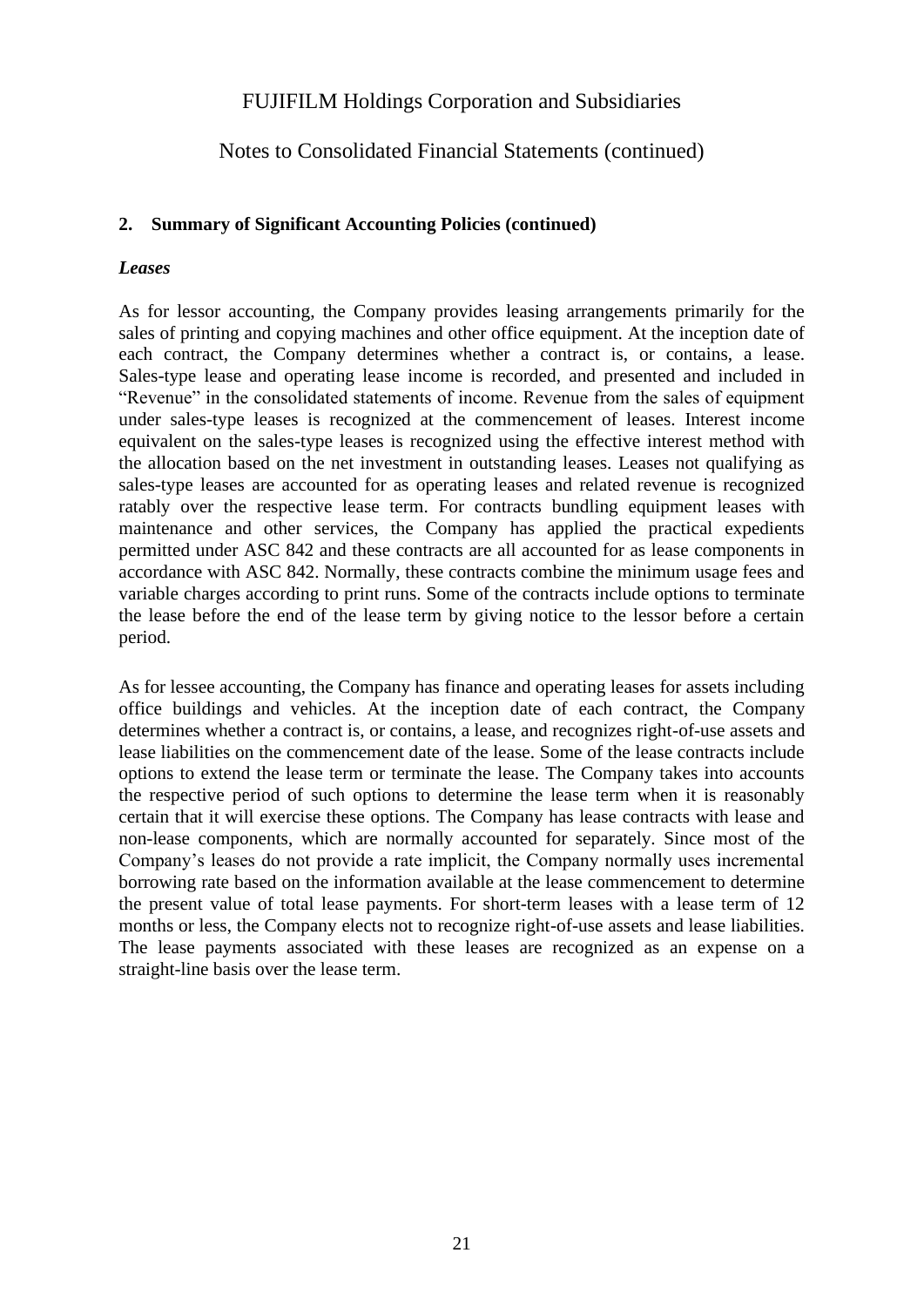## Notes to Consolidated Financial Statements (continued)

## **2. Summary of Significant Accounting Policies (continued)**

### *Goodwill and Other Intangible Assets*

Goodwill represents the excess of the purchase price over the fair value of the net assets acquired. Other intangible assets principally consist of costs allocated to technology-based intangibles and customer-related intangibles.

Under ASC 350, goodwill and other indefinite lived intangible assets are tested annually for impairment. Impairment tests for goodwill are performed based on the fair value of estimated future cash flows of each reporting unit. The discount rate used is based on the reporting unit's weighted average cost of capital. In addition to the annual impairment test, which the Company performs as of January 1, an interim test for goodwill impairment would be performed if events occur or circumstances indicate that the carrying amounts may not be recoverable.

Intangible assets other than those with an indefinite life are amortized on a straight-line basis over their estimated useful lives.

#### *Capitalized Software Costs*

The Company capitalizes certain costs incurred in connection with developing and obtaining internal use software in accordance with ASC 350-40. These costs consist primarily of payments made to third parties and salaries of employees working on such software development. In connection with developing internal use software, costs incurred at the application development stage or later are capitalized. In addition, the Company develops or obtains certain software to be sold, leased, or otherwise marketed where related costs incurred after establishment of technological feasibility are capitalized in accordance with ASC 985. Capitalized costs are amortized on a straight-line basis over the estimated useful lives of the software of 3 to 5 years. Costs and accumulated amortization of total capitalized software amounted to ¥160,445 million (\$1,445,450 thousand) and ¥94,568 million (\$851,964 thousand), respectively, as of March 31, 2021 and ¥153,515 million and ¥95,400 million, respectively, as of March 31, 2020. Costs and accumulated amortization of capitalized software to be sold, included in the above, amounted to ¥33,789 million (\$304,405 thousand) and ¥20,835 million (\$187,703 thousand), respectively, as of March 31, 2021 and ¥31,860 million and ¥20,696 million, respectively, as of March 31, 2020. Capitalized software costs are included in "Other" of "Other assets" in the consolidated balance sheets.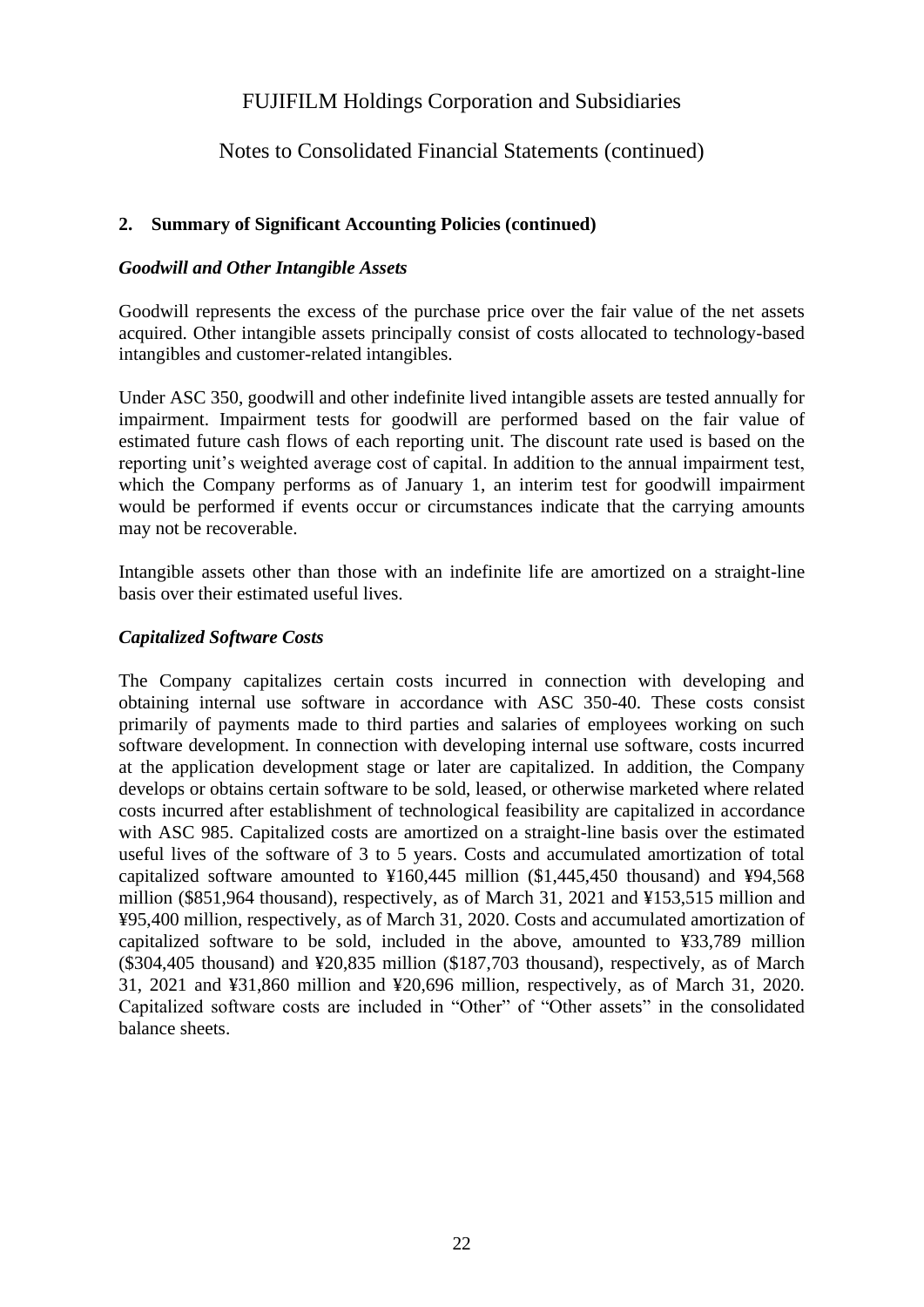## Notes to Consolidated Financial Statements (continued)

## **2. Summary of Significant Accounting Policies (continued)**

## *Impairment of Long-lived Assets*

The Company reviews long-lived assets, excluding goodwill and other indefinite lived intangible assets, for impairment whenever events or changes in business circumstances indicate the carrying amount of the assets may not be fully recoverable. If there is any indication of impairment, the estimated undiscounted future cash flows associated with the assets would be compared to the assets' carrying amount to determine if a write-down is required. If this evaluation indicates that the carrying amounts of the asset exceeds the sum of the undiscounted future cash flows, the carrying amounts of the assets would be reduced to their estimated fair value. In determining the fair value, the Company uses quoted market prices in active markets or other valuation methods. If quoted market prices are unavailable, the Company primarily uses the discounted cash flow method based on the estimated discounted future cash flows expected to result from the use of the assets and their eventual disposition, the relief from royalty method or the excess earnings method.

Long-lived assets to be disposed of by sale are recorded at the lower of carrying amount or fair value less cost to sell.

#### *Revenue Recognition*

In accordance with ASC 606, the Company recognizes revenue in the amount of consideration to which it expects to be entitled in exchange for the specified good or service transferred using the five step approach as follows.

- Step 1: Identify the contract
- Step 2: Identify the performance obligations in the contract
- Step 3: Determine the transaction price
- Step 4: Allocate the transaction price to the performance obligations
- Step 5: Recognize revenue when (or as) performance obligations are satisfied

#### *Product Warranties*

The Company provides product warranties for certain of its products. These warranties generally extend for a period of one year from the date of sale. A liability for expected warranty costs is accrued at the time that the related revenue is recognized. In estimating the warranty liability, historical experience is considered.

### *Shipping and Handling Costs*

Shipping and handling costs are included in "Selling, general and administrative" in the consolidated statements of income. Shipping and handling costs amounted to ¥54,370 million (\$489,820 thousand) and ¥56,433 million for the years ended March 31, 2021 and 2020, respectively.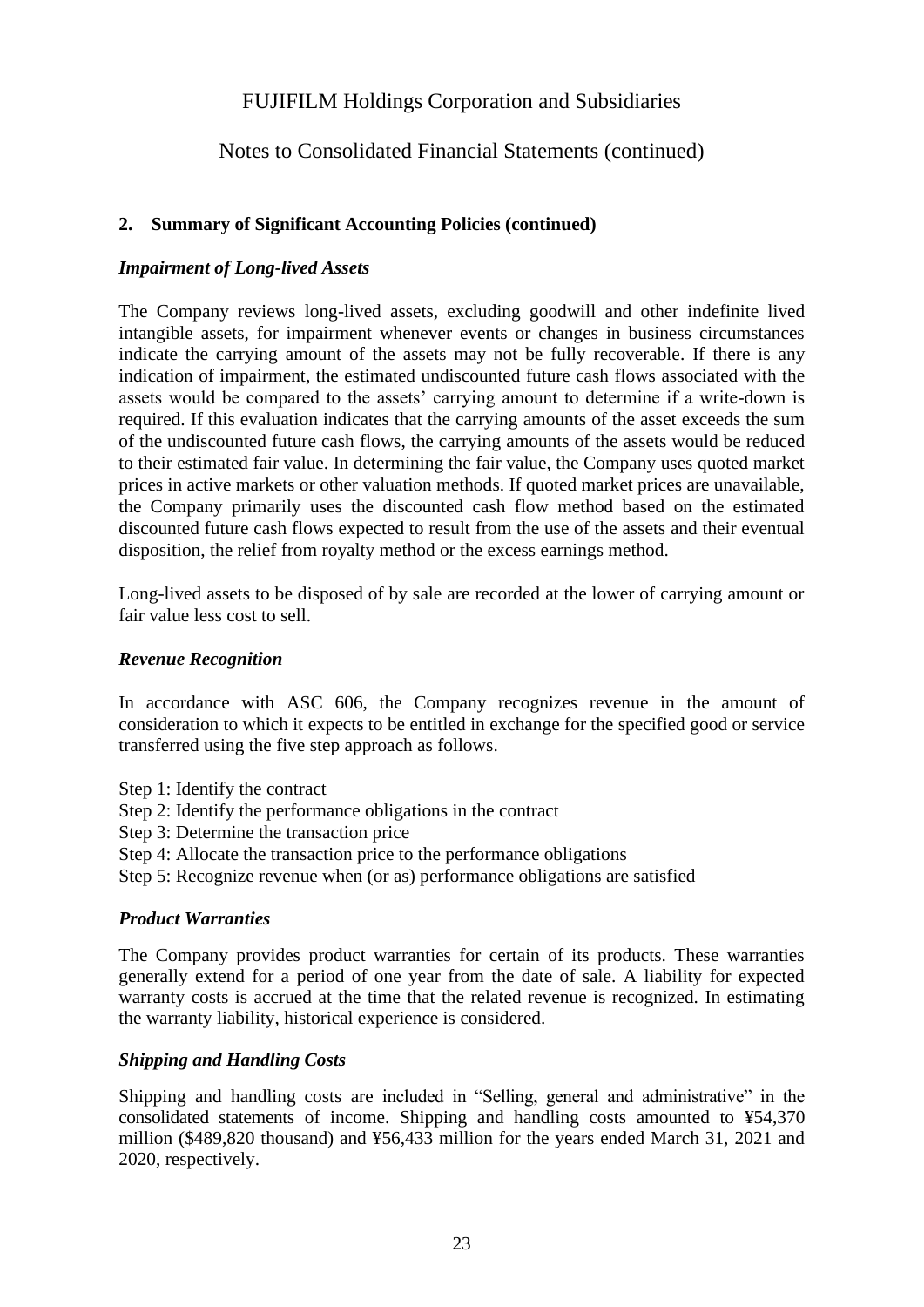## Notes to Consolidated Financial Statements (continued)

## **2. Summary of Significant Accounting Policies (continued)**

### *Advertising Costs*

Advertising costs are expensed as incurred and included in "Selling, general and administrative" in the consolidated statements of income. Advertising costs amounted to ¥13,705 million (\$123,468 thousand) and ¥23,121 million for the years ended March 31, 2021 and 2020, respectively.

#### *Income Taxes*

Income taxes have been provided using the asset and liability method in accordance with ASC 740.

Deferred tax assets and liabilities are determined based on the differences between the financial reporting and the tax bases of assets and liabilities and are measured using the enacted tax rates and laws which will be in effect when the differences are expected to reverse. A valuation allowance is recognized to reduce the deferred tax assets to the amount that is considered more likely than not to be realized.

The Company recognizes the tax benefit from an uncertain tax position only if it is more likely than not that the tax position will be sustained on examination by the taxing authorities in accordance with ASC 740. Recognized tax positions are measured at the largest amount of benefit which is more likely than not to be realized upon ultimate settlement with the taxing authority.

#### *Consumption Taxes*

Revenues, costs and expenses in the consolidated statements of income do not include consumption taxes.

#### *Derivative Financial Instruments*

The Company recognizes all derivative financial instruments, such as forward foreign exchange contracts, currency swaps, cross currency interest rate swaps and interest rate swaps in the consolidated financial statements at fair value regardless of the purpose or intent for holding the instrument. Generally, changes in fair values of derivatives accounted for as fair value hedges are recorded in earnings along with the portions of the changes in the fair values of the hedged items that relate to the hedged risks. Changes in fair values of derivatives accounted for as cash flow hedges, to the extent they are effective as hedges, are recorded in other comprehensive income (loss), net of deferred taxes and reclassified to earnings in the period when the gain or loss associated with the hedged item was recorded. Changes in fair values of derivatives, which are not designated or qualified as hedges, are reported in earnings, immediately.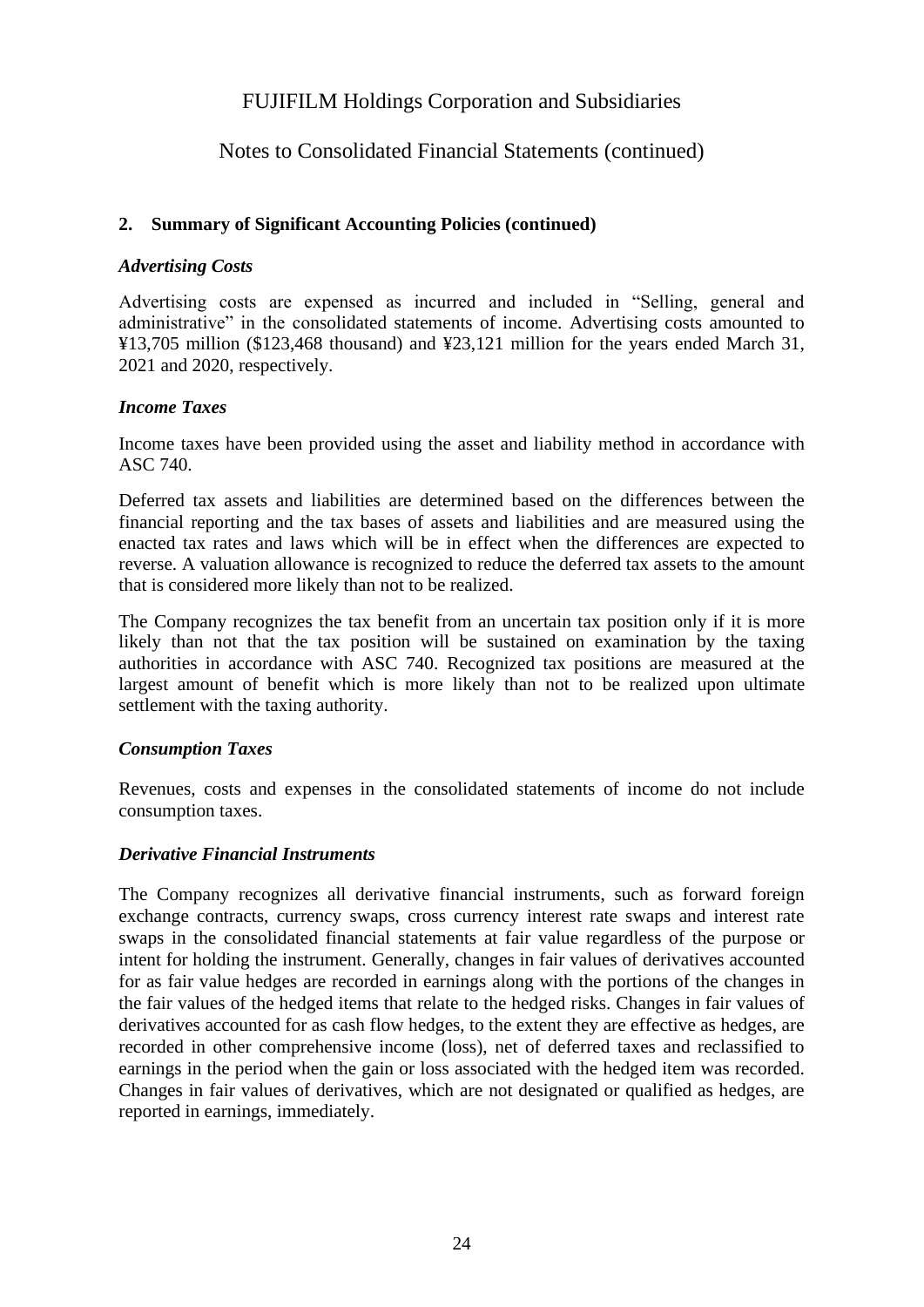## Notes to Consolidated Financial Statements (continued)

## **2. Summary of Significant Accounting Policies (continued)**

### *Net Income Attributable to FUJIFILM Holdings per Share*

Basic net income attributable to FUJIFILM Holdings per share is calculated based on the weighted average number of shares of common stock outstanding during the year.

Diluted net income attributable to FUJIFILM Holdings per share is adjusted for the effect of dilutive common stocks to be additionally issued when stock options are exercised.

#### *Stock-Based Compensation*

The Company measures stock-based compensation cost based on fair value of the options on the grant date and recognizes stock-based compensation cost in accordance with ASC 718.

#### *Subsequent Events*

The Company evaluated all subsequent events through June 30, 2021, the date on which the financial statements are available to be issued in accordance with ASC 855.

#### *Reclassifications*

Certain reclassifications to the prior year's consolidated financial statements and related footnote amounts have been made to conform with current year presentation.

#### *New Accounting Standards to be Adopted*

In June 2016, FASB issued Accounting Standard Update ("ASU") No. 2016-13, "Financial Instruments – Credit Losses: Measurement of Credit Losses on Financial Instruments" ("ASU 2016-13"). ASU 2016-13 requires the use of the expected credit loss model instead of the incurred loss impairment model when assessing the impairment of financial instruments. In the expected credit loss model, an estimate of uncollectible contractual cash flow is recorded as an allowance. ASU 2016-13 is effective for annual reporting periods beginning after December 15, 2022, including interim periods within that reporting period, and earlier adoption is permitted. The Company will adopt ASU 2016-13 in the year beginning April 1, 2023. The Company is evaluating the impact that the adoption of ASU 2016-13 will have on its financial position and results of operations.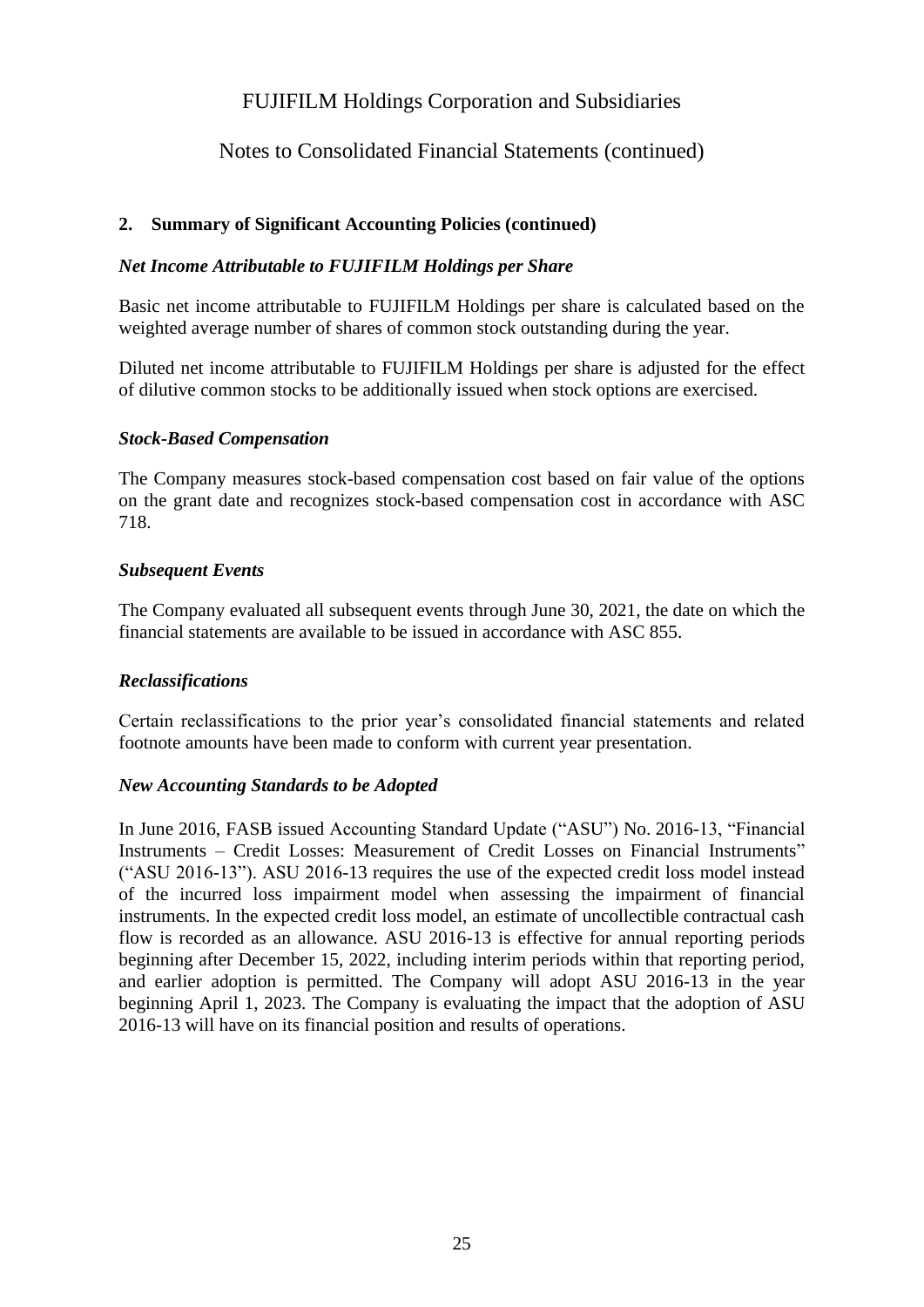## Notes to Consolidated Financial Statements (continued)

#### **3. U.S. Dollar Amounts**

Solely for the convenience of the reader and as a matter of arithmetical computation only, the 2021 amounts in the consolidated financial statements have been translated from Japanese yen into U.S. dollars at the rate of  $\text{\textsterling}111 = \text{U.S.}\text{\textsterling}1.00$ , the approximate exchange rate prevailing on March 31, 2021. The amounts shown in U.S. dollars are not intended to be computed in accordance with US GAAP for the translation of foreign currency amounts. The translation should not be construed as a representation that Japanese yen could be converted into U.S. dollars at this or any other rate.

#### **4. Investments in Debt and Equity Securities**

The cost, gross unrealized gains, gross unrealized losses and estimated fair value of the debt securities categorized as available-for-sale by security type as of March 31, 2021 and 2020 are summarized as follows. Certain debt securities with original maturities of three months or less are included in "Cash and cash equivalents" in the consolidated balance sheets. There are no such securities as of March 31, 2021 and 2020.

|                        | 2021 |                                     |                                      |                                |  |
|------------------------|------|-------------------------------------|--------------------------------------|--------------------------------|--|
|                        | Cost | Gross<br>unrealized<br>gains        | <b>Gross</b><br>unrealized<br>losses | <b>Estimated</b><br>fair value |  |
|                        |      |                                     | (Millions of yen)                    |                                |  |
| Investment securities: |      |                                     |                                      |                                |  |
| Corporate bonds        | ¥585 | ¥2                                  | ¥—                                   | ¥587                           |  |
| Total                  | ¥585 | ¥2                                  | $Y -$                                | ¥587                           |  |
|                        |      |                                     |                                      |                                |  |
|                        |      |                                     | 2020                                 |                                |  |
|                        | Cost | <b>Gross</b><br>unrealized<br>gains | <b>Gross</b><br>unrealized<br>losses | <b>Estimated</b><br>fair value |  |
|                        |      |                                     | (Millions of yen)                    |                                |  |
| Investment securities: |      |                                     |                                      |                                |  |
| Corporate bonds        | 4517 | $_{\rm X-}$                         | $\frac{4}{16}$                       | ¥501                           |  |
| Total                  | 4517 | $_{\rm X-}$                         | $\frac{4}{16}$                       | ¥501                           |  |
|                        |      |                                     |                                      |                                |  |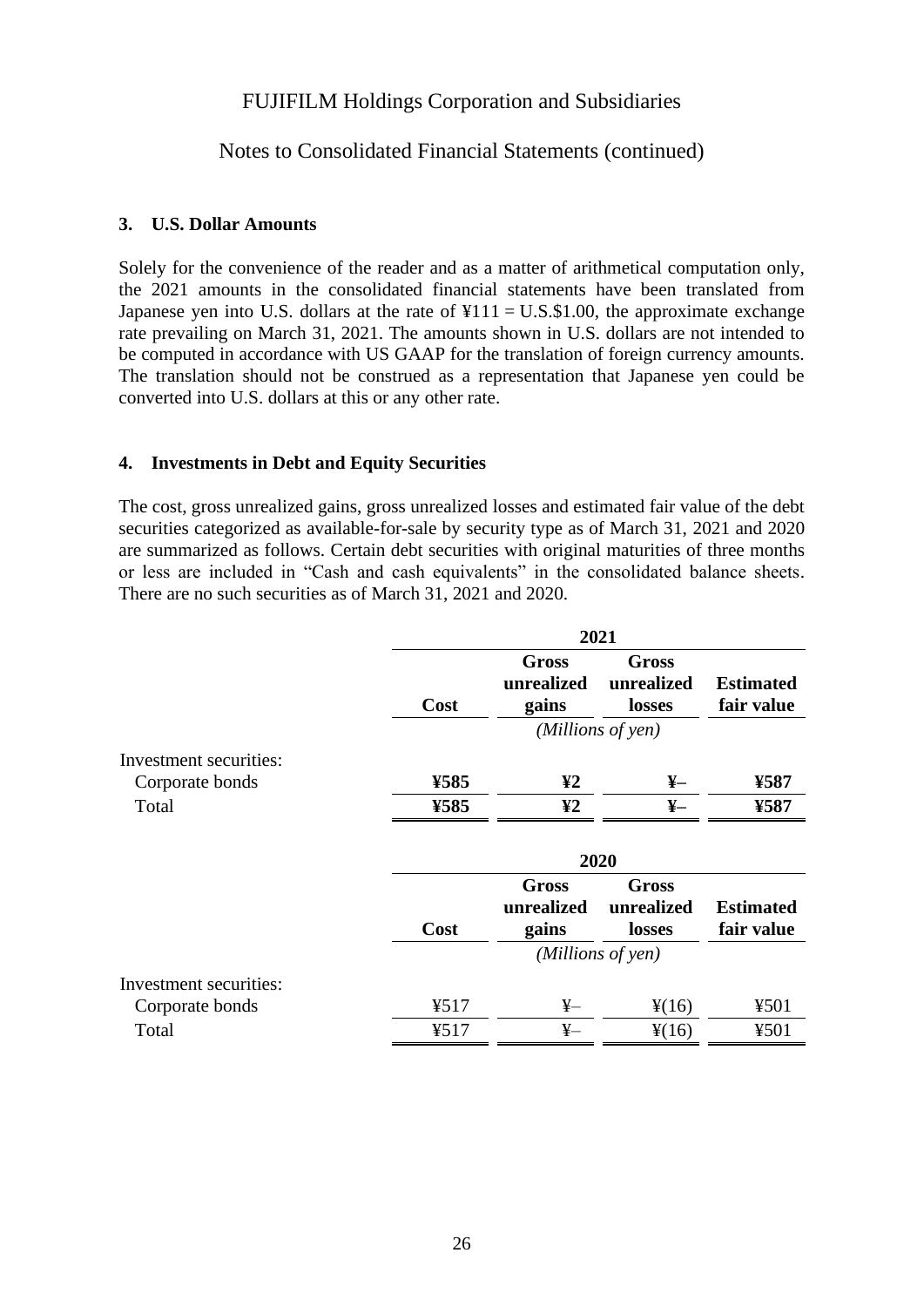## Notes to Consolidated Financial Statements (continued)

### **4. Investments in Debt and Equity Securities (continued)**

|                        |         | 2021                         |                                         |                                |
|------------------------|---------|------------------------------|-----------------------------------------|--------------------------------|
|                        | Cost    | Gross<br>unrealized<br>gains | Gross<br>unrealized<br>losses           | <b>Estimated</b><br>fair value |
|                        |         |                              | (Thousands of U.S. dollars)<br>(Note 3) |                                |
| Investment securities: |         |                              |                                         |                                |
| Corporate bonds        | \$5,270 | \$18                         | \$-                                     | \$5,288                        |
| Total                  | \$5,270 | \$18                         | \$-                                     | \$5,288                        |

The cost and estimated fair value of the debt securities categorized by maturity as of March 31, 2021 are summarized as follows:

|                                   | Cost | <b>Estimated</b><br>fair value | Cost    | <b>Estimated</b><br>fair value          |
|-----------------------------------|------|--------------------------------|---------|-----------------------------------------|
|                                   |      | (Millions of yen)              |         | (Thousands of U.S. dollars)<br>(Note 3) |
| After one year through five years | ¥585 | ¥587                           | \$5,270 | \$5,288                                 |
| Total                             | ¥585 | ¥587                           | \$5,270 | \$5,288                                 |

Realized and unrealized gains or losses of equity securities included in investment securities on the consolidated balance sheets as of March 31, 2021 and 2020 are summarized as follows:

|                                                                              | 2021              | 2020                  | 2021                                       |
|------------------------------------------------------------------------------|-------------------|-----------------------|--------------------------------------------|
|                                                                              | (Millions of yen) |                       | (Thousands of<br>U.S. dollars)<br>(Note 3) |
| Total gains (losses) of equity securities                                    | ¥48,778           | $\frac{1}{2}(22,084)$ | \$439,442                                  |
| Less: Realized gains (losses) on equity<br>securities sold during the period | (23, 081)         | 194                   | (207, 937)                                 |
| Unrealized gains (losses) on equity<br>securities held at end of year        | ¥25,697           | $\frac{1}{2}(21,890)$ | \$231,505                                  |

Certain non-marketable equity securities without readily determinable fair value are measured at cost, minus impairment, if any, in principle. If an entity identifies observables price changes in orderly transactions for the identical or similar investment of the same issuer, it shall measure the equity security at fair value as of the date that the observable transaction occurred. The carrying amounts of these investments were ¥7,623 million (\$68,676 thousand) and ¥8,688 million as of March 31, 2021 and 2020, respectively. The Company did not record significant impairment or other adjustments for the years ended March 31, 2021 and 2020.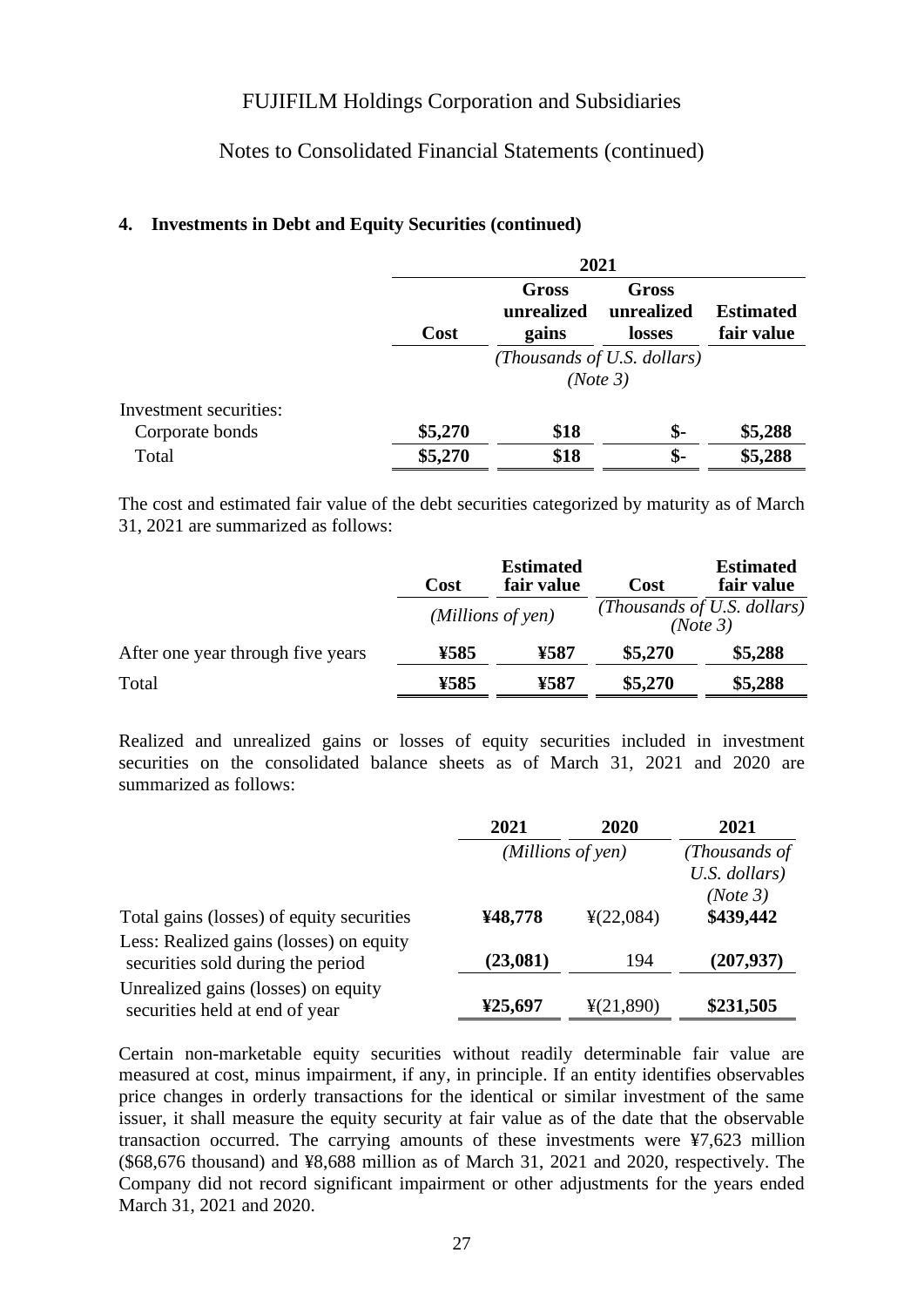## Notes to Consolidated Financial Statements (continued)

#### **5. Lease Accounting for Lessor**

Lease income information as lessor for the years ended March 31, 2021 and 2020 is as follows. Lease income is included and presented in "Revenue" in the consolidated statements of income.

|                                        | 2021              | 2020    | 2021                                       |
|----------------------------------------|-------------------|---------|--------------------------------------------|
|                                        | (Millions of yen) |         | (Thousands of<br>U.S. dollars)<br>(Note 3) |
| Sales-type lease income                |                   |         |                                            |
| Income (loss) recognized on the        |                   |         |                                            |
| commencement date                      | ¥13,710           | ¥14,192 | \$123,514                                  |
| Interest income from lease receivables | 8,897             | 9,127   | 80,153                                     |
| Total                                  | 22,607            | 23,319  | 203,667                                    |
| Operating lease income                 | 18,616            | 9,962   | 167,712                                    |
| Variable lease income                  | 23,471            | 18,465  | 211,450                                    |

Lease receivables mainly consist of the sales-type lease receivables on the Company's printing and copying machines and other office equipment. The current portion of lease receivables and the portion due after one year are recorded in "Lease receivables" and "Long-term lease receivables" in the consolidated balance sheets, respectively. The components of lease receivables as of March 31, 2021 and 2020 are as follows:

|                                    | 2021      | 2020              | 2021                                       |
|------------------------------------|-----------|-------------------|--------------------------------------------|
|                                    |           | (Millions of yen) | (Thousands of<br>U.S. dollars)<br>(Note 3) |
| Lease receivables, gross           | ¥127,546  | ¥131,490          | \$1,149,063                                |
| Unearned income                    | (13, 834) | (14, 347)         | (124, 630)                                 |
| Allowance for doubtful receivables | (8, 423)  | (10,007)          | (75, 883)                                  |
| Lease receivables, net             | ¥105,289  | ¥107,136          | 948,550                                    |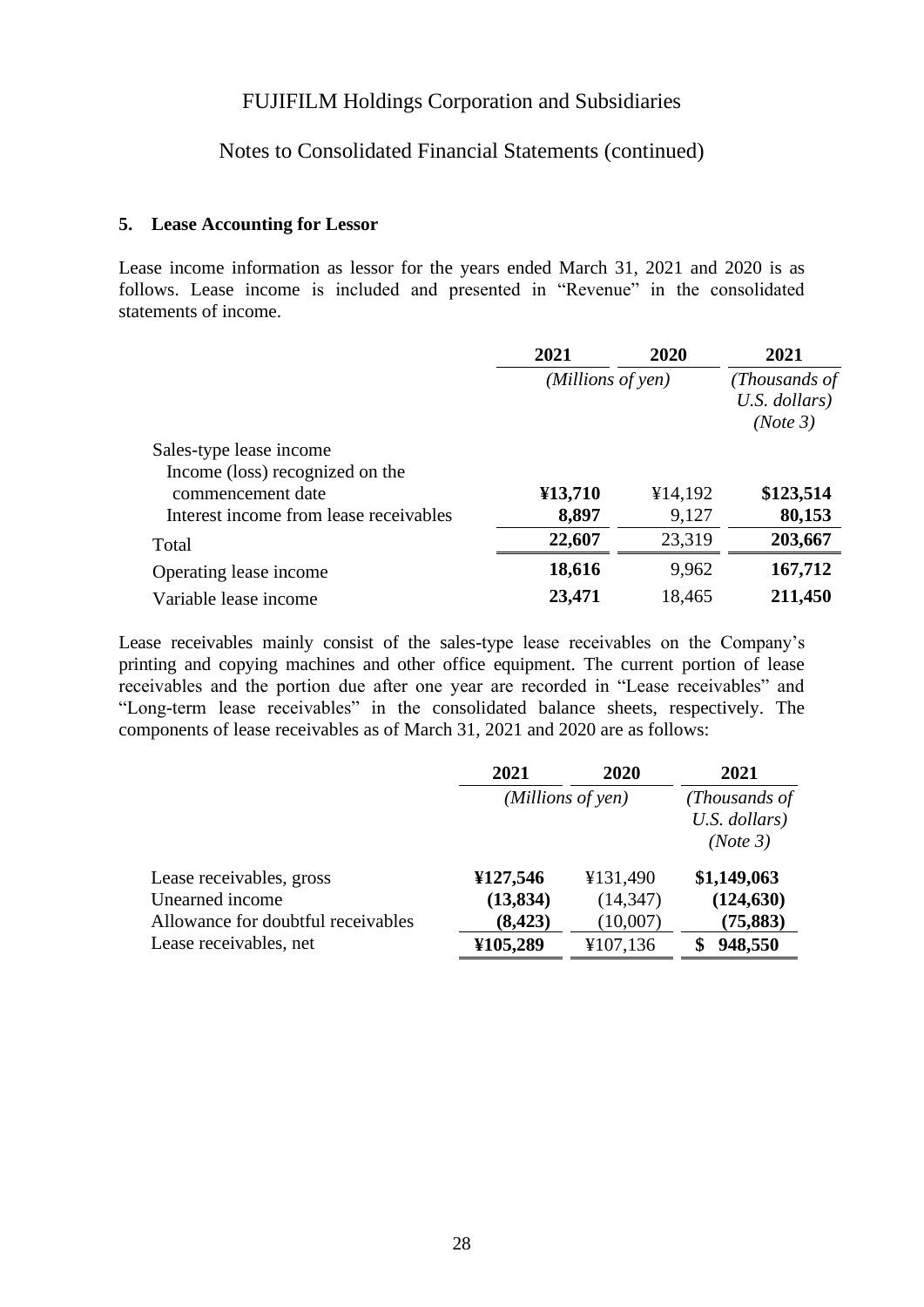# Notes to Consolidated Financial Statements (continued)

#### **5. Lease Accounting for Lessor (continued)**

The minimum lease payments receivable under the sales-type leases and operating leases for the next five years and thereafter as of March 31, 2021 are summarized as follows:

|                                         | Sales-type        | Operating                   |
|-----------------------------------------|-------------------|-----------------------------|
|                                         | leases            | leases                      |
|                                         | (Millions of yen) |                             |
| Year ending March 31                    |                   |                             |
| 2022                                    | ¥ 57,778          | ¥14,750                     |
| 2023                                    | 33,166            | 6,488                       |
| 2024                                    | 21,533            | 4,395                       |
| 2025                                    | 11,372            | 2,690                       |
| 2026                                    | 3,584             | 954                         |
| 2027 and thereafter                     | 113               | 14                          |
| Total minimum lease payments receivable | ¥127,546          | ¥29,291                     |
|                                         | Sales-type        | Operating                   |
|                                         | leases            | leases                      |
|                                         |                   | (Thousands of U.S. dollars) |
|                                         | (Note 3)          |                             |
| Year ending March 31                    |                   |                             |
| 2022                                    | \$<br>520,523     | \$132,883                   |
| 2023                                    | 298,793           | 58,450                      |
| 2024                                    | 193,991           | 39,595                      |
| 2025                                    | 102,450           | 24,234                      |
| 2026                                    | 32,288            | 8,595                       |
| 2027 and thereafter                     | 1,018             | 126                         |
| Total minimum lease payments receivable | \$1,149,063       | \$263,883                   |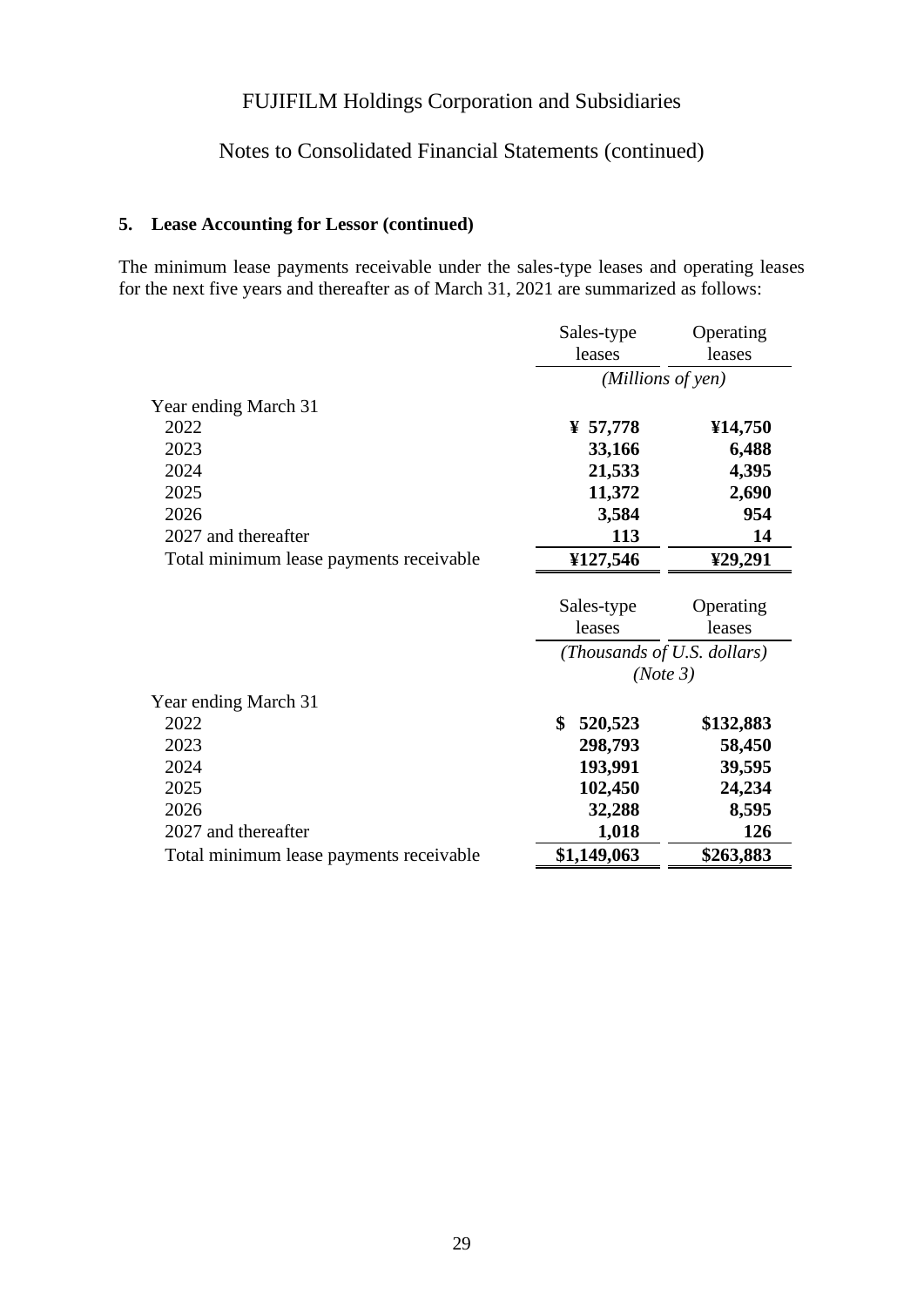## Notes to Consolidated Financial Statements (continued)

### **6. Lease Accounting for Lessee**

Consolidated statements of income information related to leases is as follows. Lease cost is included in "Cost of sales" and "Selling, general and administrative" in the consolidated statements of income.

|                                               | 2021              | 2020              | 2021                                           |
|-----------------------------------------------|-------------------|-------------------|------------------------------------------------|
|                                               | (Millions of yen) |                   | (Thousands of $U.S.$ )<br>dollars)<br>(Note 3) |
| Operating lease cost<br>Short-term lease cost | ¥ 33,156<br>3,616 | ¥ 32,928<br>3,636 | \$298,703<br>32,577                            |

Supplemental balance sheet information related to leases is as follows.

|                                                    | 2021              | 2020       | 2021                                       |
|----------------------------------------------------|-------------------|------------|--------------------------------------------|
|                                                    | (Millions of yen) |            | (Thousands of U.S.<br>dollars)<br>(Note 3) |
| Finance lease right-of-use assets                  |                   |            |                                            |
| Property, plant and equipment (cost)               | ¥11,868           | ¥ $10,834$ | \$106,919                                  |
| Accumulated depreciation                           | (5,623)           | (4,318)    | (50, 658)                                  |
| Property, plant and equipment<br>(carrying amount) | 6,245             | 6,516      | 56,261                                     |
| Finance lease liabilities                          |                   |            |                                            |
| Short-term debt                                    | 2,619             | 2,190      | 23,595                                     |
| Long-term debt                                     | 6,721             | 7,057      | 60,549                                     |
| Total finance lease liabilities                    | 9,340             | 9,247      | 84,144                                     |

Operating cash flows from operating leases for the years ended March 31, 2021 and 2020 amounted to ¥32,083 million (\$289,036 thousand) and ¥32,235 million, respectively. Operating lease right-of-use assets acquired in exchange for lease liabilities amounted to ¥33,067 million (\$297,901 thousand) and ¥25,611 million for the years ended March 31, 2021 and 2020, respectively.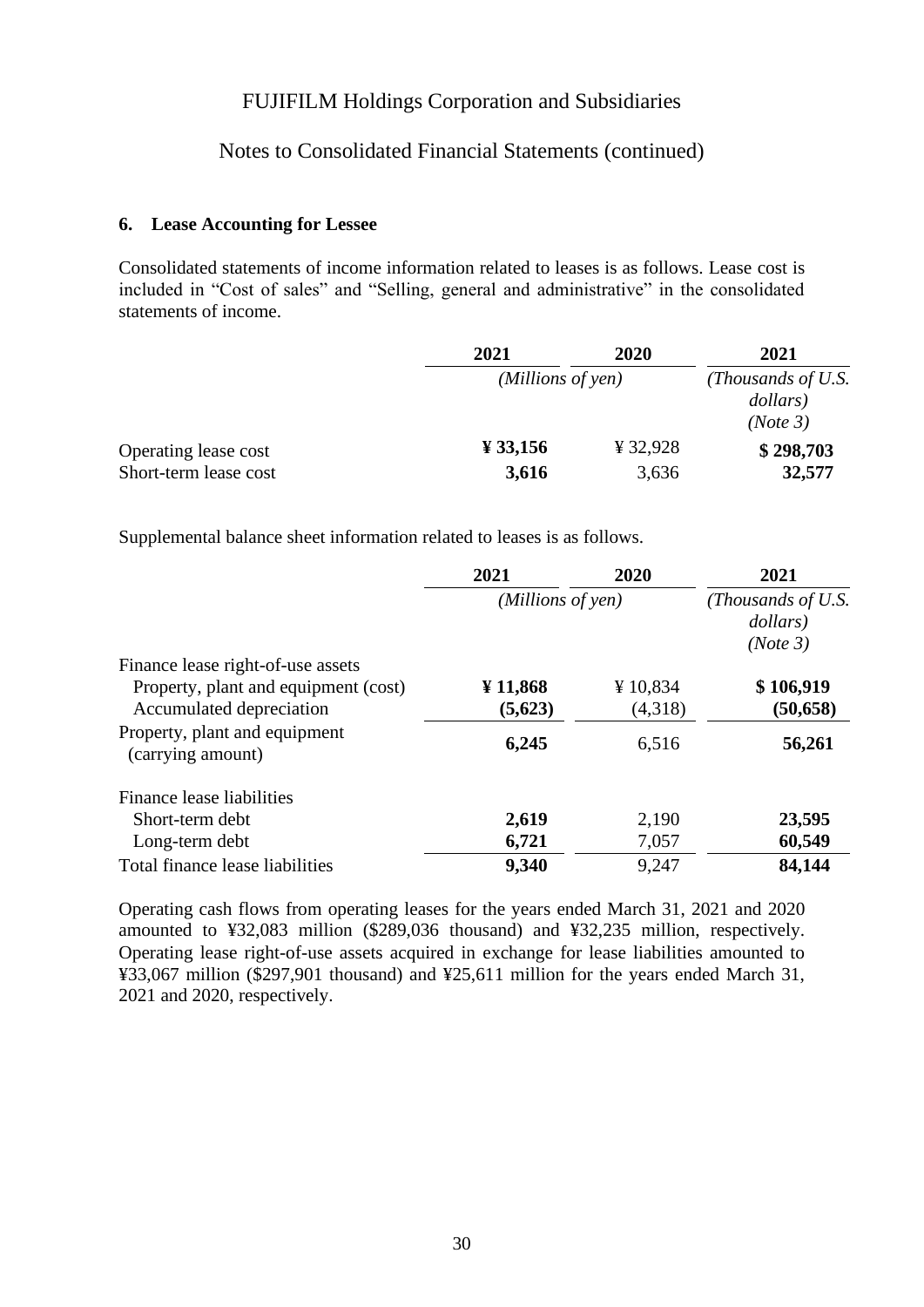# Notes to Consolidated Financial Statements (continued)

## **6. Lease Accounting for Lessee (continued)**

Other information related to leases is as follows.

| 2021    | 2020    |
|---------|---------|
|         |         |
| 7 years | 8 years |
| 4 years | 4 years |
|         |         |
| 1.84%   | 2.06%   |
| 0.41%   | 0.48%   |
|         |         |

Future minimum lease payments payable under finance leases and operating leases by fiscal year as of March 31, 2021 are summarized as follows:

|                        | Finance                     | Operating     |
|------------------------|-----------------------------|---------------|
|                        | leases                      | leases        |
|                        | (Millions of yen)           |               |
| Year ending March 31   |                             |               |
| 2022                   | ¥ 2,765                     | ¥ 29,024      |
| 2023                   | 2,117                       | 20,729        |
| 2024                   | 1,330                       | 14,245        |
| 2025                   | 985                         | 10,251        |
| 2026                   | 612                         | 3,971         |
| 2027 and thereafter    | 2,920                       | 5,927         |
| Total lease payments   | 10,729                      | 84,147        |
| Less: Imputed interest | (1,389)                     | (263)         |
| Total                  | ¥ $9,340$                   | ¥ 83,884      |
|                        |                             |               |
|                        | Finance                     | Operating     |
|                        | leases                      | leases        |
|                        | (Thousands of U.S. dollars) |               |
|                        | (Note 3)                    |               |
| Year ending March 31   |                             |               |
| 2022                   | \$24,910                    | \$261,478     |
| 2023                   | 19,072                      | 186,748       |
| 2024                   | 11,982                      | 128,333       |
| 2025                   | 8,874                       | 92,351        |
| 2026                   | 5,514                       | 35,775        |
| 2027 and thereafter    | 26,306                      | 53,396        |
| Total lease payments   | 96,658                      | 758,081       |
| Less: Imputed interest | (12, 514)                   | (2,369)       |
| Total                  | \$84,144                    | 755,712<br>\$ |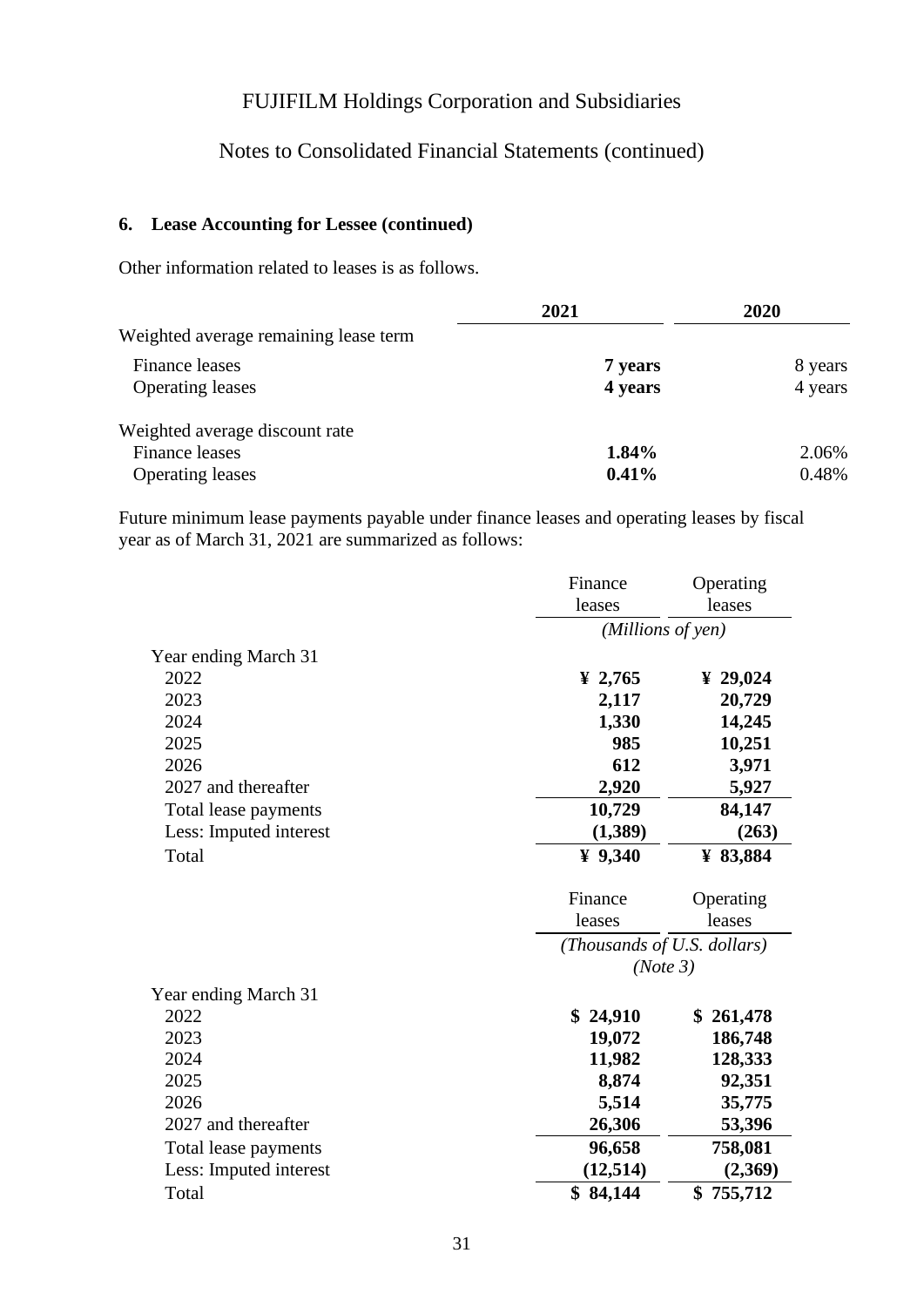## Notes to Consolidated Financial Statements (continued)

### **7. Inventories**

Inventories as of March 31, 2021 and 2020 consisted of the following:

|                            | 2021     | 2020              | 2021                                       |
|----------------------------|----------|-------------------|--------------------------------------------|
|                            |          | (Millions of yen) | (Thousands of<br>U.S. dollars)<br>(Note 3) |
| Finished goods             | ¥219,118 | ¥221,607          | \$1,974,036                                |
| Work in process            | 62,668   | 48,188            | 564,577                                    |
| Raw materials and supplies | 135,876  | 111,116           | 1,224,108                                  |
| Total                      | ¥417,662 | ¥380,911          | \$3,762,721                                |

#### **8. Investments in Affiliated Companies**

Investments in affiliated companies accounted for by the equity method amounted to ¥23,443 million (\$211,198 thousand) and ¥23,938 million as of March 31, 2021 and 2020, respectively. The difference between the carrying amounts of the investments in affiliated companies and the Company's equity in the underlying net assets of such affiliated companies was not material. These affiliated companies primarily operate in the Imaging Solutions, Healthcare & Material Solutions and Document Solutions businesses.

Some affiliated companies are listed on the stock market. The carrying amounts and market values of these affiliated companies as of March 31, 2021 were ¥6,514 million (\$58,685 thousand) and ¥7,214 million (\$64,991 thousand), respectively. As of March 31, 2020, they amounted to ¥8,232 million and ¥5,085 million, respectively.

The combined financial position of the Company's affiliated companies accounted for by the equity method as of March 31, 2021 and 2020 are summarized as follows. There were no individually material affiliated companies for the years ended March 31, 2021 and 2020.

|                              | 2021     | 2020              | 2021                      |
|------------------------------|----------|-------------------|---------------------------|
|                              |          | (Millions of yen) | (Thousands of             |
|                              |          |                   | U.S. dollars)<br>(Note 3) |
| Current assets               | ¥ 87,578 | ¥ $75,813$        | 788,991<br>\$             |
| Non-current assets           | 55,185   | 63,349            | 497,162                   |
| Total assets                 | ¥142,763 | ¥139,162          | \$1,286,153               |
| Current liabilities          | ¥ 33,105 | ¥ 31,248          | 298,243<br>\$             |
| Non-current liabilities      | 82,847   | 81,183            | 746,369                   |
| Equity                       | 26,811   | 26,731            | 241,541                   |
| Total liabilities and equity | ¥142,763 | ¥139,162          | \$1,286,153               |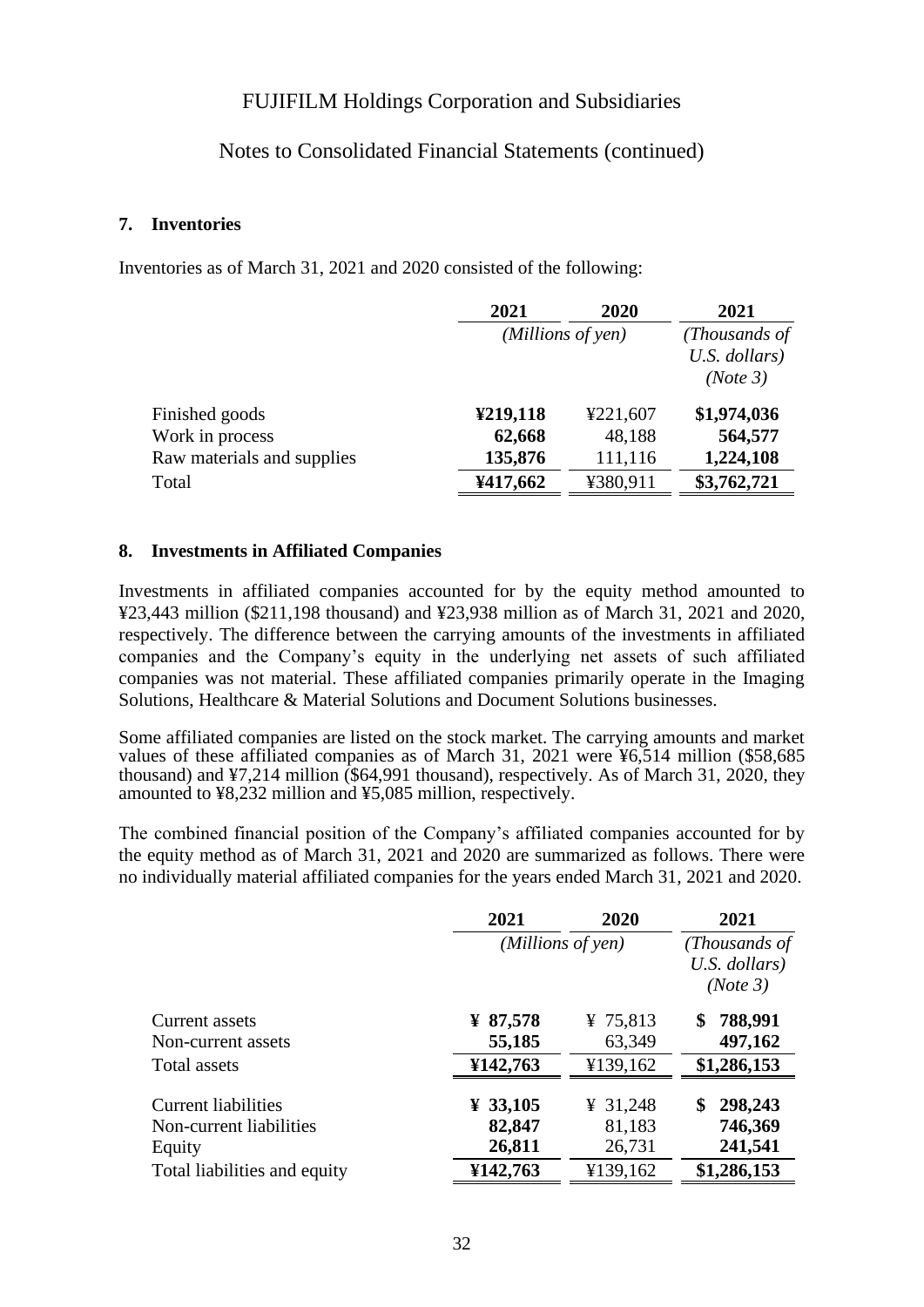## Notes to Consolidated Financial Statements (continued)

### **8. Investments in Affiliated Companies (continued)**

The combined results of operations of the Company's affiliated companies accounted for by the equity method for the years ended March 31, 2021 and 2020 are summarized as follows:

|                       | 2021              | 2020              | 2021                                       |
|-----------------------|-------------------|-------------------|--------------------------------------------|
|                       | (Millions of yen) |                   | (Thousands of<br>U.S. dollars)<br>(Note 3) |
| Revenue<br>Net income | ¥117,876<br>9,143 | ¥145,504<br>1,646 | \$1,061,946<br>82,369                      |

Transactions with affiliated companies for the years ended March 31, 2021 and 2020 are summarized as follows:

|                    | 2021              | 2020    | 2021                                       |
|--------------------|-------------------|---------|--------------------------------------------|
|                    | (Millions of yen) |         | (Thousands of<br>U.S. dollars)<br>(Note 3) |
| Revenue            | ¥12,108           | ¥16,273 | \$109,081                                  |
| Purchases          | 7,708             | 8,966   | 69,441                                     |
| Dividends received | 627               | 1,328   | 5,649                                      |

#### **9. Goodwill and Other Intangible Assets**

The changes in goodwill by operating segment for the years ended March 31, 2021 and 2020 are as follows.

|                      | <b>Healthcare</b><br>& Material<br><b>Solutions</b> | <b>Document</b><br><b>Solutions</b> | <b>Total</b> |
|----------------------|-----------------------------------------------------|-------------------------------------|--------------|
|                      |                                                     | (Millions of yen)                   |              |
| As of March 31, 2019 | ¥433,447                                            | ¥222,061                            | ¥655,508     |
| Acquired             | 31,864                                              | 12,002                              | 43,866       |
| Other                | (6,107)                                             | (6,112)                             | (12,219)     |
| As of March 31, 2020 | 459,204                                             | 227,951                             | 687,155      |
| Acquired             | 107,090                                             |                                     | 107,090      |
| Other                | 1,800                                               | 8,154                               | 9,954        |
| As of March 31, 2021 | ¥568,094                                            | ¥236,105                            | ¥804,199     |
|                      |                                                     |                                     |              |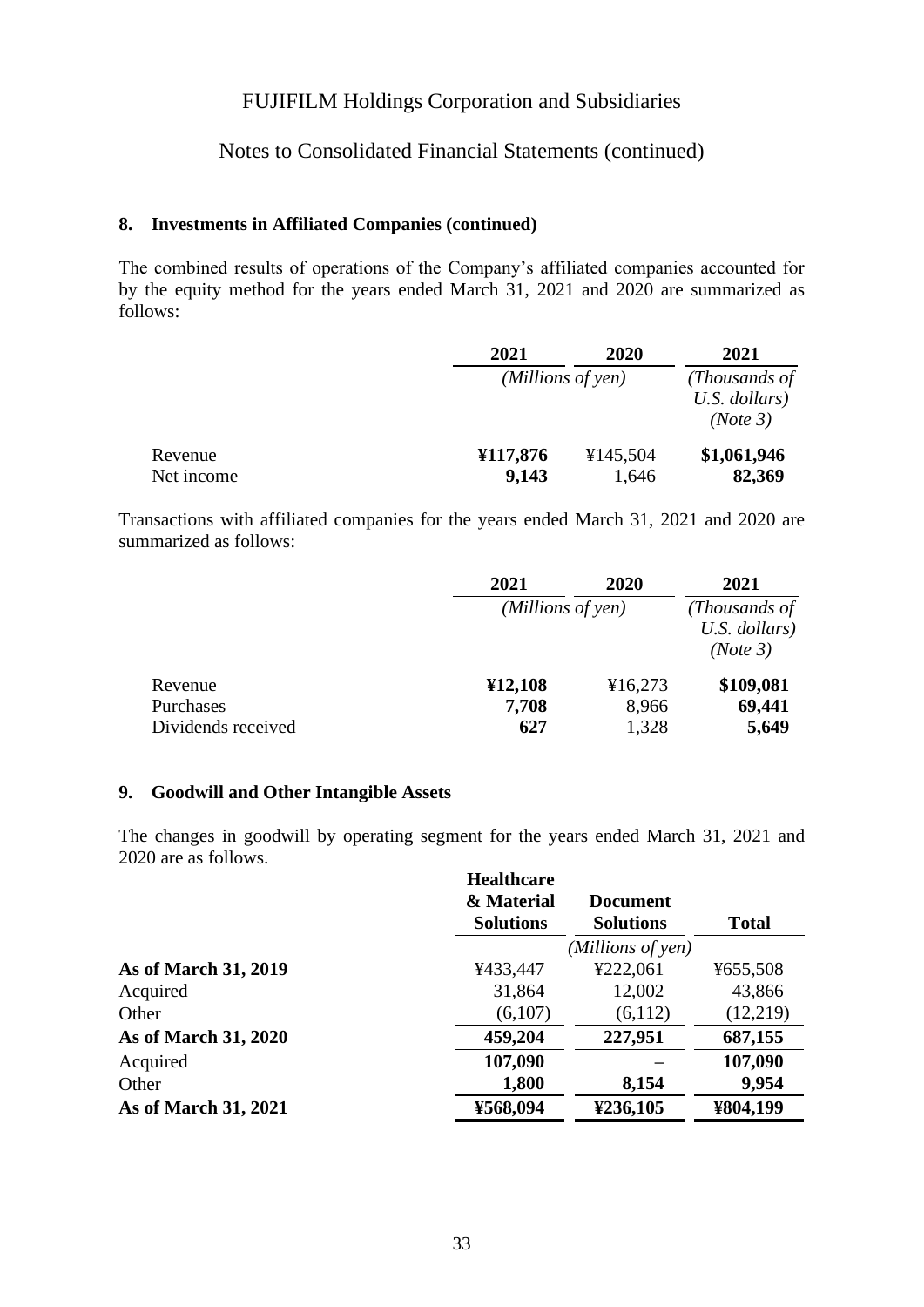## Notes to Consolidated Financial Statements (continued)

### **9. Goodwill and Other Intangible Assets (continued)**

|                                           | <b>Healthcare</b><br>& Material<br><b>Solutions</b> | <b>Document</b><br><b>Solutions</b> | <b>Total</b>                     |
|-------------------------------------------|-----------------------------------------------------|-------------------------------------|----------------------------------|
|                                           | (Thousands of U.S. dollars)<br>(Note 3)             |                                     |                                  |
| As of March 31, 2020<br>Acquired<br>Other | \$4,136,973<br>964,775<br>16,216                    | \$2,053,613<br>73,459               | \$6,190,586<br>964,775<br>89,675 |
| As of March 31, 2021                      | \$5,117,964                                         | \$2,127,072                         | \$7,245,036                      |

Other includes a decrease resulting from sales and foreign currency translation adjustments. There was no goodwill recognized in the Imaging Solutions segment for the years ended March 31, 2021 and 2020.

Other intangible assets subject to amortization as of March 31, 2021 and 2020 are as follows:

|                  | 2021                            |                                    |                        |
|------------------|---------------------------------|------------------------------------|------------------------|
|                  | <b>Gross carrying</b><br>amount | <b>Accumulated</b><br>amortization | Net carrying<br>amount |
|                  |                                 | (Millions of yen)                  |                        |
| Technology-based | ¥ $67,875$                      | ¥40,004                            | ¥ 27,871               |
| Customer-related | 107,840                         | 25,598                             | 82,242                 |
| Other            | 25,689                          | 11,441                             | 14,248                 |
| Total            | ¥201,404                        | ¥77,043                            | ¥124,361               |

|                  |                                 | 2020                               |                        |  |
|------------------|---------------------------------|------------------------------------|------------------------|--|
|                  | <b>Gross carrying</b><br>amount | <b>Accumulated</b><br>amortization | Net carrying<br>amount |  |
|                  |                                 | (Millions of yen)                  |                        |  |
| Technology-based | ¥ 86,435                        | ¥45,282                            | ¥ 41,153               |  |
| Customer-related | 96,948                          | 23,153                             | 73,795                 |  |
| Other            | 30,934                          | 10,050                             | 20,884                 |  |
| Total            | ¥214,317                        | ¥78,485                            | ¥135,832               |  |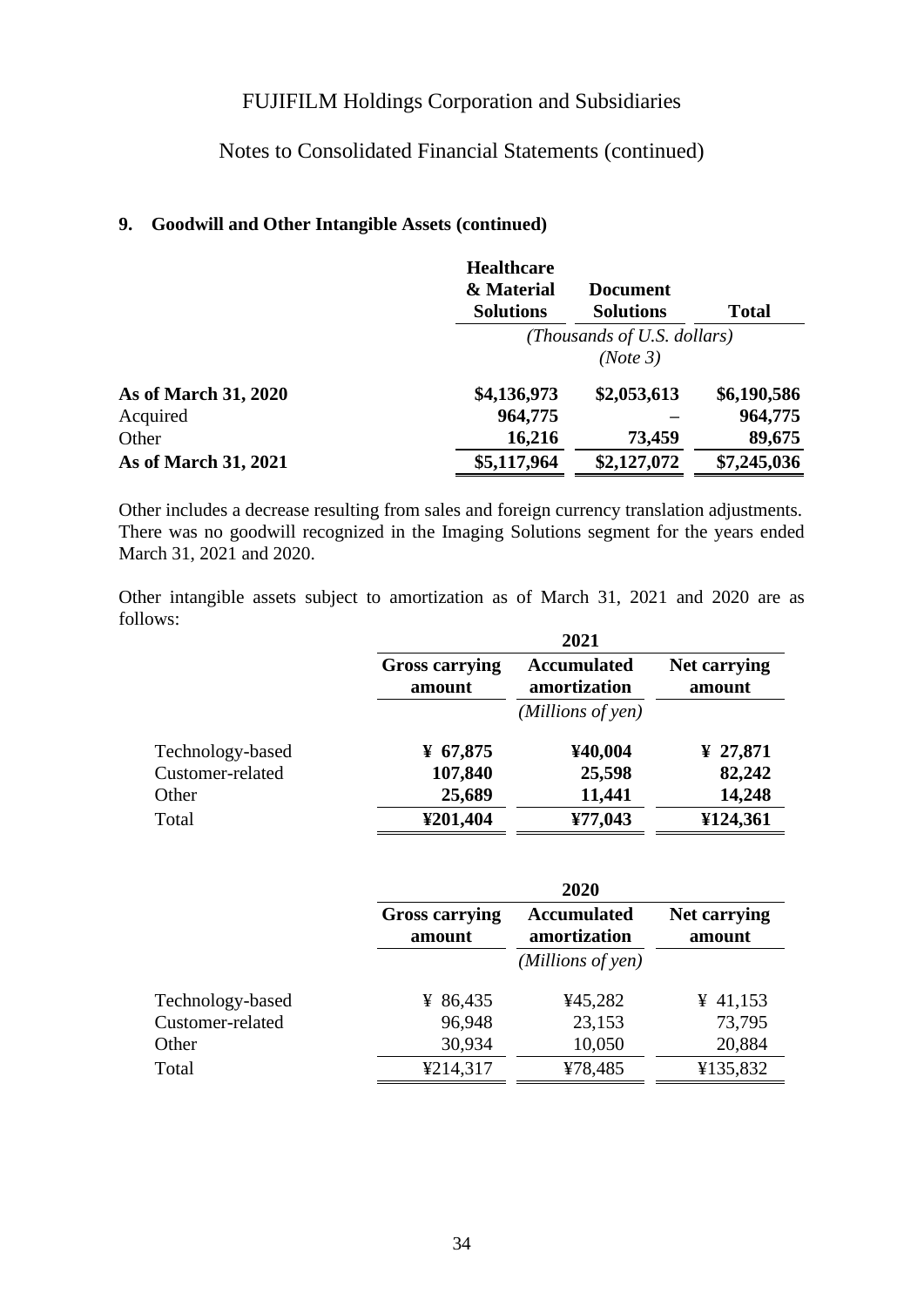### Notes to Consolidated Financial Statements (continued)

### **9. Goodwill and Other Intangible Assets (continued)**

|                  |                                 | 2021                               |                        |
|------------------|---------------------------------|------------------------------------|------------------------|
|                  | <b>Gross carrying</b><br>amount | <b>Accumulated</b><br>amortization | Net carrying<br>amount |
|                  |                                 | (Thousands of U.S. dollars)        |                        |
| Technology-based | 611,486                         | \$360,396                          | 251,090<br>\$          |
| Customer-related | 971,532                         | 230,613                            | 740,919                |
| Other            | 231,432                         | 103,072                            | 128,360                |
| Total            | \$1,814,450                     | \$694,081                          | \$1,120,369            |

For the fiscal year ended March 31, 2021, the Company measured the fair value of intangible assets mainly held by the Healthcare & Material Solutions segment by using the discounted cash flow method based on the estimated future cash flows and other unobservable inputs. As a result, the Company recognized an impairment loss of ¥12,689 million (\$114,315 thousand) as the carrying amount was not deemed recoverable. The impairment loss is mainly included in "Selling, general and administrative" in the consolidated statements of income.

The aggregate amortization expenses for other intangible assets for the years ended March 31, 2021 and 2020 were ¥14,554 million (\$131,117 thousand) and ¥13,659 million, respectively.

Other intangible assets not subjected to amortization were not material as of March 31, 2021 and 2020, respectively.

The estimated aggregate amortization expenses for other intangible assets subject to amortization for the next five years are as follows:

|                      | (Millions of<br>yen) | (Thousands of<br>U.S. dollars)<br>(Note 3) |
|----------------------|----------------------|--------------------------------------------|
| Year ending March 31 |                      |                                            |
| 2022                 | ¥13,346              | \$120,234                                  |
| 2023                 | 13,140               | 118,378                                    |
| 2024                 | 11,025               | 99,324                                     |
| 2025                 | 10,787               | 97,180                                     |
| 2026                 | 9,873                | 88,946                                     |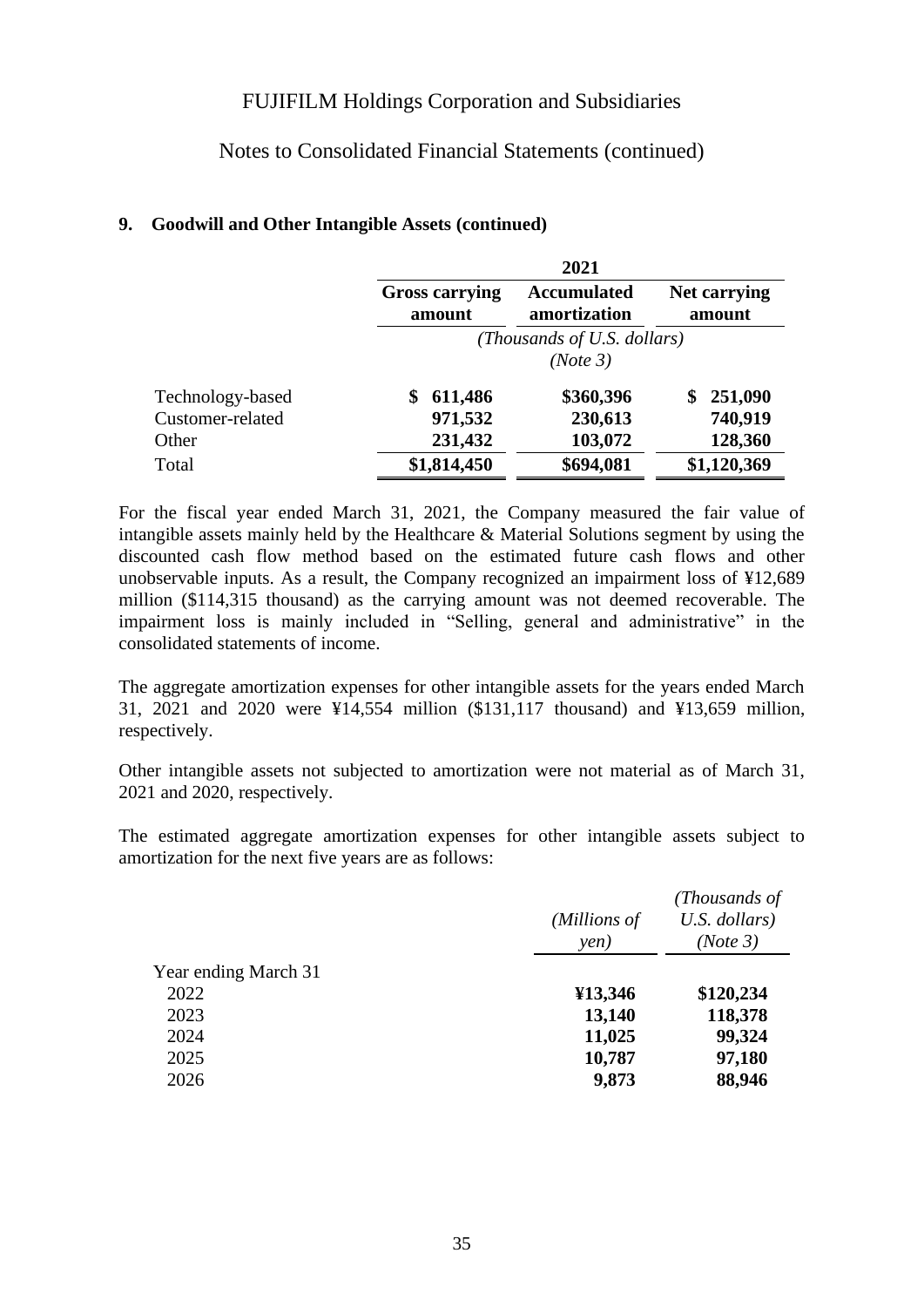# Notes to Consolidated Financial Statements (continued)

#### **10. Short-term and Long-term Debt**

#### Short-term debt

Short-term debt as of March 31, 2021 and 2020 were ¥5,826 million (\$52,486 thousand) and ¥56,134 million, respectively, and the weighted average interest rates per annum on short-term debt outstanding as of March 31, 2021 and 2020 were 4.39% and 0.18%, respectively. Short-term debt is unsecured.

Short-term debt as of March 31, 2021 and 2020 consisted of the following:

|                                   | 2021    | 2020              | 2021                                           |
|-----------------------------------|---------|-------------------|------------------------------------------------|
|                                   |         | (Millions of yen) | (Thomas and s of)<br>U.S. dollars)<br>(Note 3) |
| Short-term debt                   | ¥ 5,826 | ¥ 56,134          | \$52,486                                       |
| Current portion of long-term debt | 57,903  | 64,864            | 521,649                                        |
| Total                             | ¥63,729 | ¥120,998          | \$574,135                                      |

#### Long-term debt

Long-term debt as of March 31, 2021 and 2020 consisted of the following:

|                                                                                                                                                             | 2021     | 2020              | 2021                                       |
|-------------------------------------------------------------------------------------------------------------------------------------------------------------|----------|-------------------|--------------------------------------------|
|                                                                                                                                                             |          | (Millions of yen) | (Thousands of<br>U.S. dollars)<br>(Note 3) |
| Unsecured loans, principally from banks and insurance<br>companies:                                                                                         |          |                   |                                            |
| Due from the year ending March 31, 2023 to the year<br>ending March 31, 2034 with interest rates ranging from<br>$(0.591)$ % to 4.000% as of March 31, 2021 |          |                   |                                            |
| Due from the year ended March 31, 2021 to the year<br>ending March 31, 2034 with interest rates ranging from<br>$(0.591)$ % to 6.000% as of March 31, 2020  | ¥109,969 | ¥165,701          | \$990,712                                  |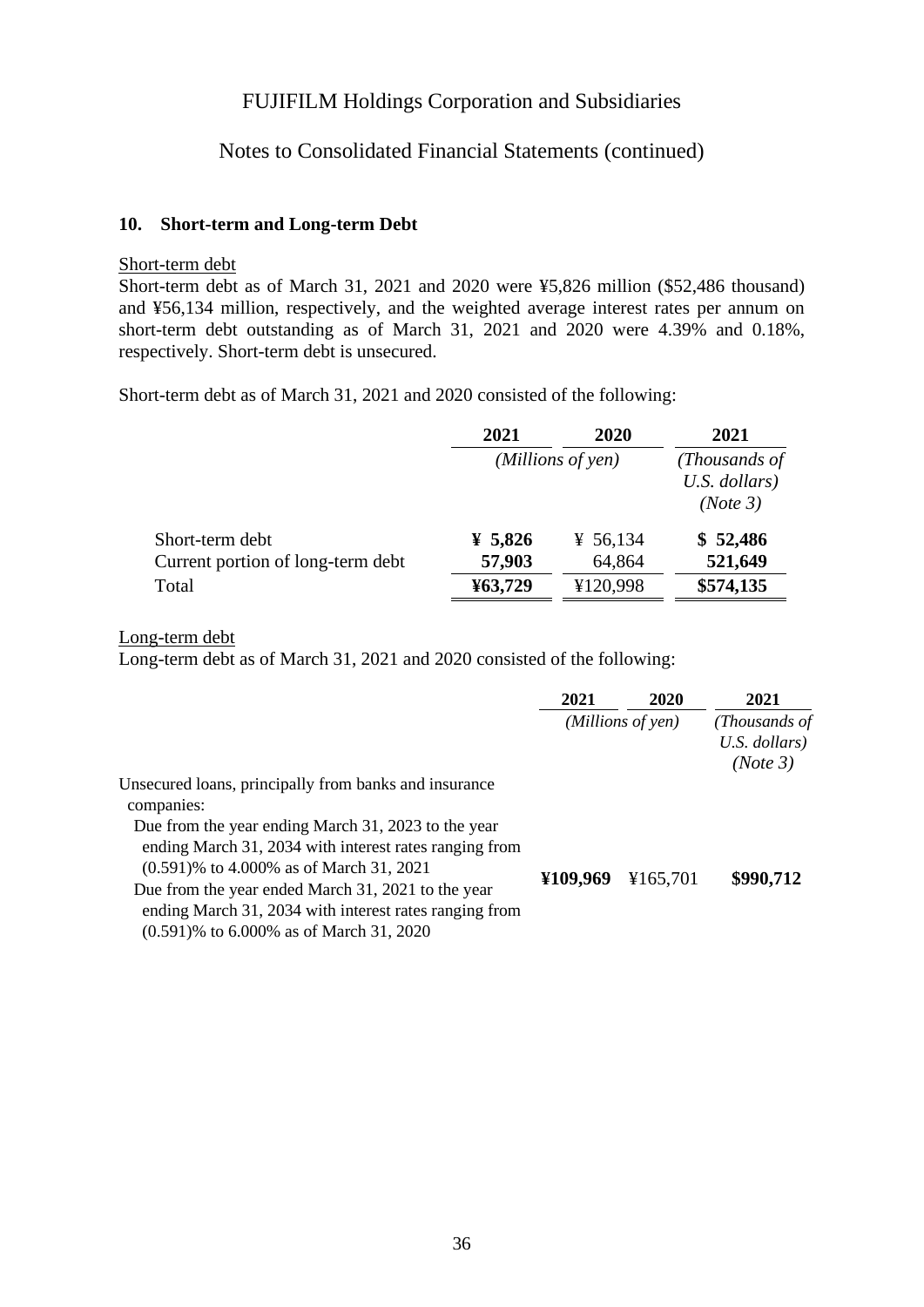# Notes to Consolidated Financial Statements (continued)

### **10. Short-term and Long-term Debt (continued)**

|                                                      | 2021      | 2020              | 2021                                      |
|------------------------------------------------------|-----------|-------------------|-------------------------------------------|
|                                                      |           | (Millions of yen) | Thousands of<br>U.S. dollars)<br>(Note 3) |
| Unsecured Japanese yen bonds:                        |           |                   |                                           |
| 0.030% yen bonds, due the year ended March 31, 2021  | ¥         | ¥ 15,000          | \$                                        |
| 0.050% yen bonds, due the year ending March 31, 2022 | 25,000    | 25,000            | 225,225                                   |
| 0.080% yen bonds, due the year ending March 31, 2022 | 30,000    | 30,000            | 270,270                                   |
| 0.020% yen bonds, due the year ending March 31, 2023 | 20,000    | 20,000            | 180,180                                   |
| 0.882% yen bonds, due the year ending March 31, 2023 | 40,000    | 40,000            | 360,361                                   |
| 0.060% yen bonds, due the year ending March 31, 2023 | 100,000   | 100,000           | 900,901                                   |
| 0.110% yen bonds, due the year ending March 31, 2024 | 35,000    | 35,000            | 315,315                                   |
| 0.180% yen bonds, due the year ending March 31, 2024 | 10,000    | 10,000            | 90,090                                    |
| 0.080% yen bonds, due the year ending March 31, 2025 | 30,000    | 30,000            | 270,270                                   |
| 0.120% yen bonds, due the year ending March 31, 2025 | 50,000    | 50,000            | 450,451                                   |
| 0.240% yen bonds, due the year ending March 31, 2026 | 25,000    | 25,000            | 225,225                                   |
| 0.250% yen bonds, due the year ending March 31, 2027 | 10,000    | 10,000            | 90,090                                    |
| Other                                                | 12,285    | 12,334            | 110,676                                   |
|                                                      | 497,254   | 568,035           | 4,479,766                                 |
| Less: Portion due within one year                    | (57, 903) | (64, 864)         | (521, 649)                                |
| <b>Balance</b>                                       | ¥439,351  | ¥503,171          | \$3,958,117                               |

The aggregate annual maturities of long-term debt for the next five years are as follows:

|                      | (Millions of<br>$\gamma en$ | (Thousands of<br>U.S. dollars)<br>(Note 3) |
|----------------------|-----------------------------|--------------------------------------------|
| Year ending March 31 |                             |                                            |
| 2022                 | ¥ 57,903                    | 521,649<br>S.                              |
| 2023                 | 192,474                     | 1,734,000                                  |
| 2024                 | 96,881                      | 872,802                                    |
| 2025                 | 81,119                      | 730,802                                    |
| 2026                 | 25,745                      | 231,937                                    |

Certain bank loans are made under general agreements which provide that security and guarantees for present and future indebtedness will be provided upon request of the bank, and that the bank shall have the right to offset cash deposits against obligations that have become due or, in the event of default, against all obligations due to the bank. Certain long-term debt agreements with lenders other than banks also stipulate that the Company shall provide additional security upon request of the lender.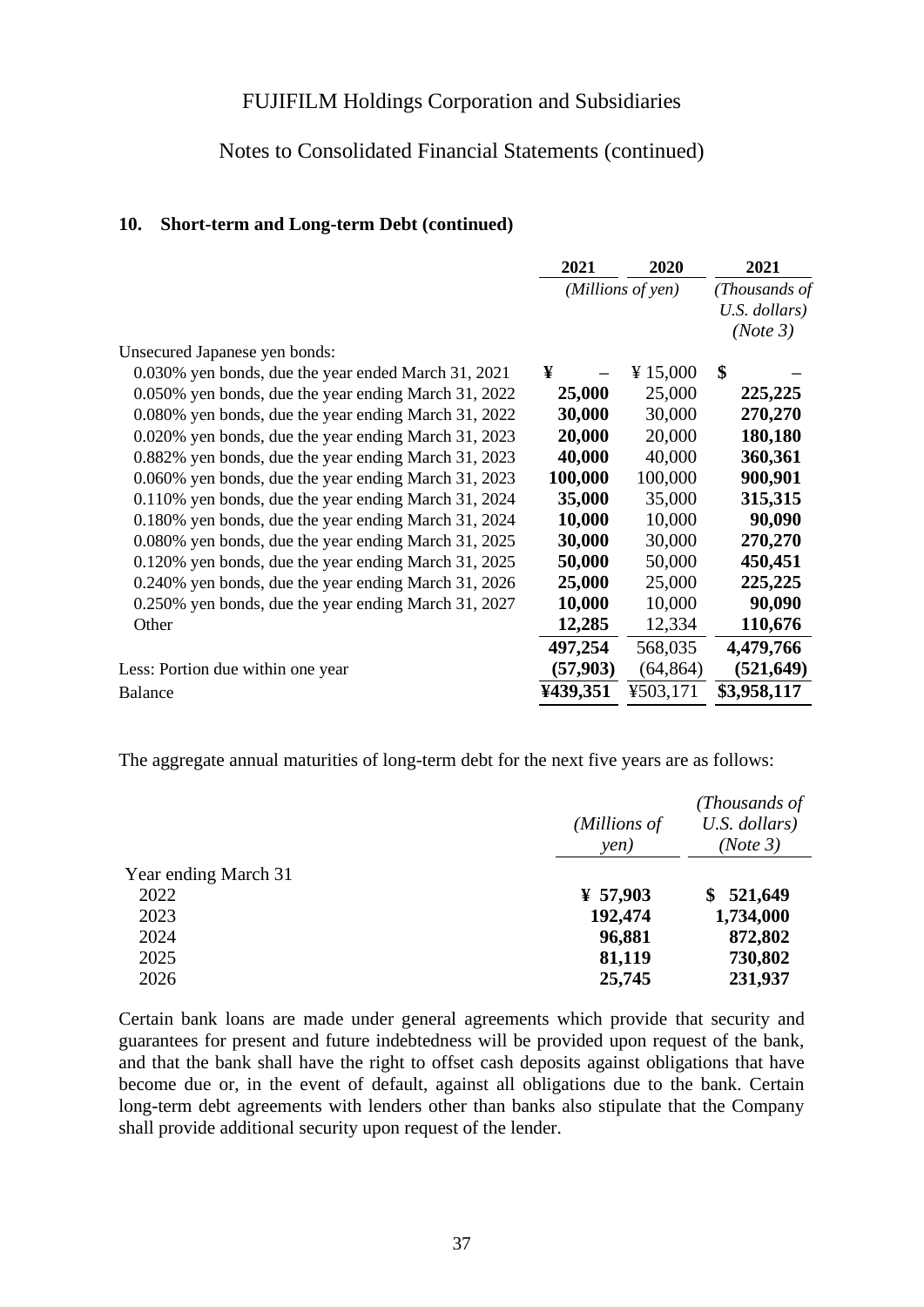### Notes to Consolidated Financial Statements (continued)

### **11. Pension and Severance Plans**

Most employees of domestic subsidiaries of the Company who terminate their employment are entitled, under most circumstances, to lump-sum payments and/or pension payments calculated by reference to points earned during their service period.

Certain subsidiaries have funded non-contributory defined benefit pension plans whose assets are maintained at trust banks and insurance companies. The funding policy for defined benefit pension plans is to make actuarially determined contributions to provide the plans with sufficient assets to meet future benefit payment requirements. Also, certain subsidiaries have defined contribution pension plans. The funding policy for such plans is to contribute annually an amount equal to a certain percentage of the participants' annual salary.

The amounts of net periodic benefit cost for the defined contribution pension plans were ¥14,371 million (\$129,468 thousand) and ¥13,433 million for the years ended March 31, 2021 and 2020, respectively.

### *Components of Net Periodic Benefit Cost*

Components of net periodic benefit cost for the defined benefit pension plans for the years ended March 31, 2021 and 2020 are as follows:

|                                          | 2021              | 2020       | 2021                                       |
|------------------------------------------|-------------------|------------|--------------------------------------------|
|                                          | (Millions of yen) |            | (Thousands of<br>U.S. dollars)<br>(Note 3) |
| Components of net periodic benefit cost: |                   |            |                                            |
| Service cost                             | ¥17,546           | ¥ $18,771$ | \$158,072                                  |
| Interest cost                            | 6,809             | 6,412      | 61,342                                     |
| Expected return on plan assets           | (19,654)          | (20, 852)  | (177, 063)                                 |
| Amortization of net actuarial loss       | 9,428             | 10,158     | 84,937                                     |
| Amortization of prior service credit     | (2,342)           | (3,042)    | (21,099)                                   |
| Settlement (gain) loss                   |                   | (138)      |                                            |
| Net periodic benefit cost                | ¥11,787           | ¥11,309    | \$106,189                                  |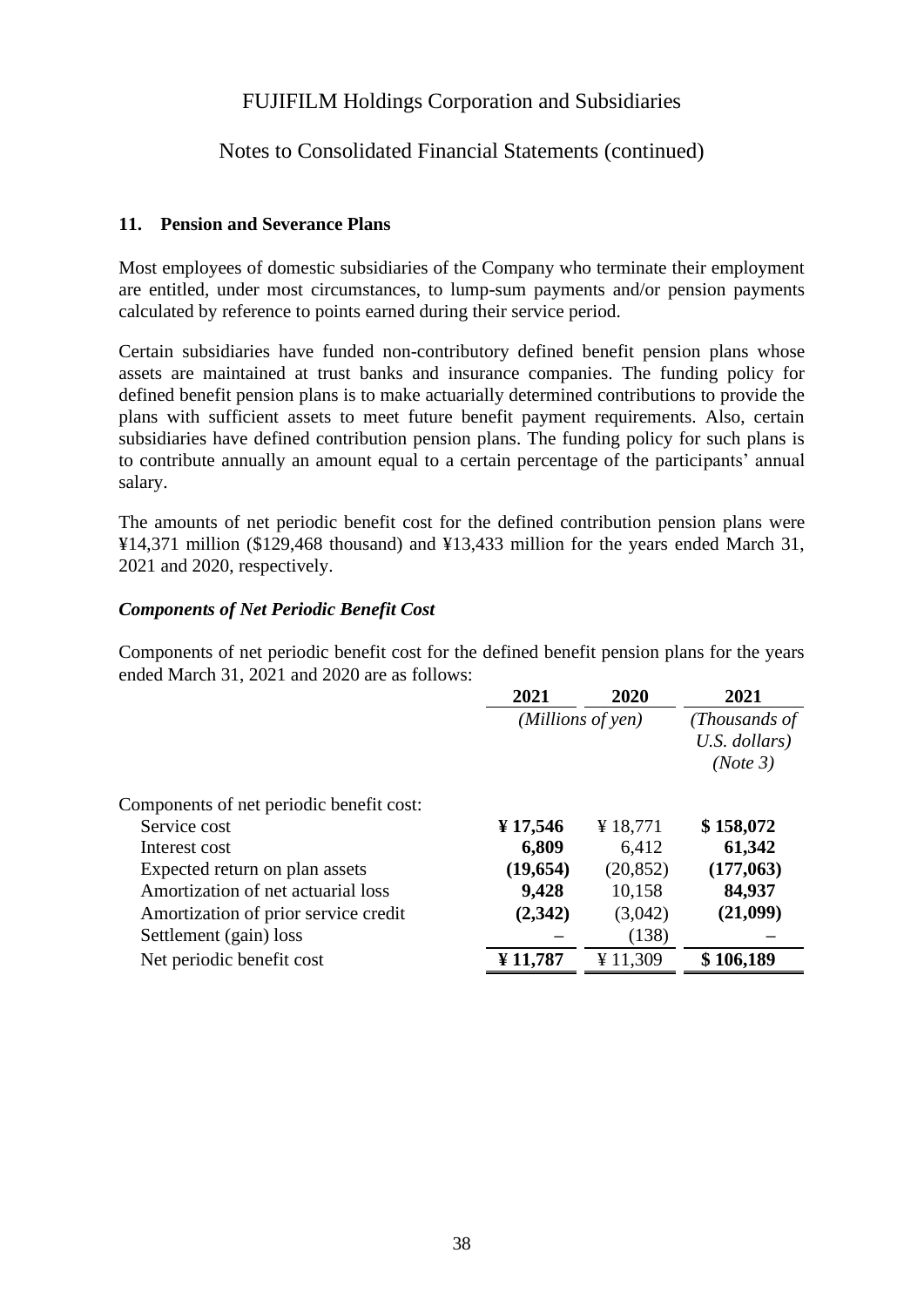# Notes to Consolidated Financial Statements (continued)

### **11. Pension and Severance Plans (continued)**

### *Components of Net Periodic Benefit Cost (continued)*

Other changes in plan assets and benefit obligations recognized in accumulated other comprehensive income (loss) for the years ended March 31, 2021 and 2020 are summarized as follows:

|                                        | 2021                          | 2020      | 2021                                       |
|----------------------------------------|-------------------------------|-----------|--------------------------------------------|
|                                        | (Millions of yen)             |           | (Thousands of<br>U.S. dollars)<br>(Note 3) |
| Current year actuarial (gain) loss     | $\frac{\mathsf{Y}(39,676)}{}$ | ¥ $7,552$ | \$(357,441)                                |
| Amortization of actuarial loss         | (9, 428)                      | (10, 158) | (84, 937)                                  |
| Prior service credit due to amendments | 42                            | 149       | 378                                        |
| Amortization of prior service credit   | 2,342                         | 3,042     | 21,099                                     |
| Total                                  | $\frac{1}{4}(46,720)$         | 585<br>¥  | \$(420,901)                                |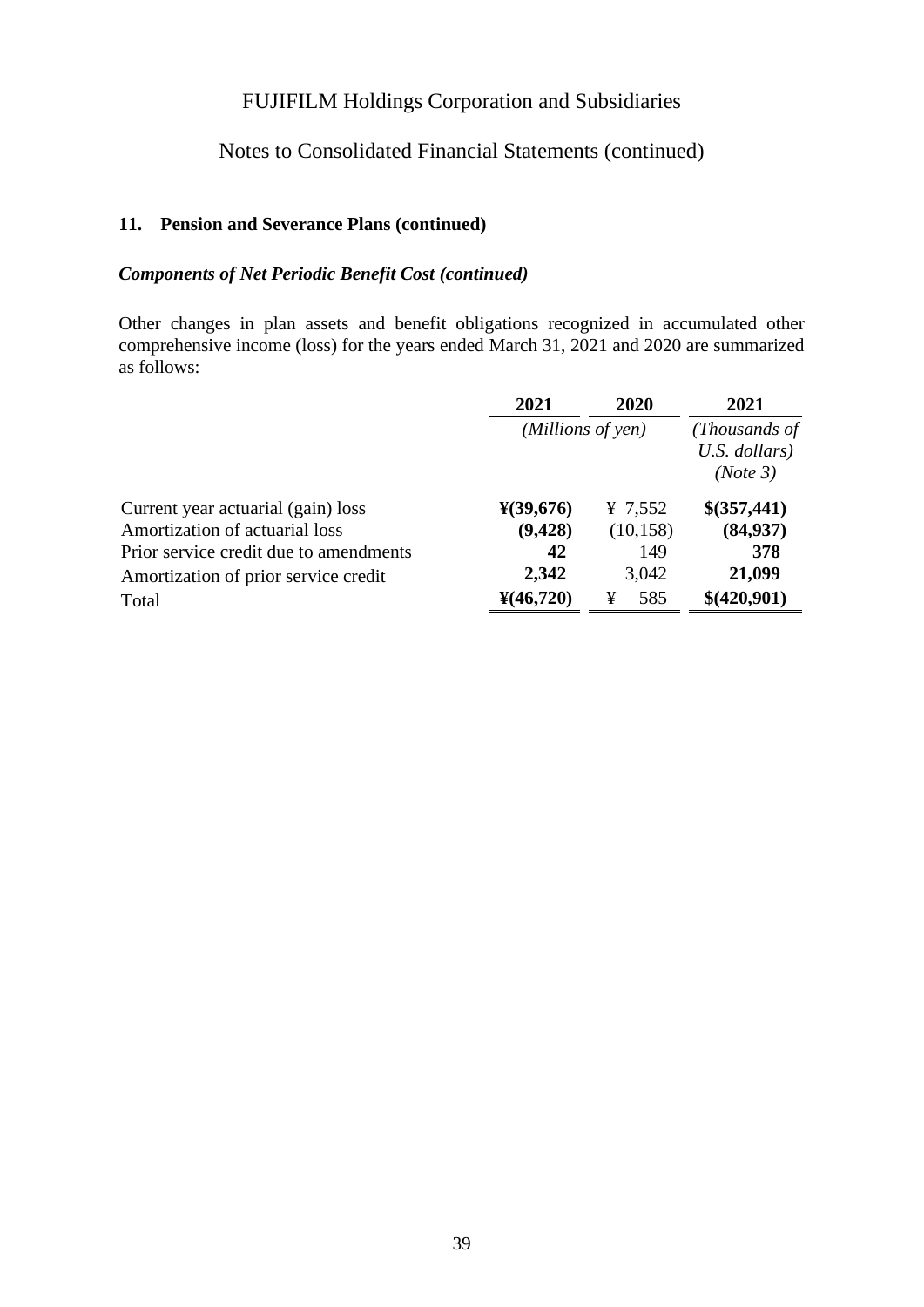## Notes to Consolidated Financial Statements (continued)

#### **11. Pension and Severance Plans (continued)**

#### *Obligations and Funded Status*

Reconciliation of the beginning and ending balances of the projected benefit obligation and the fair value of the plan assets and the funded status of the defined benefit pension plans for the years ended March 31, 2021 and 2020 are summarized as follows:

|                                                      | 2021      | 2020              | 2021                           |
|------------------------------------------------------|-----------|-------------------|--------------------------------|
|                                                      |           | (Millions of yen) | (Thousands of<br>U.S. dollars) |
|                                                      |           |                   | (Note 3)                       |
| Changes in projected benefit obligation:             |           |                   |                                |
| Projected benefit obligation at beginning of<br>year | ¥811,590  | ¥846,072          | \$7,311,622                    |
| Service cost                                         | 17,546    | 18,771            | 158,072                        |
| Interest cost                                        | 6,809     | 6,412             | 61,342                         |
| Plan participants' contributions                     | 365       | 317               | 3,288                          |
| Actuarial (gain) loss                                | 16,938    | (12, 363)         | 152,595                        |
| Benefits paid                                        | (34, 352) | (37, 872)         | (309, 478)                     |
| Plan amendments                                      | 42        | 149               | 378                            |
| Increase due to acquisitions                         | 26,964    |                   | 242,919                        |
| Settlement paid                                      |           | (138)             |                                |
| Foreign currency translation                         | 18,169    | (9,758)           | 163,685                        |
| Projected benefit obligation at end of year          | 864,071   | 811,590           | 7,784,423                      |
| Changes in plan assets:                              |           |                   |                                |
| Fair value of plan assets at beginning of year       | 793,891   | 822,083           | 7,152,171                      |
| Actual return on plan assets                         | 76,268    | 937               | 687,099                        |
| Employers' contributions                             | 15,817    | 17,655            | 142,495                        |
| Plan participants' contributions                     | 365       | 317               | 3,288                          |
| Benefits paid                                        | (33, 044) | (36, 285)         | (297, 694)                     |
| Increase due to acquisitions                         | 19,684    |                   | 177,334                        |
| Foreign currency translation                         | 18,818    | (10, 816)         | 169,532                        |
| Fair value of plan assets at end of year             | 891,799   | 793,891           | 8,034,225                      |
| <b>Funded status</b>                                 | ¥ 27,728  | ¥ $(17,699)$      | \$249,802                      |

Amounts recognized in the consolidated balance sheets related to the defined benefit pension plans as of March 31, 2021 and 2020 are as follows:

|                                     | 2021                 | 2020                  | 2021                                       |
|-------------------------------------|----------------------|-----------------------|--------------------------------------------|
|                                     |                      | (Millions of yen)     | (Thousands of<br>U.S. dollars)<br>(Note 3) |
| Other assets                        | ¥ 59,115             | ¥ 17,240              | \$532,568                                  |
| <b>Accrued liabilities</b>          | (1,297)              | (1,121)               | (11,685)                                   |
| Accrued pension and severance costs | (30,090)             | (33, 818)             | (271, 081)                                 |
| Net amount recognized               | $\frac{1}{2}$ 27,728 | $\frac{1}{2}(17,699)$ | \$249,802                                  |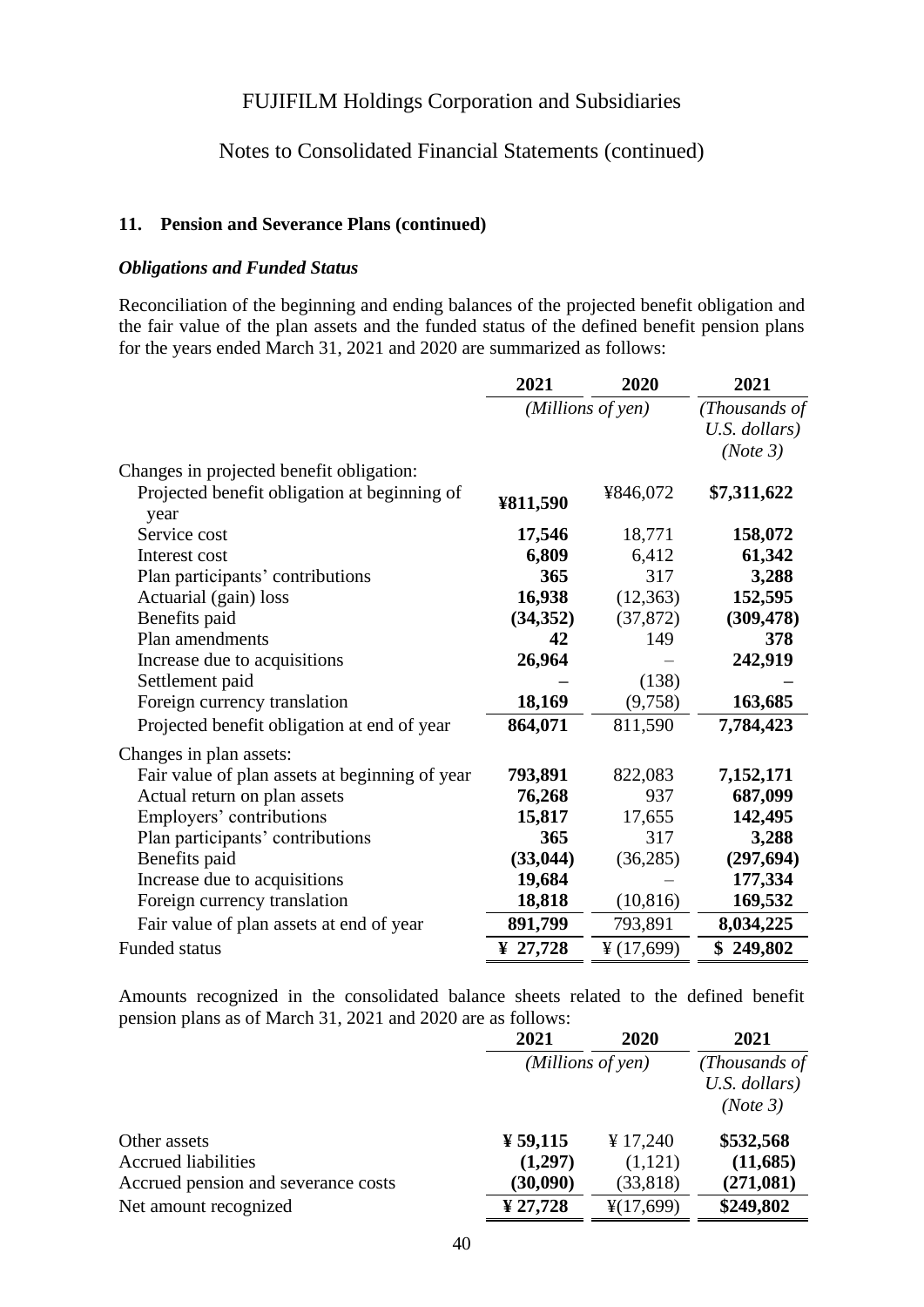### Notes to Consolidated Financial Statements (continued)

#### **11. Pension and Severance Plans (continued)**

### *Obligations and Funded Status (continued)*

Amounts recognized in accumulated other comprehensive income (loss) related to the defined benefit pension plans as of March 31, 2021 and 2020 are as follows:

|                      | 2021     | 2020              | 2021                                       |
|----------------------|----------|-------------------|--------------------------------------------|
|                      |          | (Millions of yen) | (Thousands of<br>U.S. dollars)<br>(Note 3) |
| Net actuarial loss   | ¥161,763 | ¥210,867          | \$1,457,325                                |
| Prior service credit | (15,291) | (17,675)          | (137, 757)                                 |
| Total                | ¥146,472 | ¥193,192          | \$1,319,568                                |

The accumulated benefit obligation for the defined benefit pension plans amounted to ¥858,372 million (\$7,733,081 thousand) and ¥804,538 million as of March 31, 2021 and 2020, respectively.

The aggregate projected benefit obligation and aggregate fair value of plan assets for the pension plans where the projected benefit obligation exceeded the plan assets, and the aggregate accumulated benefit obligation and aggregate fair value of plan assets where accumulated benefit obligation exceeded plan assets as of March 31, 2021 and 2020 are as follows:

|                                                                                                      | 2021              | 2020               | 2021                                       |
|------------------------------------------------------------------------------------------------------|-------------------|--------------------|--------------------------------------------|
|                                                                                                      |                   | (Millions of yen)  | (Thousands of<br>U.S. dollars)<br>(Note 3) |
| Plans with projected benefit obligation in<br>excess of plan assets:<br>Projected benefit obligation | ¥130,324          | ¥729,756           | \$1,174,090                                |
| Fair value of plan assets<br>Plans with accumulated benefit obligation in<br>excess of plan assets:  | 94,782            | 696,924            | 853,892                                    |
| Accumulated benefit obligation<br>Fair value of plan assets                                          | 108,892<br>76,397 | 722,609<br>694,785 | 981,009<br>688,261                         |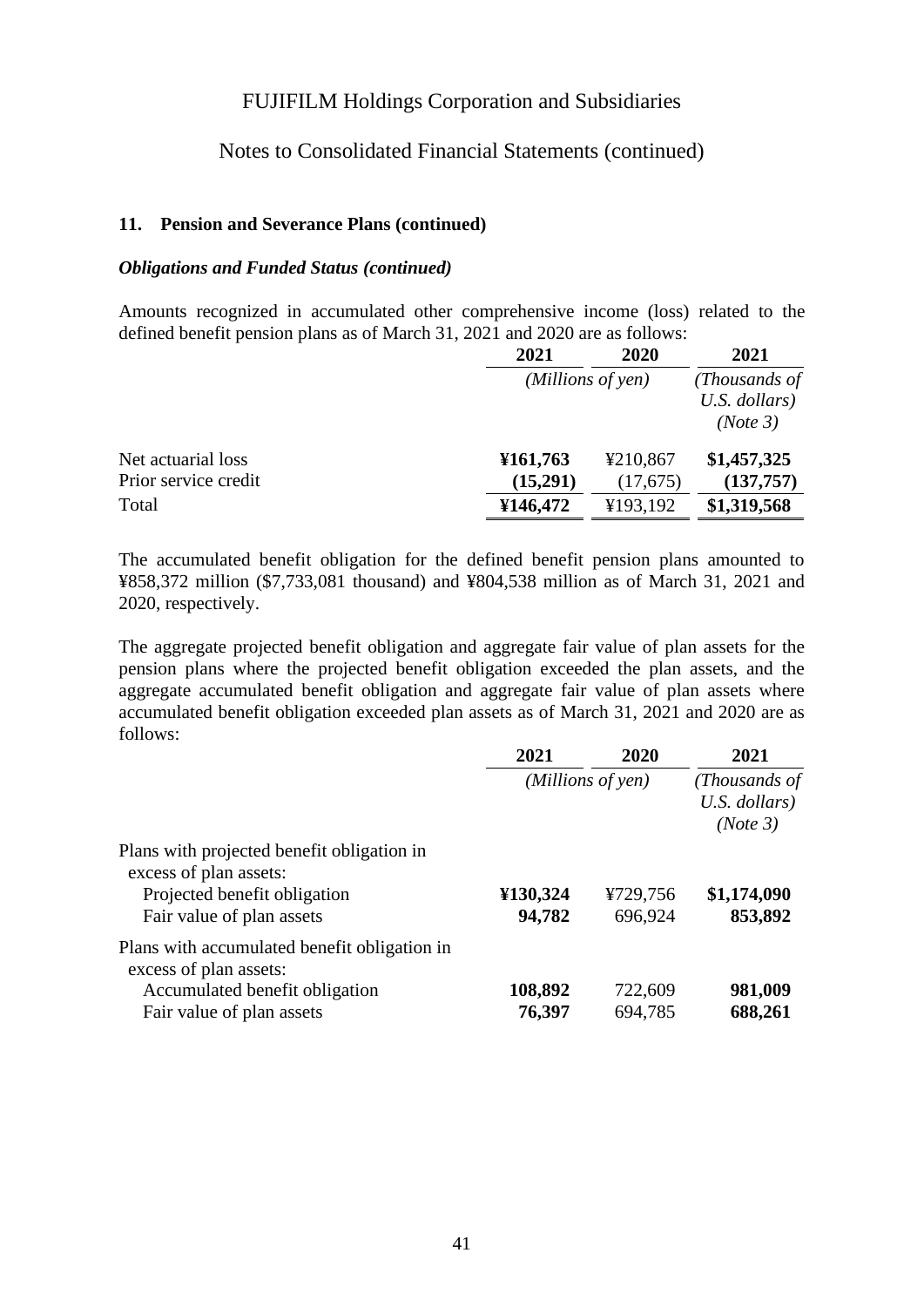### Notes to Consolidated Financial Statements (continued)

### **11. Pension and Severance Plans (continued)**

#### *Assumptions*

The weighted average assumptions used to determine the benefit obligation as of March 31, 2021 and 2020 are as follows: Rate of compensation increase is not presented because most of the retirement benefit plans' benefit formulas are not based on compensation levels and therefore the rate of compensation increase does not materially impact the calculation of the benefit obligation.

|                                                    | 2021     | 2020     |
|----------------------------------------------------|----------|----------|
| Discount rate                                      | $0.85\%$ | $0.74\%$ |
| Interest crediting rate for cash balance plans and |          |          |
| other plans                                        | $2.20\%$ | 2.21%    |

The weighted average assumptions used to determine the net periodic benefit cost for the years ended March 31, 2021 and 2020 are as follows: Rate of compensation increase is not presented because most of the retirement benefit plans' benefit formulas are not based on compensation levels and therefore the rate of compensation increase does not materially impact the calculation of the net periodic benefit cost.

|                                                    | 2021     | 2020  |
|----------------------------------------------------|----------|-------|
| Discount rate                                      | $0.74\%$ | 0.74% |
| Expected long-term rate of return on plan assets   | 2.46%    | 2.48% |
| Interest crediting rate for cash balance plans and |          |       |
| other plans                                        | $2.21\%$ | 2.21% |

The expected long-term rate of return on plan assets is based on the expected long-term return by asset category and historical performance by portfolio.

#### *Plan Assets*

The Company's investment objectives are to earn sufficient long-term returns with an acceptable level of risk, while maintaining adequate funding levels for pension payments and/or lump sum payments.

The fundamental principle of the Company's investment policy is to pursue efficient returns while minimizing risks through diversified investment. The Company designs a basic asset allocation model to provide a mix of assets best suited for mid and long-term returns and verifies that model periodically for effectiveness. When conditions have changed from when the model was initially designed, the Company reconsiders the basic asset allocation, if necessary. On the operational side, the Company conducts discretionary investment within the scope of the predetermined range of tolerance, considering short-term market conditions.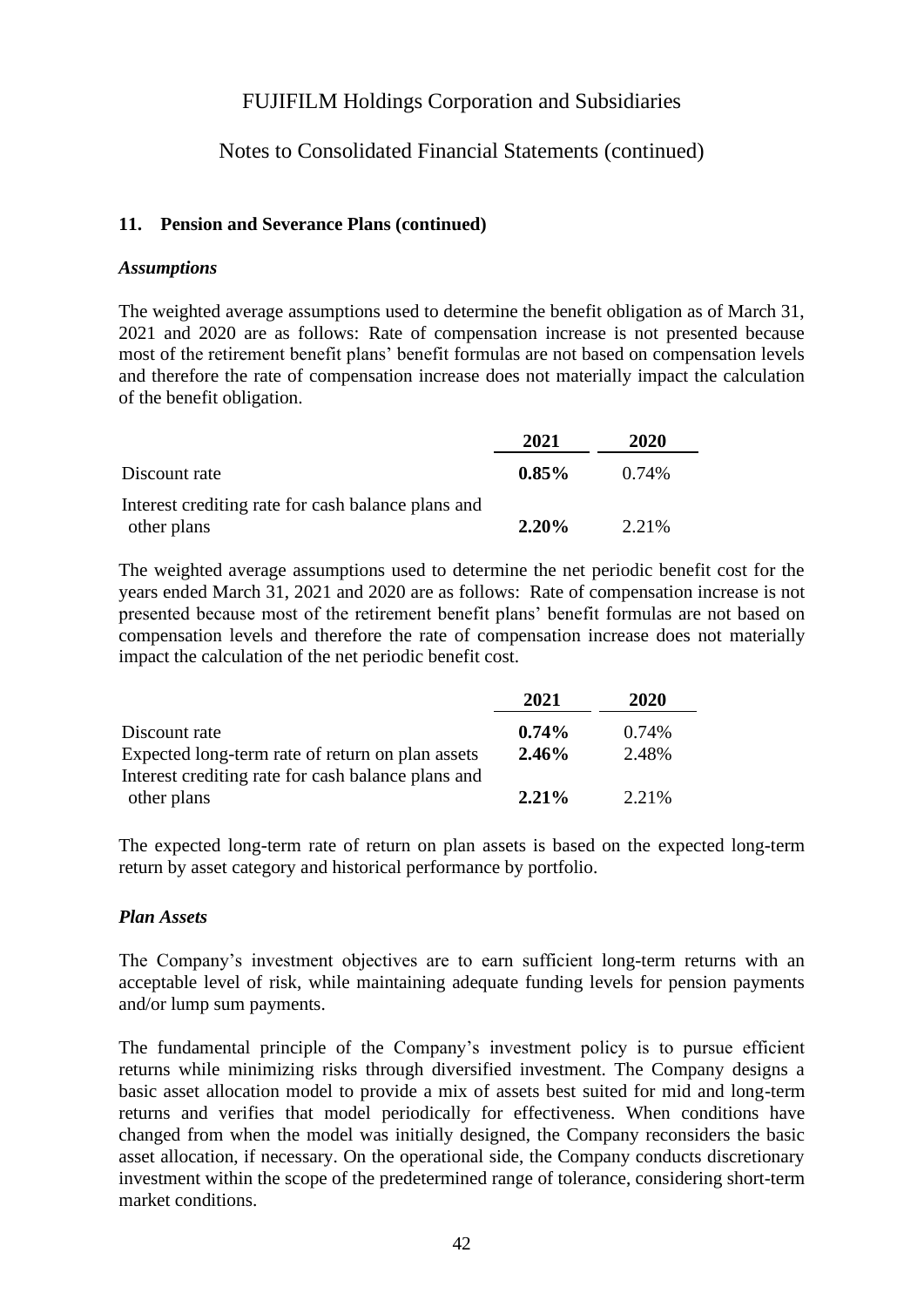### Notes to Consolidated Financial Statements (continued)

### **11. Pension and Severance Plans (continued)**

### *Plan Assets (continued)*

Targeted allocation ratios for equity securities, debt securities, general accounts of life insurance companies and alternative investments are 21% (5% domestic and 16% foreign), 31% (5% domestic and 26% foreign), 24% and 24%, respectively. Alternative investments primarily consist of hedge funds and real estate.

Equity securities consist principally of stocks that are listed on securities exchanges and have been selected based on thorough analysis of investees' businesses, their potential for future growth and other appropriate factors while ensuring that industries in which the investees operate are appropriately diversified. Debt securities consist principally of government and other public debt, and corporate debt which have been selected based on thorough analysis of issuers and the terms and conditions of those securities including investment grades, interest rates, maturity dates, financial position of issuers and other factors so that maturity dates and issuers are appropriately diversified. Pooled funds have been selected for investment using the same strategies as those for equity and debt securities described above. The Company has selected general accounts of life insurance companies, for which life insurance companies have guaranteed anticipated interest rates and return of capital, based on thorough analysis of issuers' investment grades and other factors so that the investments are appropriately diversified. Regarding foreign investments, the Company has selected the countries and currencies in which the Company invests in based on thorough analysis of the political and economic stability in those countries, the market characteristics, such as settlement systems and taxation systems, and other factors so that the investments are appropriately diversified. Alternative investments consist principally of hedge funds and real estate, which were intended to hedge the risk of traditional assets and establish ongoing returns that are less sensitive to market trends. The Company has selected alternative investments based on thorough analysis of the nature of risks and returns which are completely different from those of traditional assets so that the investment techniques and asset management companies are appropriately diversified.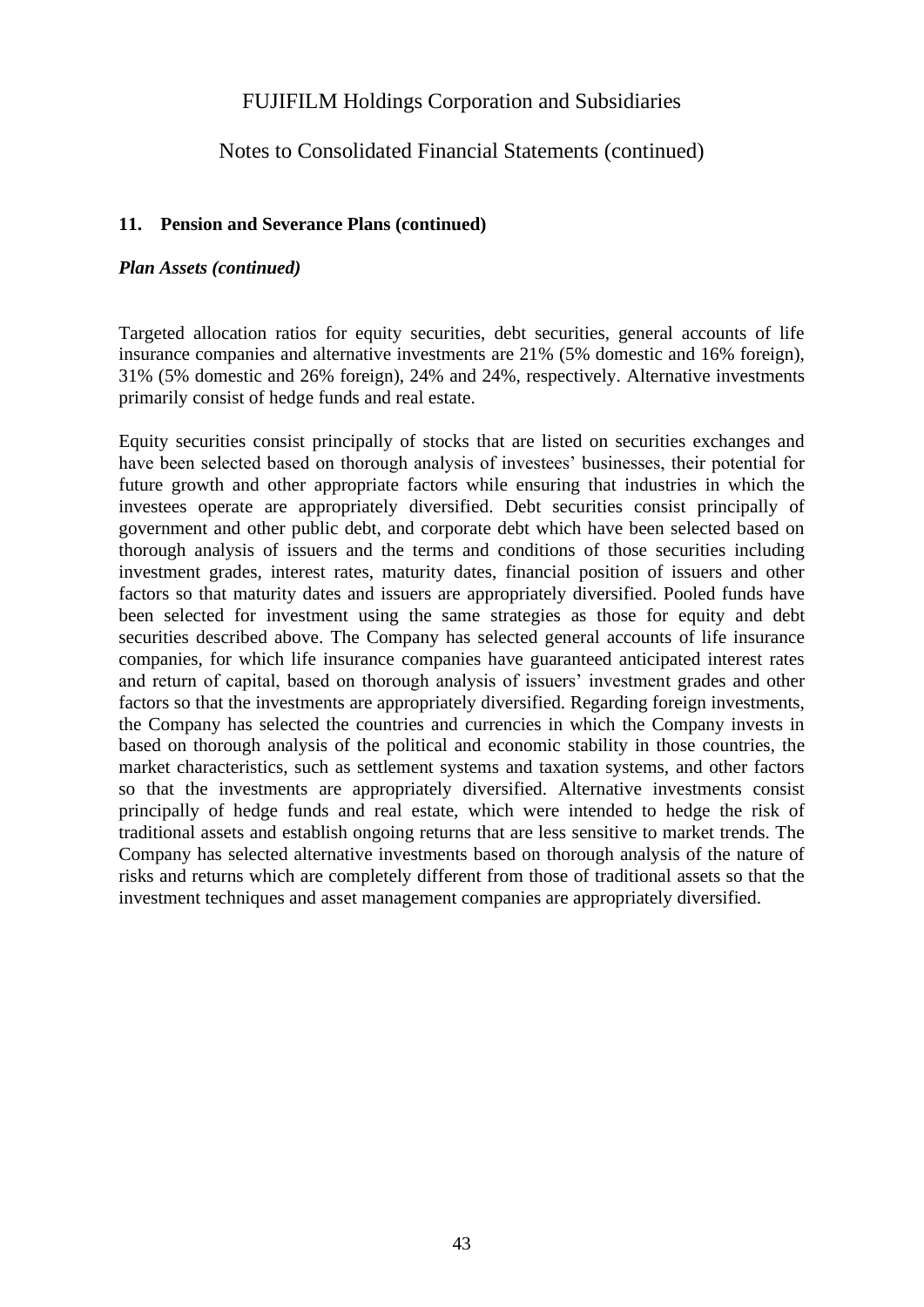# Notes to Consolidated Financial Statements (continued)

#### **11. Pension and Severance Plans (continued)**

#### *Plan Assets (continued)*

The fair value hierarchy that prioritizes the inputs used in valuation techniques is described in Note 20 "Fair Value Measurement". The fair value hierarchy of plan assets as of March 31, 2021 and 2020 are as follows:

|                                              | 2021           |                           |                   |          |              |  |
|----------------------------------------------|----------------|---------------------------|-------------------|----------|--------------|--|
|                                              | <b>NAV</b>     |                           |                   |          |              |  |
|                                              | <b>Level 1</b> | Level 3<br><b>Level 2</b> |                   | (Note 1) | <b>Total</b> |  |
|                                              |                |                           | (Millions of yen) |          |              |  |
| Cash and cash equivalents, and               |                |                           |                   |          |              |  |
| Short-term receivables (Note 2)              | ¥ 3,873        | 5,579<br>¥                | ¥                 | ¥        | ¥<br>9,452   |  |
| <b>Equity securities</b>                     |                |                           |                   |          |              |  |
| Domestic companies securities                | 12,245         | 571                       |                   |          | 12,816       |  |
| Foreign companies securities                 | 17,933         | 21,258                    |                   |          | 39,191       |  |
| Securities investment trust                  | 416            | 3,282                     |                   |          | 3,698        |  |
| Pooled funds (Note 3)                        |                | 351                       |                   | 184,202  | 184,553      |  |
| Debt securities                              |                |                           |                   |          |              |  |
| Government bonds (Note 4)                    | 9,655          | 6,884                     |                   |          | 16,539       |  |
| Corporate bonds (Note 5)                     |                | 42,583                    |                   |          | 42,583       |  |
| Public and corporate bonds investment        |                |                           |                   |          |              |  |
| trust (Note $6$ )                            |                | 5,601                     |                   |          | 5,601        |  |
| Pooled funds (Note 7)                        |                | 11,653                    |                   | 218,133  | 229,786      |  |
| General accounts of life insurance companies |                | 200,027                   |                   |          | 200,027      |  |
| Alternative investments                      |                |                           |                   |          |              |  |
| Equity securities funds (Note 8)             |                |                           | 8                 | 3,001    | 3,009        |  |
| Debt securities funds (Note 9)               | 3,755          |                           |                   | 7,205    | 10,960       |  |
| Other funds (Note 10)                        | 6,182          | 3,498                     | 8,848             | 75,132   | 93,660       |  |
| Real estate (Note 11)                        |                |                           | 1,610             | 38,314   | 39,924       |  |
| Total                                        | ¥54,059        | ¥301,287                  | ¥10,466           | ¥525,987 | ¥891,799     |  |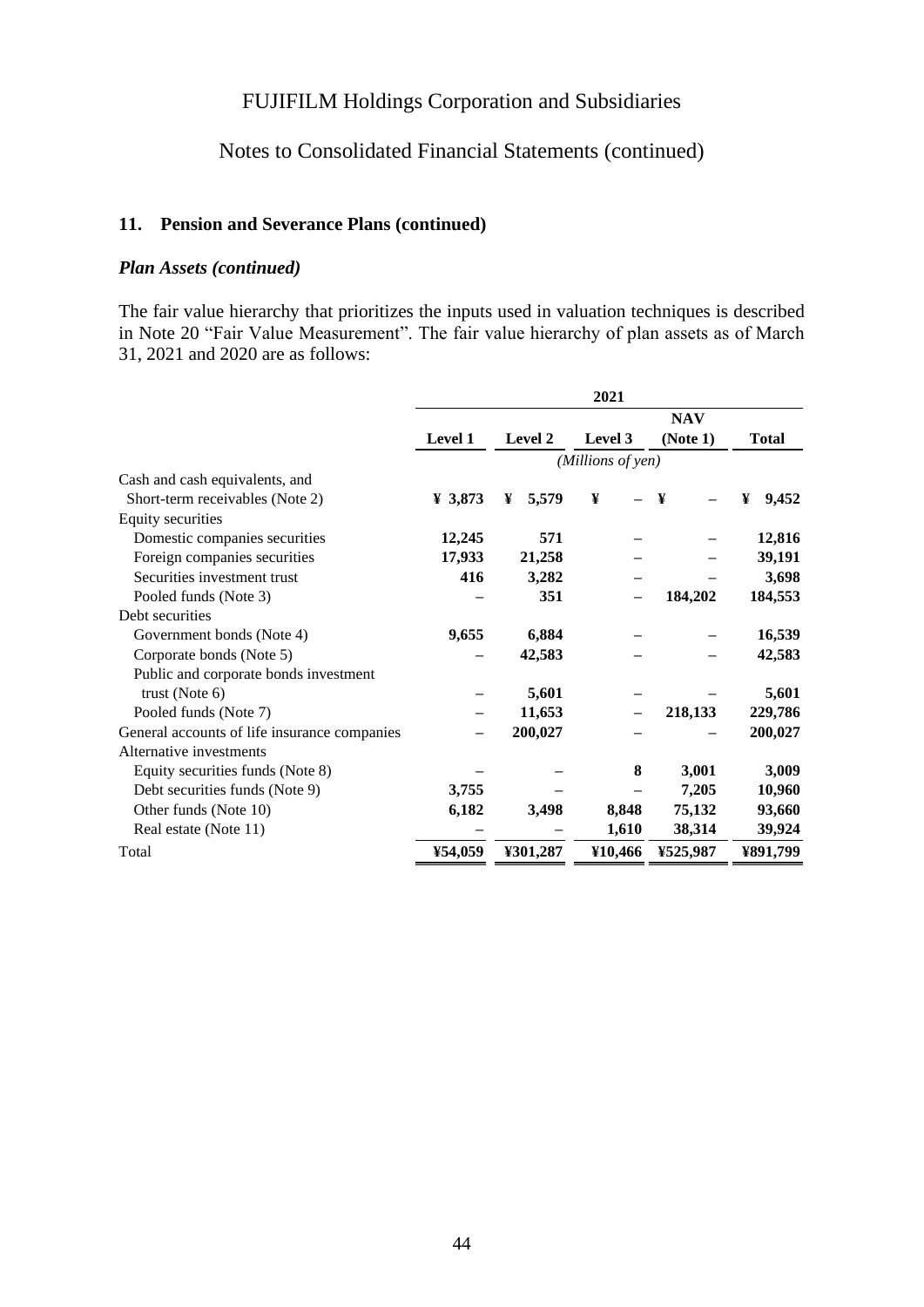# Notes to Consolidated Financial Statements (continued)

### **11. Pension and Severance Plans (continued)**

### *Plan Assets (continued)*

|                                              | 2020       |            |                   |          |            |  |
|----------------------------------------------|------------|------------|-------------------|----------|------------|--|
|                                              | <b>NAV</b> |            |                   |          |            |  |
|                                              | Level 1    | Level 2    | Level 3           | (Note 1) | Total      |  |
|                                              |            |            | (Millions of yen) |          |            |  |
| Cash and cash equivalents, and               |            |            |                   |          |            |  |
| Short-term receivables (Note 2)              | ¥ 3,934    | ¥<br>4,609 | ¥                 | ¥        | ¥<br>8,543 |  |
| Equity securities                            |            |            |                   |          |            |  |
| Domestic companies securities                | 8,906      | 424        |                   |          | 9,330      |  |
| Foreign companies securities                 | 13,860     | 19,536     |                   |          | 33,396     |  |
| Securities investment trust                  | 239        |            |                   |          | 239        |  |
| Pooled funds (Note 3)                        |            | 637        |                   | 136,734  | 137,371    |  |
| Debt securities                              |            |            |                   |          |            |  |
| Government bonds (Note 4)                    | 12,844     | 5,358      |                   |          | 18,202     |  |
| Corporate bonds (Note 5)                     |            | 40,987     |                   |          | 40,987     |  |
| Pooled funds (Note 7)                        |            | 6,926      |                   | 198,281  | 205,207    |  |
| General accounts of life insurance companies |            | 190,577    |                   |          | 190,577    |  |
| Alternative investments                      |            |            |                   |          |            |  |
| Equity securities funds (Note 8)             |            |            |                   | 2,976    | 2,976      |  |
| Debt securities funds (Note 9)               | 3,850      |            |                   | 6,592    | 10,442     |  |
| Other funds (Note 10)                        | 4,080      | 3,067      | 2,121             | 95,519   | 104,787    |  |
| Real estate (Note 11)                        |            |            | 330               | 31,504   | 31,834     |  |
| Total                                        | ¥47,713    | ¥272,121   | 42,451            | ¥471,606 | ¥793,891   |  |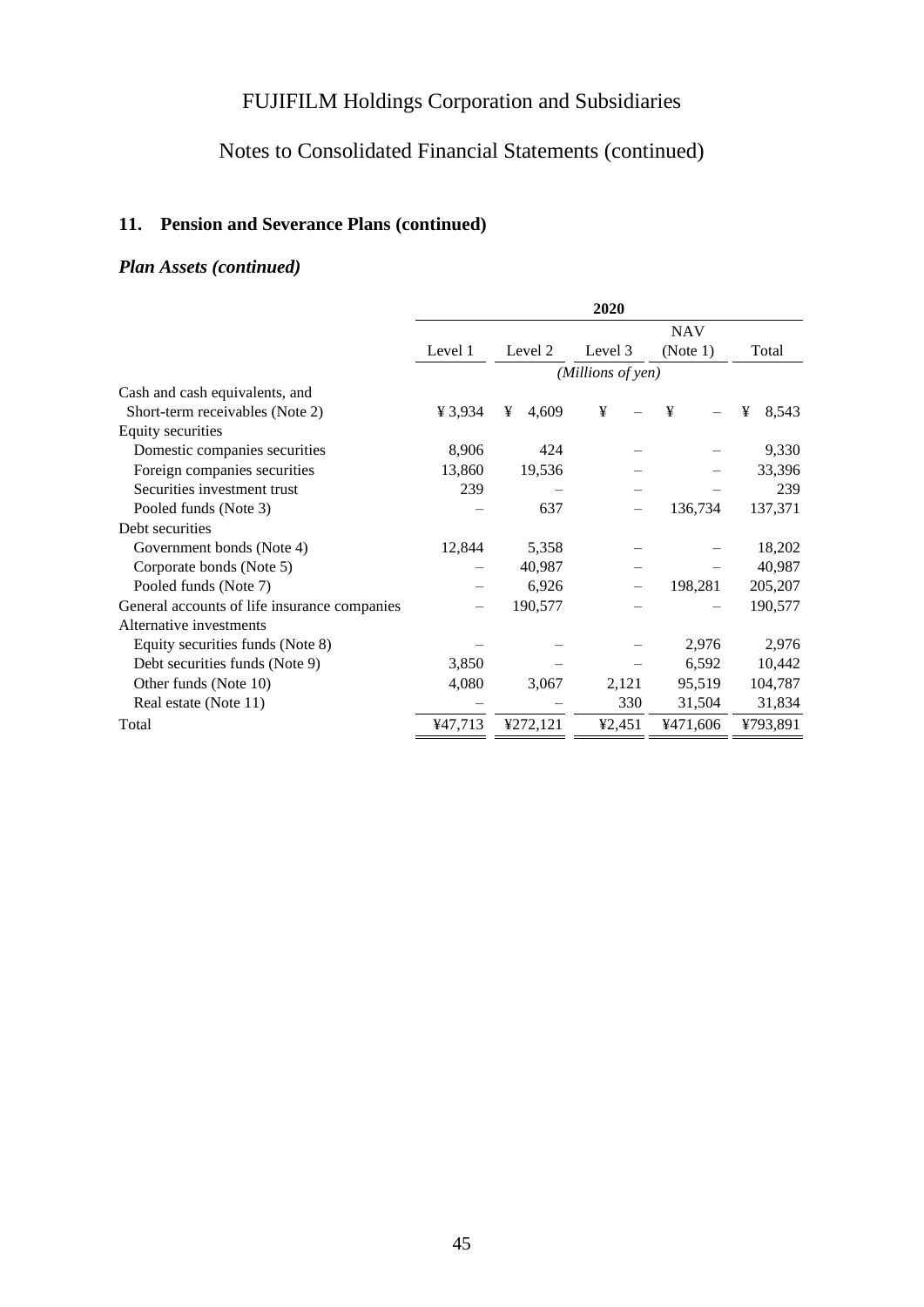### Notes to Consolidated Financial Statements (continued)

#### **11. Pension and Severance Plans (continued)**

#### *Plan Assets (continued)*

|                                                 | 2021                                    |              |          |             |              |  |
|-------------------------------------------------|-----------------------------------------|--------------|----------|-------------|--------------|--|
|                                                 | <b>NAV</b>                              |              |          |             |              |  |
|                                                 | Level 1                                 | Level 2      | Level 3  | (Note 1)    | <b>Total</b> |  |
|                                                 | (Thousands of U.S. dollars)<br>(Note 3) |              |          |             |              |  |
| Cash and cash equivalents, and                  |                                         |              |          |             |              |  |
| Short-term receivables (Note 2)                 | \$34,892                                | \$<br>50,261 | \$       | \$          | \$<br>85,153 |  |
| <b>Equity securities</b>                        |                                         |              |          |             |              |  |
| Domestic companies securities                   | 110,315                                 | 5,144        |          |             | 115,459      |  |
| Foreign companies securities                    | 161,559                                 | 191,513      |          |             | 353,072      |  |
| Securities investment trust                     | 3,747                                   | 29,568       |          |             | 33,315       |  |
| Pooled funds (Note 3)                           |                                         | 3,162        |          | 1,659,478   | 1,662,640    |  |
| Debt securities                                 |                                         |              |          |             |              |  |
| Government bonds                                |                                         |              |          |             |              |  |
| (Note 4)                                        | 86,982                                  | 62,018       |          |             | 149,000      |  |
| Corporate bonds (Note 5)                        |                                         | 383,631      |          |             | 383,631      |  |
| Public and corporate bonds                      |                                         |              |          |             |              |  |
| investment trust (Note 6)                       |                                         | 50,459       |          |             | 50,459       |  |
| Pooled funds (Note 7)                           |                                         | 104,982      |          | 1,965,162   | 2,070,144    |  |
| General accounts of life insurance<br>companies |                                         | 1,802,045    |          |             | 1,802,045    |  |
| Alternative investments                         |                                         |              |          |             |              |  |
| Equity securities funds (Note 8)                |                                         |              | 72       | 27,036      | 27,108       |  |
| Debt securities funds (Note 9)                  |                                         |              |          | 64,910      |              |  |
|                                                 | 33,829                                  |              |          |             | 98,739       |  |
| Other funds (Note 10)                           | 55,694                                  | 31,514       | 79,711   | 676,865     | 843,784      |  |
| Real estate (Note 11)                           |                                         |              | 14,505   | 345,171     | 359,676      |  |
| Total                                           | \$487,018                               | \$2,714,297  | \$94,288 | \$4,738,622 | \$8,034,225  |  |

- (Note 1) Certain assets that are measured at fair value using net asset value ("NAV") per share applied by practical expedient, have not been classified in the fair value hierarchy.
- (Note 2) Short-term receivables include cash at bank held in the loan account of pooled funds, negotiable certificates of deposit and call loans, which are classified as Level 2.
- (Note 3) Pooled funds of equity securities consist of 19% and 27% domestic companies and 81% and 73% foreign companies as of March 31, 2021 and 2020, respectively.
- (Note 4) This category consists of 68% and 80% Japanese government bonds and 32% and 20% foreign government bonds as of March 31, 2021 and 2020, respectively.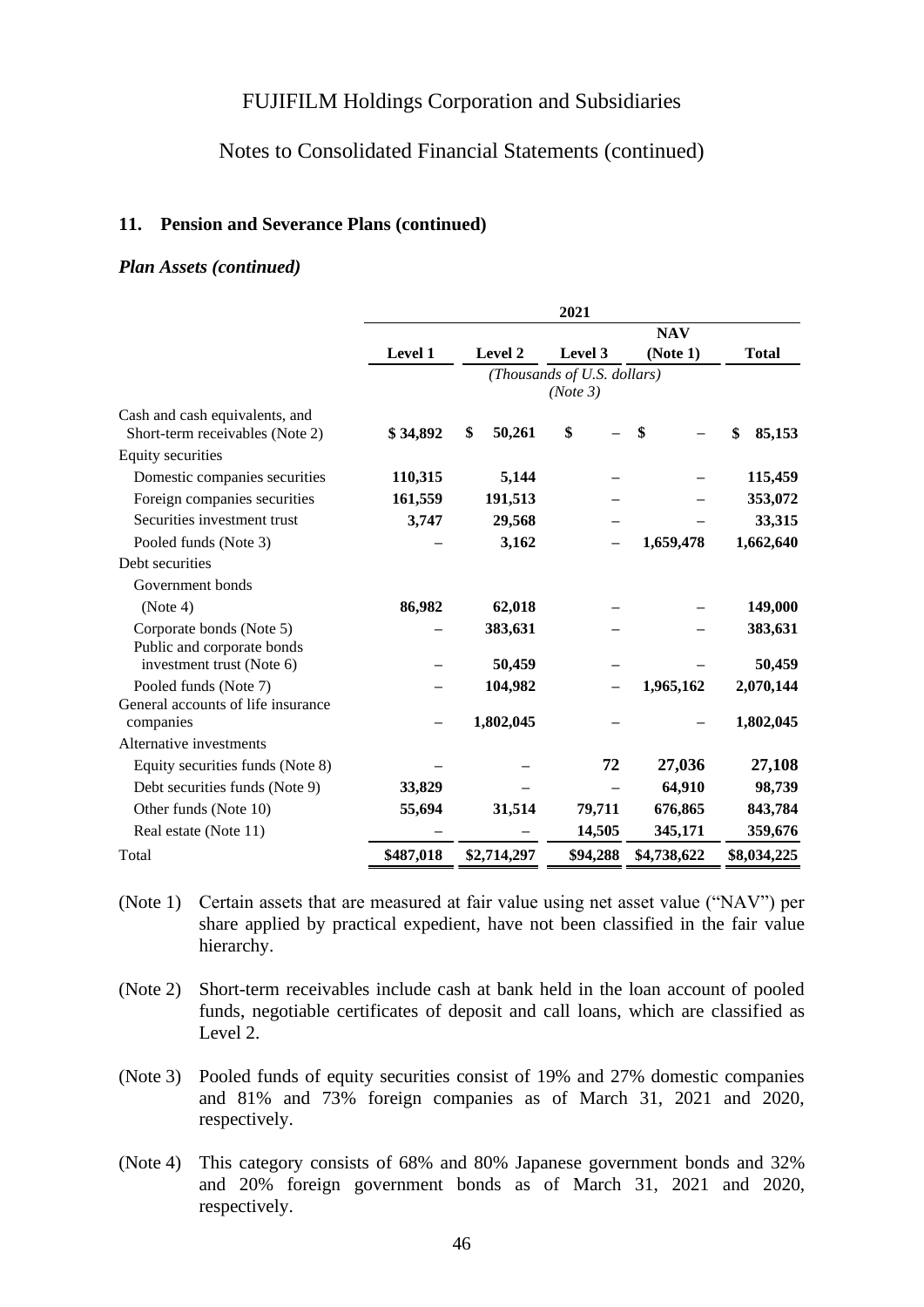### Notes to Consolidated Financial Statements (continued)

### **11. Pension and Severance Plans (continued)**

#### *Plan Assets (continued)*

- (Note 5) This category consists of 2% and 14% domestic corporate bonds and 98% and 86% foreign corporate bonds as of March 31, 2021 and 2020, respectively.
- (Note 6) The public and corporate bonds investment trusts invest principally in foreign government bonds.
- (Note 7) Pooled funds of bonds consist of 9% and 10% Japanese government bonds, government agency and municipal securities, 62% and 62% foreign government bonds, 1% and 0% domestic corporate bonds and 28% and 28% foreign corporate bonds as of March 31, 2021 and 2020, respectively.
- (Note 8) Equity securities funds invest principally in domestic companies securities.
- (Note 9) Debt securities funds invest principally in foreign government bonds and foreign currencies.
- (Note 10) Other funds include managed futures which principally invest in listed futures and fund of hedge funds whose investments are diversified with a combination of various products and investment techniques.
- (Note 11) Real estate includes principally domestic real estate funds whose investment policy is to generate stable rental income and capital gains from sales on real estate.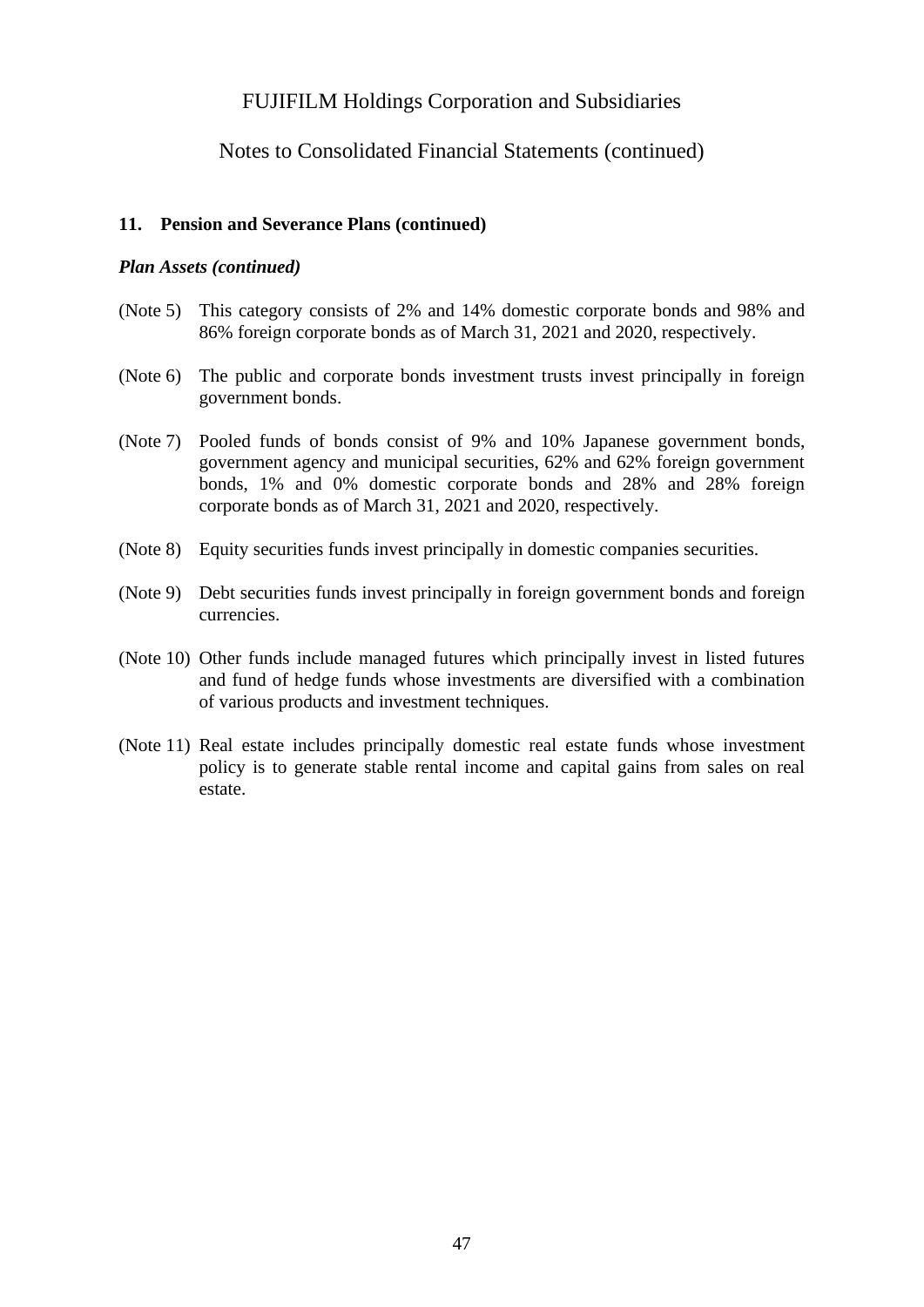### Notes to Consolidated Financial Statements (continued)

### **11. Pension and Severance Plans (continued)**

#### *Plan Assets (continued)*

Plan assets classified as Level 1 include principally cash and cash equivalents, government bonds and listed stocks, which were valued using unadjusted quoted prices in active markets for identical assets. Plan assets classified as Level 2 include principally government agency securities, municipal bonds, corporate bonds, pooled funds of equity and debt securities, general accounts of life insurance companies and certain alternative investments. Government agency securities, municipal bonds and corporate bonds were valued using directly or indirectly observable inputs in non-active markets. Pooled funds and certain alternative investments were valued using inputs that were corroborated by observable market data obtained from financial institutions or third parties. General accounts of life insurance companies were valued at conversion value. Plan assets classified as Level 3 include principally alternative investments, consisting of hedge funds and real estate, which were valued using unobservable inputs that were significant to the measurement of their value.

|                         |                                           |                                                           | 2021               |                                |                                |                                  |  |
|-------------------------|-------------------------------------------|-----------------------------------------------------------|--------------------|--------------------------------|--------------------------------|----------------------------------|--|
|                         | <b>Balance at</b><br>beginning of<br>year | <b>Actual returns</b><br>on assets held<br>at end of year | Purchase/<br>sales | <b>Currency</b><br>translation | <b>Business</b><br>combination | <b>Balance at</b><br>end of year |  |
|                         |                                           |                                                           | (Millions of yen)  |                                |                                |                                  |  |
| Alternative investments |                                           |                                                           |                    |                                |                                |                                  |  |
| Equity securities funds | ¥                                         | $\mathbf{Y}$ –                                            | ¥                  | $\ddot{Y}$ –                   | $\angle$ 8                     | ¥<br>8                           |  |
| Other funds             | 2,121                                     | 306                                                       | 5,339              | 207                            | 875                            | 8,848                            |  |
| Real estate             | 330                                       | 45                                                        | 1,160              | 52                             | 23                             | 1,610                            |  |
| Total                   | ¥2,451                                    | ¥351                                                      | ¥6,499             | ¥259                           | ¥906                           | ¥10,466                          |  |
|                         |                                           | 2020                                                      |                    |                                |                                |                                  |  |
|                         | Balance at                                | Actual returns                                            |                    |                                |                                |                                  |  |
|                         | beginning of                              | on assets held                                            | Purchase/          | Currency                       | <b>Business</b>                | Balance at                       |  |
|                         | year                                      | at end of year                                            | sales              | translation                    | combination                    | end of year                      |  |
|                         |                                           |                                                           | (Millions of yen)  |                                |                                |                                  |  |
| Alternative investments |                                           |                                                           |                    |                                |                                |                                  |  |
| Other funds             | 42,241                                    | $\frac{1}{2}(20)$                                         | ¥83                | $\frac{1}{2}(183)$             | ¥–                             | ¥2,121                           |  |
| Real estate             | 393                                       | (60)                                                      |                    | (3)                            |                                | 330                              |  |
| Total                   | ¥2,634                                    | $*(80)$                                                   | ¥83                | ¥(186)                         | ¥–                             | ¥2,451                           |  |

Reconciliation of the beginning and ending balances for assets classified as Level 3 for the years ended March 31, 2021 and 2020 is as follows: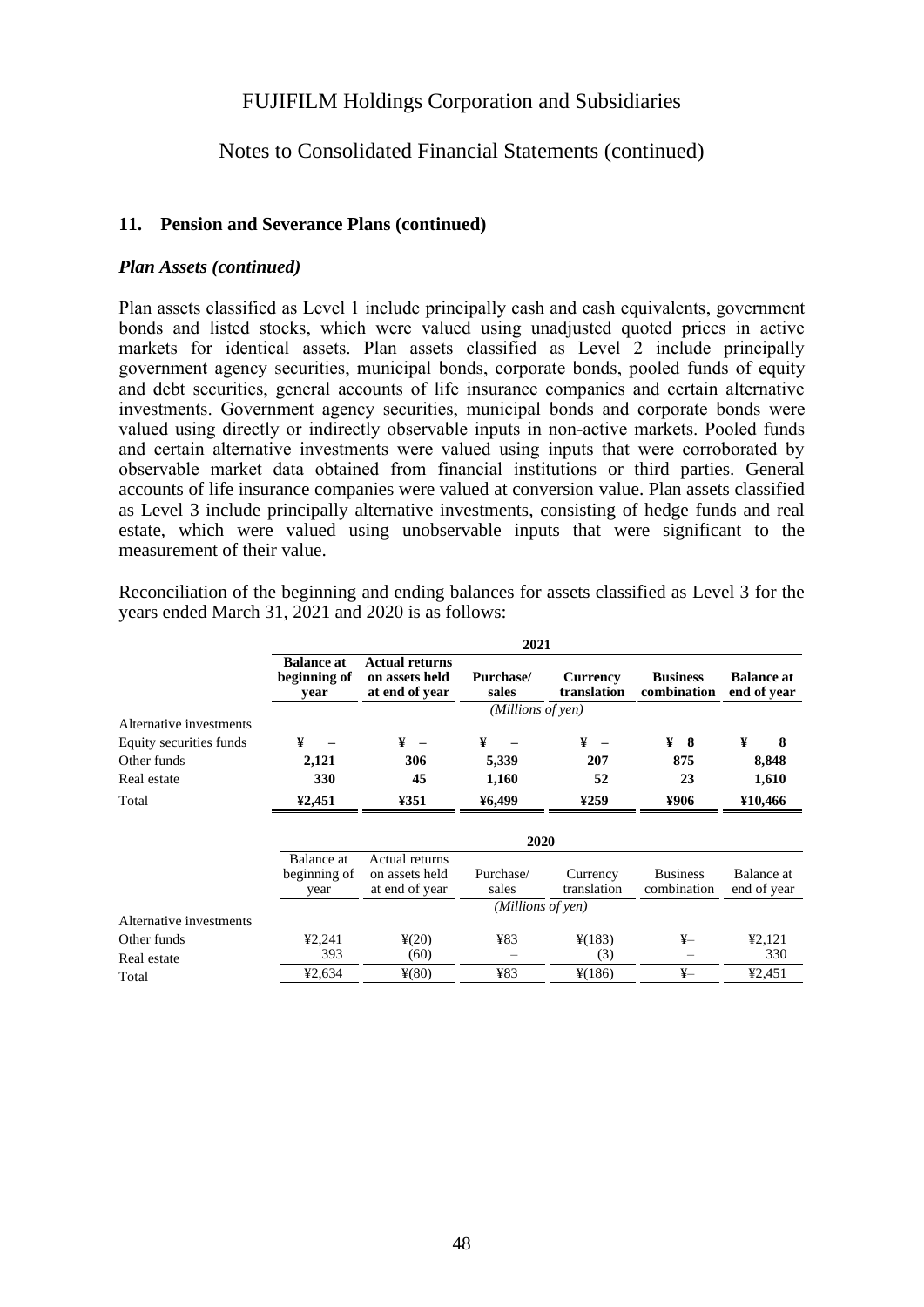# Notes to Consolidated Financial Statements (continued)

### **11. Pension and Severance Plans (continued)**

### *Plan Assets (continued)*

|                         | 2021                                      |                                                           |                                         |                         |                                |                                  |  |
|-------------------------|-------------------------------------------|-----------------------------------------------------------|-----------------------------------------|-------------------------|--------------------------------|----------------------------------|--|
|                         | <b>Balance at</b><br>beginning of<br>vear | <b>Actual returns</b><br>on assets held<br>at end of year | Purchase/<br>sales                      | Currency<br>translation | <b>Business</b><br>combination | <b>Balance at</b><br>end of year |  |
|                         |                                           |                                                           | (Thousands of U.S. dollars)<br>(Note 3) |                         |                                |                                  |  |
| Alternative investments |                                           |                                                           |                                         |                         |                                |                                  |  |
| Equity securities funds | \$                                        | \$                                                        | \$                                      | \$                      | -72<br>\$                      | \$<br>72                         |  |
| Other funds             | 19,108                                    | 2,756                                                     | 48,099                                  | 1,865                   | 7,883                          | 79,711                           |  |
| Real estate             | 2.973                                     | 406                                                       | 10.451                                  | 468                     | 207                            | 14,505                           |  |
| Total                   | \$22,081                                  | \$3,162                                                   | \$58,550                                | \$2,333                 | \$8,162                        | \$94,288                         |  |

### *Contribution*

The Company expects to contribute approximately ¥16,639 million (\$149,901 thousand) to the defined benefit pension plans for the year ending March 31, 2022.

### *Estimated Future Benefit Payments*

The expected benefit payments, which reflect estimated future service, are summarized as follows:

|                      | (Millions of<br>yen) | (Thousands of<br>U.S. dollars)<br>(Note 3) |
|----------------------|----------------------|--------------------------------------------|
| Year ending March 31 |                      |                                            |
| 2022                 | ¥ 35,212             | \$317,225                                  |
| 2023                 | 35,515               | 319,955                                    |
| 2024                 | 36,778               | 331,333                                    |
| 2025                 | 37,856               | 341,045                                    |
| 2026                 | 38,412               | 346,054                                    |
| 2027 through 2031    | 191,973              | 1,729,486                                  |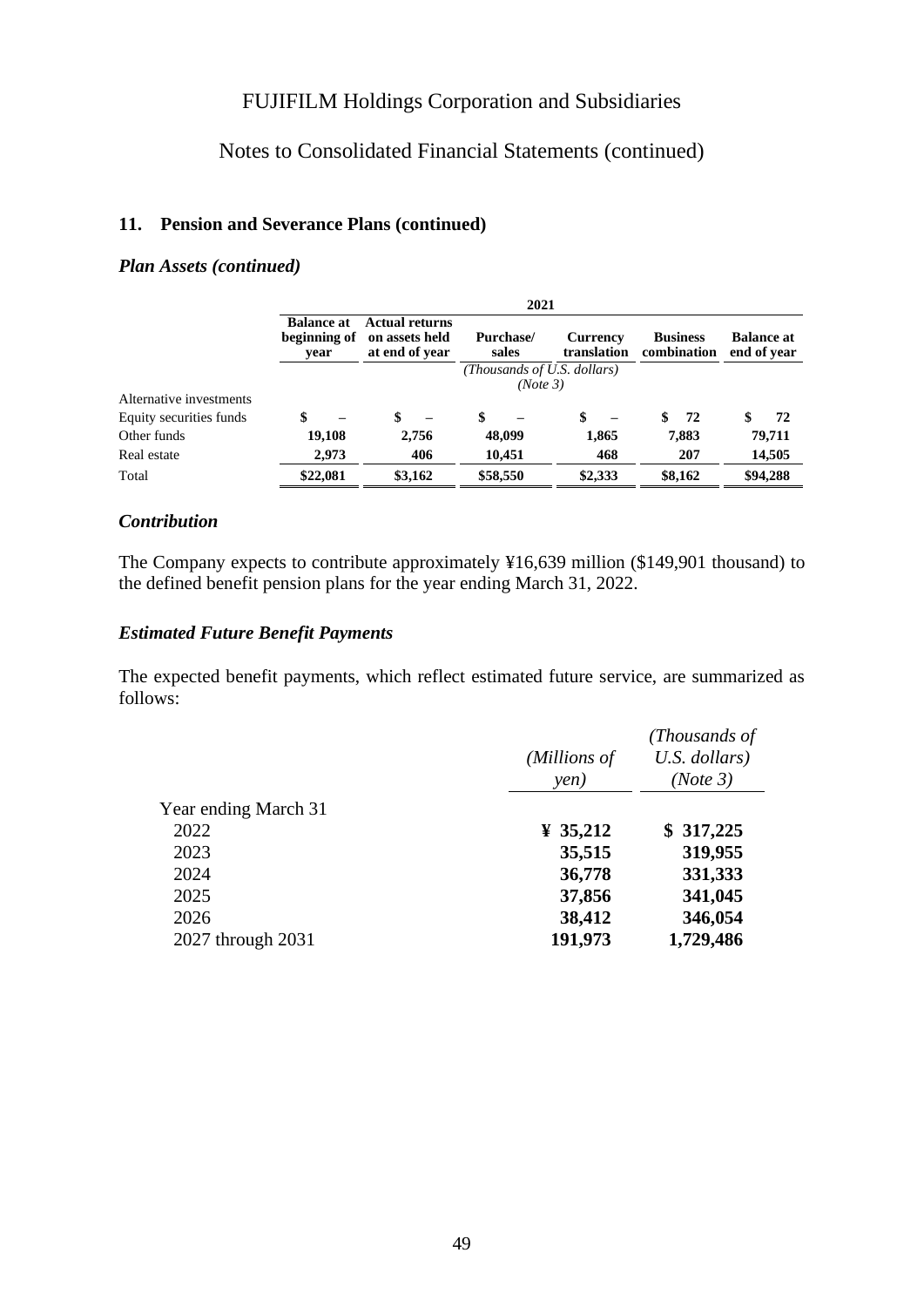## Notes to Consolidated Financial Statements (continued)

#### **12. Income Taxes**

Income taxes applicable to the Company and its domestic subsidiaries comprise corporation, inhabitant and enterprise taxes which, in the aggregate, resulted in a statutory tax rate of 30.6% for the years ended March 31, 2021 and 2020.

Reconciliation of the differences between the statutory tax rates and the effective tax rates reflected in the consolidated statements of income for the years ended March 31, 2021 and 2020 is as follows:

|                                                      | 2021    | 2020  |
|------------------------------------------------------|---------|-------|
|                                                      | (%)     | (% )  |
| Statutory tax rates                                  | 30.6    | 30.6  |
| Increase (decrease) in income taxes resulting from:  |         |       |
| Differences other than temporary differences, etc.   | (2.3)   | (7.6) |
| Difference in statutory tax rates of other countries | (3.2)   | (4.5) |
| Deferred tax liabilities on undistributed earnings   | (0.6)   | 0.4   |
| Research and development credits                     | (3.3)   | (1.9) |
| Net change in valuation allowances                   | $1.5\,$ | 2.9   |
| Adjustment for unrecognized tax benefits             | (0.1)   | (0.1) |
| Difference in effective tax rates of domestic        |         |       |
| subsidiaries                                         | 0.3     | 0.5   |
| Investor taxes on equity income from foreign         |         |       |
| subsidiaries                                         | 0.6     | 0.1   |
| Other                                                | 0.1     | 0.5   |
| Effective tax rates                                  | 23.6    | 20.9  |
|                                                      |         |       |

Income before income taxes by tax jurisdictions for the years ended March 31, 2021 and 2020 is as follows:

| 2021     | 2020     | 2021                      |
|----------|----------|---------------------------|
|          |          | (Thousands of             |
|          |          | U.S. dollars)<br>(Note 3) |
|          |          |                           |
| ¥174,983 | ¥104,796 | \$1,576,423               |
| 60,887   | 68,275   | 548,532                   |
| ¥235,870 | ¥173,071 | \$2,124,955               |
|          |          | (Millions of yen)         |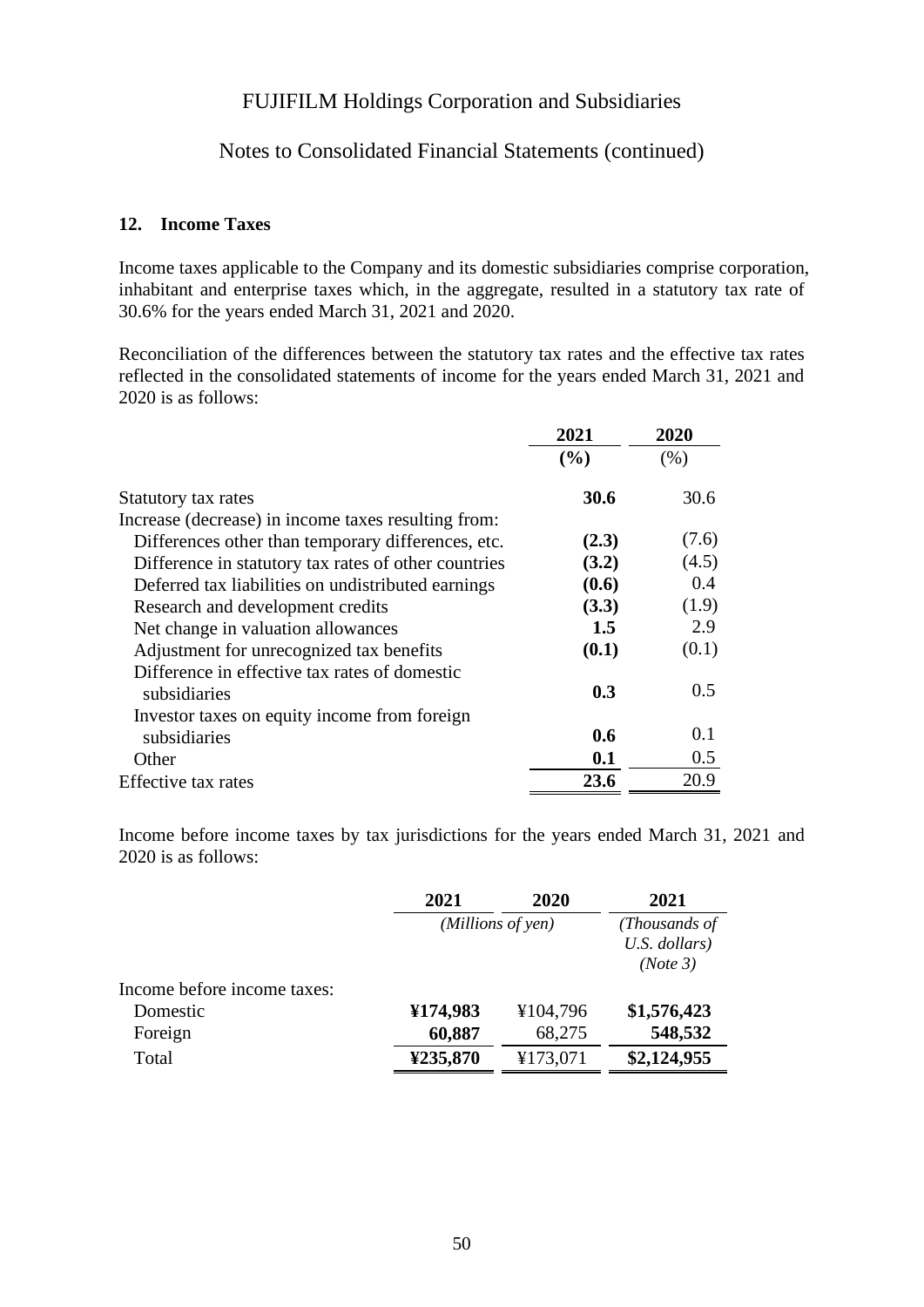## Notes to Consolidated Financial Statements (continued)

#### **12. Income Taxes (continued)**

The components of income taxes for the years ended March 31, 2021 and 2020 are as follows:

|                | 2021              | 2020     | 2021                                       |  |
|----------------|-------------------|----------|--------------------------------------------|--|
|                | (Millions of yen) |          | (Thousands of<br>U.S. dollars)<br>(Note 3) |  |
| Current:       |                   |          |                                            |  |
| Domestic       | ¥35,044           | ¥23,625  | \$315,712                                  |  |
| Foreign        | 12,929            | 19,197   | 116,477                                    |  |
| Total current  | 47,973            | 42,822   | 432,189                                    |  |
| Deferred:      |                   |          |                                            |  |
| Domestic       | 8,873             | (6, 447) | 79,937                                     |  |
| Foreign        | (1,235)           | (261)    | (11, 126)                                  |  |
| Total deferred | 7,638             | (6,708)  | 68,811                                     |  |
| Total          | ¥55,611           | ¥36,114  | \$501,000                                  |  |

The major components of deferred tax assets and liabilities as of March 31, 2021 and 2020 are as follows:

| 2021      | 2020                                                                                           | 2021                                                                                                                 |
|-----------|------------------------------------------------------------------------------------------------|----------------------------------------------------------------------------------------------------------------------|
|           |                                                                                                | (Thousands of                                                                                                        |
|           |                                                                                                | U.S. dollars)                                                                                                        |
|           |                                                                                                | (Note 3)                                                                                                             |
|           |                                                                                                |                                                                                                                      |
|           |                                                                                                | \$<br>166,559                                                                                                        |
|           |                                                                                                | 326,387                                                                                                              |
|           |                                                                                                | 323,351                                                                                                              |
|           |                                                                                                | 28,919                                                                                                               |
|           |                                                                                                | 19,198                                                                                                               |
|           |                                                                                                | 301,622                                                                                                              |
|           |                                                                                                | 14,829                                                                                                               |
|           |                                                                                                | 44,883                                                                                                               |
|           |                                                                                                | 211,243                                                                                                              |
|           |                                                                                                | 311,432                                                                                                              |
| 194,075   | 187,075                                                                                        | 1,748,423                                                                                                            |
| (37, 349) | (30, 456)                                                                                      | (336, 477)                                                                                                           |
| 156,726   | 156,619                                                                                        | 1,411,946                                                                                                            |
|           |                                                                                                |                                                                                                                      |
| 17,264    | 15,037                                                                                         | 155,532                                                                                                              |
| 11,854    | 9,187                                                                                          | 106,793                                                                                                              |
| 26,800    | 27,092                                                                                         | 241,441                                                                                                              |
| 7,507     | 2,364                                                                                          | 67,631                                                                                                               |
| 15,372    | 14,048                                                                                         | 138,486                                                                                                              |
| 9,248     | 3,790                                                                                          | 83,315                                                                                                               |
| 33,166    | 35,884                                                                                         | 298,793                                                                                                              |
| 22,238    | 20,531                                                                                         | 200,342                                                                                                              |
| 12,338    | 12,433                                                                                         | 111,153                                                                                                              |
| 155,787   | 140,366                                                                                        | 1,403,486                                                                                                            |
| ¥<br>939  | 16,253<br>¥                                                                                    | \$<br>8,460                                                                                                          |
|           | ¥ 18,488<br>36,229<br>35,892<br>3,210<br>2,131<br>33,480<br>1,646<br>4,982<br>23,448<br>34,569 | (Millions of yen)<br>¥ 14,669<br>23,691<br>31,473<br>12,123<br>2,368<br>37,323<br>2,892<br>6,446<br>21,007<br>35,083 |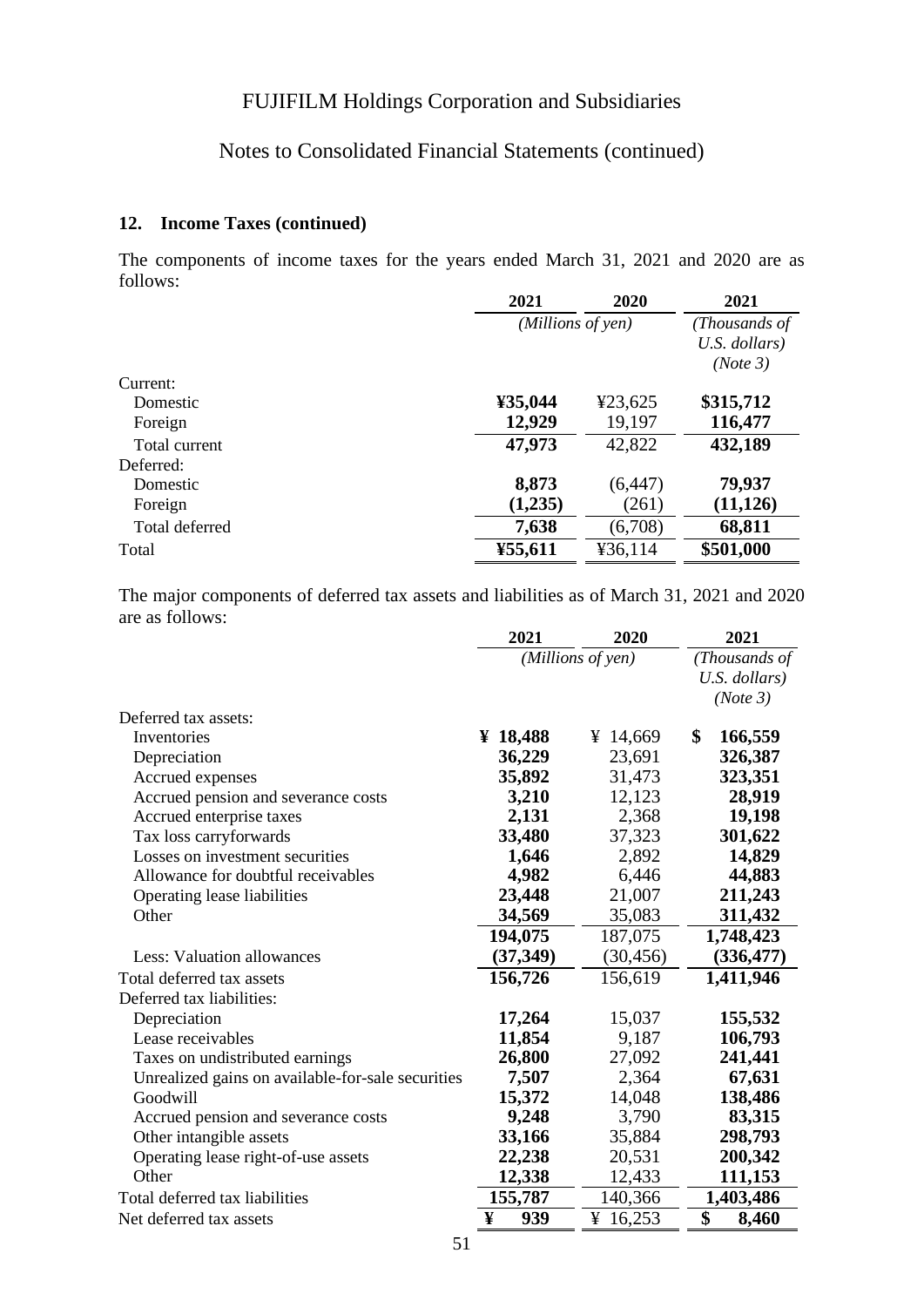### Notes to Consolidated Financial Statements (continued)

#### **12. Income Taxes (continued)**

The valuation allowances relate primarily to the deferred tax assets of certain subsidiaries which have net operating loss carryforwards for tax purposes. The valuation allowances increased by ¥6,893 million (\$62,099 thousand) and ¥4,318 million for the years ended March 31, 2021 and 2020, respectively.

Deferred tax assets and liabilities as of March 31, 2021 and 2020 are included in the consolidated balance sheets as follows:

|                                                                                         | 2021                 |          | 2020                  | 2021                                       |
|-----------------------------------------------------------------------------------------|----------------------|----------|-----------------------|--------------------------------------------|
|                                                                                         | (Millions of yen)    |          |                       | (Thousands of<br>U.S. dollars)<br>(Note 3) |
| Deferred income taxes (other assets)<br>Deferred income taxes (non-current liabilities) | $\frac{1}{2}$ 33,179 | (32,240) | ¥ 37,811<br>(21, 558) | \$298,910<br>(290, 450)                    |
| Net deferred tax assets                                                                 |                      | 939      | ¥16,253               | 8,460                                      |

As of March 31, 2021, certain subsidiaries have net operating loss carryforwards for income tax purposes of ¥116,738 million (\$1,051,694 thousand), of which ¥85,991 million (\$774,694 thousand) will be carried forward indefinitely, and the remainder of ¥30,747 million (\$277,000 thousand) will, at the latest, expire through the year ending March 31, 2036. These net operating loss carryforwards are available to offset future taxable income of the subsidiaries.

Deferred tax liabilities have not been recognized on undistributed earnings of its domestic subsidiaries as such earnings, if distributed in the form of dividends, are not taxable under present tax laws.

The Company recognizes tax benefit from an uncertain tax position only if it is more likely than not that the tax position will be sustained on examination by the taxing authorities.

Reconciliation of the beginning and ending balances of unrecognized tax benefits is as follows:

|                                                 | 2021   | 2020              | 2021                                       |
|-------------------------------------------------|--------|-------------------|--------------------------------------------|
|                                                 |        | (Millions of yen) | (Thousands of<br>U.S. dollars)<br>(Note 3) |
| Balance, as of April 1                          | 41,338 | 41,536            | \$12,054                                   |
| Additions for tax positions of the current year |        | 77                |                                            |
| Additions for tax positions of prior years      | 49     |                   | 441                                        |
| Reductions for tax positions of prior years     |        | (195)             |                                            |
| Settlements with tax authorities                | (258)  | (80)              | (2,324)                                    |
| Balance, as of March 31                         | ¥1,129 | ¥1,338            | \$10,171                                   |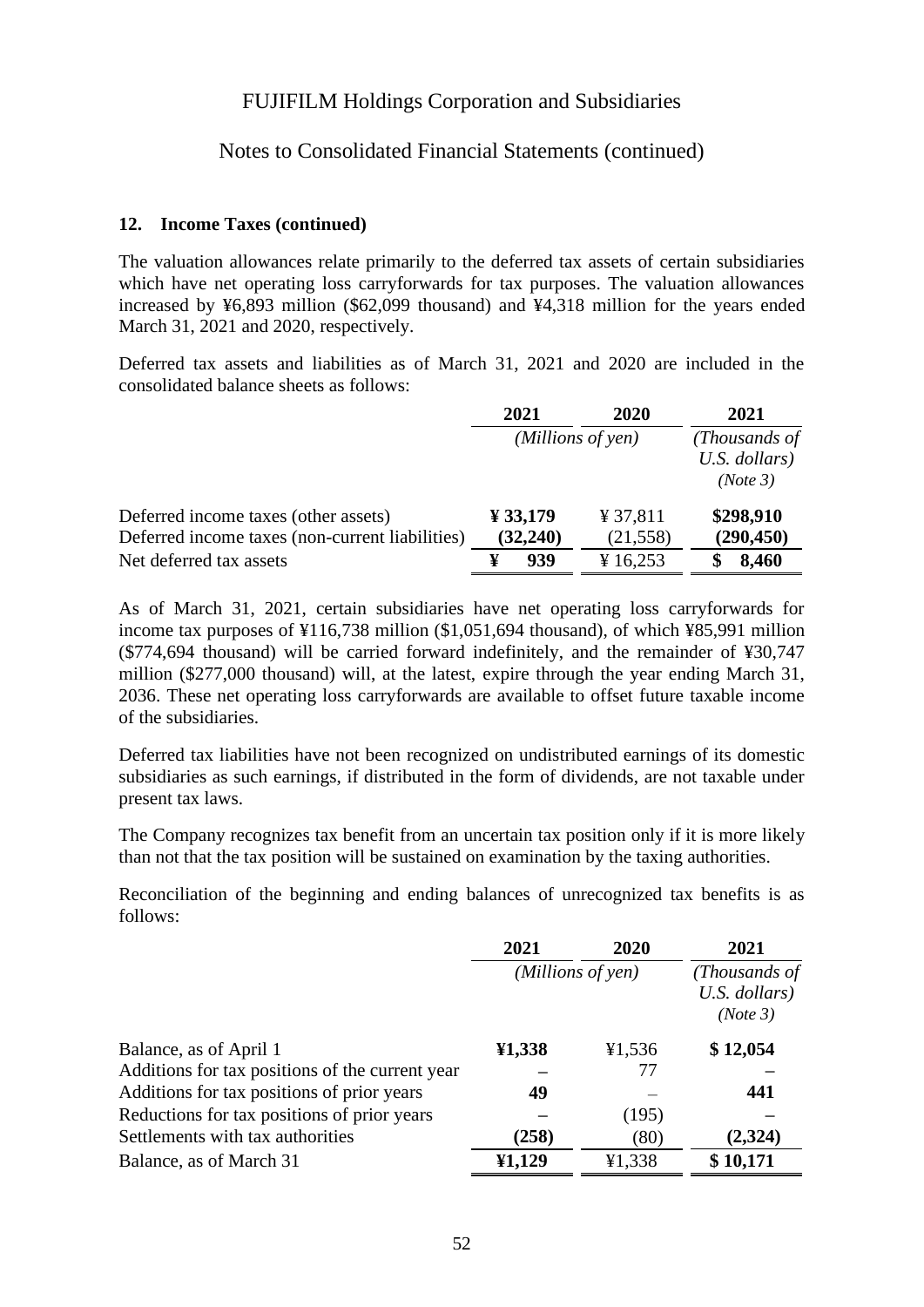### Notes to Consolidated Financial Statements (continued)

### **12. Income Taxes (continued)**

The total amounts of unrecognized tax benefits that would reduce the effective tax rate, if recognized, are ¥1,129 million (\$10,171 thousand) and ¥1,338 million for the years ended March 31, 2021 and 2020, respectively.

Although the Company believes its estimates and assumptions of unrecognized tax benefits are reasonable, uncertainty regarding the final determination of tax audit settlements could affect the effective tax rate in the future period. Based on each of the items of which the Company is aware as of March 31, 2021, no significant changes to the unrecognized tax benefits are expected within the next twelve months.

Both interest and penalties accrued as of March 31, 2021 and 2020 in the consolidated balance sheets and included in income taxes for the years ended March 31, 2021 and 2020 in the consolidated statements of income were not material.

In Japan, tax examinations of the Company and major domestic subsidiaries by the tax authorities for the year ended March 31, 2017 and before have been completed. Tax examinations related to transfer pricing by the tax authorities for the year ended March 31, 2017 and before have been completed.

In foreign tax jurisdictions, tax examinations of major foreign subsidiaries for the year ended March 31, 2012 and before have been completed.

### **13. Equity**

The Companies Act of Japan (the "Act") provides that an amount equal to 10% of a distribution of earnings be appropriated to the additional paid-in capital or legal reserve. The Act also provides to the extent that the sum of the additional paid-in capital account and the legal reserve account exceed 25% of the common stock account, then the amount of the excess (if any) is available for appropriations by resolution of the shareholders.

Retained earnings available for dividends under the Act are based on the amount presented in the Company's non-consolidated financial statements, which are prepared in accordance with accounting principles and practices generally accepted in Japan. Under the Act, retained earnings available for dividends as of March 31, 2021 amounted to ¥1,117,515 million (\$10,067,703 thousand).

The appropriation of retained earnings for the year ended March 31, 2021 has been reflected in the consolidated financial statements, including the amount approved at the 125<sup>th</sup> Ordinary General Meeting of Shareholders held on June 29, 2021.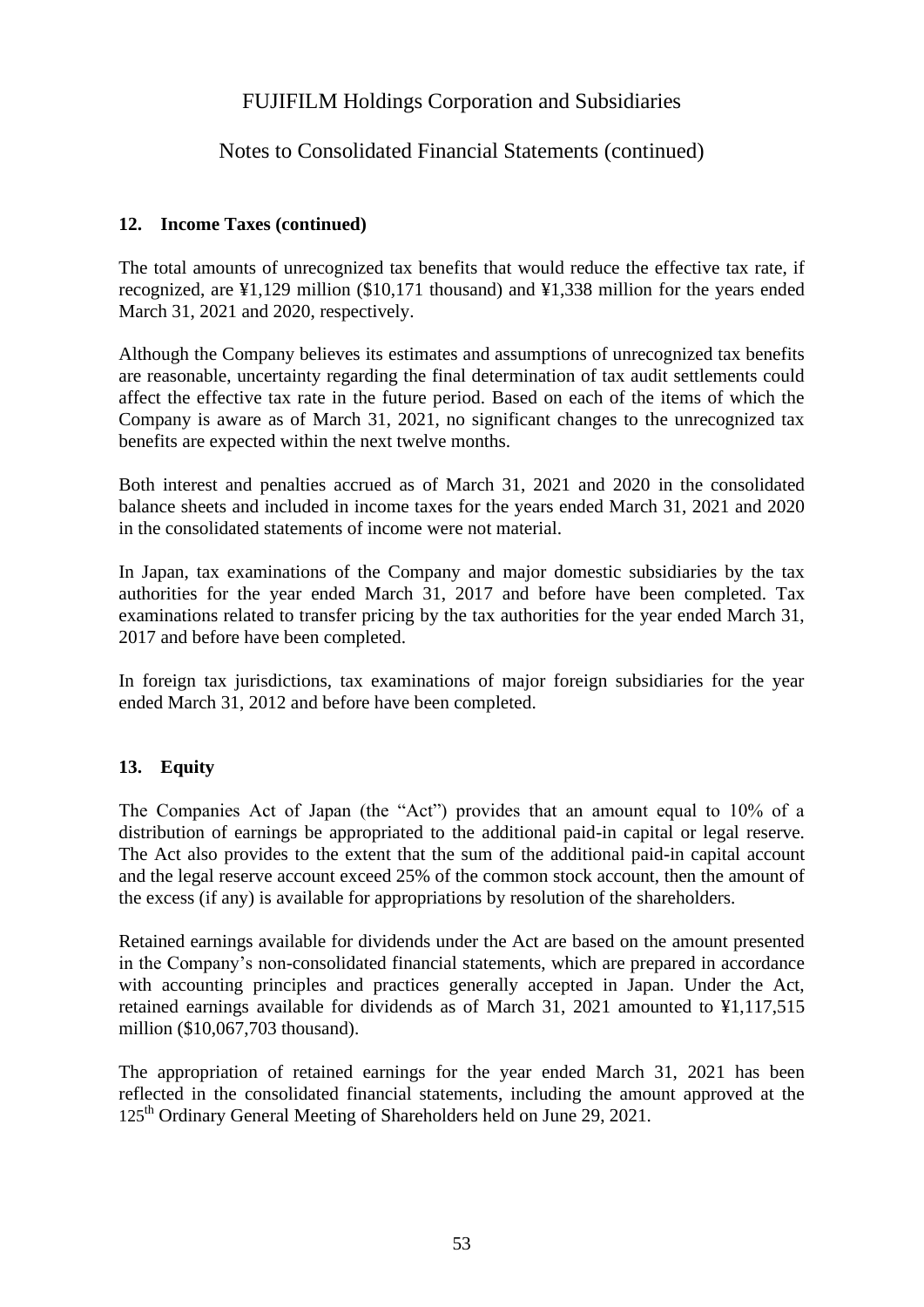# Notes to Consolidated Financial Statements (continued)

#### **14. Other Comprehensive Income (Loss)**

The changes in each component of accumulated other comprehensive income (loss) for the years ended March 31, 2021 and 2020 are as follows:

| (Millions of yen)<br>¥(102,463)<br>¥(100,593)<br>As of April 1, 2019<br>$\frac{1}{2}$ (2)<br>2,112<br>¥<br>(240)<br>¥<br>Change in accumulated other<br>comprehensive income (loss)<br>(9)<br>(45, 489)<br>(4,036)<br>665<br>(48, 869)<br>Reclassification to net income<br>(543)<br>3,914<br>3,371<br>Other comprehensive income<br>122<br>(45, 489)<br>(122)<br>(9)<br>(45, 498)<br>$(\text{loss})$<br>Equity transactions with<br>noncontrolling interests and<br>(2,824)<br>10<br>(15, 195)<br>(18,009)<br>other<br>$\frac{\gamma}{11}$<br>$\frac{\mathsf{Y}(46,201)}{}$<br>¥<br>(108)<br>$\frac{\text{V}}{\text{164,100}}$<br>As of March 31, 2020<br>$\frac{\text{V}}{\text{117,780}}$<br>Change in accumulated other<br>12<br>79,114<br>27,376<br>(1,146)<br>105,356<br>comprehensive income (loss)<br>60<br>4,366<br>Reclassification to net income<br>1,482<br>5,908<br>Other comprehensive income<br>12<br>336<br>79,174<br>31,742<br>111,264<br>$(\text{loss})$<br>Equity transactions with<br>noncontrolling interests and<br>other<br>As of March 31, 2021<br>$\angle \ 1$<br>¥ 32,973<br>¥ $(86,038)$<br>228<br>(52, 836)<br>¥<br>¥ | <b>Unrealized</b><br>gains (losses)<br>on securities | Foreign<br>currency<br>translation<br>adjustments | <b>Pension</b><br>liability<br>adjustments | <b>Unrealized</b><br>gains (losses)<br>on<br>derivatives | <b>Total</b> |
|---------------------------------------------------------------------------------------------------------------------------------------------------------------------------------------------------------------------------------------------------------------------------------------------------------------------------------------------------------------------------------------------------------------------------------------------------------------------------------------------------------------------------------------------------------------------------------------------------------------------------------------------------------------------------------------------------------------------------------------------------------------------------------------------------------------------------------------------------------------------------------------------------------------------------------------------------------------------------------------------------------------------------------------------------------------------------------------------------------------------------------------------------|------------------------------------------------------|---------------------------------------------------|--------------------------------------------|----------------------------------------------------------|--------------|
|                                                                                                                                                                                                                                                                                                                                                                                                                                                                                                                                                                                                                                                                                                                                                                                                                                                                                                                                                                                                                                                                                                                                                   |                                                      |                                                   |                                            |                                                          |              |
|                                                                                                                                                                                                                                                                                                                                                                                                                                                                                                                                                                                                                                                                                                                                                                                                                                                                                                                                                                                                                                                                                                                                                   |                                                      |                                                   |                                            |                                                          |              |
|                                                                                                                                                                                                                                                                                                                                                                                                                                                                                                                                                                                                                                                                                                                                                                                                                                                                                                                                                                                                                                                                                                                                                   |                                                      |                                                   |                                            |                                                          |              |
|                                                                                                                                                                                                                                                                                                                                                                                                                                                                                                                                                                                                                                                                                                                                                                                                                                                                                                                                                                                                                                                                                                                                                   |                                                      |                                                   |                                            |                                                          |              |
|                                                                                                                                                                                                                                                                                                                                                                                                                                                                                                                                                                                                                                                                                                                                                                                                                                                                                                                                                                                                                                                                                                                                                   |                                                      |                                                   |                                            |                                                          |              |
|                                                                                                                                                                                                                                                                                                                                                                                                                                                                                                                                                                                                                                                                                                                                                                                                                                                                                                                                                                                                                                                                                                                                                   |                                                      |                                                   |                                            |                                                          |              |
|                                                                                                                                                                                                                                                                                                                                                                                                                                                                                                                                                                                                                                                                                                                                                                                                                                                                                                                                                                                                                                                                                                                                                   |                                                      |                                                   |                                            |                                                          |              |
|                                                                                                                                                                                                                                                                                                                                                                                                                                                                                                                                                                                                                                                                                                                                                                                                                                                                                                                                                                                                                                                                                                                                                   |                                                      |                                                   |                                            |                                                          |              |
|                                                                                                                                                                                                                                                                                                                                                                                                                                                                                                                                                                                                                                                                                                                                                                                                                                                                                                                                                                                                                                                                                                                                                   |                                                      |                                                   |                                            |                                                          |              |
|                                                                                                                                                                                                                                                                                                                                                                                                                                                                                                                                                                                                                                                                                                                                                                                                                                                                                                                                                                                                                                                                                                                                                   |                                                      |                                                   |                                            |                                                          |              |
|                                                                                                                                                                                                                                                                                                                                                                                                                                                                                                                                                                                                                                                                                                                                                                                                                                                                                                                                                                                                                                                                                                                                                   |                                                      |                                                   |                                            |                                                          |              |
|                                                                                                                                                                                                                                                                                                                                                                                                                                                                                                                                                                                                                                                                                                                                                                                                                                                                                                                                                                                                                                                                                                                                                   |                                                      |                                                   |                                            |                                                          |              |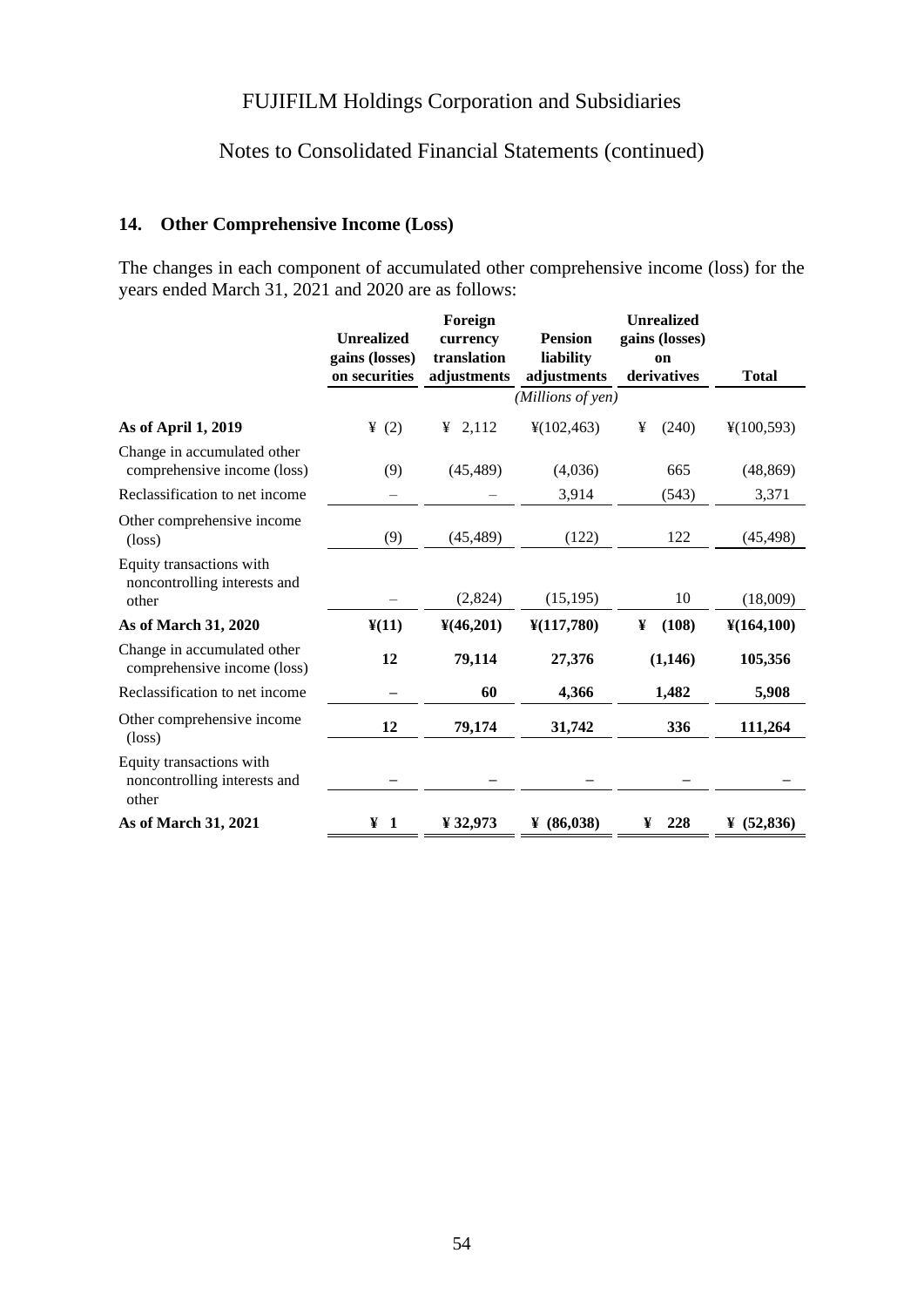# Notes to Consolidated Financial Statements (continued)

# **14. Other Comprehensive Income (Loss) (continued)**

|                                                                   | <b>Unrealized</b><br>gains (losses)<br>on securities | Foreign<br>currency<br>translation<br>adjustments | <b>Pension</b><br>liability<br>adjustments | <b>Unrealized</b><br>gains<br>(losses) on<br>derivatives | <b>Total</b>    |
|-------------------------------------------------------------------|------------------------------------------------------|---------------------------------------------------|--------------------------------------------|----------------------------------------------------------|-----------------|
|                                                                   |                                                      |                                                   | (Thousands of U.S. dollars)<br>(Note 3)    |                                                          |                 |
| As of March 31, 2020                                              | \$(99)                                               | \$(416,225)                                       | \$(1,061,081)                              | \$<br>(973)                                              | \$(1,478,378)   |
| Change in accumulated other<br>comprehensive income (loss)        | 108                                                  | 712,738                                           | 246,631                                    | (10, 324)                                                | 949,153         |
| Reclassification to net income                                    |                                                      | 541                                               | 39,333                                     | 13,351                                                   | 53,225          |
| Other comprehensive income<br>$(\text{loss})$                     | 108                                                  | 713,279                                           | 285,964                                    | 3,027                                                    | 1,002,378       |
| Equity transactions with<br>noncontrolling interests and<br>other |                                                      |                                                   |                                            |                                                          |                 |
| As of March 31, 2021                                              | \$9                                                  | \$297,054                                         | \$(775,117)                                | 2,054<br>\$                                              | \$<br>(476,000) |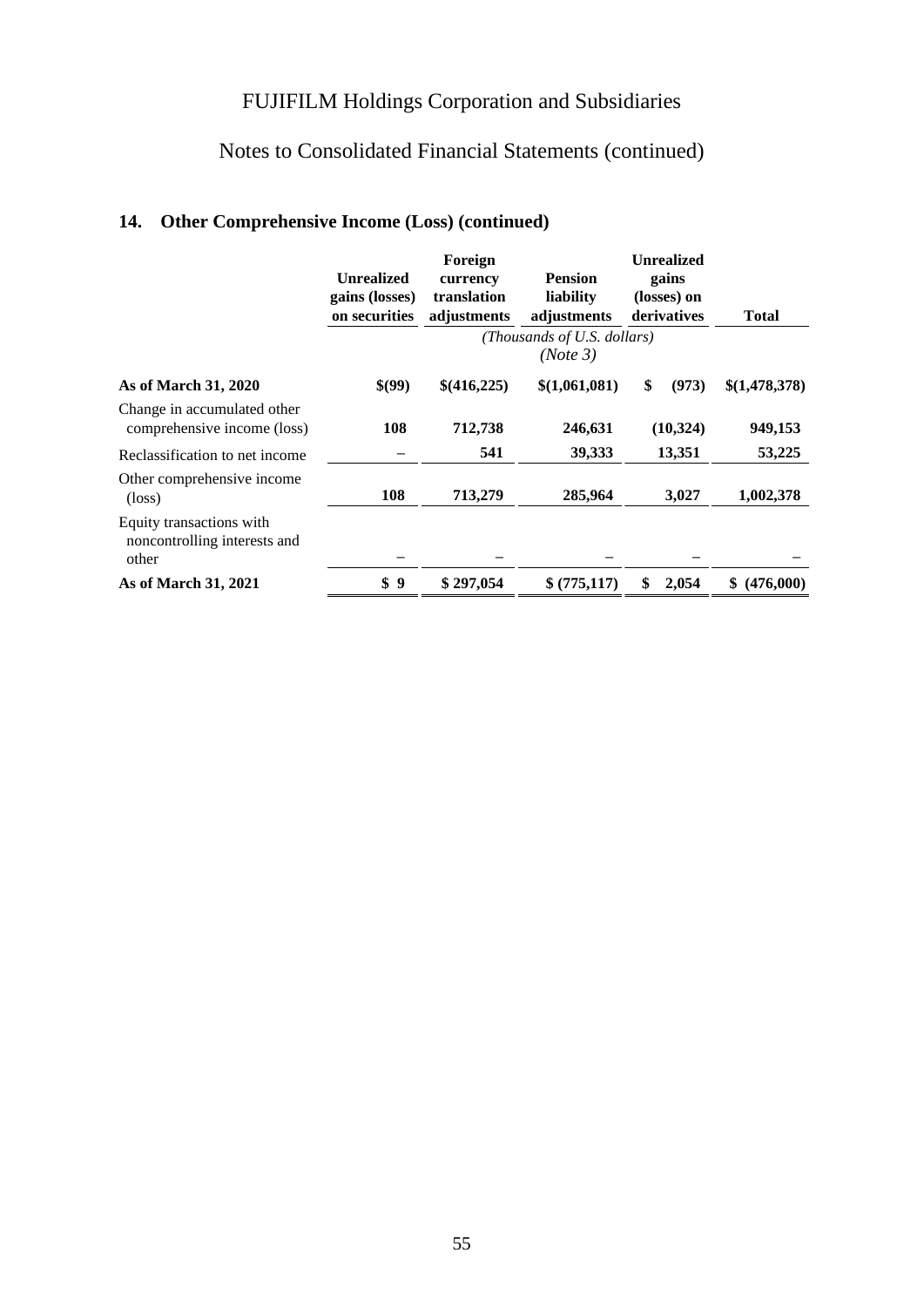## Notes to Consolidated Financial Statements (continued)

### **14. Other Comprehensive Income (Loss) (continued)**

The amounts reclassified out of each component of accumulated other comprehensive income (loss) to net income for the years ended March 31, 2021 and 2020 are as follows:

| Affected line item in the                           |                      |                      |               |  |
|-----------------------------------------------------|----------------------|----------------------|---------------|--|
| consolidated statements of income                   | 2021                 | 2020                 | 2021          |  |
|                                                     | (Millions of yen)    |                      | (Thousands of |  |
|                                                     |                      |                      | U.S. dollars) |  |
|                                                     |                      |                      | (Note 3)      |  |
| Foreign currency translation adjustments            |                      |                      |               |  |
| Other, net                                          | ¥<br>(60)            | ¥                    | \$<br>(541)   |  |
| Net income attributable to FUJIFILM Holdings        | (60)                 |                      | (541)         |  |
| <b>Pension liability adjustments</b>                |                      |                      |               |  |
| Other, net                                          | (7,086)              | (7,116)              | (63, 838)     |  |
| Income taxes                                        | 2,764                | 2,757                | 24,901        |  |
| Net income attributable to noncontrolling interests | (44)                 | 445                  | (396)         |  |
| Net income attributable to FUJIFILM Holdings        | (4,366)              | (3,914)              | (39, 333)     |  |
| Unrealized gains (losses) on derivatives            |                      |                      |               |  |
| Foreign exchange gains (losses), net                | (1, 917)             | 1,412                | (17,270)      |  |
| Interest expense                                    | (225)                |                      | (2,027)       |  |
| Other, net                                          |                      | (356)                |               |  |
| Income taxes                                        | 660                  | (316)                | 5,946         |  |
| Net income attributable to noncontrolling interests |                      | (197)                |               |  |
| Net income attributable to FUJIFILM Holdings        | (1, 482)             | 543                  | (13,351)      |  |
| <b>Total</b>                                        | $\frac{1}{2}(5,908)$ | $\frac{1}{2}(3,371)$ | \$(53,225)    |  |

The related tax effects allocated to each component of other comprehensive income (loss), including amounts attributable to noncontrolling interests, for the years ended March 31, 2021 and 2020 are as follows: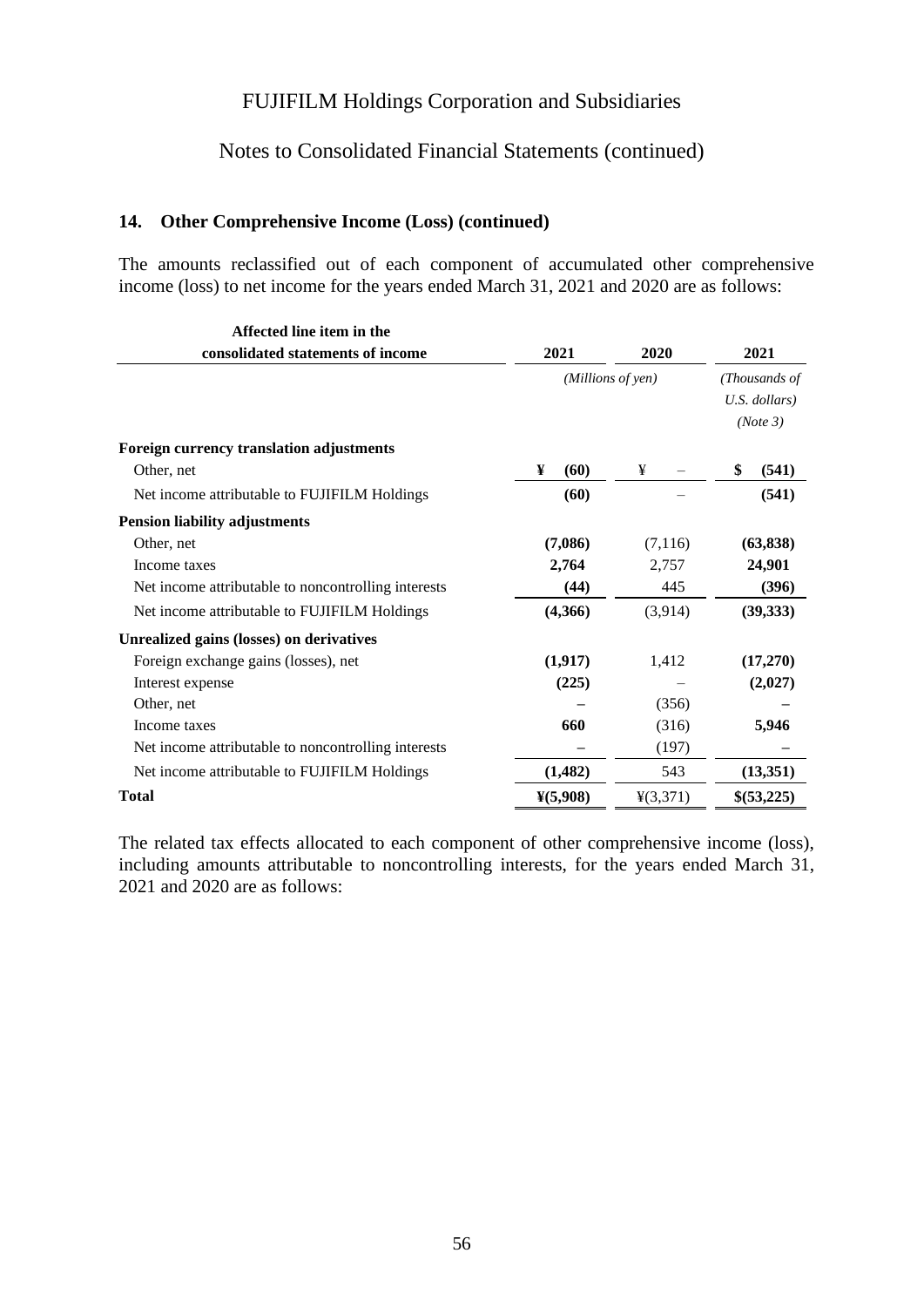# Notes to Consolidated Financial Statements (continued)

# **14. Other Comprehensive Income (Loss) (continued)**

|                                                                                                                                                                                                                             | <b>Before-tax</b><br>amount |                                   | Tax (expense)<br>or benefit<br>(Millions of yen) |                                    | Net-of-tax<br>amount      |                                   |
|-----------------------------------------------------------------------------------------------------------------------------------------------------------------------------------------------------------------------------|-----------------------------|-----------------------------------|--------------------------------------------------|------------------------------------|---------------------------|-----------------------------------|
| 2021                                                                                                                                                                                                                        |                             |                                   |                                                  |                                    |                           |                                   |
| Unrealized gains (losses) on securities:<br>Change in unrealized gains (losses) on securities<br>Reclassification to net income                                                                                             | ¥                           | 17                                | ¥                                                | (5)                                | ¥                         | 12                                |
| Net change in unrealized gains (losses)<br>Foreign currency translation adjustments:<br>Change in foreign currency translation adjustments<br>Reclassification to net income                                                |                             | 17<br>80,575<br>60                |                                                  | (5)                                |                           | 12<br>80,575<br>60                |
| Net change in foreign currency translation adjustments<br>Pension liability adjustments:<br>Change in pension liability adjustments<br>Reclassification to net income                                                       |                             | 80,635<br>39,634<br>7,086         | (12,170)<br>(2,764)                              |                                    | 80,635<br>27,464<br>4,322 |                                   |
| Net change in pension liability adjustments<br>Unrealized gains (losses) on derivatives:<br>Change in unrealized gains (losses) on derivatives<br>Reclassification to net income<br>Net change in unrealized gains (losses) |                             | 46,720<br>(1,654)<br>2,142<br>488 |                                                  | (14, 934)<br>508<br>(660)<br>(152) |                           | 31,786<br>(1,146)<br>1,482<br>336 |
| Total                                                                                                                                                                                                                       |                             | ¥127,860                          | $\frac{\text{V}}{\text{15,091}}$                 |                                    | ¥112,769                  |                                   |
|                                                                                                                                                                                                                             |                             | <b>Before-tax</b><br>amount       |                                                  | Tax (expense)<br>or benefit        |                           | Net-of-tax<br>amount              |
| 2020<br>Unrealized gains (losses) on securities:<br>Change in unrealized gains (losses) on securities                                                                                                                       | ¥                           | (12)                              | ¥                                                | (Millions of yen)<br>3             | ¥                         | (9)                               |
| Reclassification to net income<br>Net change in unrealized gains (losses)                                                                                                                                                   |                             | (12)                              |                                                  | 3                                  |                           | (9)                               |
| Foreign currency translation adjustments:<br>Change in foreign currency translation adjustments<br>Reclassification to net income                                                                                           |                             | (50,279)                          |                                                  |                                    |                           | (50,279)                          |
| Net change in foreign currency translation adjustments                                                                                                                                                                      |                             | (50, 279)                         |                                                  |                                    |                           | (50, 279)                         |
| Pension liability adjustments:<br>Change in pension liability adjustments<br>Reclassification to net income                                                                                                                 |                             | (7,701)                           |                                                  | 3,484                              |                           | (4,217)                           |
|                                                                                                                                                                                                                             |                             | 7,116                             |                                                  | (2,757)                            |                           | 4,359                             |
| Net change in pension liability adjustments<br>Unrealized gains (losses) on derivatives:                                                                                                                                    |                             | (585)                             |                                                  | 727                                |                           | 142                               |
| Change in unrealized gains (losses) on derivatives<br>Reclassification to net income                                                                                                                                        |                             | 1,263                             |                                                  | (386)                              |                           | 877                               |
|                                                                                                                                                                                                                             |                             | (1,056)                           |                                                  | 316                                |                           | (740)                             |
| Net change in unrealized gains (losses)                                                                                                                                                                                     |                             | 207                               |                                                  | (70)                               |                           | 137                               |
| Total                                                                                                                                                                                                                       |                             | $*(50,669)$                       | ¥                                                | 660                                |                           | $*(50,009)$                       |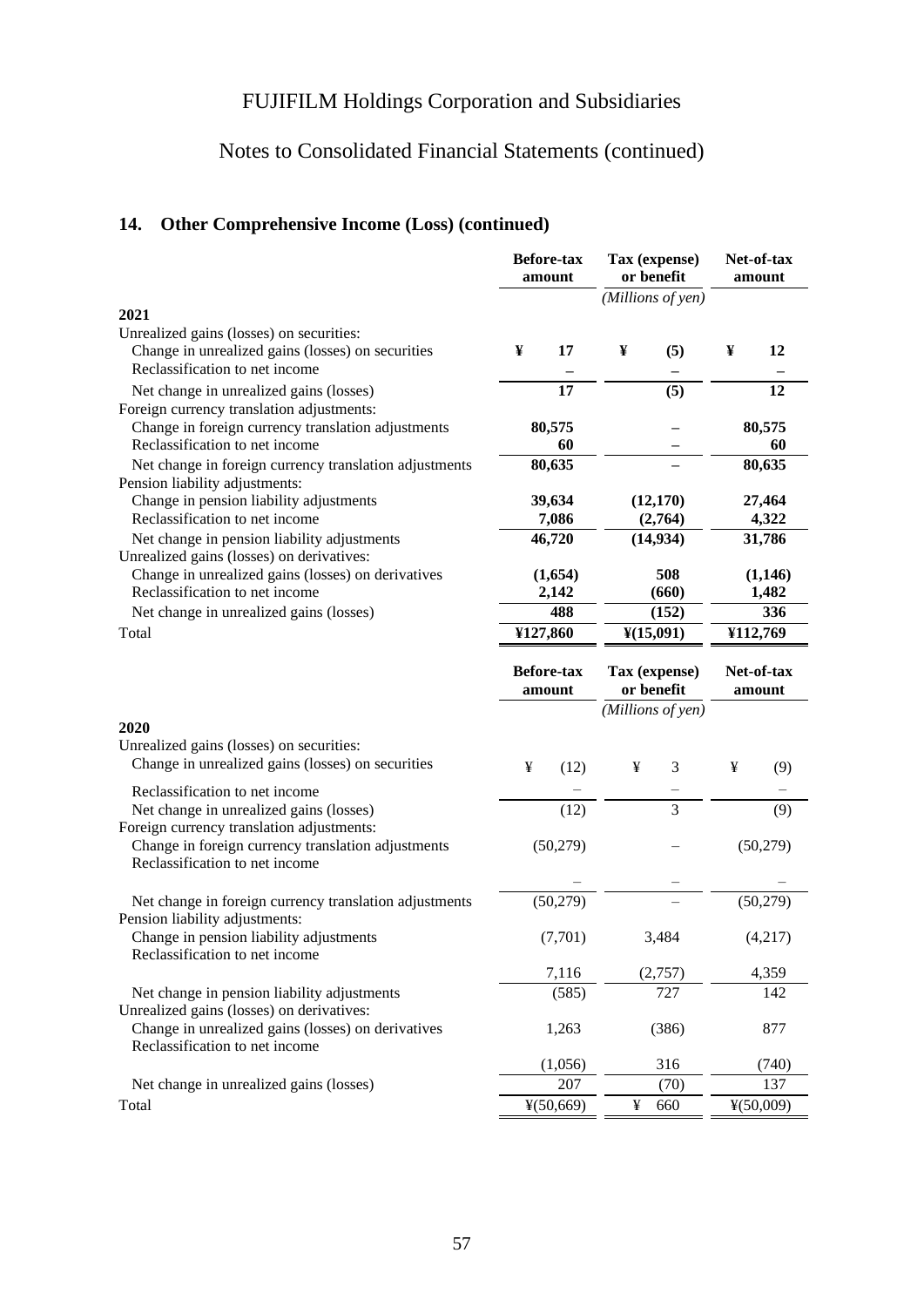### Notes to Consolidated Financial Statements (continued)

#### **14. Other Comprehensive Income (Loss) (continued)**

|                                                                                     | <b>Before-tax</b><br>amount             |             | Tax (expense)<br>or benefit |             | Net-of-tax<br>amount |             |
|-------------------------------------------------------------------------------------|-----------------------------------------|-------------|-----------------------------|-------------|----------------------|-------------|
|                                                                                     | (Thousands of U.S. dollars)<br>(Note 3) |             |                             |             |                      |             |
| 2021<br>Unrealized gains (losses) on securities:                                    |                                         |             |                             |             |                      |             |
| Change in unrealized gains (losses) on securities<br>Reclassification to net income | \$                                      | 153         | \$                          | (45)        | \$                   | 108         |
| Net change in unrealized gains (losses)                                             |                                         | 153         |                             | (45)        |                      | 108         |
| Foreign currency translation adjustments:                                           |                                         |             |                             |             |                      |             |
| Change in foreign currency translation adjustments                                  |                                         | 725,901     |                             |             |                      | 725,901     |
| Reclassification to net income                                                      |                                         | 541         |                             |             |                      | 541         |
| Net change in foreign currency translation adjustments                              |                                         | 726,442     |                             |             |                      | 726,442     |
| Pension liability adjustments:                                                      |                                         |             |                             |             |                      |             |
| Change in pension liability adjustments                                             |                                         | 357,063     |                             | (109, 640)  |                      | 247,423     |
| Reclassification to net income                                                      |                                         | 63,838      |                             | (24,901)    |                      | 38,937      |
| Net change in pension liability adjustments                                         |                                         | 420,901     |                             | (134, 541)  |                      | 286,360     |
| Unrealized gains (losses) on derivatives:                                           |                                         |             |                             |             |                      |             |
| Change in unrealized gains (losses) on derivatives                                  |                                         | (14,901)    |                             | 4,577       |                      | (10, 324)   |
| Reclassification to net income                                                      |                                         | 19,297      |                             | (5,946)     |                      | 13,351      |
| Net change in unrealized gains (losses)                                             |                                         | 4,396       |                             | (1,369)     |                      | 3,027       |
| Total                                                                               |                                         | \$1,151,892 |                             | \$(135,955) |                      | \$1,015,937 |

#### **15. Commitments and Contingent Liabilities**

#### *Guarantees*

The Company guarantees certain indebtedness of others and other obligations. As of March 31, 2021, the maximum potential amount of future payments (undiscounted) the Company could be required to make under such guarantees was ¥2,886 million (\$26,000 thousand), of which ¥1,450 million (\$13,063 thousand) were guarantees of employee mortgage loans to financial institutions. In the event of an employee's insolvency, certain subsidiaries of the Company will need to pay the default mortgage on behalf of the employee. The guarantees are partly secured by the employees' property in the amount of ¥1,450 million (\$13,063 thousand). The terms of the mortgage loan guarantees are from 1 to 16 years. The Company has not made any significant payments under such guarantees in the past, and as of March 31, 2021, the carrying amount of the liability for the Company's obligations under such guarantees was not material.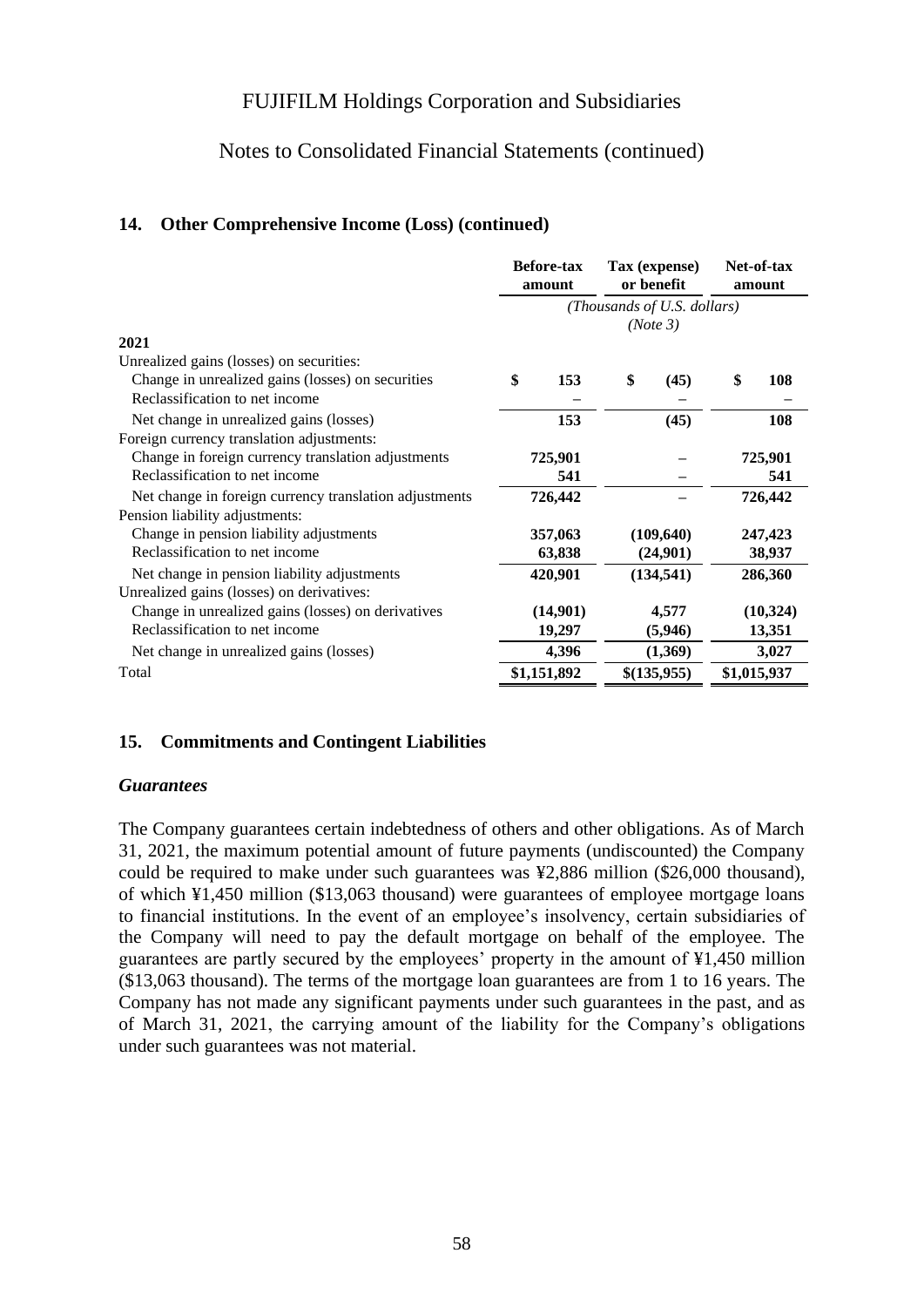### Notes to Consolidated Financial Statements (continued)

### **15. Commitments and Contingent Liabilities (continued)**

### *Purchase Commitments, Other Commitments and Contingencies*

Commitments outstanding as of March 31, 2021, principally for the construction and purchase of property, plant and equipment, amounted to ¥43,159 million (\$388,820 thousand). As of March 31, 2021, the Company was contingently liable for discounted notes receivable on a full recourse basis with banks of ¥1,512 million (\$13,622 thousand).

Due to the nature of its business, the Company is subject to various threatened or filed legal actions and regulatory investigations. The Company has provided the necessary accruals, if any, for environmental remediation, litigation and regulatory investigations, for which occurrence of the future events is probable and the amount of loss can be reasonably estimated. Although the amount of the ultimate exposure, if any, cannot be determined at this time, the Company does not expect the final outcome of those matters to have a material adverse effect on the financial position, operating results and cash flows of the Company.

### *Product Warranties*

The Company provides a warranty for certain of its products. These warranties generally extend for a period of one year from the date of sale. The changes in the Company's warranty liability balance are as follows:

|                                                                                         | 2021                | 2020      | 2021                                       |  |
|-----------------------------------------------------------------------------------------|---------------------|-----------|--------------------------------------------|--|
|                                                                                         | (Millions of yen)   |           | (Thousands of<br>U.S. dollars)<br>(Note 3) |  |
| Balance, as of April 1                                                                  | $\frac{1}{2}$ 8,593 | ¥ $9,447$ | \$77,414                                   |  |
| Warranties issued during the current period                                             | 6,813               | 6,570     | 61,379                                     |  |
| Settlements made during the current period                                              | (6,500)             | (7,034)   | (58, 559)                                  |  |
| Other, including changes in liability for<br>pre-existing warranties during the current |                     |           |                                            |  |
| period                                                                                  | 1,032               | (390)     | 9,298                                      |  |
| Balance, as of March 31                                                                 | 49,938              | 48,593    | \$89,532                                   |  |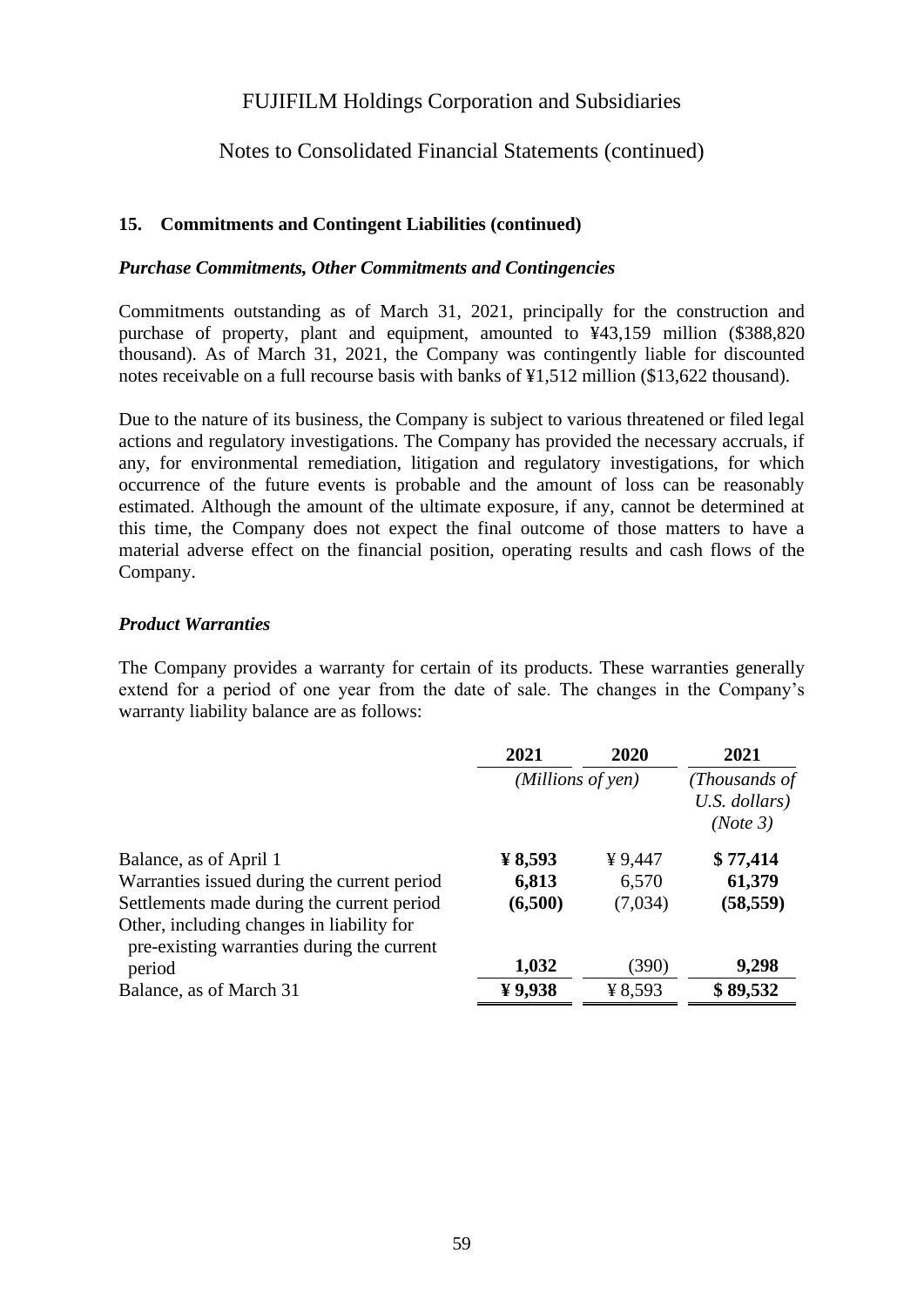## Notes to Consolidated Financial Statements (continued)

### **16. Net Income Attributable to FUJIFILM Holdings per Share**

A calculation of the basic and diluted net income attributable to FUJIFILM Holdings per share for the years ended March 31, 2021 and 2020 is as follows:

|                                                            | 2021              | 2020          | 2021             |
|------------------------------------------------------------|-------------------|---------------|------------------|
|                                                            | (Millions of Yen) | (Thousands of |                  |
|                                                            |                   |               | U.S. dollars)    |
|                                                            |                   |               | (Note 3)         |
| Net income attributable to FUJIFILM Holdings               | ¥181,205          | ¥124,987      | \$1,632,478      |
|                                                            |                   |               |                  |
|                                                            | 2021              | 2020          |                  |
|                                                            |                   | (Shares)      |                  |
| Weighted average common shares                             |                   |               |                  |
| outstanding-Basic                                          | 399,762,945       | 408,215,110   |                  |
| Effect of dilutive securities:                             |                   |               |                  |
| Stock options                                              | 1,357,797         | 1,289,413     |                  |
| Weighted average common shares                             |                   |               |                  |
| outstanding-Diluted                                        | 401,120,742       | 409,504,523   |                  |
|                                                            |                   |               |                  |
|                                                            | 2021              | 2020          | 2021             |
|                                                            |                   | (Yen)         | $(U.S.$ dollars) |
|                                                            |                   |               | (Note 3)         |
| Net income attributable to FUJIFILM Holdings<br>per share: |                   |               |                  |
| <b>Basic</b>                                               | ¥453.28           | ¥306.18       | \$4.08           |
| Diluted                                                    | 451.75            | 305.22        | 4.07             |

The number of common stocks to be issued when stock options are exercised in the future, which had no dilutive effect and were excluded from the calculation of diluted net income attributable to FUJIFILM Holdings per share, were 26,900 and 23,500 shares as of March 31, 2021 and 2020, respectively.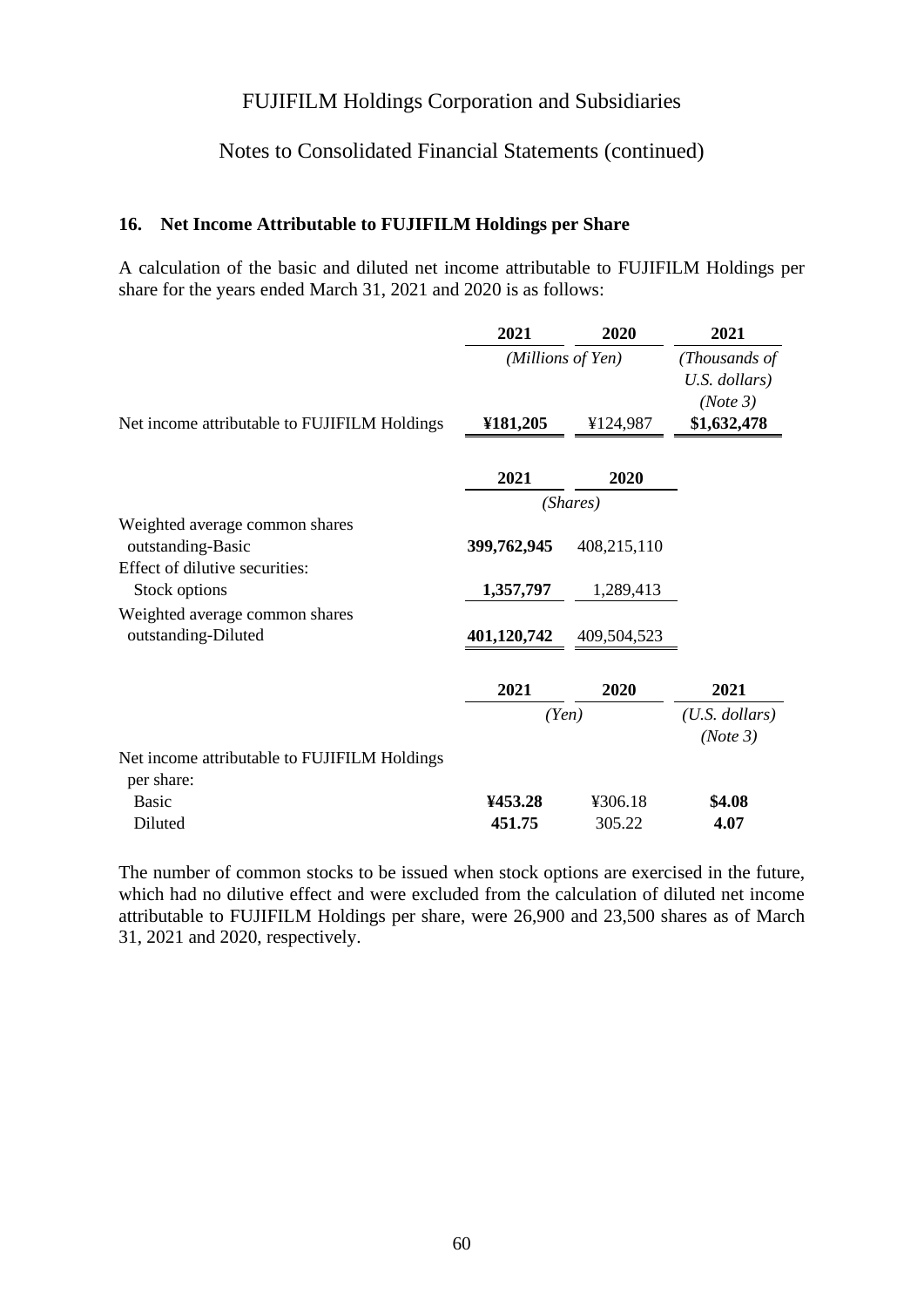# Notes to Consolidated Financial Statements (continued)

### **17. Stock-Based Compensation Plan**

The Company has stock-based compensation plans for Directors, Executive Officers, and important employees of the Company as well as Directors, Executive Officers, Fellows, and important employees of its certain consolidated subsidiaries. Under the stock-based compensation plans, one stock acquisition right represents one option to purchase 100 shares of the Company's common stock.

General terms of contracts are as follows. It is presented in numbers of shares on grant dates.

| <b>Stock</b> |               | <b>Exercise</b> |                   |                                                 |
|--------------|---------------|-----------------|-------------------|-------------------------------------------------|
| acquisition  | <b>Number</b> | price           |                   | Period for exercising stock                     |
| rights       | of shares     | (Yen)           | <b>Grant date</b> | acquisition rights                              |
| No. 3-1      | 255,300       | 1               | September 1,      | September 2, 2009 $\sim$ September 1,           |
|              |               |                 | 2009              | 2039 (Note 1)                                   |
| No. 4-1      | 277,800       | 1               | January 31, 2011  | February 1, 2011 ~ January 31, 2041<br>(Note 1) |
| No. 4-2      | 196,200       | 2,965           | January 31, 2011  | December 25, $2012 \sim$ December 24,<br>2020   |
| $No. 5-1$    | 386,000       | 1               | April 2, 2012     | April 3, 2012~ April 2, 2042 (Note 2)           |
| No. 5-2      | 23,100        | 2,012           | April 2, 2012     | March 3, 2014 ~ March 2, 2022                   |
| No. 6-1      | 370,400       | 1               | April 1, 2013     | April 2, 2013 ~ April 1, 2043 (Note 2)          |
| No. 6-2      | 23,500        | 1,842           | April 1, 2013     | February 27, 2015 $\sim$ February 26,<br>2023   |
| No. 7-1      | 227,100       | $\mathbf{1}$    | April 1, 2014     | April 2, 2014 ~ April 1, 2044 (Note 2)          |
| No. 7-2      | 23,200        | 2,803           | April 1, 2014     | February 28, 2016 $\sim$ February 27,<br>2024   |
| No. 8-1      | 182,100       | $\mathbf{1}$    | April 1, 2015     | April 2, 2015 ~ April 1, 2045 (Note 2)          |
| No. 8-2      | 22,500        | 4,205           | April 1, 2015     | February 27, 2017 ~ February 26,<br>2025        |
| $No. 9-1$    | 174,800       | 1               | June 1, 2016      | June 2, $2016 \sim$ June 1, 2046 (Note 2)       |
| No. 9-2      | 25,100        | 4,495           | June 1, 2016      | April 28, 2018 ~ April 27, 2026                 |
| No. 10-1     | 163,300       | $\mathbf{1}$    | June 1, 2017      | June 2, $2017 \sim$ June 1, 2047 (Note 3)       |
| No. 10-2     | 23,500        | 4,146           | June 1, 2017      | April 28, 2019 ~ April 27, 2027                 |
| No. 11-1     | 174,000       | $\mathbf{1}$    | June 1, 2018      | June 2, $2018 \sim$ June 1, $2048$ (Note 3)     |
| No. 11-2     | 24,100        | 4,241           | June 1, 2018      | May 11, 2020 ~ May 10, 2028                     |
| No. 12-1     | 136,300       | 1               | June 1, 2019      | June 2, $2019 \sim$ June 1, 2049 (Note 3)       |
| No. 12-2     | 23,500        | 5,238           | June 1, 2019      | May 9, 2021 ~ May 8, 2029                       |
| No. 13-1     | 151,600       | 1               | June 1, 2020      | June 2, $2020 \sim$ June 1, 2050 (Note 3)       |
| No. 13-2     | 26,900        | 5,043           | June 1, 2020      | May 14, 2022 ~ May 13, 2030                     |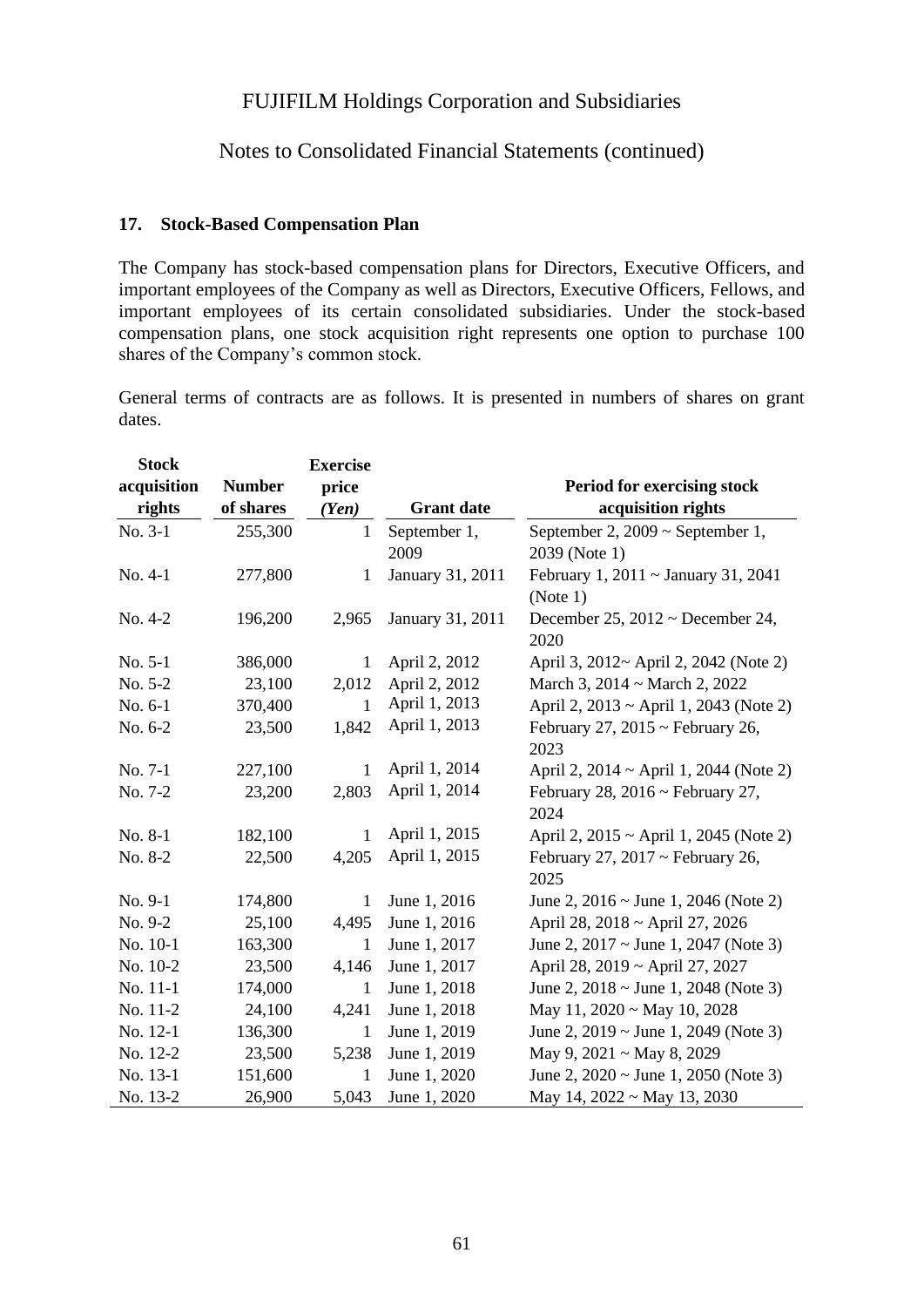Notes to Consolidated Financial Statements (continued)

### **17. Stock-Based Compensation Plan (continued)**

- (Note 1) In the case that stock acquisition right holders cease to hold any positions as the Company's or its certain subsidiaries' Directors, Corporate Auditors, Executive Officers, Fellows, or other positions appointed by the Board of Directors, during the period for exercising the stock acquisition rights, they shall exercise the stock acquisition rights during a limited period of 7 years beginning from the day following the date of loss of position.
- (Note 2) In the case that stock acquisition right holders cease to hold any positions as the Company's or its certain subsidiaries' Directors, Corporate Auditors, Executive Officers, Fellows, employees, or other positions appointed by the Board of Directors, during the period for exercising the stock acquisition rights, they shall exercise the stock acquisition rights during a limited period of 7 years beginning from the day following the date of loss of position.
- (Note 3) In the case that stock acquisition right holders cease to hold any positions as the Company's or its certain subsidiaries' Directors, Corporate Auditors, Executive Officers, Fellows, employees, or other positions appointed by the Board of Directors, during the period for exercising the stock acquisition rights, they shall exercise the stock acquisition rights all at once during a limited period of 10 calendar days beginning from the day following the date of loss of position.

The Company recognized stock-based compensation cost of ¥738 million (\$6,649 thousand) and ¥694 million as "Selling, general and administrative" in the consolidated statements of income for the years ended March 31, 2021 and 2020, respectively, and the cost was measured as the fair value of the options estimated using the Black-Scholes pricing model. The deferred income tax benefit related to the cost was ¥100 million (\$901 thousand) and ¥205 million for the years ended March 31, 2021 and 2020, respectively. As of March 31, 2021, there was no unrecognized stock-based compensation cost. There were 946 stock acquisition rights exercised during the year ended March 31, 2021. The weighted average grant date fair values of stock acquisition rights granted during the years ended March 31, 2021 and 2020 were ¥4,135 (\$37.25) and ¥4,346, respectively. The total fair values of shares vested during the years ended March 31, 2021 and 2020 were ¥736 million (\$6,631 thousand) and ¥692 million, respectively. Cash received from the exercise of stock options for the year ended March 31, 2021, was ¥116 million (\$1,045 thousand).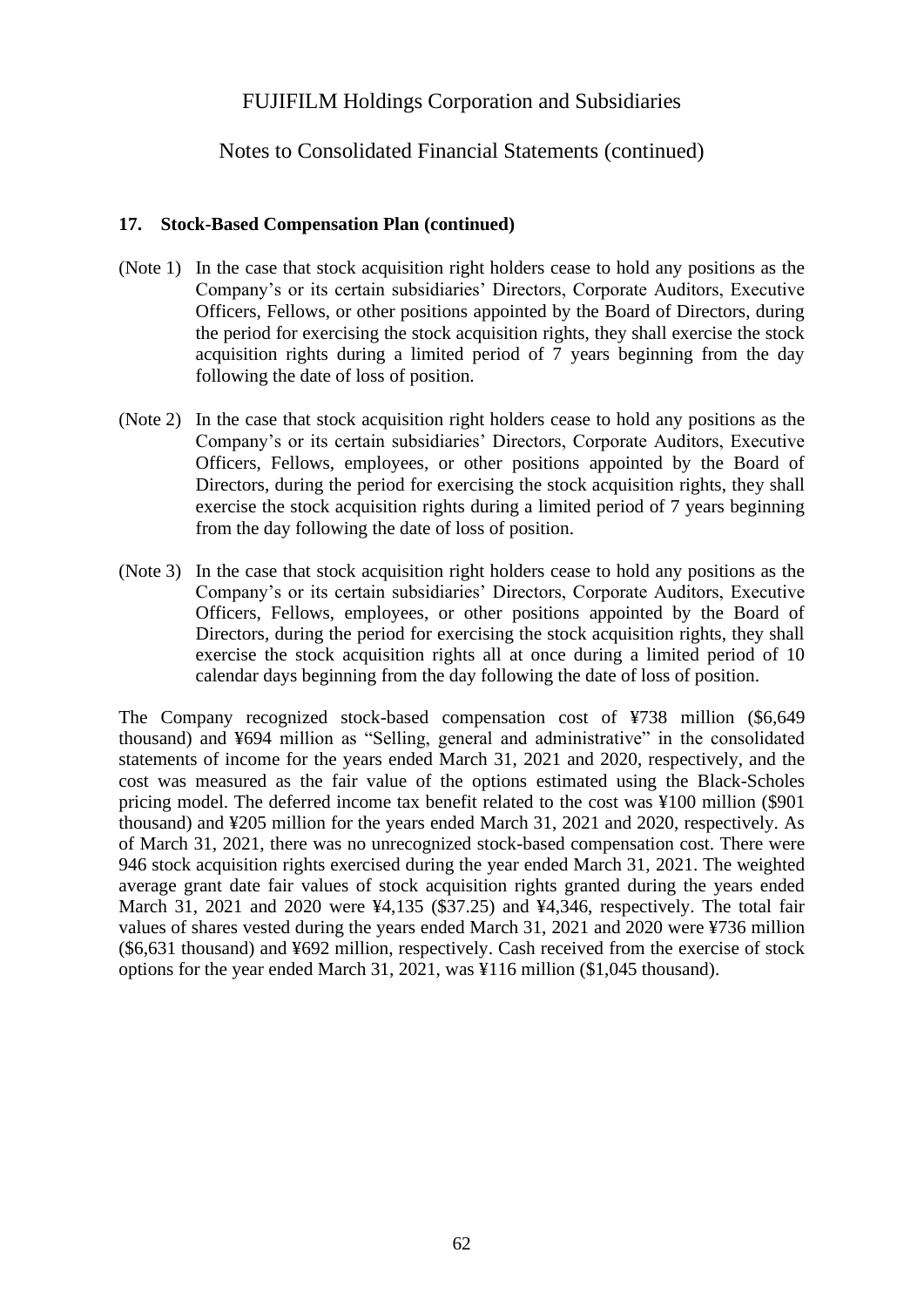# Notes to Consolidated Financial Statements (continued)

# **17. Stock-Based Compensation Plan (continued)**

A summary of the status of stock acquisition rights during the years ended March 31, 2021 and 2020 is as follows:

| 2021                             | Number of<br>shares | Weighted<br>average<br>exercise price | Weighted<br>average<br>remaining<br>contractual<br>term | <b>Aggregate</b><br>intrinsic<br>value |
|----------------------------------|---------------------|---------------------------------------|---------------------------------------------------------|----------------------------------------|
|                                  |                     | (Yen)                                 | (Years)                                                 | (Millions of yen)                      |
| Outstanding as of April 1, 2020  | 1,427,100           | $\frac{1}{2}$ 349                     |                                                         |                                        |
| Granted                          | 178,500             | 761                                   |                                                         |                                        |
| Exercised                        | (94,600)            | 1,230                                 |                                                         |                                        |
| Forfeited or expired             | (8,600)             | 2,965                                 |                                                         |                                        |
| Outstanding as of March 31, 2021 | 1,502,400           | 327                                   | 22.9                                                    | ¥9,381                                 |
| Exercisable as of March 31, 2021 | 1,475,500           | 241                                   | 23.2                                                    | 9,340                                  |

| 2020                             | Number of<br>shares | Weighted<br>average<br>exercise price | Weighted<br>average<br>remaining<br>contractual<br>term | <b>Aggregate</b><br>intrinsic<br>value |
|----------------------------------|---------------------|---------------------------------------|---------------------------------------------------------|----------------------------------------|
|                                  |                     | (Yen)                                 | (Years)                                                 | (Millions of yen)                      |
| Outstanding as of April 1, 2019  | 1,407,800           | $\frac{1}{2}$ 418                     |                                                         |                                        |
| Granted                          | 159,800             | 771                                   |                                                         |                                        |
| Exercised                        | (130,900)           | 1,424                                 |                                                         |                                        |
| Forfeited or expired             | (9,600)             | 2,828                                 |                                                         |                                        |
| Outstanding as of March 31, 2020 | 1,427,100           | 349                                   | 23.0                                                    | 47,264                                 |
| Exercisable as of March 31, 2020 | 1,403,600           | 267                                   | 23.2                                                    | 7,260                                  |

| 2021                             | Weighted average<br>exercise price | Aggregate intrinsic<br>value |
|----------------------------------|------------------------------------|------------------------------|
|                                  | $(U.S.$ dollar)                    | (Thousands of                |
|                                  |                                    | U.S. dollars)                |
|                                  |                                    | (Note 3)                     |
| Outstanding as of April 1, 2020  | \$3.14                             |                              |
| Granted                          | 6.86                               |                              |
| Exercised                        | 11.08                              |                              |
| Forfeited or expired             | 26.71                              |                              |
| Outstanding as of March 31, 2021 | 2.95                               | \$84,514                     |
| Exercisable as of March 31, 2021 | 2.17                               | 84,144                       |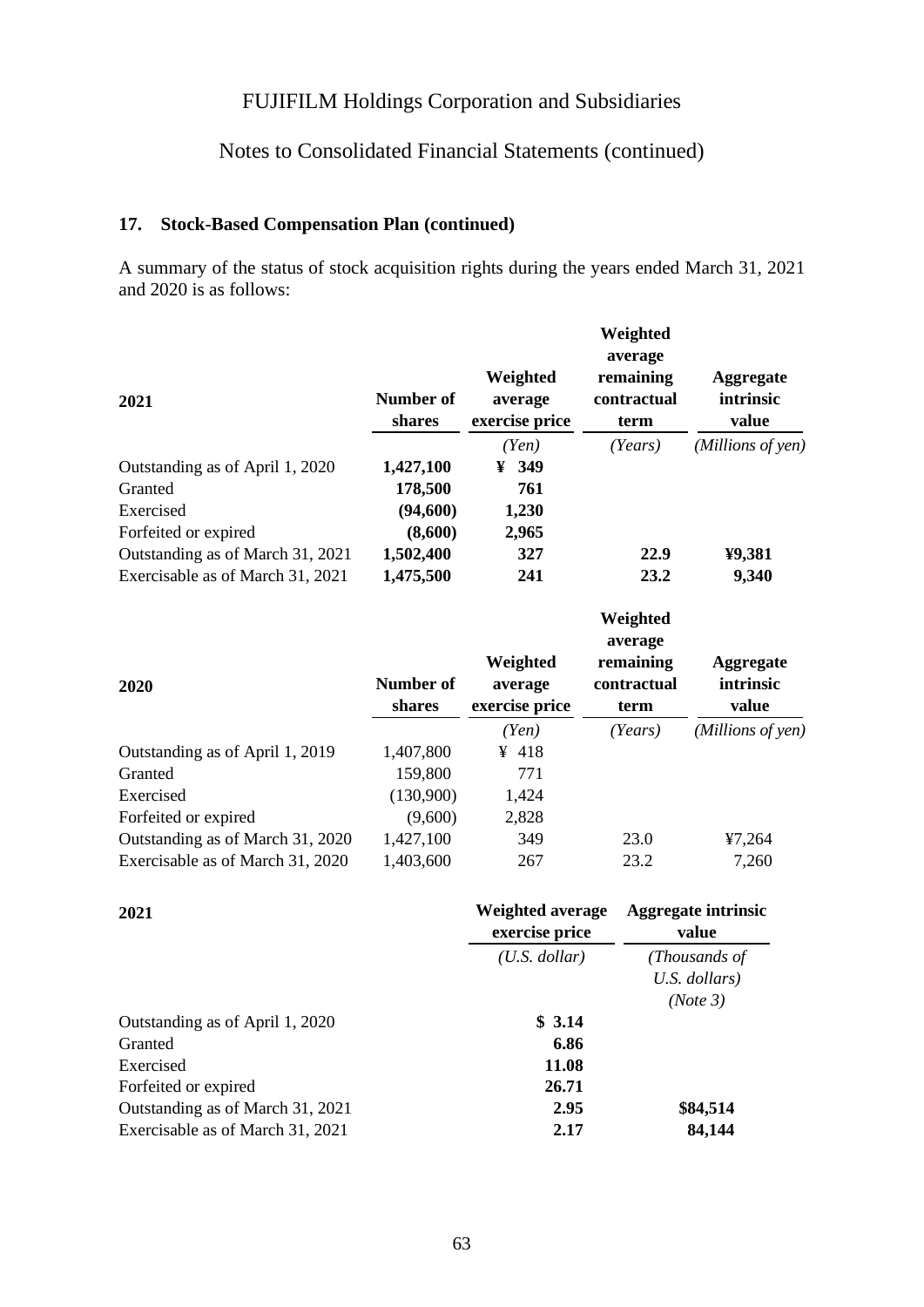## Notes to Consolidated Financial Statements (continued)

#### **17. Stock-Based Compensation Plan (continued)**

The aggregate intrinsic value of shares exercised under the stock acquisition rights plan was ¥505 million (\$4,550 thousand) and ¥526 million for the years ended March 31, 2021 and 2020, respectively.

The fair value of the stock acquisition rights as of the grant date was estimated using the Black-Scholes pricing model with the following assumptions:

| <b>Stock acquisition</b> | <b>Expected</b> | <b>Expected</b> | <b>Expected</b> | <b>Risk-free</b> |
|--------------------------|-----------------|-----------------|-----------------|------------------|
| rights                   | volatility      | remaining life  | dividend (Yen)  | interest rate    |
| No. 3-1                  | 58.623%         | 1 year          | 30              | 0.170%           |
| No. 4-1                  | 23.274%         | 1 year          | 27.5            | 0.145%           |
| No. 4-2                  | 34.205%         | 6 years         | 27.5            | 0.584%           |
| $No. 5-1$                | 28.548%         | 1 year          | 32.5            | 0.105%           |
| No. 5-2                  | 38.826%         | 6 years         | 32.5            | 0.459%           |
| No. 6-1                  | 28.682%         | 1 year          | 37.5            | 0.055%           |
| No. 6-2                  | 36.549%         | 6 years         | 37.5            | 0.180%           |
| No. 7-1                  | 36.312%         | 1 year          | 40              | 0.070%           |
| No. 7-2                  | 37.091%         | 6 years         | 40              | 0.252%           |
| No. 8-1                  | 24.178%         | 1 year          | 55              | 0.020%           |
| No. 8-2                  | 29.772%         | 6 years         | 55              | 0.123%           |
| No. 9-1                  | 32.900%         | 1 year          | 67.5            | (0.265%)         |
| No. 9-2                  | 29.840%         | 6 years         | 67.5            | (0.256%)         |
| No. 10-1                 | 28.736%         | 2 years         | 67.5            | (0.165%)         |
| No. 10-2                 | 29.426%         | 6 years         | 67.5            | $(0.092\%)$      |
| No. 11-1                 | 27.457%         | 3 years         | 72.5            | $(0.131\%)$      |
| No. 11-2                 | 28.715%         | 6 years         | 72.5            | $(0.071\%)$      |
| No. 12-1                 | 23.632%         | 3 years         | 77.5            | (0.197%)         |
| No. 12-2                 | 26.672%         | 6 years         | 77.5            | (0.203%)         |
| No. 13-1                 | 28.112%         | 3 years         | 87.5            | $(0.195\%)$      |
| No. 13-2                 | 27.601%         | 6 years         | 87.5            | $(0.134\%)$      |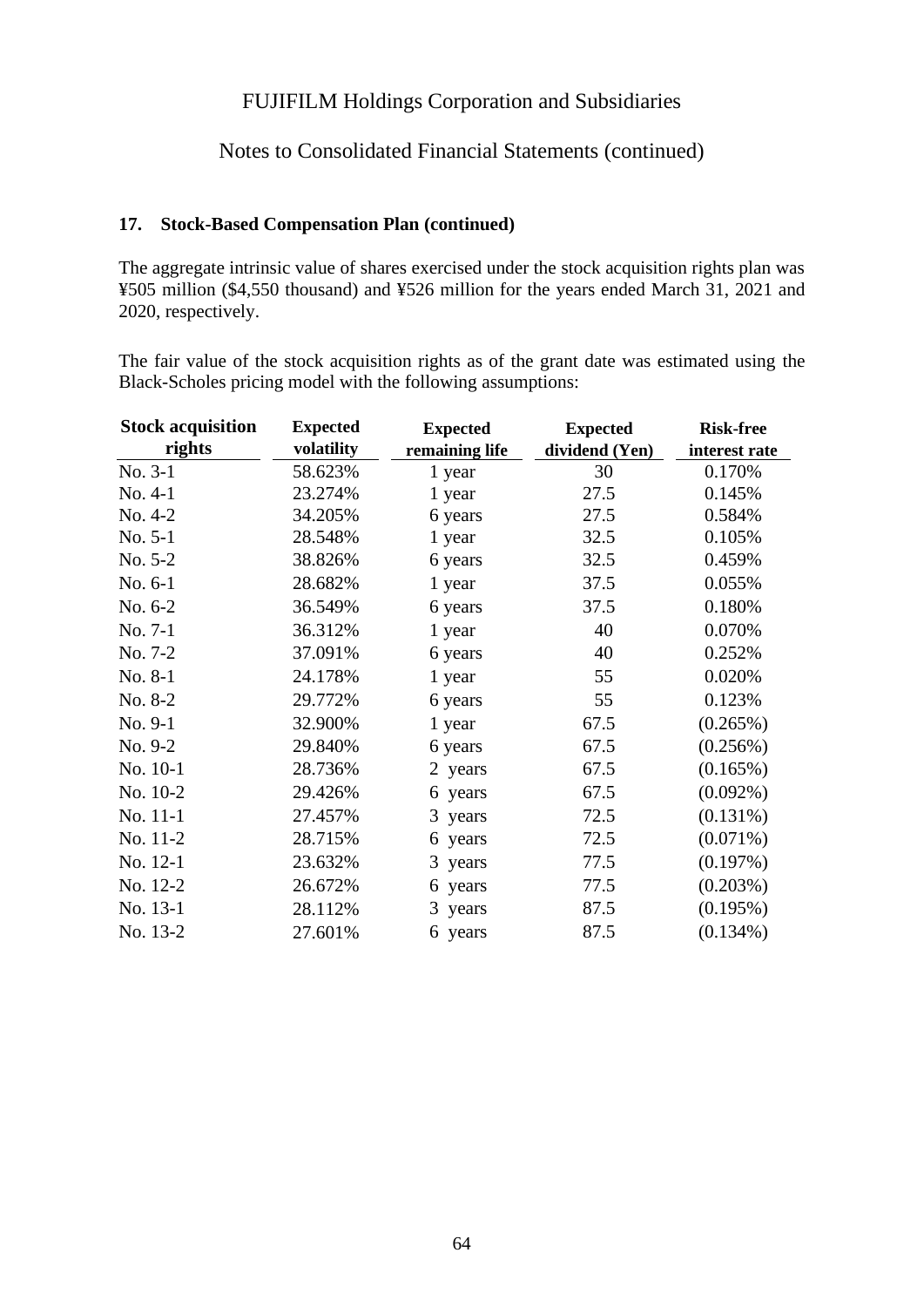### Notes to Consolidated Financial Statements (continued)

### **17. Stock-Based Compensation Plan (continued)**

The expected volatility is determined based on the historical volatility of the Company's common stock price over the most recent period corresponding with the estimated expected remaining life of the Company's stock acquisition rights. The expected remaining life of No. 3-1 Stock Acquisition Rights, No. 4-1 Stock Acquisition Rights, No. 5-1 Stock Acquisition Rights, No. 6-1 Stock Acquisition Rights, No. 7-1 Stock Acquisition Rights, No. 8-1 Stock Acquisition Rights and No. 9-1 Stock Acquisition Rights was determined as one year based on the minimum term of Directors and Executive Officers of the Company and FUJIFILM Corporation. The expected remaining life of No. 10-1 Stock Acquisition Rights, No. 11-1 Stock Acquisition Rights, No. 12-1 Stock Acquisition Rights and No. 13-1 Stock Acquisition Rights was determined as the years reflecting the actual term of the year before the grant date. The expected remaining life of No. 4-2 Stock Acquisition Rights, No. 5-2 Stock Acquisition Rights, No. 6-2 Stock Acquisition Rights, No. 7-2 Stock Acquisition Rights, No. 8-2 Stock Acquisition Rights, No. 9-2 Stock Acquisition Rights, No. 10-2 Stock Acquisition Rights, No. 11-2 Stock Acquisition Rights, No. 12-2 Stock Acquisition Rights and No. 13-2 Stock Acquisition Rights was determined as 6 years based on the midpoint of the period for exercising the stock acquisition rights.

### **18. Derivatives**

The Company operates internationally, and is exposed to market risks arising from fluctuations in foreign currencies, interest rates and certain commodity prices. The Company utilizes derivative financial instruments solely to reduce these risks.

The Company has established risk management policies for approval, reporting and monitoring of derivative financial instruments. The risk management policies prohibit the Company from holding or issuing derivative financial instruments for trading purposes. The following is a summary of the Company's risk management policies and impact on these strategies on the Company's consolidated financial statements.

### *Cash Flow Hedges*

The Company has entered into interest rate swap contracts to reduce the risks of fluctuations in interest rates pertaining to variable interest rate loans, and cross currency interest rate swap contracts to reduce the risks of fluctuations in interest rates and foreign currency exchange rates pertaining to loans denominated in foreign currencies. In addition, certain subsidiaries of the Company have entered into forward currency exchange contracts to reduce the risks of fluctuations in foreign currencies pertaining to forecasted import purchases and export sales from/to third parties and group companies, and related receivables and payables denominated in foreign currencies. If the Japanese yen weakens significantly against foreign currencies (primarily the U.S. dollar), the increase in the cash flows caused by increases of value in future foreign currency is offset by gains or losses in the value of the forward exchange contracts designated as hedges. Conversely, if the Japanese yen strengthens, the decrease in the cash flows caused by decreases of value in future foreign currency is offset by gains or losses in the value of the forward contracts designated as hedges.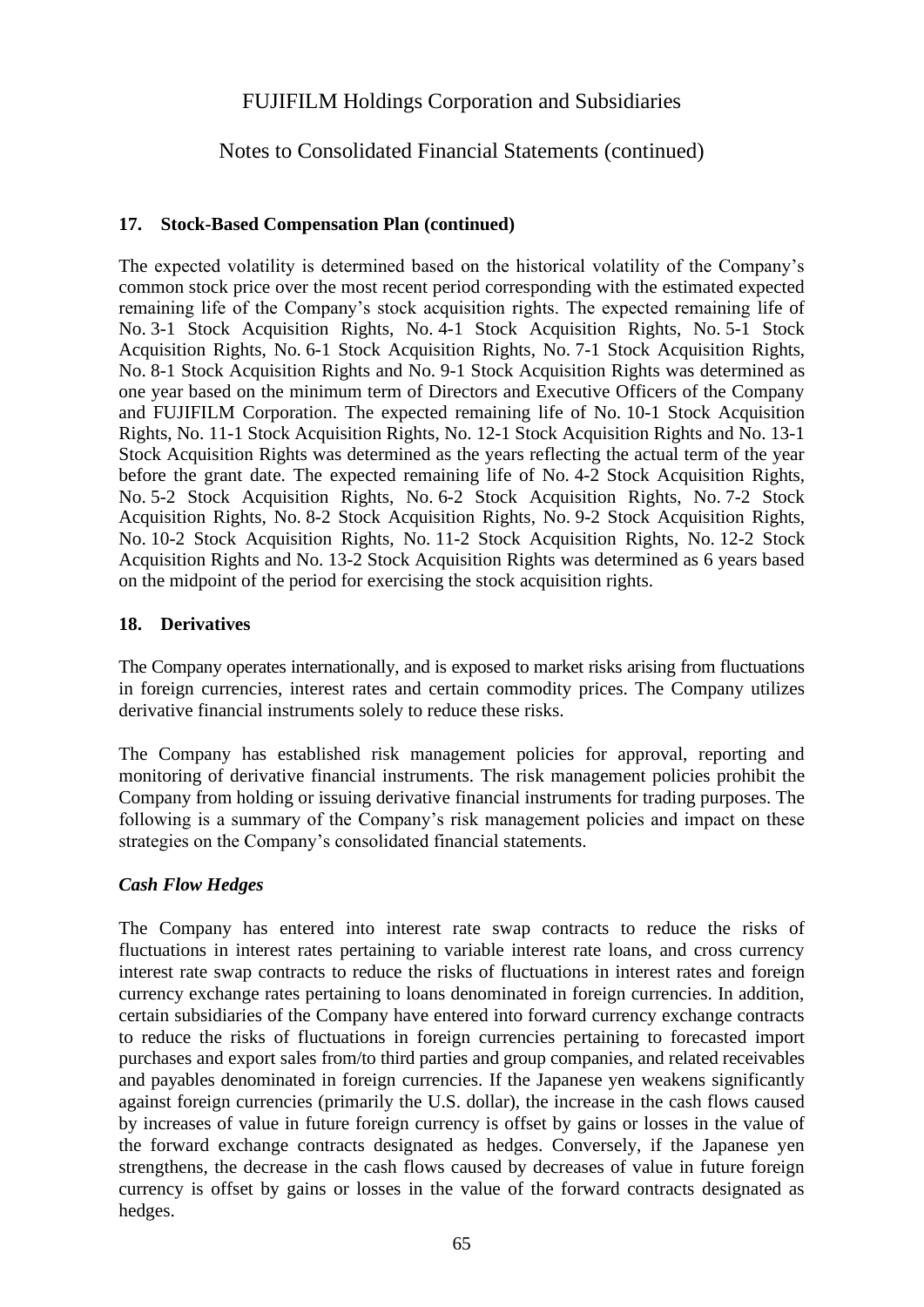### Notes to Consolidated Financial Statements (continued)

### **18. Derivatives (continued)**

### *Cash Flow Hedges (continued)*

Changes in the fair value of those derivative instruments designated or qualified as cash flow hedges are reported in "Accumulated other comprehensive income (loss)", net of applicable taxes, in the consolidated balance sheets. These amounts are reclassified into earnings in the same period during which the hedged items affect earnings.

As of March 31, 2021, the Company expects to reclassify ¥301 million (\$2,712 thousand) of unrealized losses on derivatives (before tax effect) from accumulated other comprehensive income (loss) to earnings during the next twelve months.

### *Derivatives Not Designated as Hedges*

Certain subsidiaries of the Company have entered into forward currency exchange contracts or currency swap contracts to reduce the risks of fluctuations in foreign currency exchange pertaining to forecasted transactions, and related receivables and payables denominated in foreign currencies. In addition, certain subsidiaries of the Company have entered into interest rate swap contracts to reduce the risks of fluctuations in interest rate of variable interest rate liabilities, and cross currency interest rate swap contracts to reduce the risks of fluctuations in interest and foreign currency exchange rates pertaining to loans denominated in foreign currencies. Although these derivatives are effective as hedges from an economic perspective, certain subsidiaries of the Company do not designate these contracts as hedges as required in order to apply hedge accounting. As a result, changes in the fair value of these derivatives are recorded in earnings immediately.

### *Volume of Derivative Activities*

Notional amounts of forward currency exchange contracts, currency swaps, cross currency interest rate swaps, interest rate swaps and other contracts as of March 31, 2021 and 2020 are summarized as follows:

|                                             | 2021              | 2020    | 2021                                       |
|---------------------------------------------|-------------------|---------|--------------------------------------------|
|                                             | (Millions of yen) |         | (Thousands of<br>U.S. dollars)<br>(Note 3) |
| Forward currency exchange contracts (short) | ¥19,634           | ¥75,797 | \$176,883                                  |
| Forward currency exchange contracts (long)  | 21,580            | 42,319  | 194,414                                    |
| Currency swaps                              | 33,338            | 29,870  | 300,342                                    |
| Cross currency interest rate swaps          | 13,551            | 13,321  | 122,081                                    |
| Interest rate swaps                         | 31,548            | 88,550  | 284,216                                    |
| Other                                       | 26,538            | 30,903  | 239,081                                    |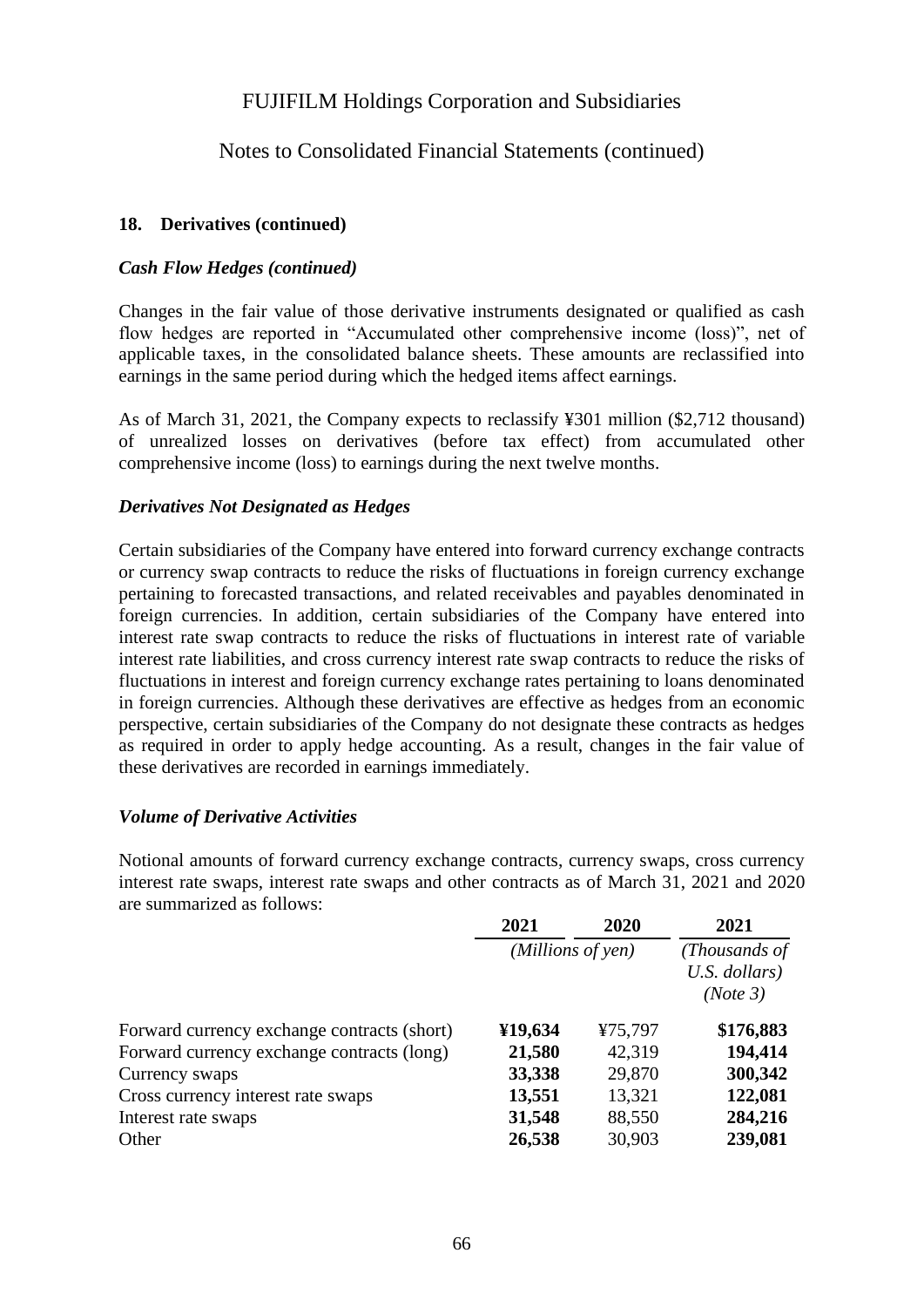# Notes to Consolidated Financial Statements (continued)

#### **18. Derivatives (continued)**

#### *Impacts on the Consolidated Financial Statements*

The locations and amounts of fair values of derivatives in the consolidated balance sheets as of March 31, 2021 and 2020 are summarized as follows:

|                                                                            |                                                            | <b>Derivative assets</b>      |                             |                                            |
|----------------------------------------------------------------------------|------------------------------------------------------------|-------------------------------|-----------------------------|--------------------------------------------|
|                                                                            | <b>Balance sheet location</b>                              |                               | <b>Fair value</b>           |                                            |
|                                                                            |                                                            | 2021                          | 2020                        | 2021                                       |
|                                                                            |                                                            |                               | (Millions of yen)           | (Thousands of<br>U.S. dollars)<br>(Note 3) |
| Derivatives designated as hedging instruments                              |                                                            |                               |                             |                                            |
| Forward currency exchange contracts<br>Cross currency interest rate swaps  | Prepaid expenses and other<br>Other long-term receivables  | ¥<br>720<br>672               | ¥ 1,235<br>446              | \$<br>6,487<br>6,054                       |
| Total                                                                      |                                                            | 1,392                         | 1.681                       | 12,541                                     |
| Derivatives not designated as hedging instruments                          |                                                            |                               |                             |                                            |
| Forward currency exchange contracts                                        | Prepaid expenses and other<br>Prepaid expenses and other   | 26                            | 544<br>4,344                | 233                                        |
| Currency swaps<br>Other                                                    | Prepaid expenses and other                                 | 4,718                         | 1                           | 42,505                                     |
| Other                                                                      | Other long-term receivables                                | 2,019                         |                             | 18,189                                     |
| Total                                                                      |                                                            | 6,763                         | 4,889                       | 60,927                                     |
| Total derivative assets                                                    |                                                            | ¥ $8,155$                     | $\overline{\text{f}}$ 6,570 | $\overline{$}73,468$                       |
|                                                                            | <b>Balance sheet location</b>                              | <b>Derivative liabilities</b> | <b>Fair value</b>           |                                            |
|                                                                            |                                                            | 2021                          | 2020                        | 2021                                       |
|                                                                            |                                                            |                               | (Millions of yen)           | (Thousands of<br>U.S. dollars)<br>(Note 3) |
| Derivatives designated as hedging instruments                              |                                                            |                               |                             |                                            |
| Forward currency exchange contracts                                        | Other current liabilities                                  | $\frac{1}{2}$ 381             | ¥ 254                       | \$3,433                                    |
| Interest rate swaps<br>Interest rate swaps                                 | Other current liabilities<br>Other non-current liabilities | 347                           | 254<br>582                  | 3,126                                      |
| Total                                                                      |                                                            | 728                           | 1,090                       | 6,559                                      |
|                                                                            |                                                            |                               |                             |                                            |
| Derivatives not designated as hedging instruments                          | Other current liabilities                                  | 90                            | 43                          | 810                                        |
| Forward currency exchange contracts<br>Forward currency exchange contracts | Other non-current liabilities                              |                               | 75                          |                                            |
| Currency swaps                                                             | Other current liabilities                                  | 2,772                         | 24                          | 24,973                                     |
| Currency swaps                                                             | Other non-current liabilities                              | 1,332                         | 54                          | 12,000                                     |
| Interest rate swaps                                                        | Other current liabilities                                  | 11                            | 26                          | 99                                         |
| Interest rate swaps                                                        | Other non-current liabilities                              |                               | 331                         |                                            |
| Other                                                                      | Other current liabilities<br>Other non-current liabilities |                               | 1,679                       |                                            |
| Other                                                                      |                                                            |                               | 1,903                       |                                            |
| Total                                                                      |                                                            | 4,205                         | 4,135                       | 37,882                                     |

Total derivative liabilities  $\overline{\textbf{y}_4,933}$   $\overline{\textbf{y}_5,225}$   $\overline{\textbf{y}_5,44,441}$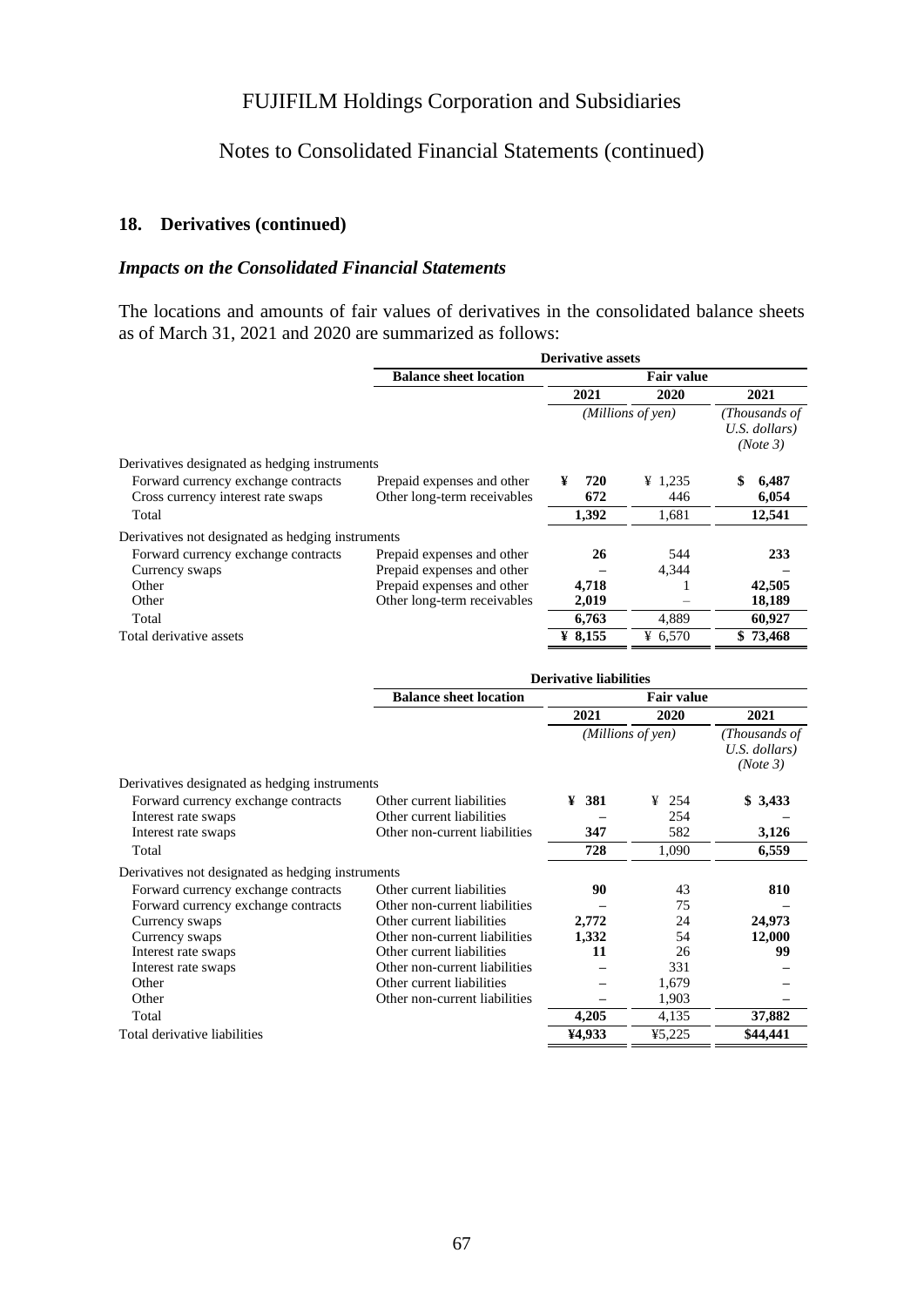## Notes to Consolidated Financial Statements (continued)

#### **18. Derivatives (continued)**

#### *Impacts on the Consolidated Financial Statements (continued)*

The location and amounts of gains and losses related to derivatives recorded in the consolidated statements of income for the years ended March 31, 2021 and 2020 are summarized as follows:

| <b>Cash Flow Hedges</b>                | 2021                                                                                        |                                                                                          |               |  |  |  |
|----------------------------------------|---------------------------------------------------------------------------------------------|------------------------------------------------------------------------------------------|---------------|--|--|--|
|                                        | Gains (losses)<br>recognized in<br>accumulated OCI on<br>derivatives<br>(Effective portion) | Gains (losses) reclassified from<br>accumulated OCI into earnings<br>(Effective portion) |               |  |  |  |
|                                        | <b>Amount</b>                                                                               | <b>Statements of</b><br>income location                                                  | <b>Amount</b> |  |  |  |
|                                        |                                                                                             | (Millions of yen)                                                                        |               |  |  |  |
| Forward currency<br>exchange contracts | Y(1,647)                                                                                    | Foreign exchange<br>gains (losses), net                                                  | Y(1,917)      |  |  |  |
| Cross currency interest<br>rate swaps  | (7)                                                                                         |                                                                                          |               |  |  |  |
| Interest rate swaps                    |                                                                                             | Interest expense                                                                         | (225)         |  |  |  |
| Total                                  | Y(1,654)                                                                                    |                                                                                          | Y(2,142)      |  |  |  |
| <b>Cash Flow Hedges</b>                | 2020                                                                                        |                                                                                          |               |  |  |  |
|                                        | Gains (losses)<br>recognized in<br>accumulated OCI on<br>derivatives<br>(Effective portion) | Gains (losses) reclassified from<br>accumulated OCI into earnings<br>(Effective portion) |               |  |  |  |
|                                        |                                                                                             | <b>Statements of</b>                                                                     |               |  |  |  |
|                                        | <b>Amount</b>                                                                               | income location                                                                          | Amount        |  |  |  |
|                                        |                                                                                             | (Millions of yen)                                                                        |               |  |  |  |
| Forward currency<br>exchange contracts | ¥1,370                                                                                      | Foreign exchange<br>gains (losses), net                                                  | ¥1,412        |  |  |  |
| Cross currency interest<br>rate swaps  | (107)                                                                                       |                                                                                          |               |  |  |  |
| Interest rate swaps                    |                                                                                             | Other, net                                                                               | (356)         |  |  |  |
| Total                                  | ¥1,263                                                                                      |                                                                                          | ¥1,056        |  |  |  |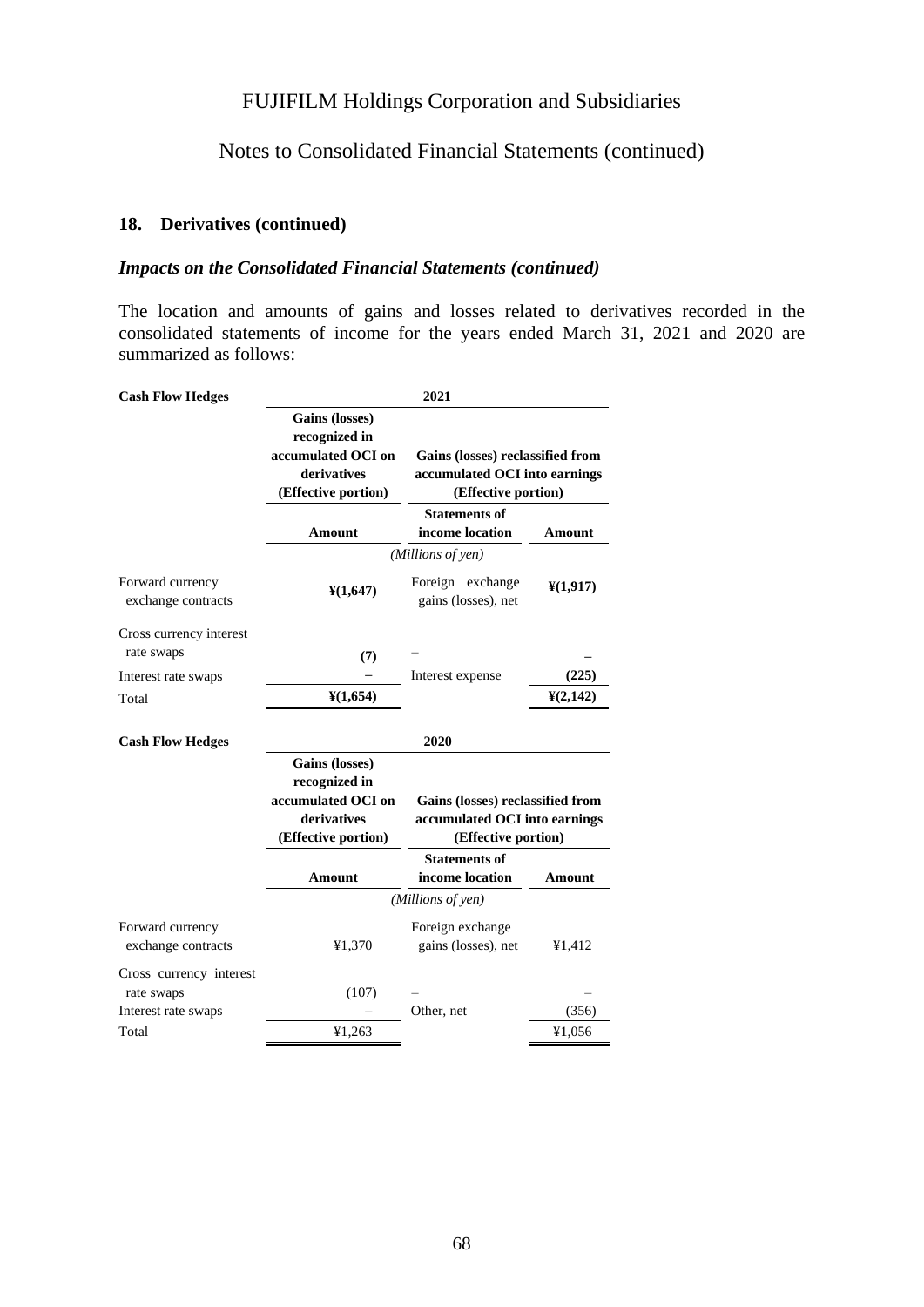# Notes to Consolidated Financial Statements (continued)

# **18. Derivatives (continued)**

### *Impacts on the Consolidated Financial Statements (continued)*

| <b>Cash Flow Hedges</b>                | 2021                                                                                        |                                                                                          |            |  |
|----------------------------------------|---------------------------------------------------------------------------------------------|------------------------------------------------------------------------------------------|------------|--|
|                                        | Gains (losses)<br>recognized in<br>accumulated OCI<br>on derivatives<br>(Effective portion) | Gains (losses) reclassified from<br>accumulated OCI into earnings<br>(Effective portion) |            |  |
|                                        | Amount                                                                                      | <b>Statements of</b><br>income location                                                  | Amount     |  |
|                                        | (Thousands of U.S. dollars)                                                                 |                                                                                          |            |  |
| Forward currency<br>exchange contracts | \$(14,838)                                                                                  | Foreign exchange gains<br>(losses), net                                                  | \$(17,270) |  |
| Cross currency<br>interest rate swaps  | (63)                                                                                        |                                                                                          |            |  |
| Interest rate swaps                    |                                                                                             | Interest expense                                                                         | (2,027)    |  |
| Total                                  | \$(14.901)                                                                                  |                                                                                          | \$(19.297) |  |

| <b>Derivatives Not Designated as Hedges</b> | <b>Statements of</b><br>income location | Amount            |           |                                            |
|---------------------------------------------|-----------------------------------------|-------------------|-----------|--------------------------------------------|
|                                             |                                         | 2021              | 2020      | 2021                                       |
|                                             |                                         | (Millions of yen) |           | (Thousands of<br>U.S. dollars)<br>(Note 3) |
| Forward currency exchange contracts         | Foreign exchange<br>gains (losses), net | $\frac{1}{2}$ 194 | ¥ $(240)$ | \$1,748                                    |
| Currency swaps                              | Foreign exchange<br>gains (losses), net | (7,082)           | 8,026     | (63,802)                                   |
| Interest rate swaps                         | Other, net                              | 64                | 84        | 576                                        |
| Other                                       | Other, net                              | 13,304            | (4,059)   | 119,856                                    |
| Total                                       |                                         | ¥6,480            | ¥3.811    | \$58,378                                   |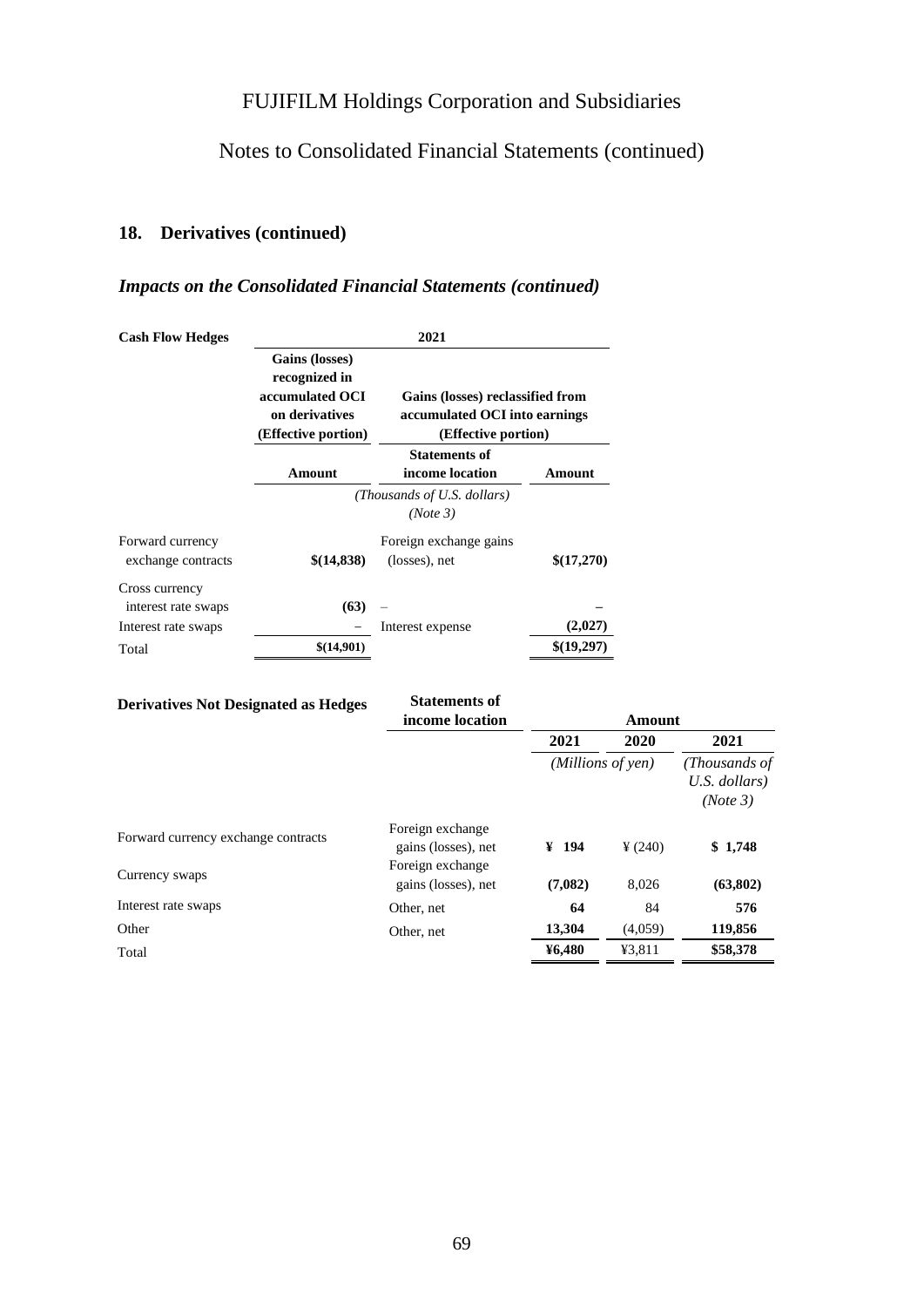### Notes to Consolidated Financial Statements (continued)

### **19. Fair Value of Financial Instruments and Concentration of Credit Risk**

### *Fair Value of Financial Instruments*

The fair value of financial instruments has been determined using available market information or other appropriate valuation methodologies. Although management uses its best judgment in estimating the fair value of such instruments, the methodologies and assumptions for the estimate of fair value are inherently subjective. Consequently, the estimated amounts are not necessarily indicative of the amounts which could be realized or would be paid in a current market exchange. The following methodologies and assumptions are used in estimating the fair value of its financial instruments:

*Cash and cash equivalents, Notes and accounts receivable, Short-term debt, Notes and accounts payable:* The carrying amounts approximate the fair values because of the short maturity of these instruments.

*Investment securities:* The fair values of stocks with active markets are estimated based on quoted market prices. Debt securities with inactive markets are measured by using observable inputs, either directly or indirectly.

*Long-term debt:* The fair value of long-term debt is estimated based on quoted market prices or using discounted cash flow analysis based on the current incremental borrowing rates for similar types of borrowing arrangements. The fair values and the corresponding carrying amounts of long-term debt, including the current portion, were ¥498,543 million (\$4,491,378 thousand) and ¥497,254 million (\$4,479,766 thousand), respectively, as of March 31, 2021 and ¥568,821 million and ¥568,035 million, respectively, as of March 31, 2020.

The fair values of long-term debt as of March 31, 2021 and 2020 were classified as Level 2. The fair value hierarchy that prioritizes the inputs used in valuation techniques is described in Note 20 "Fair Value Measurement".

*Derivative financial instruments:* The fair values of forward currency exchange contracts, currency swaps, cross currency interest rate swaps and interest rate swaps are estimated based on the market prices obtained from financial institutions or third parties, which are measured by observable inputs. The fair values and the carrying amounts of these derivative assets were ¥8,155 million (\$73,468 thousand) and ¥6,570 million, and those of derivative liabilities were ¥4,933 million (\$44,441 thousand) and ¥5,225 million, as of March 31, 2021 and 2020, respectively.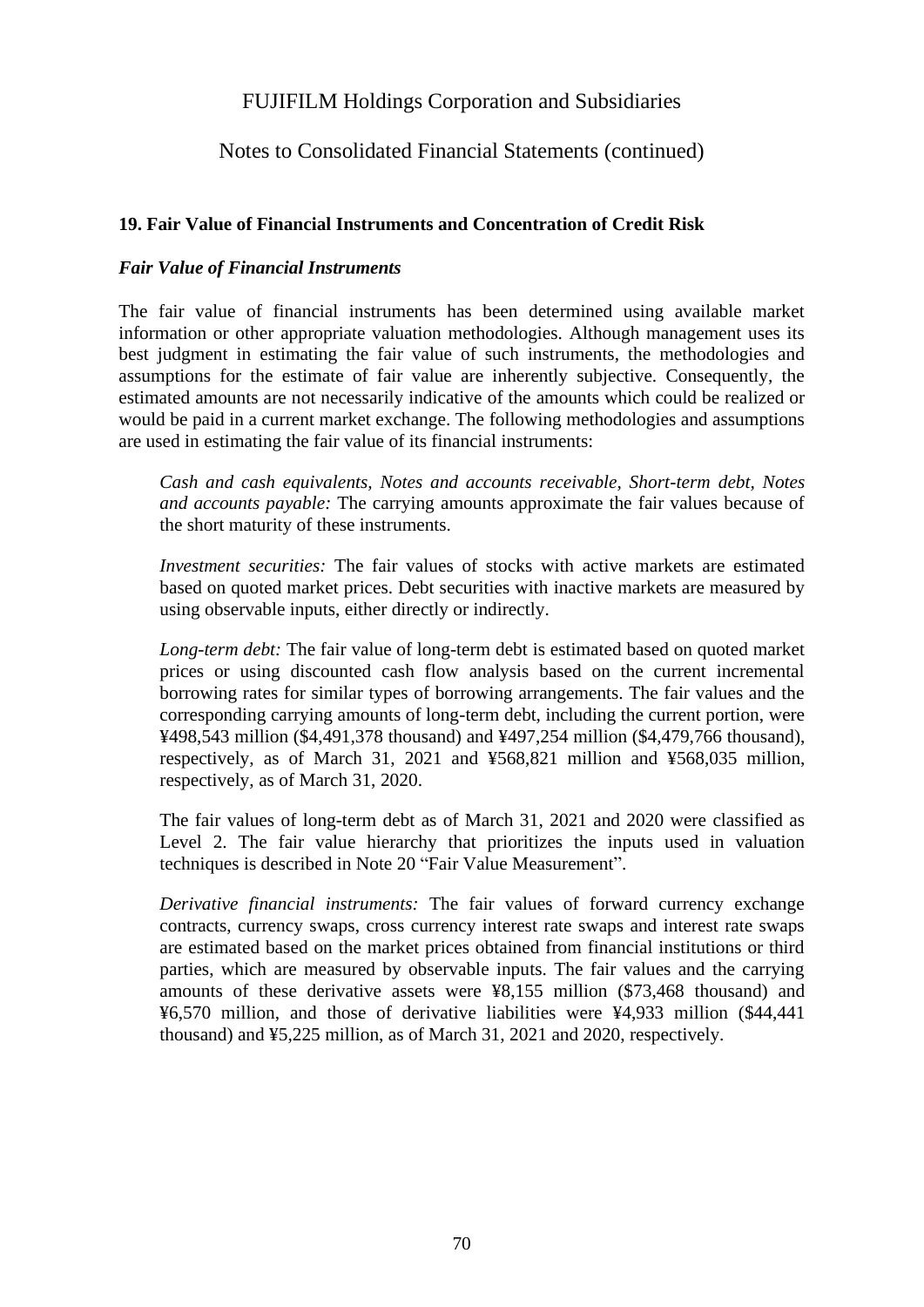## Notes to Consolidated Financial Statements (continued)

## **19. Fair Value of Financial Instruments and Concentration of Credit Risk (continued)**

#### *Concentration of Credit Risk*

Financial instruments that potentially subject the Company to significant concentrations of credit risk consist principally of cash and cash equivalents, investment securities, trade accounts receivable and lease receivables, and derivatives.

The Company maintains cash and cash equivalents with various financial institutions. The Company's policy is to not concentrate risks with any one financial institution. The Company periodically performs credit evaluations of those financial institutions.

Investment securities are exposed to risks such as fluctuations in market prices, but the Company periodically reviews market values and the financial positions of the issuers and performs ongoing evaluations of holdings.

Trade receivables and lease receivables are exposed to credit risks because they include the trade receivables and lease receivables from certain major customers. However, the Company manages this risk by maintenance of customer's guarantee deposits and ongoing performance of credit evaluations. An allowance for doubtful accounts is maintained at a level which the Company believes is sufficient to cover potential losses.

Regarding derivatives, the Company assumes the risk that might arise from the possible inability of counterparties to meet the terms of their contracts. The Company conducts such derivative transactions with high credit quality financial institutions to reduce risks.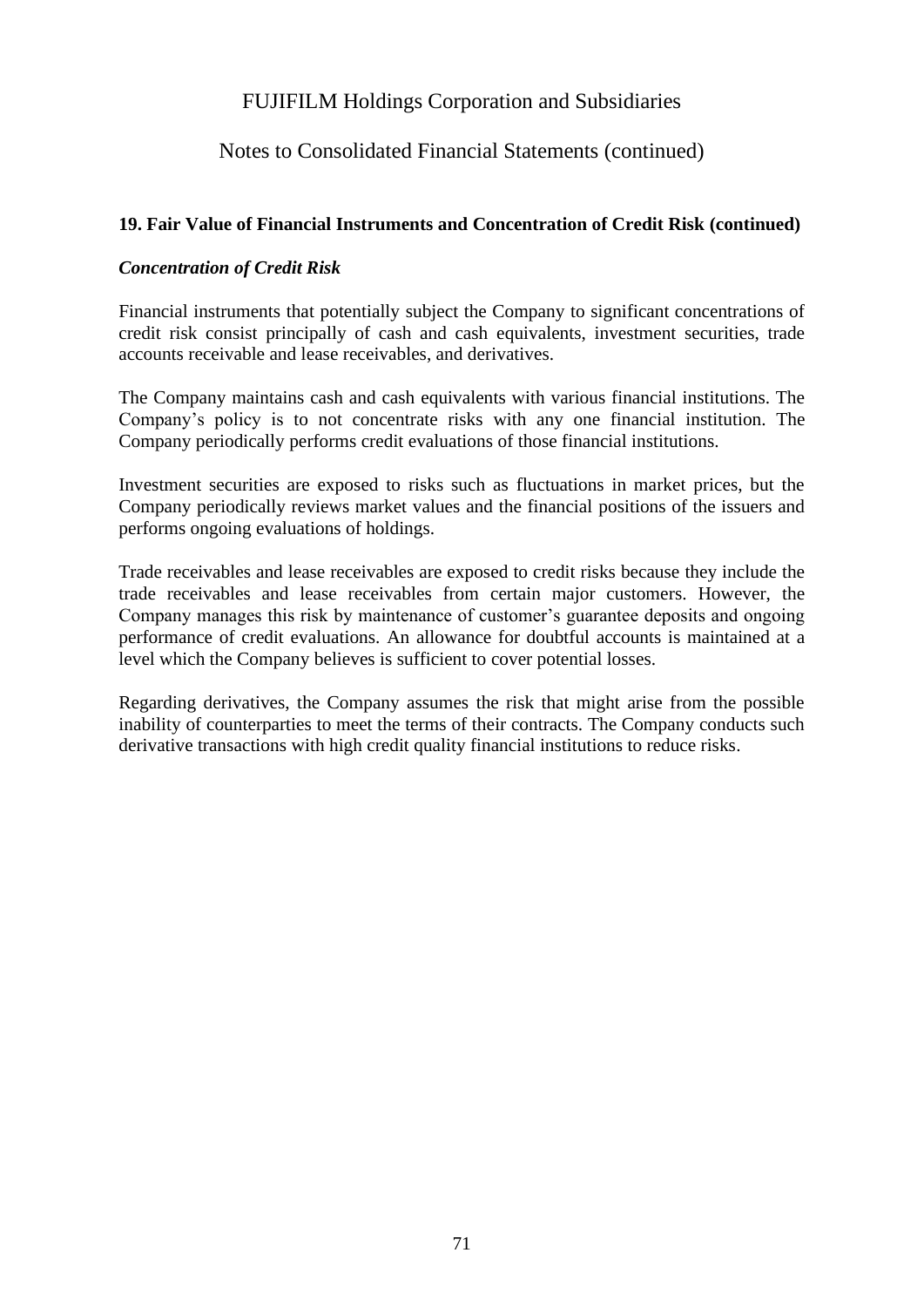## Notes to Consolidated Financial Statements (continued)

#### **20. Fair Value Measurement**

ASC 820 "Fair value measurement" defines fair value as the price that would be received to sell an asset or paid to transfer a liability in an orderly transaction between market participants, establishes a fair value hierarchy that prioritizes the inputs used in valuation techniques into the following three levels, depending on the observability of those inputs:

- Level 1: Quoted prices (unadjusted) in active markets for identical assets and liabilities.
- Level 2: Observable inputs other than those classified as Level 1 such as quoted prices for similar assets or liabilities; quoted prices in markets with insufficient volume or infrequent transactions (inactive markets); or model-derived valuations in which all significant inputs are observable or can be derived principally from or corroborated by observable market data for substantially the full term of the assets or liabilities.
- Level 3: Unobservable inputs to the valuation techniques which are significant to the measurement of fair value of assets or liabilities.

Assets and liabilities that the Company measures at fair value on a recurring basis include investment securities, derivative assets and liabilities, and contingent consideration. The fair value hierarchy as of March 31, 2021 and 2020 is as follows: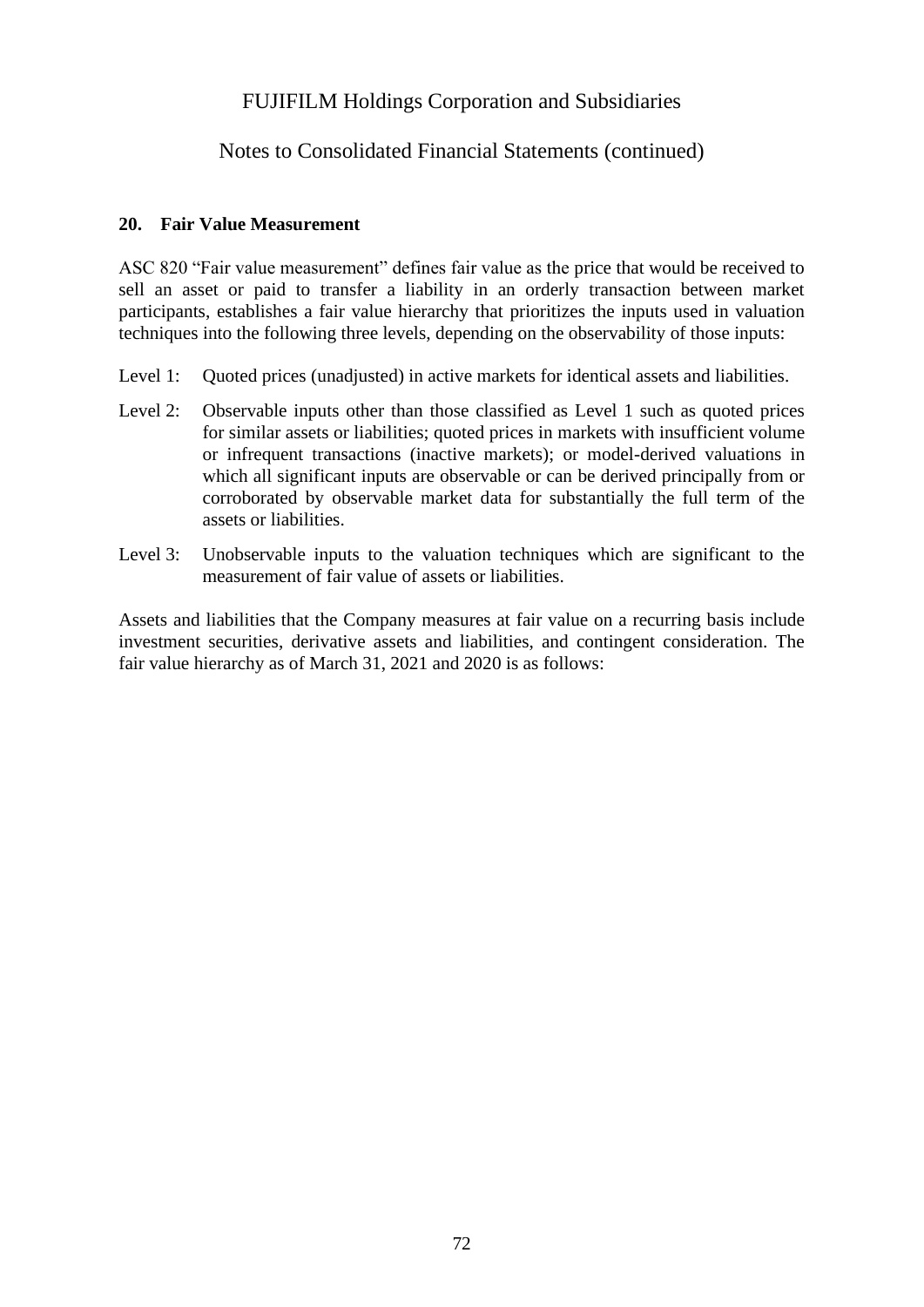# Notes to Consolidated Financial Statements (continued)

# **20. Fair Value Measurement (continued)**

|                                     | 2021    |        |   |                   |         |       |   |              |
|-------------------------------------|---------|--------|---|-------------------|---------|-------|---|--------------|
|                                     | Level 1 |        |   | Level 2           | Level 3 |       |   | <b>Total</b> |
|                                     |         |        |   | (Millions of yen) |         |       |   |              |
| Assets:                             |         |        |   |                   |         |       |   |              |
| Investment securities               |         |        |   |                   |         |       |   |              |
| Corporate bonds                     | ¥       |        | ¥ | 587               | ¥       |       | ¥ | 587          |
| <b>Stocks</b>                       |         | 97,680 |   |                   |         |       |   | 97,680       |
| Investment trusts, etc.             |         |        |   |                   |         | 5,760 |   | 5,760        |
| Short-term derivative assets        |         |        |   |                   |         |       |   |              |
| Forward currency exchange contracts |         |        |   | 746               |         |       |   | 746          |
| Other                               |         |        |   | 4,718             |         |       |   | 4,718        |
| Long-term derivative assets         |         |        |   |                   |         |       |   |              |
| Cross currency interest rate swaps  |         |        |   | 672               |         |       |   | 672          |
| Other                               |         |        |   | 2,019             |         |       |   | 2,019        |
| Liabilities:                        |         |        |   |                   |         |       |   |              |
| Short-term derivative liabilities   |         |        |   |                   |         |       |   |              |
| Forward currency exchange contracts |         |        |   | 471               |         |       |   | 471          |
| Currency swaps                      |         |        |   | 2,772             |         |       |   | 2,772        |
| Interest rate swaps                 |         |        |   | 11                |         |       |   | 11           |
| Long-term derivative liabilities    |         |        |   |                   |         |       |   |              |
| Currency swaps                      |         |        |   | 1,332             |         |       |   | 1,332        |
| Interest rate swaps                 |         |        |   | 347               |         |       |   | 347          |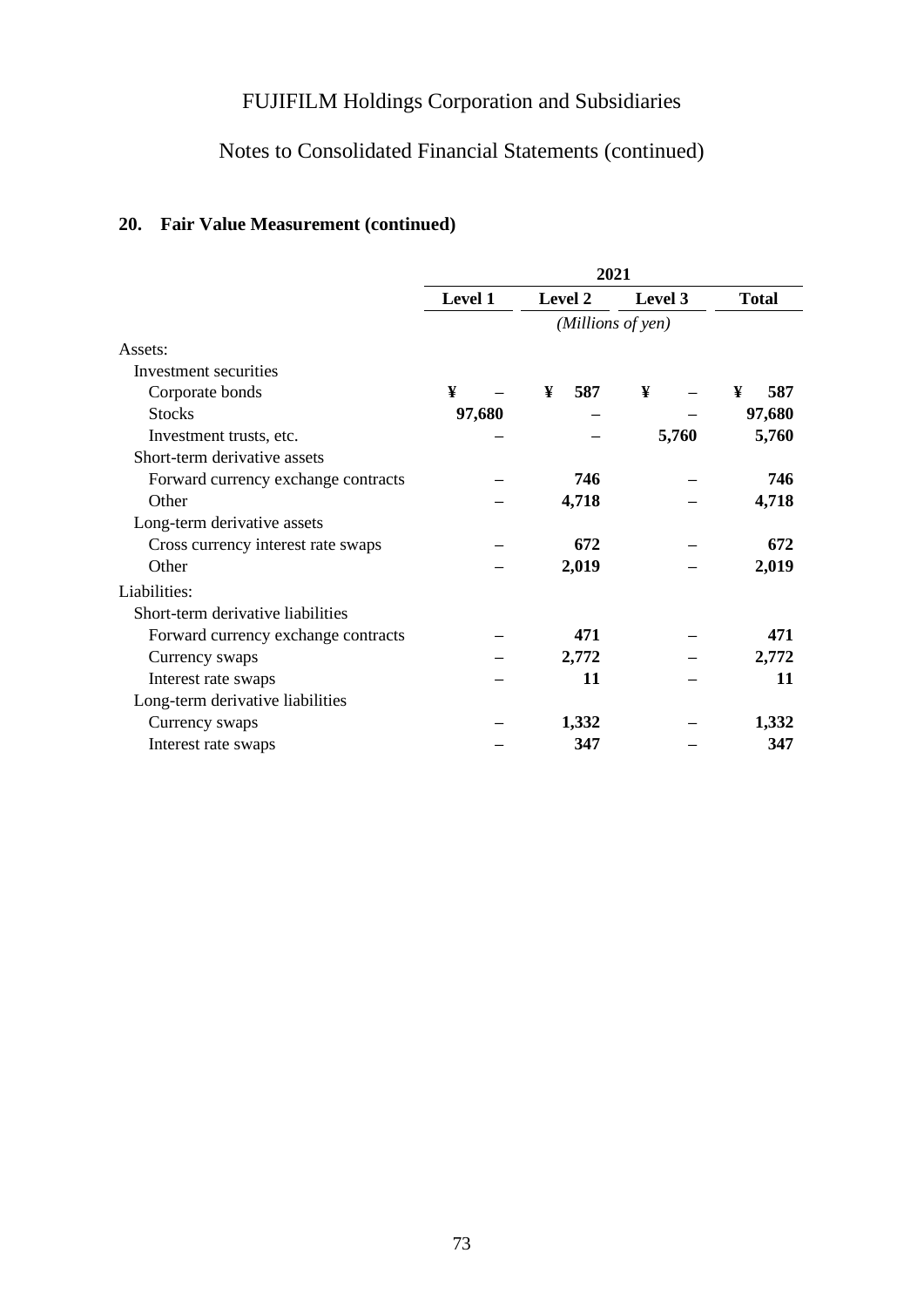# Notes to Consolidated Financial Statements (continued)

# **20. Fair Value Measurement (continued)**

|                                     | 2020    |         |         |              |  |
|-------------------------------------|---------|---------|---------|--------------|--|
|                                     | Level 1 | Level 2 | Level 3 | <b>Total</b> |  |
|                                     |         |         |         |              |  |
| Assets:                             |         |         |         |              |  |
| Investment securities               |         |         |         |              |  |
| Corporate bonds                     | ¥       | 4501    | ¥       | ¥501         |  |
| <b>Stocks</b>                       | 74,069  |         |         | 74,069       |  |
| Investment trusts, etc.             |         |         | 3,951   | 3,951        |  |
| Short-term derivative assets        |         |         |         |              |  |
| Forward currency exchange contracts |         | 1,779   |         | 1,779        |  |
| Currency swaps                      |         | 4,344   |         | 4,344        |  |
| Other                               |         | 1       |         | 1            |  |
| Long-term derivative assets         |         |         |         |              |  |
| Cross currency interest rate swaps  |         | 446     |         | 446          |  |
| Other long-term receivables         |         |         |         |              |  |
| Contingent consideration            |         |         | 2,982   | 2,982        |  |
| Liabilities:                        |         |         |         |              |  |
| Short-term derivative liabilities   |         |         |         |              |  |
| Forward currency exchange contracts |         | 297     |         | 297          |  |
| Currency swaps                      |         | 24      |         | 24           |  |
| Interest rate swaps                 |         | 280     |         | 280          |  |
| Other                               |         | 1,679   |         | 1,679        |  |
| Long-term derivative liabilities    |         |         |         |              |  |
| Forward currency exchange contracts |         | 75      |         | 75           |  |
| Currency swaps                      |         | 54      |         | 54           |  |
| Interest rate swaps                 |         | 913     |         | 913          |  |
| Other                               |         | 1,903   |         | 1,903        |  |
| Other non-current liabilities       |         |         |         |              |  |
| Contingent consideration            |         |         | 3,223   | 3,223        |  |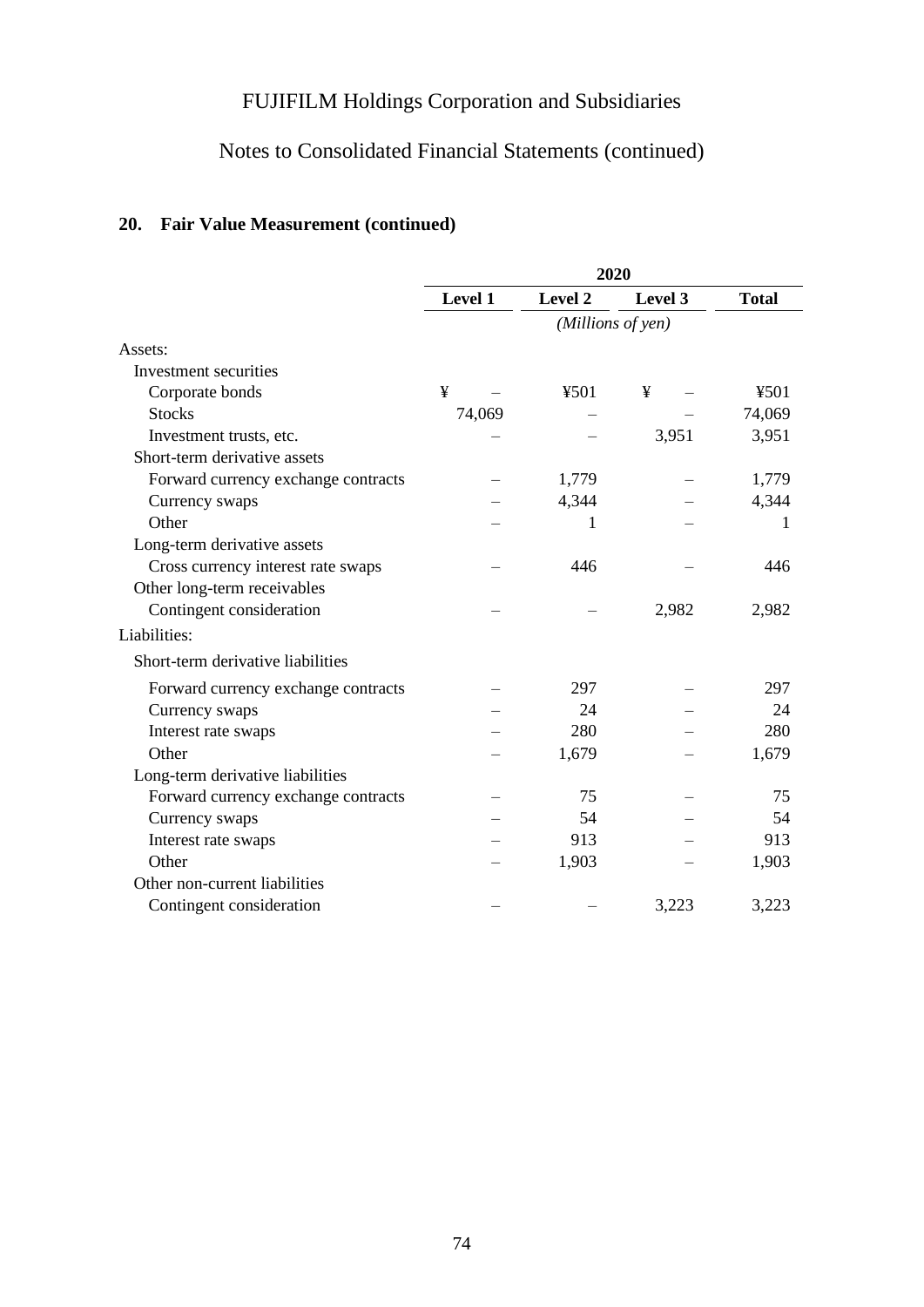# Notes to Consolidated Financial Statements (continued)

#### **20. Fair Value Measurement (continued)**

|                                     | 2021    |                                         |         |              |
|-------------------------------------|---------|-----------------------------------------|---------|--------------|
|                                     | Level 1 | Level 2                                 | Level 3 | <b>Total</b> |
|                                     |         | (Thousands of U.S. dollars)<br>(Note 3) |         |              |
| Assets:                             |         |                                         |         |              |
| Investment securities               |         |                                         |         |              |
| Corporate bonds                     | \$      | \$<br>5,288                             | \$      | \$<br>5,288  |
| <b>Stocks</b>                       | 880,000 |                                         |         | 880,000      |
| Investment trusts, etc.             |         |                                         | 51,892  | 51,892       |
| Short-term derivative assets        |         |                                         |         |              |
| Forward currency exchange contracts |         | 6,721                                   |         | 6,721        |
| Other                               |         | 42,505                                  |         | 42,505       |
| Long-term derivative assets         |         |                                         |         |              |
| Cross currency interest rate swaps  |         | 6,054                                   |         | 6,054        |
| Other                               |         | 18,189                                  |         | 18,189       |
| Liabilities:                        |         |                                         |         |              |
| Short-term derivative liabilities   |         |                                         |         |              |
| Forward currency exchange contracts |         | 4,243                                   |         | 4,243        |
| Currency swaps                      |         | 24,973                                  |         | 24,973       |
| Interest rate swaps                 |         | 99                                      |         | 99           |
| Long-term derivative liabilities    |         |                                         |         |              |
| Currency swaps                      |         | 12,000                                  |         | 12,000       |
| Interest rate swaps                 |         | 3,126                                   |         | 3,126        |

Assets classified as Level 1 include principally listed stocks, which were valued using unadjusted quoted prices in active markets for identical assets. Assets and liabilities classified as Level 2 include principally derivatives. Derivative assets and liabilities were classified as Level 2 because they were valued based on market approach using inputs that were corroborated by observable market data obtained from financial institutions or third parties. Assets and liabilities classified as Level 3 include principally investment funds and assets and liabilities for contingent consideration, which were valued using unobservable inputs that were significant to the measurement of their value.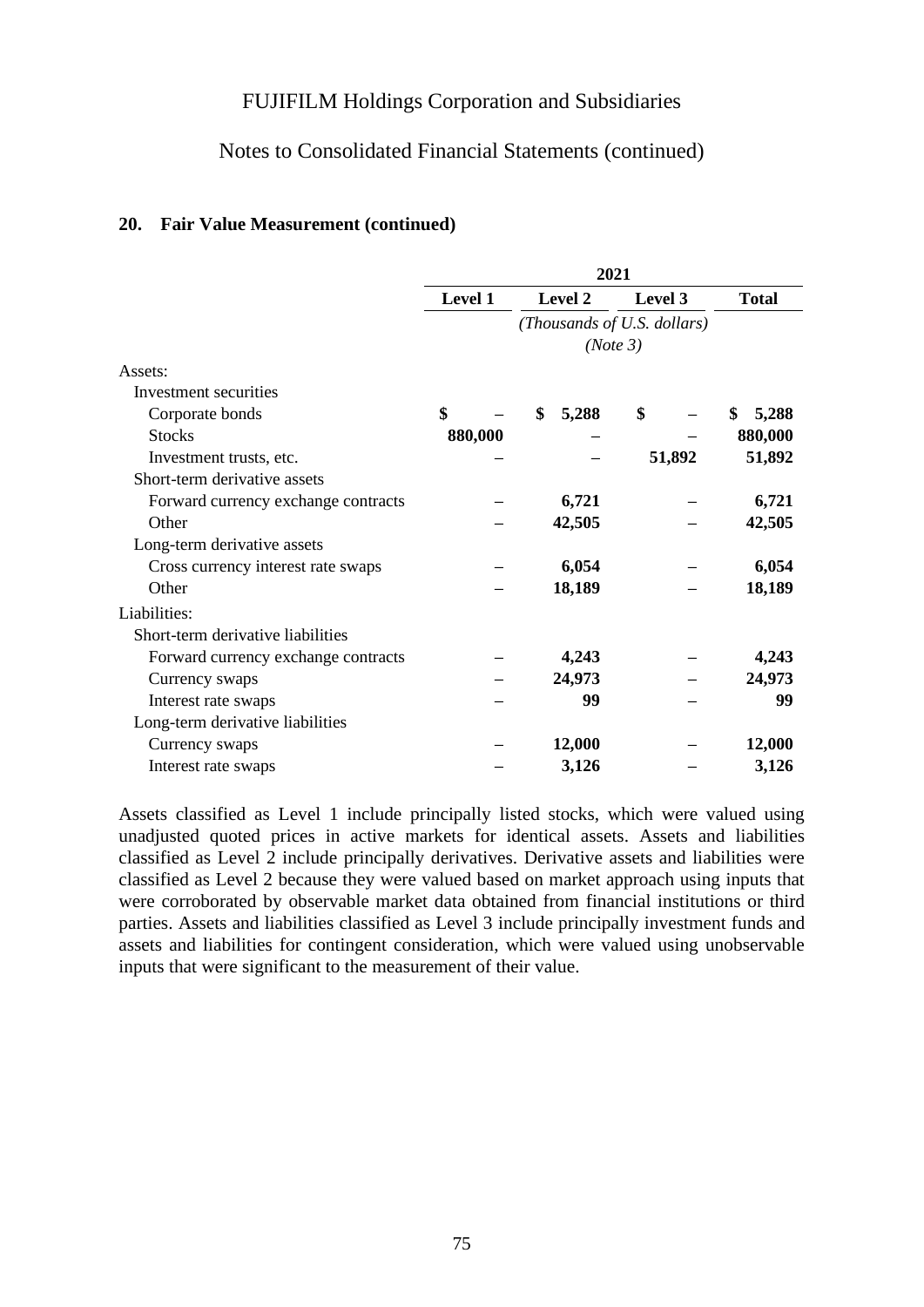#### Notes to Consolidated Financial Statements (continued)

#### **20. Fair Value Measurement (continued)**

Changes in assets and liabilities classified as the fair value hierarchy Level 3 for the years ended March 31, 2021 and 2020 are as follows:

|                                | 2021              | 2020   | 2021                                      |
|--------------------------------|-------------------|--------|-------------------------------------------|
|                                | (Millions of yen) |        | Thousands of<br>U.S. dollars)<br>(Note 3) |
| Assets                         |                   |        |                                           |
| Balance, as of April 1         | ¥6,933            | ¥3,274 | \$62,459                                  |
| Gains or losses                |                   |        |                                           |
| Net income (Note 1)            | (1,460)           | (614)  | (13, 153)                                 |
| Purchases                      | 1,072             | 594    | 9,658                                     |
| Disposal and settlements       | (785)             | (462)  | (7,072)                                   |
| Business combinations (Note 2) |                   | 4,141  |                                           |
| Balance, as of March 31        | 45,760            | ¥6,933 | \$51,892                                  |
| Liabilities                    |                   |        |                                           |
| Balance, as of April 1         | 43,223            | ¥      | \$29,036                                  |
| Gains or losses                |                   |        |                                           |
| Net income (Note 1)            | (3,223)           | (809)  | (29, 036)                                 |
| Business combinations (Note 2) |                   | 4,032  |                                           |
| Balance, as of March 31        | ¥                 | ¥3,223 | \$                                        |

(Note 1) Gains or losses recognized in net income are mainly presented in "Selling, general and administrative" or "Other, net" in the consolidated statements of income. Those gains or losses related to assets and liabilities held by the Company at the end of year were ¥1,763 million (\$15,883 thousand) and ¥195 million for the years ended March 31, 2021 and 2020, respectively.

(Note 2) The figures are assets and liabilities recognized by setting contingent consideration as part of the consideration for a business combination.

For the year ended March 31, 2021, assets measured at fair value on a nonrecurring basis consisted of property, plant and equipment and intangible assets for which impairment losses were recognized. The Company measured the fair values of property, plant and equipment and intangible assets mainly held by the Healthcare & Material Solutions segment by using the discounted cash flow method based on the estimated future cash flows and other unobservable inputs. As a result, the Company recognized impairment losses of ¥28,448 million (\$256,288 thousand) on the property, plant and equipment and of ¥12,689 million (\$114,315 thousand) on the intangible assets as their carrying amounts were not deemed recoverable. The impairment losses are mainly included in "Cost of sales" and "Selling, general and administrative" in the consolidated statements of income. Those property, plant and equipment and intangible assets were classified as Level 3 because they were valued using unobservable inputs, and their balances as of March 31, 2021 were ¥10,808 million (\$97,369 thousand) and ¥1,356 million (\$12,216 thousand), respectively.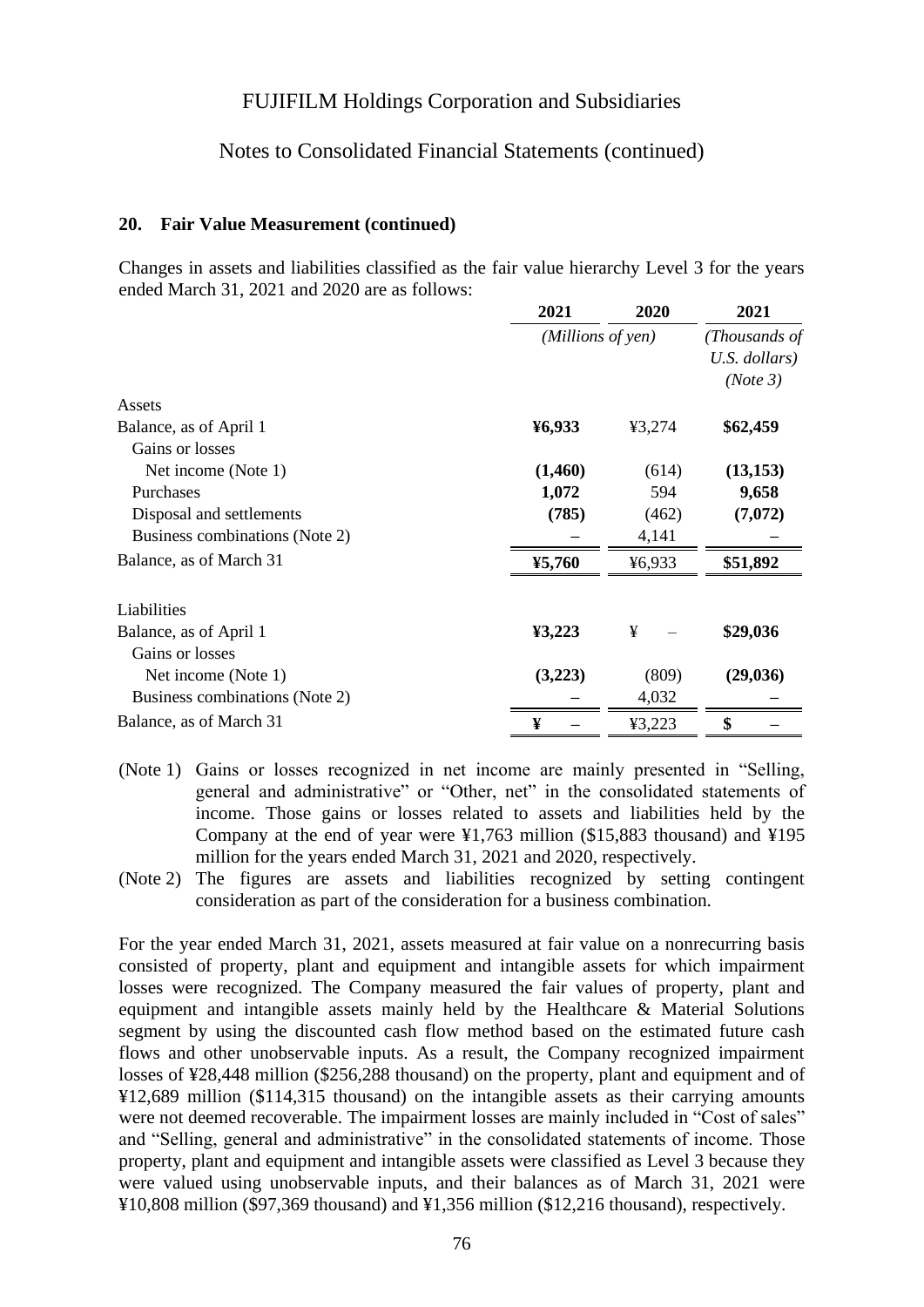## Notes to Consolidated Financial Statements (continued)

#### **21. Finance Receivables**

#### *Finance Receivables and Allowance for Doubtful Finance Receivables*

Finance receivables are evaluated individually or collectively, based on the financial positions of its customers and delays in payment. For collectively evaluated financing receivables, the allowance is determined by using percentages based on historical losses, whereas for individually evaluated financing receivables, the allowance is determined by using percentages based on the financial positions of individual customer. The credit quality of finance receivables is reviewed every quarter based on the financial positions of customers and delays in payment. Where the Company estimates that the credit quality of a particular receivable has decreased significantly, an allowance is individually recorded. Finance receivables are charged-off when it becomes clear that the finance receivables will be uncollectable according to a decision of court.

The following table provides the roll-forward of allowance for doubtful finance receivable (excluding trade accounts receivable due within one year) for the years ended March 31, 2021 and 2020, and the breakdown of balances as of March 31, 2021 and 2020.

|                                                       | 2021                             | 2020                             | 2021                           |
|-------------------------------------------------------|----------------------------------|----------------------------------|--------------------------------|
|                                                       | (Millions of yen)                |                                  | (Thousands of<br>U.S. dollars) |
|                                                       |                                  |                                  | (Note 3)                       |
| Allowance for doubtful finance receivables:           |                                  |                                  |                                |
| Balance, as of April 1                                | $\frac{\text{V}}{\text{10,007}}$ | $\frac{1}{2}(10, 735)$           | \$(90,153)                     |
| Charge-offs                                           | 3,059                            | 2.036                            | 27,559                         |
| <b>Provisions</b>                                     | (1,069)                          | (1,807)                          | (9,631)                        |
| Other                                                 | (406)                            | 499                              | (3,658)                        |
| Balance, as of March 31                               | $\frac{1}{2}(8,423)$             | $\frac{\text{V}}{\text{10,007}}$ | \$(75,883)                     |
| Ending balance: individually evaluated for impairment | (4, 722)                         | (7, 562)                         | (42, 541)                      |
| Ending balance: collectively evaluated for impairment | (3,701)                          | (2.445)                          | (33,342)                       |

Information about finance receivables, excluding trade accounts receivable due within one year, as of March 31, 2021 and 2020 is as follows: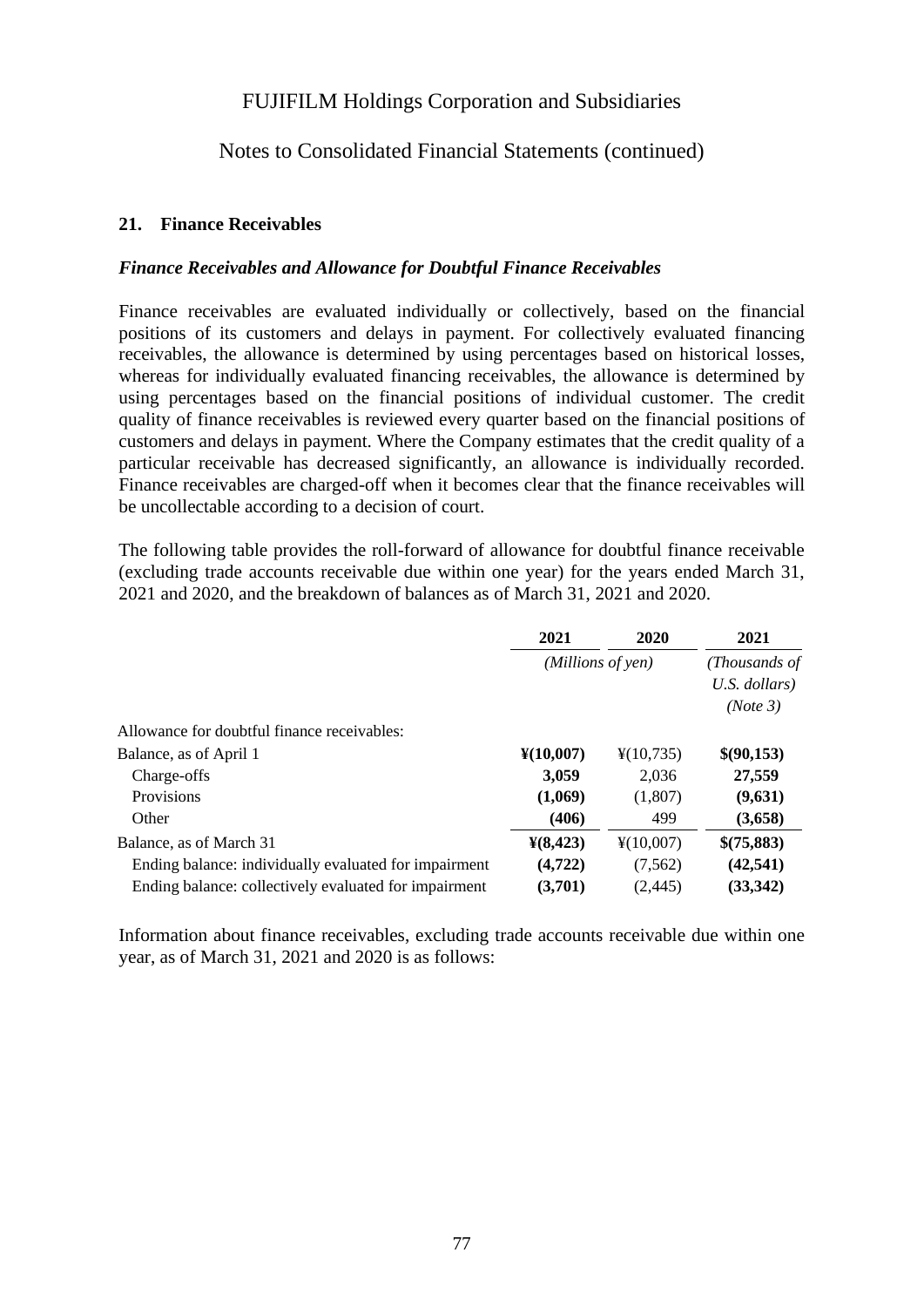# Notes to Consolidated Financial Statements (continued)

#### **21. Finance Receivables (continued)**

#### *Finance Receivables and Allowance for Doubtful Finance Receivables (continued)*

|                                                       | 2021     | 2020              | 2021                                       |
|-------------------------------------------------------|----------|-------------------|--------------------------------------------|
|                                                       |          | (Millions of yen) | (Thousands of<br>U.S. dollars)<br>(Note 3) |
| Finance receivables:                                  |          |                   |                                            |
| Balance, as of March 31                               | ¥113,712 | ¥117,143          | \$1,024,432                                |
| Ending balance: individually evaluated for impairment | 4.789    | 7.562             | 43,144                                     |
| Ending balance: collectively evaluated for impairment | 108,923  | 109,581           | 981,288                                    |

There were no significant purchases or sales in finance receivables occurred during the year ended March 31, 2021.

#### *Past Due Finance Receivables*

Past due finance receivables, excluding trade accounts receivable due within one year, as of March 31, 2021 and 2020 are as follows:

|                      | 2021              | 2020   | 2021                                       |
|----------------------|-------------------|--------|--------------------------------------------|
|                      | (Millions of yen) |        | (Thousands of<br>U.S. dollars)<br>(Note 3) |
| 31-90 days           | $\frac{1}{2}$ 993 | ¥1,173 | \$8,946                                    |
| Greater than 90 days | 5,097             | 6,176  | 45,919                                     |
| Total                | ¥6,090            | ¥7,349 | \$54,865                                   |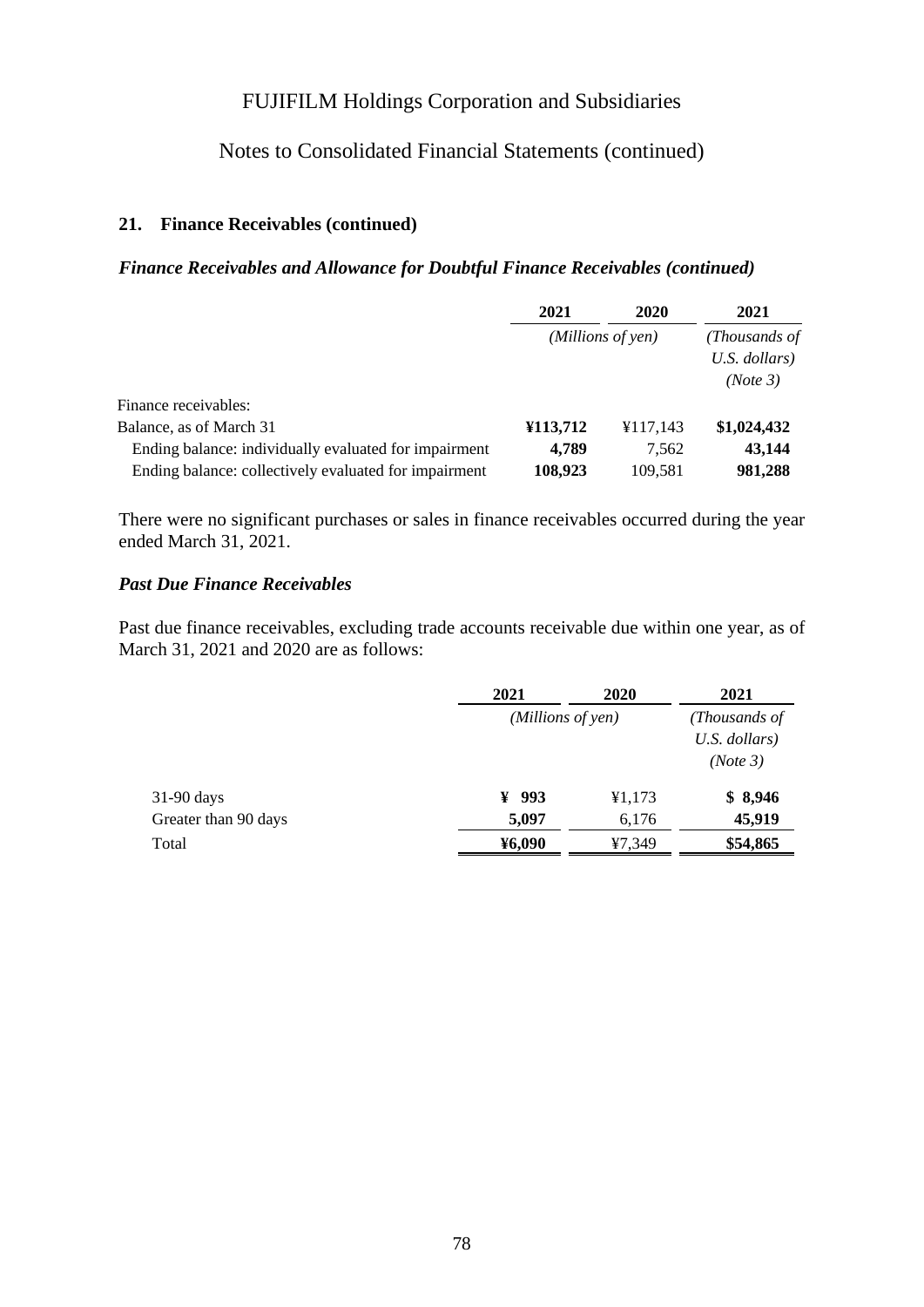## Notes to Consolidated Financial Statements (continued)

#### **22. Revenue**

If a contract with a customer includes multiple performance obligations, the transaction price of multiple contracts will be allocated based on the standalone selling price of each individually sold product (if the standalone selling price is not directly observable, then it will be based on an assumed selling price when sold individually).

Costs incurred by the Company in connection with sales incentives related to purchase or promotion of the Company's products are classified as reduction of revenue. Such costs include the estimated cost of promotional discounts, dealer volume rebates and discounts for certain cash transactions. These costs are mainly based on claims from customers / dealers or amount calculated in accordance with agreements to the extent that there is likely to be no significant reversal of cumulative revenue recognized.

Contracts that are expected, at the start of contracts, to be fulfilled within one year from when the Company transfers the promised goods or services to the customer to the time at which the customer issues payment for these goods or services do not include the effect of the time value of money in the promised compensation.

#### *Revenue Recognized from Contracts with Customers and Other Sources*

|                                                     | 2021       | 2020              | 2021                      |
|-----------------------------------------------------|------------|-------------------|---------------------------|
|                                                     |            | (Millions of yen) | (Thousands of             |
|                                                     |            |                   | U.S. dollars)<br>(Note 3) |
| Revenue recognized from contracts with<br>customers | 42,116,173 | ¥2,252,614        | \$19,064,621              |
| Revenue recognized from other sources               | 76,346     | 62,527            | 687,802                   |
| Total                                               | ¥2,192,519 | ¥2,315,141        | \$19,752,423              |

Revenue recognized from other sources is revenue recognized from lease commitments.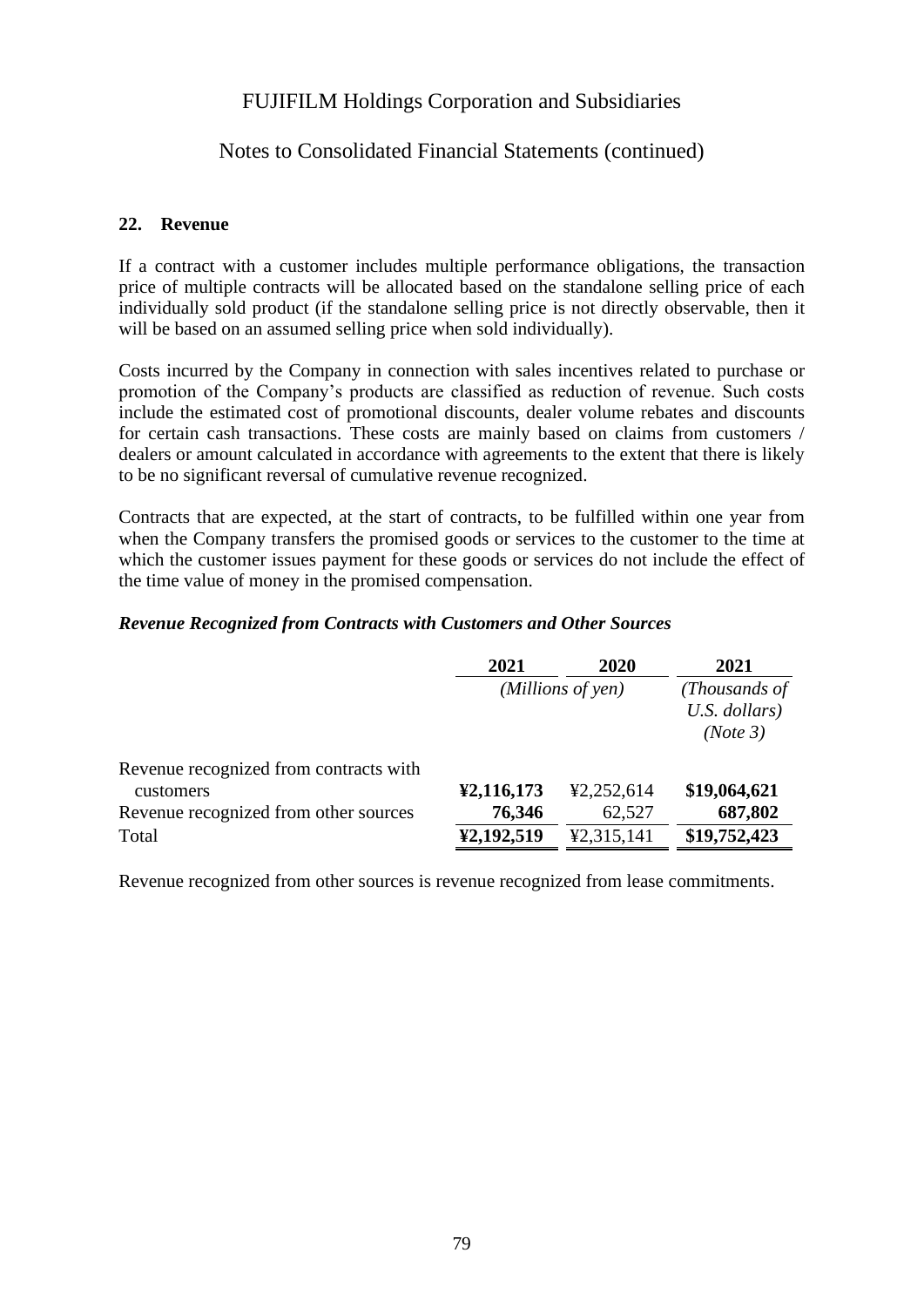# Notes to Consolidated Financial Statements (continued)

#### **22. Revenue (continued)**

#### *Association between disaggregated revenue, segment revenue and timing of satisfaction of performance obligations*

The disaggregated revenue by geographic segment, attributed to the locations of the external customers, is as follows:

|                 | 2021         | 2020              | 2021          |
|-----------------|--------------|-------------------|---------------|
|                 |              | (Millions of yen) |               |
|                 |              |                   | U.S. dollars) |
|                 |              |                   | (Note 3)      |
| Japan           | 927,910<br>¥ | ¥1,004,076        | \$8,359,550   |
| The Americas    | 416,341      | 424,257           | 3,750,820     |
| Europe          | 267,902      | 296,623           | 2,413,531     |
| Asia and others | 580,366      | 590,185           | 5,228,522     |
| Revenue total   | ¥2,192,519   | ¥2,315,141        | \$19,752,423  |

The disaggregated revenue by business segment is as follows:

|                                                                          | 2021         | 2020              | 2021                                       |
|--------------------------------------------------------------------------|--------------|-------------------|--------------------------------------------|
|                                                                          |              | (Millions of yen) | (Thousands of<br>U.S. dollars)<br>(Note 3) |
| <b>Imaging Solutions:</b>                                                |              |                   |                                            |
| Photo Imaging                                                            | 195,789<br>¥ | 228,903<br>¥      | 1,763,864<br>\$                            |
| <b>Electronic Imaging</b>                                                | 68,180       | 72,005            | 614,234                                    |
| <b>Optical Devices</b>                                                   | 21,267       | 31,695            | 191,595                                    |
| Healthcare & Material Solutions:                                         |              |                   |                                            |
| Healthcare                                                               | 567,752      | 504,134           | 5,114,883                                  |
| Display Materials                                                        | 94,884       | 85,500            | 854,811                                    |
| <b>Industrial Products/Electronic</b><br><b>Materials/Fine Chemicals</b> | 191,333      | 177,888           | 1,723,721                                  |
| Recording Media                                                          | 26,249       | 41,865            | 236,477                                    |
| Graphic Systems/Inkjet                                                   | 171,145      | 213,569           | 1,541,847                                  |
| Other                                                                    | 1,230        | 1,253             | 11,081                                     |
| <b>Document Solutions:</b>                                               |              |                   |                                            |
| <b>Office Products &amp; Printers</b>                                    | 474,477      | 532,124           | 4,274,568                                  |
| <b>Production Services</b>                                               | 96,948       | 116,045           | 873,405                                    |
| Solution & Services                                                      | 249,566      | 273,527           | 2,248,342                                  |
| Other                                                                    | 33,699       | 36,633            | 303,595                                    |
| Revenue total                                                            | ¥2,192,519   | ¥2,315,141        | \$19,752,423                               |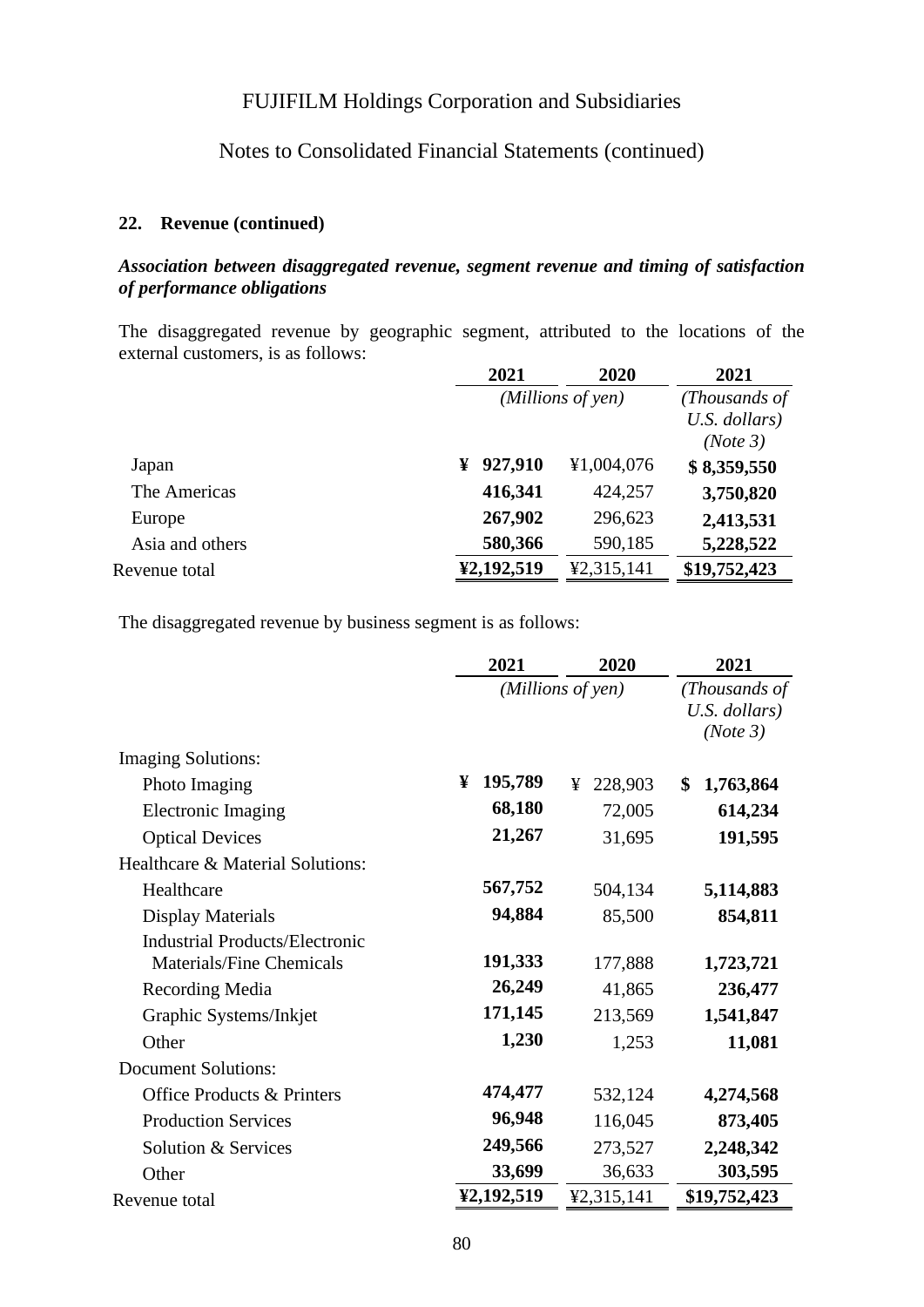## Notes to Consolidated Financial Statements (continued)

## **22. Revenue (continued)**

### *Association between disaggregated revenue, segment revenue and timing of satisfaction of performance obligations (continued)*

The performance obligations of the Company are divided into three major categories: consumer products and industrial products, equipment requiring installation, and services.

The Company's association with each segment is as follows:

The Company sells color films, digital cameras, color paper for photo printing, and instant photo systems in "Imaging Solutions" and materials for medical systems such as X-ray films, pharmaceuticals, materials for graphic systems such as CTP plates, display materials such as protective films for polarizers, recording media such as magnetic tapes for computers, and electronic materials such as semiconductor processing materials in "Healthcare & Material Solutions". The Company sells these products as consumer products and industrial products. Revenue from these products is recognized when goods are delivered or shipped to customers, depending on the timing of title and risk transfer.

The Company mainly sells certain equipment which requires customer acceptance including materials and equipment for medical systems such as digital endoscopes and ultrasound imaging and diagnostic system, and inkjet equipment such as Inkjet Digital Presses in "Healthcare & Material Solutions", digital multifunction devices, on-demand publishing systems, and computer printing systems in "Document Solutions". Revenue from these products is recognized when equipment is installed and customer acceptance is obtained.

The Company mainly provides services for photo printing in "Imaging Solutions", maintenance services for materials and equipment for medical systems in "Healthcare & Material Solutions", and managed print services and business process outsourcing in "Document Solutions". The Company provides these offerings as services. Revenue from these services is recognized when the services are provided to customers.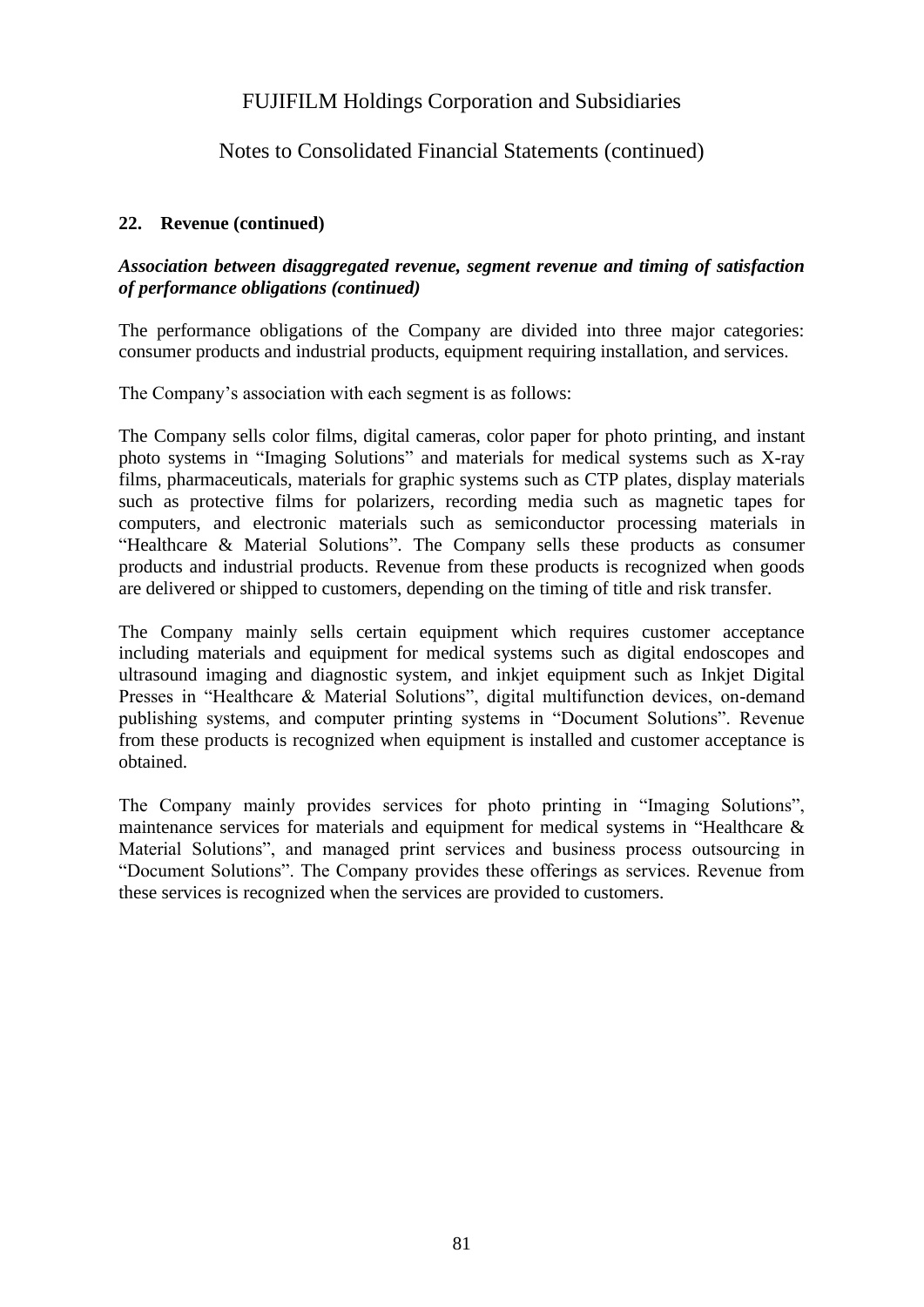## Notes to Consolidated Financial Statements (continued)

#### **22. Revenue (continued)**

#### *Contract Balance*

The breakdown of contract balances as of March 31, 2021 and 2020 is as follows.

|                                                                                                | 2021                         | 2020                        | 2021                                       |
|------------------------------------------------------------------------------------------------|------------------------------|-----------------------------|--------------------------------------------|
|                                                                                                | (Millions of yen)            |                             | (Thousands of<br>U.S. dollars)<br>(Note 3) |
| Receivables from<br>contracts with customers<br><b>Contract liabilities</b><br>Contract assets | ¥522,990<br>97,245<br>10,941 | ¥463,747<br>48,393<br>7,920 | \$4,711,622<br>876,081<br>98,568           |

Revenue recognized from the satisfaction (or partial satisfaction) of performance obligations in past periods was not material for the years ended March 31, 2021 and 2020.

Primary changes in contract liabilities for the years ended March 31, 2021 and 2020 are as follows:

|                                                                                               | 2021              | 2020    | 2021                                       |
|-----------------------------------------------------------------------------------------------|-------------------|---------|--------------------------------------------|
|                                                                                               | (Millions of yen) |         | (Thousands of<br>U.S. dollars)<br>(Note 3) |
| Revenue recognized that was included in<br>contract liability balance at beginning of<br>year | ¥23,377           | ¥30,523 | \$210,604                                  |
| Increase due to receipt of cash, excluding<br>revenue recognized during year                  | 63,703            | 37,506  | 573,901                                    |

#### *Transaction price allocated to remaining performance obligations*

As of March 31, 2021, the transaction price allocated to unsatisfied performance obligations for contracts with an individual estimated contract period exceeding one year is ¥178,750 million (\$1,610,360 thousand). This transaction price primarily relates to maintenance service contracts for equipment sold to customers. This transaction price is expected to be recognized as revenue over a period of approximately one to five years. In addition, the relevant disclosure is omitted for contracts with an individual estimated contract period of less than one year.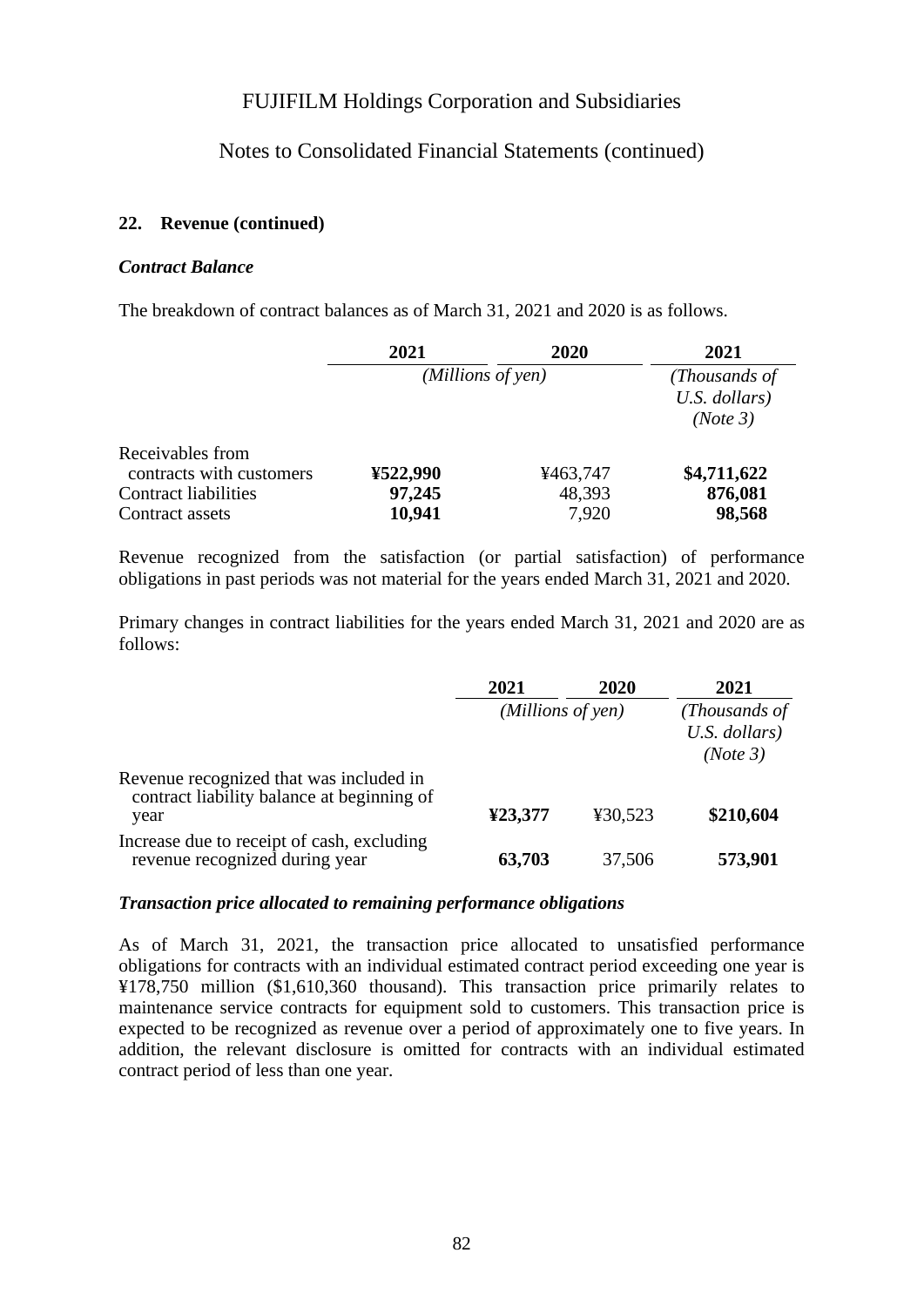## Notes to Consolidated Financial Statements (continued)

#### **22. Revenue (continued)**

#### *Assets recognized from the costs to obtain or fulfill a contract with a customer*

The Company identifies the portion which is expected to be recoverable of the incremental cost to obtain a contract with a customer and fulfillment cost directly related to the contract as an acquired asset and recognizes it in "Prepaid expenses and other" of "Current assets" and "Other" of "Other assets" in the consolidated balance sheets.

The costs to fulfill contracts capitalized by the Company include expenses for surveys performed to optimize overall print environments of printer devices for offices which are conducted before providing outsourcing services, including maintenance, for printing devices within offices in the Document Solutions business. These assets are amortized equally over a period of one to ten years based on the estimated contract period. In addition, when the amortization period of the asset to be identified is within one year, practical expedients are applied and the incremental cost of the contract is expensed as incurred.

|                                                          | 2021   |                   | 2020 |               | 2021                                       |          |
|----------------------------------------------------------|--------|-------------------|------|---------------|--------------------------------------------|----------|
|                                                          |        | (Millions of yen) |      |               | (Thousands of<br>U.S. dollars)<br>(Note 3) |          |
| Assets recognized from the costs to obtain<br>contracts  | ¥      | 7                 |      | $\angle 4$ 11 |                                            | 63       |
| Assets recognized from the costs to fulfill<br>contracts |        | 2,511             |      | 2,925         |                                            | 22,622   |
| Total                                                    | 42,518 |                   |      | ¥2,936        |                                            | \$22,685 |

Aggregate amortization expenses for identifiable assets acquired from the cost of contract for the years ended March 31, 2021 and 2020 were ¥1,428 million (\$12,865 thousand) and ¥1,471 million, respectively.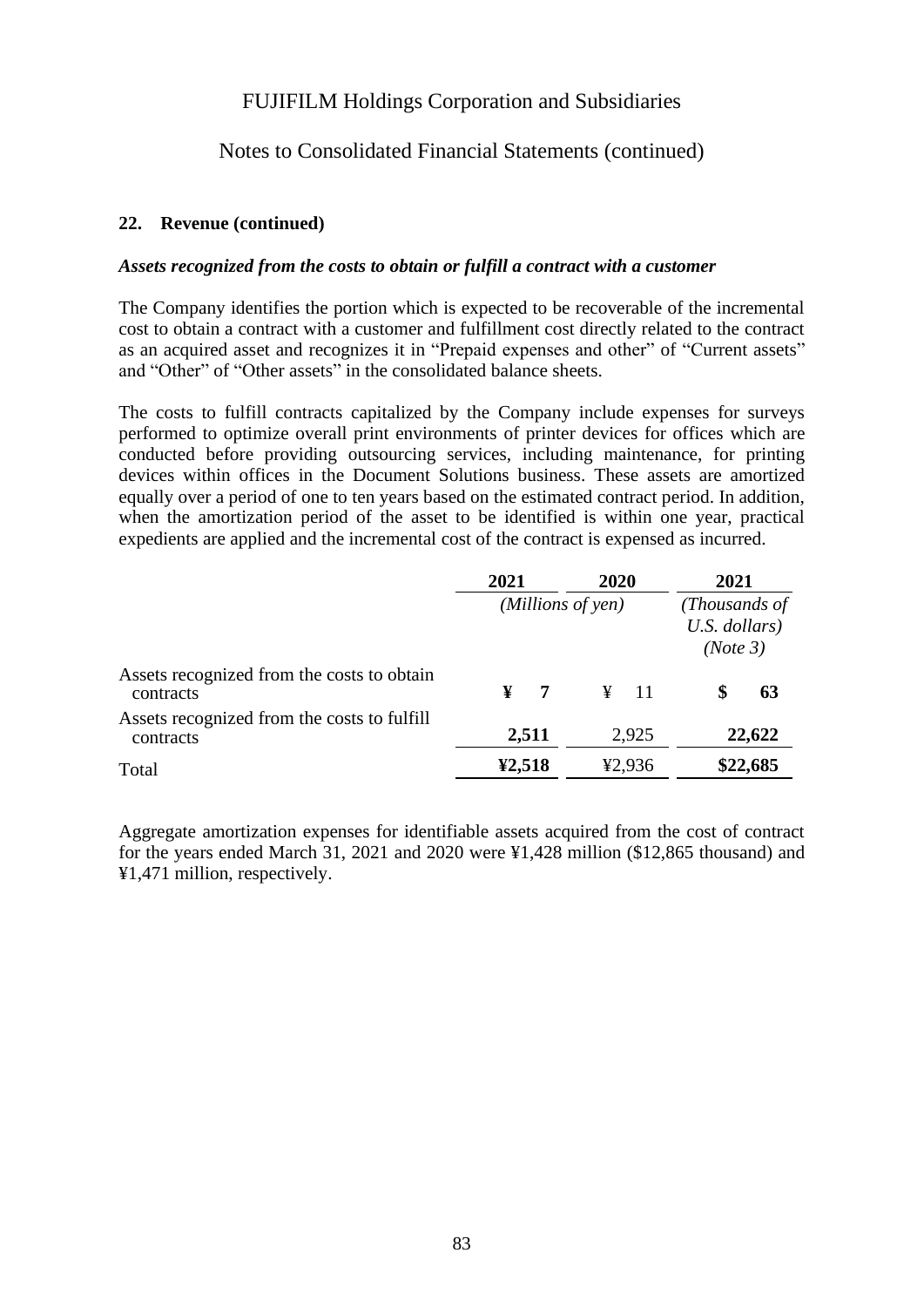Notes to Consolidated Financial Statements (continued)

## **23. Acquisitions and Sale of Subsidiary Shares**

#### *Acquisition of diagnostic imaging-related business of Hitachi, Ltd.*

FUJIFILM Corporation, a wholly owned subsidiary of the Company, acquired diagnostic imaging-related business (the "Business") from Hitachi, Ltd. in order to further expand its healthcare business. For this acquisition, all the shares of FUJIFILM Healthcare Corporation, which was established by Hitachi, Ltd. to succeed the Business, were acquired with cash to make this company a wholly owned subsidiary. The Business was succeeded to FUJIFILM Corporation on March 31, 2021.

The purchase price amounted to ¥185,349 million (\$1,669,811 thousand). As the allocation of purchase price was not completed as of the filing date of the annual securities report, the acquisition was accounted for provisionally. Assets acquired and liabilities assumed are summarized as follows:

|                               | <b>FUJIFILM Healthcare Corporation</b> |                             |  |
|-------------------------------|----------------------------------------|-----------------------------|--|
|                               |                                        | (Thousands of U.S. dollars) |  |
|                               | (Millions of yen)                      | (Note 3)                    |  |
| Current assets                | ¥ $91,444$                             | 823,820<br>\$               |  |
| Property, plant and equipment | 18,763                                 | 169,036                     |  |
| Goodwill and other intangible |                                        |                             |  |
| assets                        | 112,466                                | 1,013,207                   |  |
| Investments and other assets  | 14,615                                 | 131,667                     |  |
| <b>Current liabilities</b>    | 41,634                                 | 375,081                     |  |
| Non-current liabilities       | 10,194                                 | 91,838                      |  |
| Noncontrolling interests      | 111                                    | 1,000                       |  |
| Net assets acquired           | ¥185,349                               | \$1,669,811                 |  |

Technology-based intangible assets and other intangible assets were recognized at ¥231 million (\$2,081 thousand) and ¥5,145 million (\$46,351 thousand), and will be amortized over 4 to 8 years and 2 to 19 years, respectively. The goodwill allocated to the Healthcare & Material Solutions segment is attributable primarily to expected future growth and synergies with existing businesses, of which ¥66,688 million (\$600,793 thousand) are deductible for tax purposes.

The acquisition related costs are recorded in "Selling, general and administrative" in the consolidated statements of income. The amounts are not significant.

Assuming that the Business was included in the Company's consolidated financial statements as of April 1, 2019, pro forma revenue (unaudited) for the years ended March 31, 2021 and 2020 would be ¥2,321,708 million (\$20,916,288 thousand) and ¥2,450,820 million, respectively. Pro forma information regarding net income attributable to FUJIFILM Holdings is omitted because the effect on the Company's consolidated financial statements would be insignificant.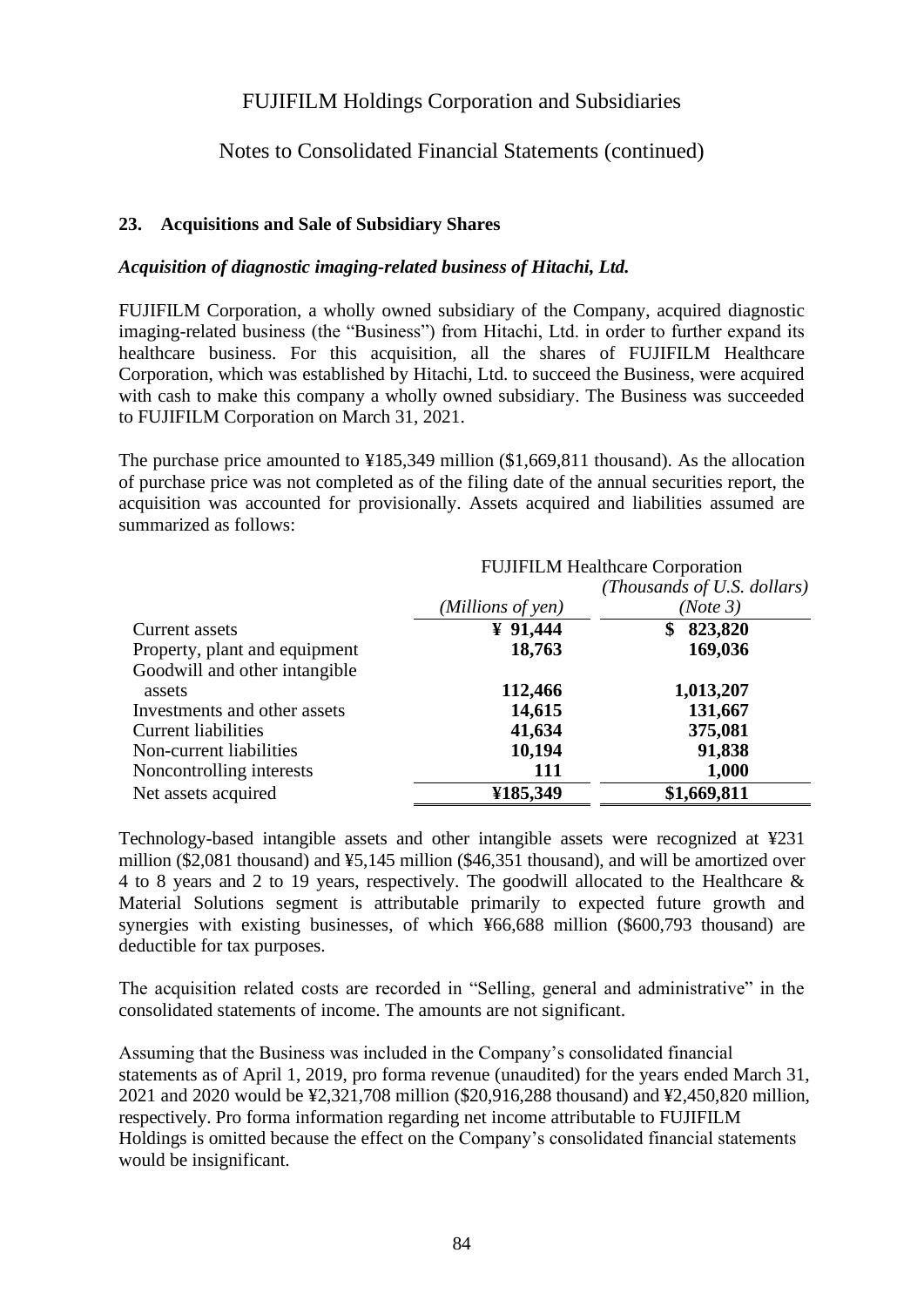## Notes to Consolidated Financial Statements (continued)

## **23. Acquisitions and Sale of Subsidiary Shares (continued)**

## *Sale of shares of Japan Tissue Engineering Co., Ltd.*

FUJIFILM Corporation, a wholly owned subsidiary of the Company, entered into an agreement with TEIJIN LIMITED ("TEIJIN") on January 29, 2021, under which FUJIFILM Corporation agreed to tender its entire holding of common shares in Japan Tissue Engineering Co., Ltd. ("J-TEC"), a consolidated subsidiary of the Company, for a tender offer (the "Tender Offer") carried out by TEIJIN for the common shares of J-TEC. On completion of the Tender Offer, J-TEC was excluded from the scope of consolidation of the Group on March 9, 2021.

Due to a loss of control of J-TEC, a gain on sale of shares of a subsidiary of ¥29,334 million (\$264,270 thousand) was recognized in "Selling, general and administrative" in the consolidated statements of income.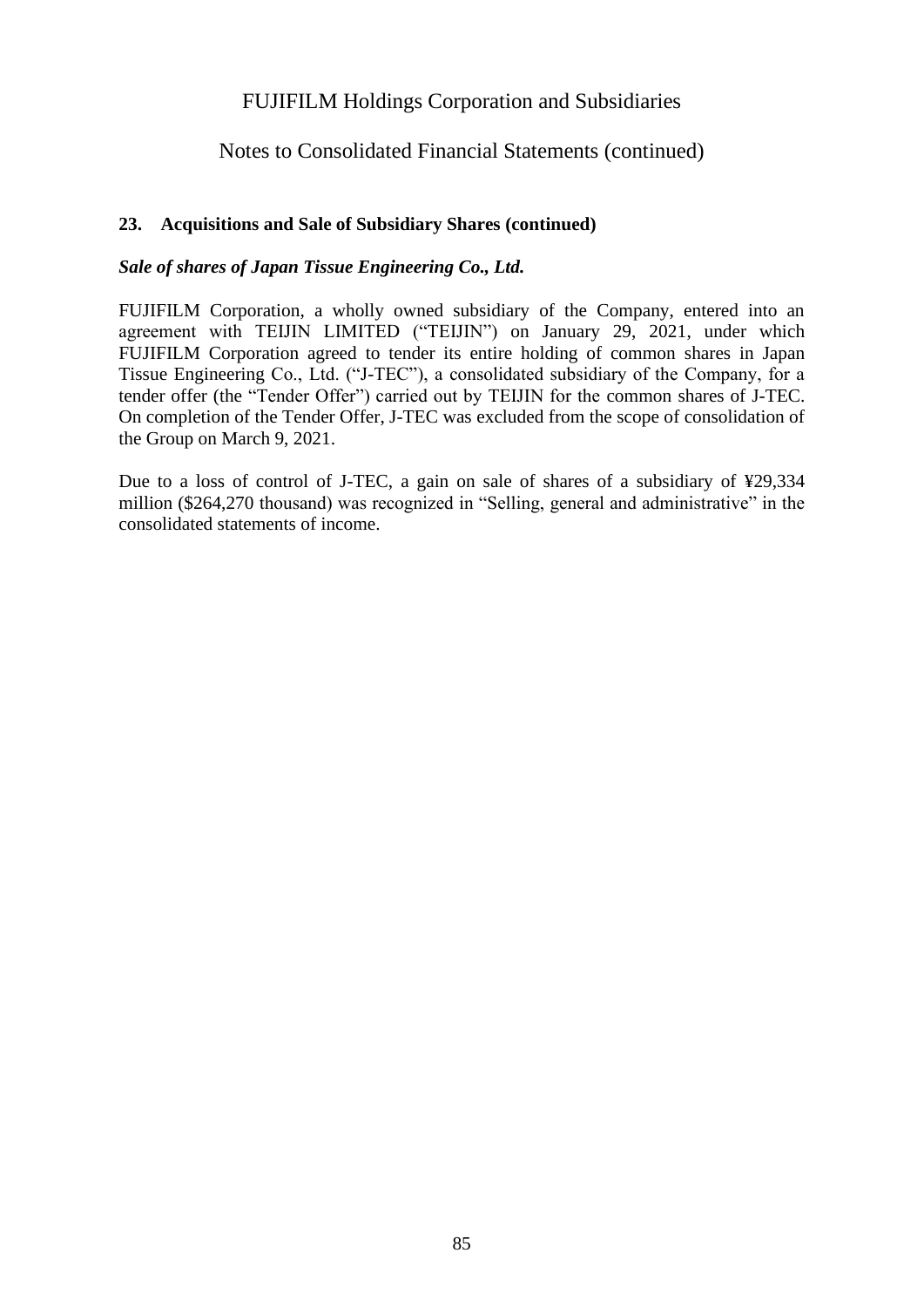## Notes to Consolidated Financial Statements (continued)

## **24. Structural Reform Expenses**

As the market environment surrounding Fuji Xerox Co., Ltd., the Company's subsidiary, has grown increasingly severe, the Group has implemented a structural reform in order to win out through the competition going forward and realize further business growth.

In the Document Solutions business, a special outside career change support program was implemented to pay allowances for supporting the employees who applied for outside career change, arising from the change in the working environment due to the organization restructuring. As a result, early retirement incentive allowance expenses are recorded. Also, expenses from the accelerated depreciation of plant, property and equipment, etc., for existing locations are recorded.

The structural reform expenses incurred in the year ended March 31, 2021 amounting to ¥6,027 million (\$54,297 thousand) are recorded in "Cost of sales", "Selling, general and administrative" and "Research and development" in the consolidated statements of income.

The structural reform expenses incurred in the years ended March 31, 2018, 2019 and 2020 consist of personnel related expenses of ¥46,241 million and non-current assets related expenses of ¥1,841 million. They are recorded in "Cost of sales", "Selling, general and administrative" and "Research and development" in the consolidated statements of income.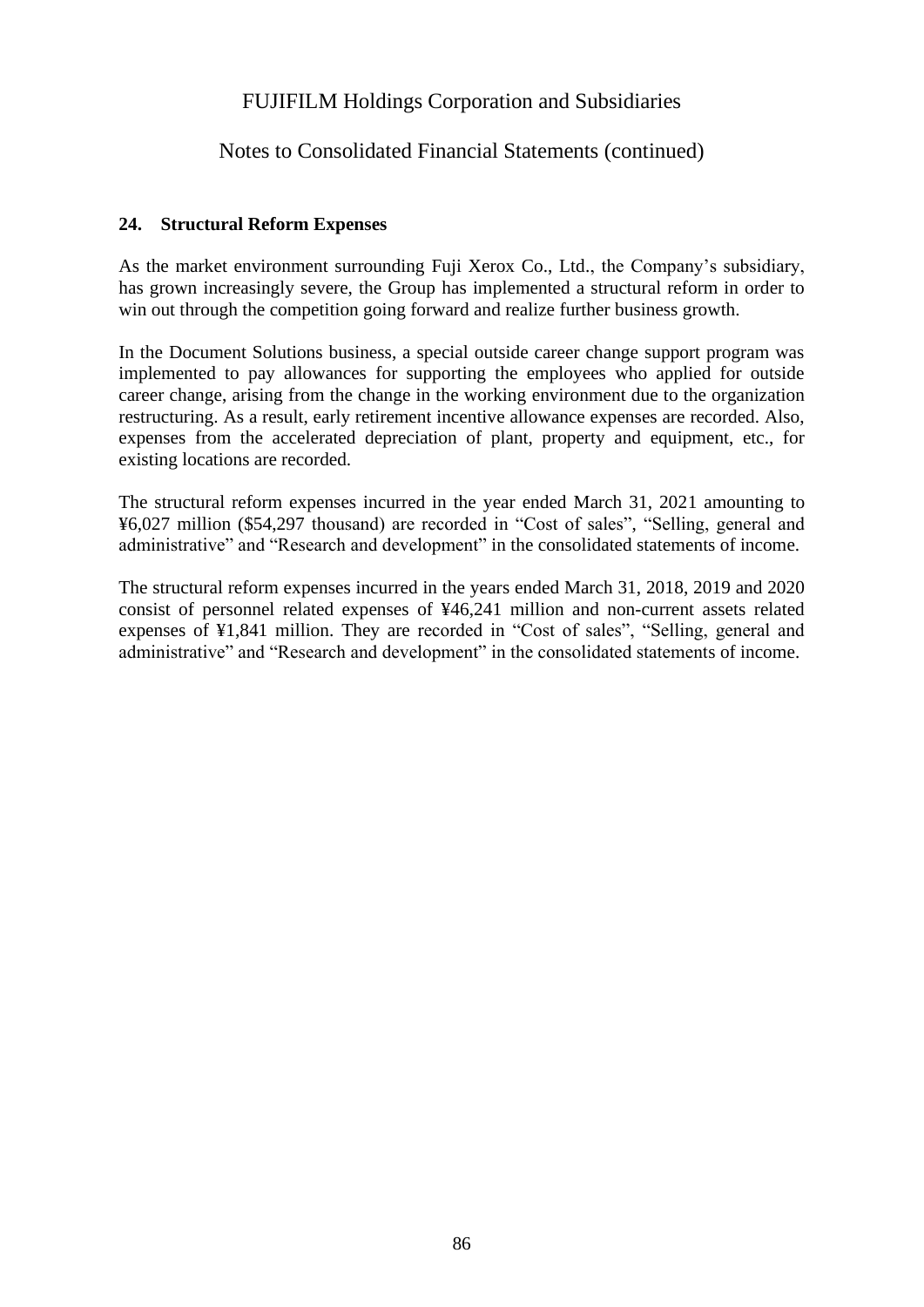# Notes to Consolidated Financial Statements (continued)

## **24. Structural Reform Expenses (continued)**

Expenses and liabilities for the years ended March 31, 2021 and 2020 are as follows:

|                                             |                                      | 2021 and 2020                                    |                |
|---------------------------------------------|--------------------------------------|--------------------------------------------------|----------------|
|                                             | <b>Personnel</b><br>related expenses | <b>Non-current</b><br>assets related<br>expenses | <b>Total</b>   |
|                                             |                                      | (Millions of yen)                                |                |
| Liabilities as of April 1, 2019             | 3,890<br>¥                           | ¥                                                | 3,890<br>¥     |
| Total expenses                              | 3,575                                | 163                                              | 3,738          |
| Non-cash expenses                           |                                      | (163)                                            | (163)          |
| Payments                                    | (7, 449)                             |                                                  | (7, 449)       |
| Liabilities as of March 31, 2020            | ¥<br>16                              | ¥                                                | ¥<br><b>16</b> |
| Total expenses                              | 5,781                                | 246                                              | 6,027          |
| Non-cash expenses                           |                                      | (246)                                            | (246)          |
| Payments                                    | (3,559)                              |                                                  | (3,559)        |
| Foreign currency translation<br>adjustments | 10                                   |                                                  | 10             |
| Liabilities as of March 31, 2021            | ¥<br>2,248                           | ¥                                                | ¥<br>2,248     |

|                                  |                                      | 2021                                             |              |
|----------------------------------|--------------------------------------|--------------------------------------------------|--------------|
|                                  | <b>Personnel</b><br>related expenses | <b>Non-current</b><br>assets related<br>expenses | <b>Total</b> |
|                                  |                                      | (Thousands of U.S. dollars)                      |              |
|                                  |                                      | (Note 3)                                         |              |
| Liabilities as of March 31, 2020 | \$<br>144                            | \$                                               | \$<br>144    |
| Total expenses                   | 52,081                               | 2,216                                            | 54,297       |
| Non-cash expenses                |                                      | (2,216)                                          | (2,216)      |
| Payments                         | (32,063)                             |                                                  | (32,063)     |
| Foreign currency translation     |                                      |                                                  |              |
| adjustments                      | 90                                   |                                                  | 90           |
| Liabilities as of March 31, 2021 | \$20,252                             | \$                                               | \$20,252     |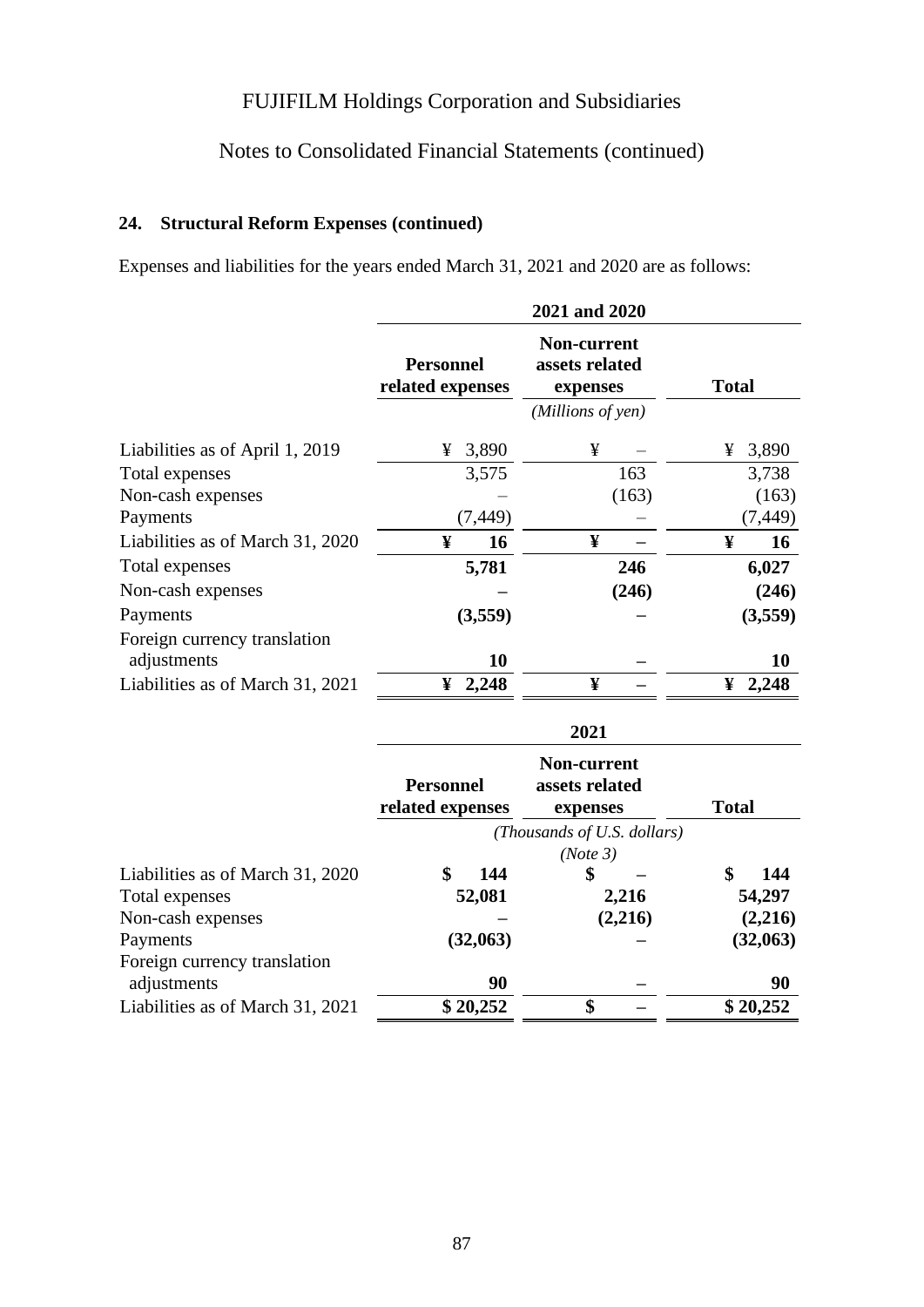#### Notes to Consolidated Financial Statements (continued)

#### **25. Segment Information**

#### *Operating Segments*

The Company has three operating segments. The Company's operating segments reflect how management reviews operating results and makes decisions about allocation of resources, and are determined based upon similarity in manufacturing technology, manufacturing processes, distribution methods and markets. "Imaging Solutions" develops, manufactures, sells and provides services of color films, digital cameras, color paper, services and equipment for photofinishing, instant photo systems, optical devices, and other related products, primarily for individual consumers. "Healthcare & Material Solutions" develops, manufactures, sells and provides services of materials and equipment for medical systems, cosmetics and supplement products, pharmaceuticals, entrusted biopharmaceutical manufacturing and development services, regenerative medicines, chemical products, materials and equipment for graphic systems, inject materials and equipment, display materials, recording media, electronic materials, and other related products, primarily for commercial enterprises. "Document Solutions" develops, manufactures, sells and provides services of digital multifunction devices, publishing systems, document management software and related solution services, and other related products, primarily for commercial enterprises.

#### *a. Revenue*

|                                  | <b>Year ended March 31</b> |              |                                            |
|----------------------------------|----------------------------|--------------|--------------------------------------------|
|                                  | 2021                       | 2020         | 2021                                       |
|                                  | (Millions of yen)          |              | (Thousands of<br>U.S. dollars)<br>(Note 3) |
| <b>Imaging Solutions:</b>        |                            |              |                                            |
| External customers               | ¥<br>285,236               | 332,603<br>¥ | \$<br>2,569,693                            |
| Intersegment                     | 1,878                      | 2,202        | 16,919                                     |
| Total                            | 287,114                    | 334,805      | 2,586,612                                  |
| Healthcare & Material Solutions: |                            |              |                                            |
| External customers               | 1,052,593                  | 1,024,209    | 9,482,820                                  |
| Intersegment                     | 1,428                      | 1,891        | 12,865                                     |
| Total                            | 1,054,021                  | 1,026,100    | 9,495,685                                  |
| Document Solutions:              |                            |              |                                            |
| External customers               | 854,690                    | 958,329      | 7,699,910                                  |
| Intersegment                     | 6,405                      | 11,679       | 57,703                                     |
| Total                            | 861,095                    | 970,008      | 7,757,613                                  |
| Eliminations                     | (9,711)                    | (15,772)     | (87, 487)                                  |
| Consolidated total               | ¥2,192,519                 | ¥2,315,141   | \$19,752,423                               |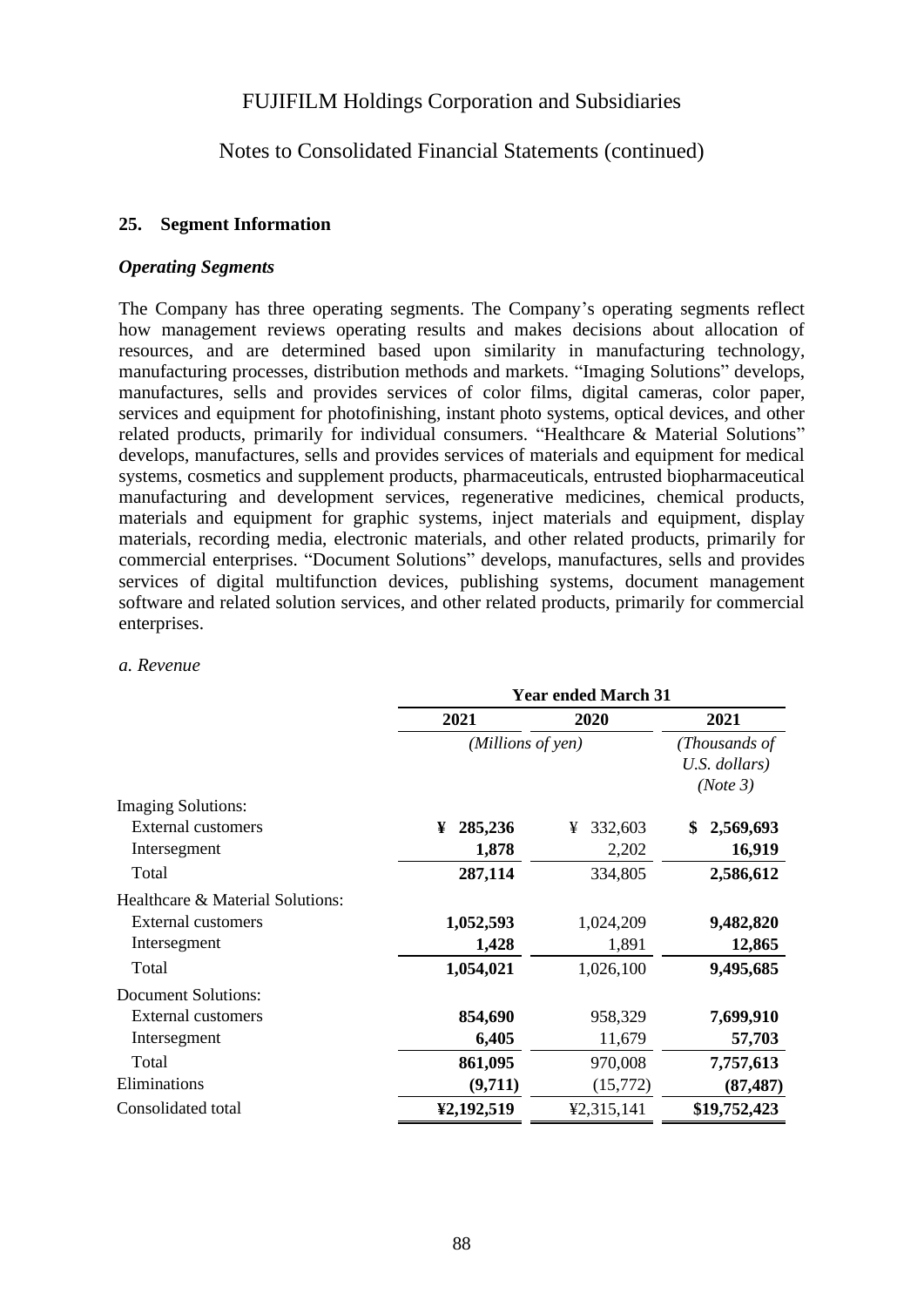# Notes to Consolidated Financial Statements (continued)

## **25. Segment Information (continued)**

## *Operating Segments (continued)*

## *b. Segment profit or loss*

|                                            | <b>Year ended March 31</b> |           |                                            |
|--------------------------------------------|----------------------------|-----------|--------------------------------------------|
|                                            | 2021                       | 2020      | 2021                                       |
|                                            | (Millions of yen)          |           | (Thousands of U.S.<br>dollars)<br>(Note 3) |
| Operating income:                          |                            |           |                                            |
| <b>Imaging Solutions</b>                   | ¥ $15,591$                 | ¥ 25,076  | 140,459<br>\$                              |
| Healthcare & Material Solutions            | 107,507                    | 92,402    | 968,532                                    |
| Document Solutions                         | 73,284                     | 105,045   | 660,216                                    |
| Total                                      | 196,382                    | 222,523   | 1,769,207                                  |
| Corporate expenses and eliminations        | (30,909)                   | (35,953)  | (278, 459)                                 |
| Consolidated operating income              | 165,473                    | 186,570   | 1,490,748                                  |
| Other income (expenses)                    | 70,397                     | (13, 499) | 634,207                                    |
| Consolidated income before income<br>taxes | ¥235,870                   | ¥173,071  | \$2,124,955                                |

*c. Total assets*

|                                 | <b>March 31</b>   |              |                                            |
|---------------------------------|-------------------|--------------|--------------------------------------------|
|                                 | 2021              | 2020         | 2021                                       |
|                                 | (Millions of yen) |              | (Thousands of U.S.<br>dollars)<br>(Note 3) |
| Total assets:                   |                   |              |                                            |
| <b>Imaging Solutions</b>        | 278,232<br>¥      | 294,243<br>¥ | \$2,506,595                                |
| Healthcare & Material Solutions | 2,123,041         | 1,775,913    | 19,126,495                                 |
| Document Solutions              | 990,487           | 991,861      | 8,923,306                                  |
| Total                           | 3,391,760         | 3,062,017    | 30,556,396                                 |
| Eliminations                    | (3,530)           | (4,090)      | (31,802)                                   |
| Corporate assets                | 160,973           | 263,765      | 1,450,208                                  |
| Consolidated total              | ¥3,549,203        | ¥3,321,692   | \$31,974,802                               |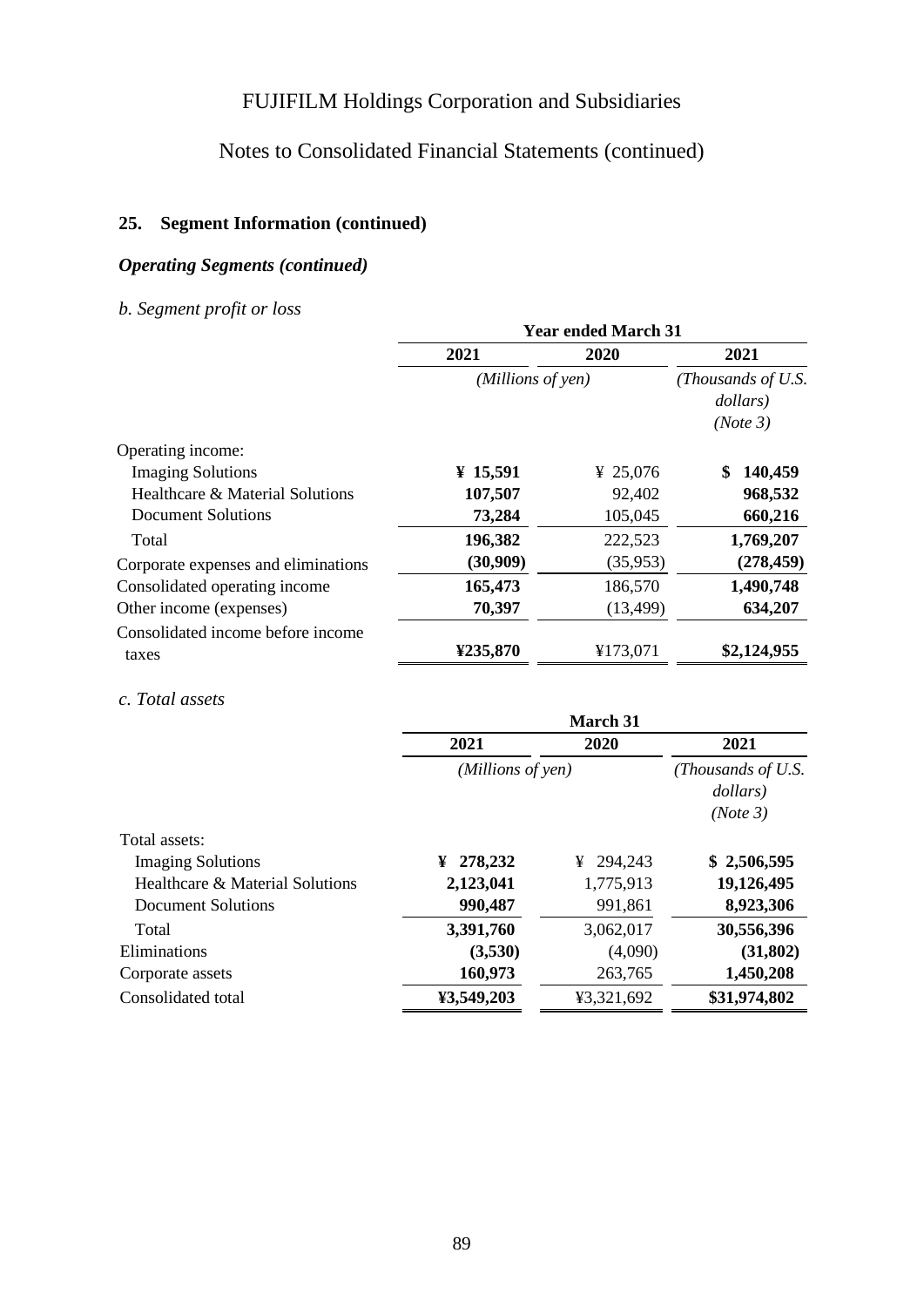## Notes to Consolidated Financial Statements (continued)

#### **25. Segment Information (continued)**

#### *Operating Segments (continued)*

#### *d. Other significant items*

|                                 | <b>Year ended March 31</b> |          |                                            |
|---------------------------------|----------------------------|----------|--------------------------------------------|
|                                 | 2021                       | 2020     | 2021                                       |
|                                 | (Millions of yen)          |          | (Thousands of<br>U.S. dollars)<br>(Note 3) |
| Depreciation and amortization:  |                            |          |                                            |
| <b>Imaging Solutions</b>        | ¥ 14,946                   | ¥ 14,592 | 134,649<br>\$                              |
| Healthcare & Material Solutions | 66,183                     | 63,881   | 596,243                                    |
| <b>Document Solutions</b>       | 39,578                     | 41,750   | 356,558                                    |
| Total                           | 120,707                    | 120,223  | 1,087,450                                  |
| Corporate expenses              | 2,716                      | 2,430    | 24,469                                     |
| Consolidated total              | ¥123,423                   | ¥122,653 | \$1,111,919                                |
| Capital expenditures:           |                            |          |                                            |
| <b>Imaging Solutions</b>        | ¥<br>7,213                 | ¥12,496  | \$64,982                                   |
| Healthcare & Material Solutions | 74,109                     | 58,223   | 667,649                                    |
| Document Solutions              | 18,330                     | 13,406   | 165,135                                    |
| Total                           | 99,652                     | 84,125   | 897,766                                    |
| Corporate expenses              | 1,231                      | 1,567    | 11,090                                     |
| Consolidated total              | ¥100,883                   | ¥85,692  | \$908,856                                  |

Transfers between operating segments are generally based on market price. Corporate expenses in "b. Segment profit or loss", are those expenses related to the Corporate Division of the Company. Corporate assets in "c. Total assets", consist primarily of cash and cash equivalents as well as investment securities held for general corporate-wide purposes. Corporate expenses, in the "d. Other significant items", relate to facilities and equipment held by the Company for company-wide purposes. Capital expenditures in the above table represent the purchase amount of property, plant and equipment (on goods-receipt basis) by each segment.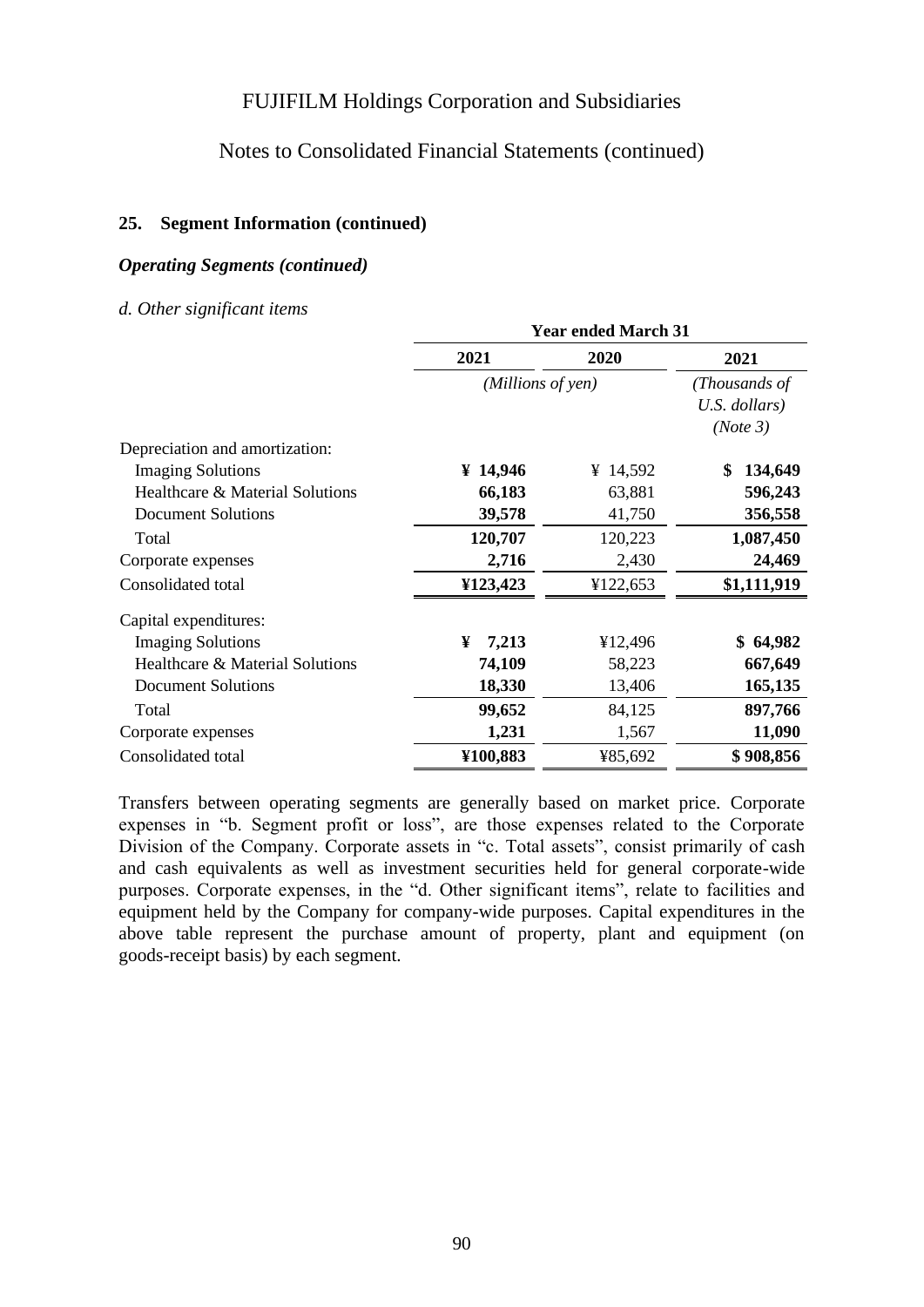## Notes to Consolidated Financial Statements (continued)

## **25. Segment Information (continued)**

#### *Operating Segments (continued)*

In formulating a medium-term management plan VISION 2023 starting from the year ending March 31, 2022, the Company decided to change its operating segments as follows:

- "Healthcare & Material Solutions" is divided into "Healthcare" and "Materials" in order to clearly present the operating results of the healthcare business, which will be a medium to long-term growth driver of the Company.
- "Document Solutions" is renamed "Business Innovation" in order to indicate that this segment will expand into a wide range of business fields beyond office printing and provide solution services that spur business innovation.
- Production services previously included in "Document Solutions" and graphic systems previously included in "Healthcare & Material Solutions" are merged into graphic communications in "Materials" in order to accelerate the creation of synergies inside the Group and provide even more value to the printing industry on a global scale.

The information on amounts of sales, segment profit or loss, total assets, and other major items by the operating segment for the current fiscal year in the case of application of the new segment categories are currently in the process of being calculated.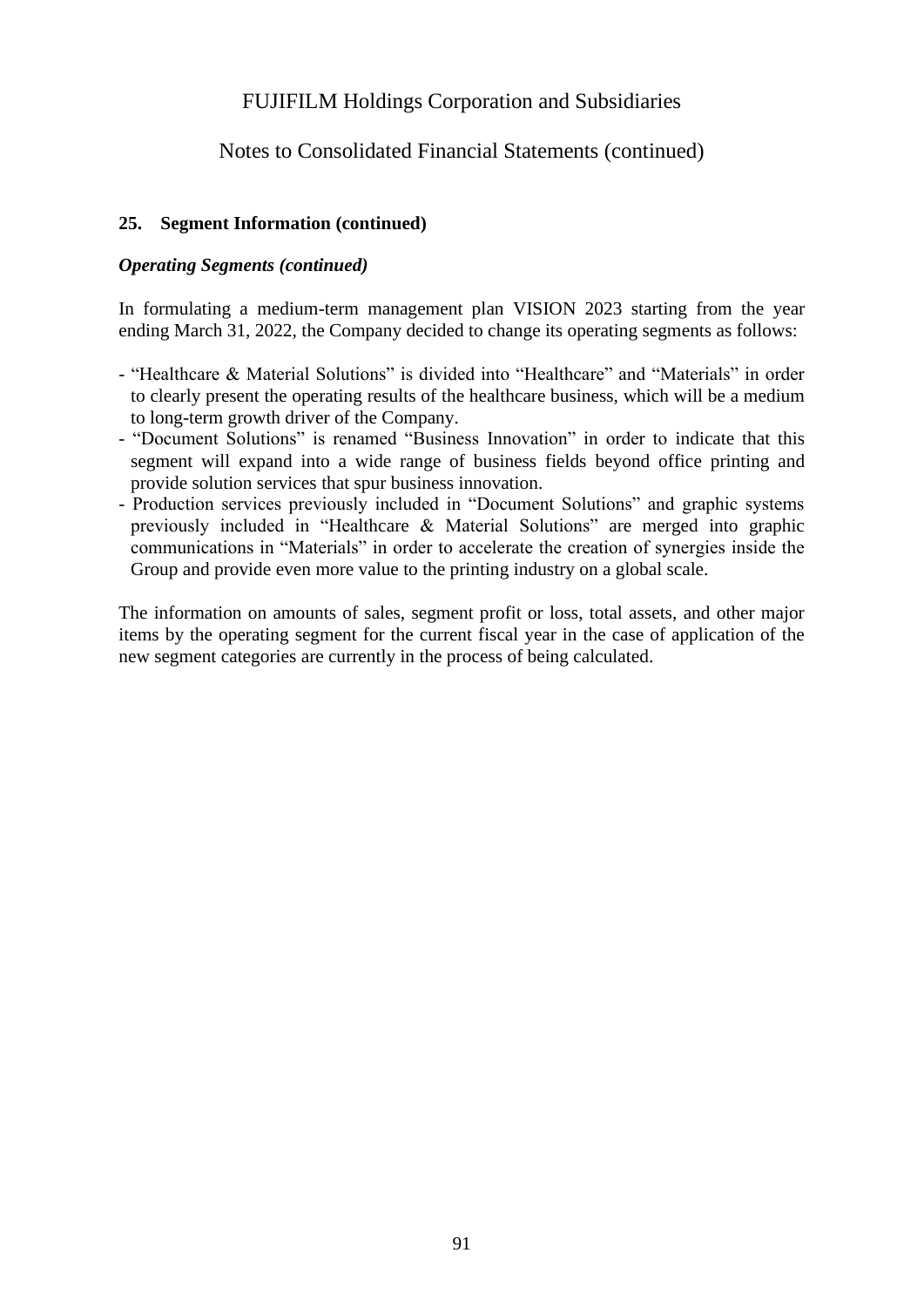# Notes to Consolidated Financial Statements (continued)

#### **25. Segment Information (continued)**

#### *Geographic Segments Information*

#### *a. Revenue*

Revenue from external customers, which are attributed to the location of the customers, for the years ended March 31, 2021 and 2020 are as follows:

|                    | <b>Year ended March 31</b> |            |                                            |  |
|--------------------|----------------------------|------------|--------------------------------------------|--|
|                    | 2021                       | 2020       | 2021                                       |  |
|                    | (Millions of yen)          |            | (Thousands of<br>U.S. dollars)<br>(Note 3) |  |
| Japan              | ¥ $927,910$                | ¥1,004,076 | \$8,359,550                                |  |
| The Americas       | 416,341                    | 424,257    | 3,750,820                                  |  |
| Europe             | 267,902                    | 296,623    | 2,413,531                                  |  |
| Asia and others    | 580,366                    | 590,185    | 5,228,522                                  |  |
| Consolidated total | ¥2,192,519                 | ¥2,315,141 | \$19,752,423                               |  |

Revenue of The Americas is primarily related to operations in the United States.

#### *b. Long-lived assets*

Long-lived assets as of March 31, 2021 and 2020 are as follows:

|                    |                   | <b>March 31</b> |                                            |
|--------------------|-------------------|-----------------|--------------------------------------------|
|                    | 2021              | 2020            | 2021                                       |
|                    | (Millions of yen) |                 | (Thousands of<br>U.S. dollars)<br>(Note 3) |
| Japan              | ¥367,660          | ¥375,783        | \$3,312,252                                |
| The Americas       | 90,885            | 73,922          | 818,784                                    |
| Europe             | 122,356           | 103,964         | 1,102,306                                  |
| Asia and others    | 54,350            | 46,878          | 489,640                                    |
| Consolidated total | ¥635,251          | ¥600,547        | \$5,722,982                                |

Long-lived assets of The Americas are primarily related to operations in the United States.